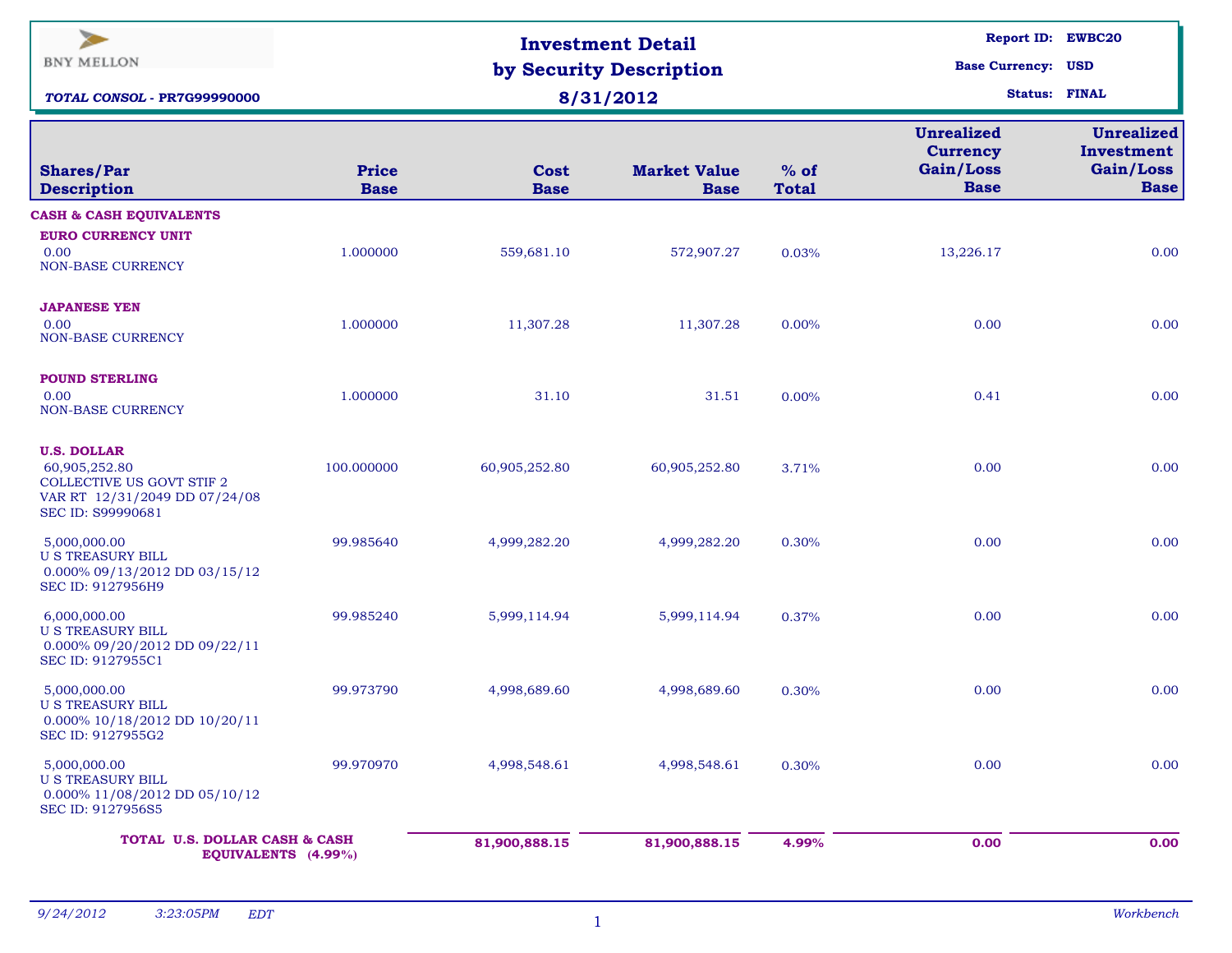| ⋗<br><b>BNY MELLON</b><br>TOTAL CONSOL - PR7G99990000                                                                         |                             | <b>Investment Detail</b><br>by Security Description<br>8/31/2012 | <b>Report ID: EWBC20</b><br><b>Base Currency: USD</b><br><b>Status: FINAL</b> |                        |                                                                  |                                                             |
|-------------------------------------------------------------------------------------------------------------------------------|-----------------------------|------------------------------------------------------------------|-------------------------------------------------------------------------------|------------------------|------------------------------------------------------------------|-------------------------------------------------------------|
| <b>Shares/Par</b><br><b>Description</b>                                                                                       | <b>Price</b><br><b>Base</b> | <b>Cost</b><br><b>Base</b>                                       | <b>Market Value</b><br><b>Base</b>                                            | $%$ of<br><b>Total</b> | <b>Unrealized</b><br><b>Currency</b><br>Gain/Loss<br><b>Base</b> | <b>Unrealized</b><br>Investment<br>Gain/Loss<br><b>Base</b> |
| TOTAL CASH & CASH EQUIVALENTS (5.02%)                                                                                         |                             | 82,471,907.63                                                    | 82,485,134.21                                                                 | 5.02%                  | 13,226.58                                                        | 0.00                                                        |
| <b>FIXED INCOME SECURITIES</b>                                                                                                |                             |                                                                  |                                                                               |                        |                                                                  |                                                             |
| <b>U.S. DOLLAR</b><br>1,872,000.00<br><b>ABBOTT LABORATORIES</b><br>5.125% 04/01/2019 DD 03/03/09<br><b>SEC ID: 002824AU4</b> | 120.775000                  | 2,234,485.92                                                     | 2,260,908.00                                                                  | 0.14%                  | 0.00                                                             | 26,422.08                                                   |
| 4,395,000.00<br><b>ABBOTT LABORATORIES</b><br>5.875% 05/15/2016 DD 05/12/06<br>SEC ID: 002824AT7                              | 118.279000                  | 5,218,886.70                                                     | 5,198,362.05                                                                  | 0.32%                  | 0.00                                                             | $-20,524.65$                                                |
| 52,410.30<br>ABFS MORTGAGE LOAN TRUST 2 A4<br>VAR RT 12/25/2031 DD 06/01/01<br><b>SEC ID: 00079CAE9</b>                       | 73.157000                   | 55,051.84                                                        | 38,341.80                                                                     | 0.00%                  | 0.00                                                             | $-16,710.04$                                                |
| 265,000.00<br><b>AETNA INC</b><br>3.950% 09/01/2020 DD 08/27/10<br><b>SEC ID: 00817YAH1</b>                                   | 110.346000                  | 292,477.85                                                       | 292,416.90                                                                    | 0.02%                  | 0.00                                                             | $-60.95$                                                    |
| 265,000.00<br><b>ALABAMA POWER CO</b><br>3.950% 06/01/2021 DD 05/24/11<br><b>SEC ID: 010392FE3</b>                            | 112.887000                  | 293,190.70                                                       | 299,150.55                                                                    | 0.02%                  | 0.00                                                             | 5,959.85                                                    |
| 500,000.00<br><b>ALLSTATE CORP/THE</b><br>6.200% 05/16/2014 DD 05/13/09<br><b>SEC ID: 020002AW1</b>                           | 109.233000                  | 568,120.00                                                       | 546,165.00                                                                    | 0.03%                  | 0.00                                                             | $-21,955.00$                                                |
| 215,000.00<br><b>ALLSTATE CORP/THE</b><br>7.450% 05/16/2019 DD 05/13/09<br>SEC ID: 020002AX9                                  | 130.823000                  | 278,450.80                                                       | 281,269.45                                                                    | 0.02%                  | 0.00                                                             | 2,818.65                                                    |
| 3,500,000.00<br><b>ALTRIA GROUP INC</b><br>8.500% 11/10/2013 DD 11/10/08<br><b>SEC ID: 02209SAC7</b>                          | 109.046000                  | 3,498,450.64                                                     | 3,816,610.00                                                                  | 0.23%                  | 0.00                                                             | 318,159.36                                                  |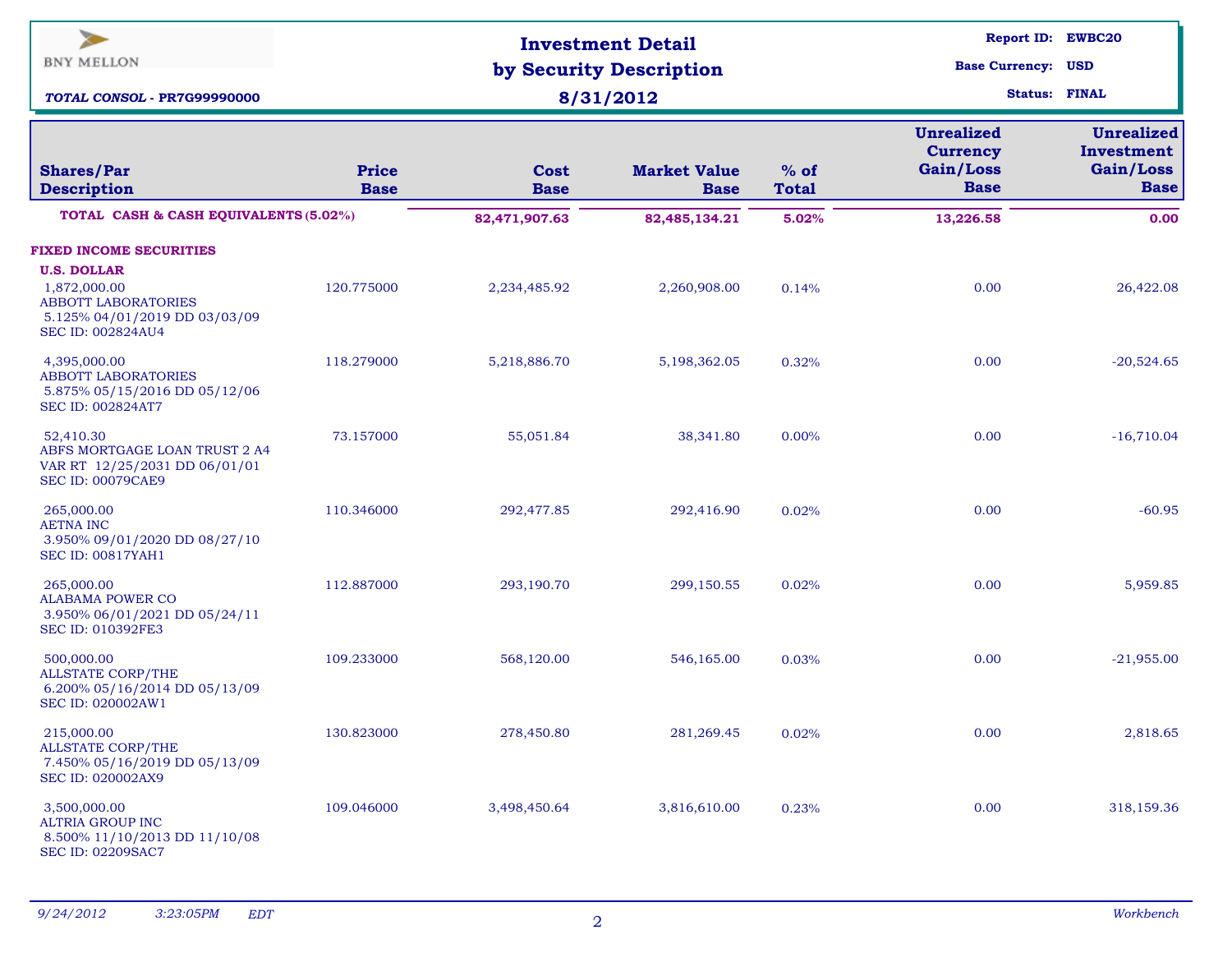| $\rightarrow$<br><b>BNY MELLON</b><br>TOTAL CONSOL - PR7G99990000                                    |                             | <b>Investment Detail</b><br>by Security Description<br>8/31/2012 | Report ID: EWBC20<br><b>Base Currency: USD</b><br><b>Status: FINAL</b> |                        |                                                                  |                                                             |
|------------------------------------------------------------------------------------------------------|-----------------------------|------------------------------------------------------------------|------------------------------------------------------------------------|------------------------|------------------------------------------------------------------|-------------------------------------------------------------|
| <b>Shares/Par</b><br><b>Description</b>                                                              | <b>Price</b><br><b>Base</b> | Cost<br><b>Base</b>                                              | <b>Market Value</b><br><b>Base</b>                                     | $%$ of<br><b>Total</b> | <b>Unrealized</b><br><b>Currency</b><br>Gain/Loss<br><b>Base</b> | <b>Unrealized</b><br>Investment<br>Gain/Loss<br><b>Base</b> |
| 6,315,000.00<br><b>ALTRIA GROUP INC</b><br>9.700% 11/10/2018 DD 11/10/08<br><b>SEC ID: 02209SAD5</b> | 143.554000                  | 7,472,909.31                                                     | 9,065,435.10                                                           | 0.55%                  | 0.00                                                             | 1,592,525.79                                                |
| 650,000.00<br>AMC NETWORKS INC<br>7.750% 07/15/2021 DD 01/15/12<br><b>SEC ID: 00164VAB9</b>          | 113.250000                  | 679,000.00                                                       | 736,125.00                                                             | 0.04%                  | 0.00                                                             | 57,125.00                                                   |
| 2,875,000.00<br>AMERICA MOVIL SAB DE CV<br>5.750% 01/15/2015 DD 11/03/04<br><b>SEC ID: 02364WAH8</b> | 111.184000                  | 3,199,070.00                                                     | 3,196,540.00                                                           | 0.19%                  | 0.00                                                             | $-2,530.00$                                                 |
| 2,500,000.00<br>AMERICA MOVIL SAB DE CV<br>6.375% 03/01/2035 DD 02/25/05<br><b>SEC ID: 02364WAJ4</b> | 129.425000                  | 2,529,386.75                                                     | 3,235,625.00                                                           | 0.20%                  | 0.00                                                             | 706,238.25                                                  |
| 2,675,000.00<br>AMERICAN EXPRESS CO<br>6.150% 08/28/2017 DD 08/28/07<br><b>SEC ID: 025816AX7</b>     | 121.357000                  | 3,203,125.25                                                     | 3,246,299.75                                                           | 0.20%                  | 0.00                                                             | 43,174.50                                                   |
| 1,525,000.00<br>AMERICAN EXPRESS CO<br>7.250% 05/20/2014 DD 05/18/09<br>SEC ID: 025816BA6            | 110.689000                  | 1,695,708.50                                                     | 1,688,007.25                                                           | 0.10%                  | 0.00                                                             | $-7,701.25$                                                 |
| 880,000.00<br>AMERICAN EXPRESS CO<br>8.125% 05/20/2019 DD 05/18/09<br>SEC ID: 025816BB4              | 135.466000                  | 1,184,154.40                                                     | 1,192,100.80                                                           | 0.07%                  | 0.00                                                             | 7,946.40                                                    |
| 3,000,000.00<br>AMERICAN EXPRESS CO<br>8.150% 03/19/2038 DD 03/19/08<br>SEC ID: 025816AZ2            | 161.574000                  | 2,989,483.39                                                     | 4,847,220.00                                                           | 0.30%                  | 0.00                                                             | 1,857,736.61                                                |
| 2,000,000.00<br>AMERICAN EXPRESS CREDIT CORP<br>5.125% 08/25/2014 DD 08/25/09<br>SEC ID: 0258M0CZ0   | 108.582000                  | 2,166,240.00                                                     | 2,171,640.00                                                           | 0.13%                  | 0.00                                                             | 5,400.00                                                    |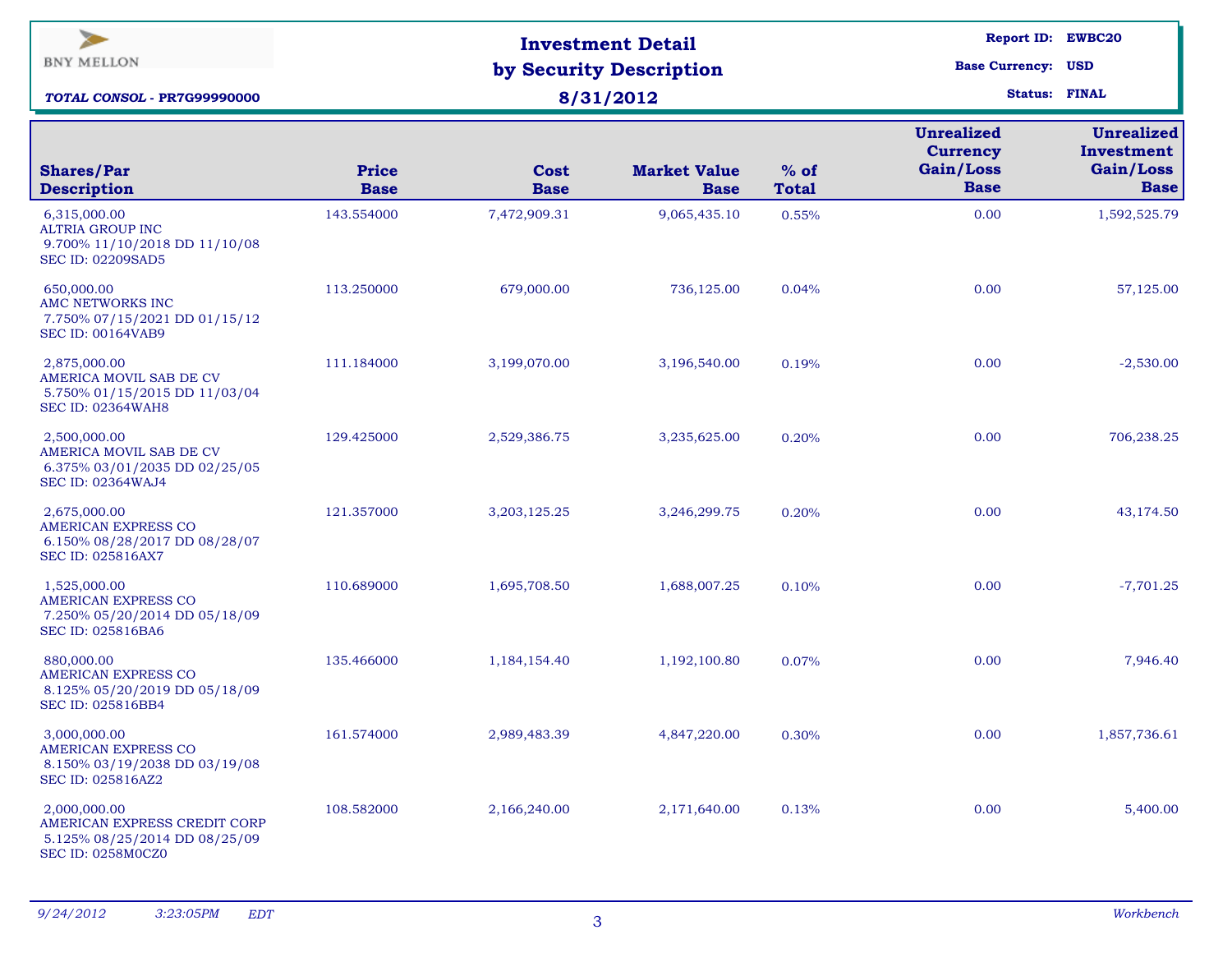| $\blacktriangleright$<br><b>BNY MELLON</b><br><b>TOTAL CONSOL - PR7G99990000</b>                        |                             | <b>Investment Detail</b><br>by Security Description<br>8/31/2012 |                                    | Report ID: EWBC20<br><b>Base Currency: USD</b><br><b>Status: FINAL</b> |                                                                  |                                                             |
|---------------------------------------------------------------------------------------------------------|-----------------------------|------------------------------------------------------------------|------------------------------------|------------------------------------------------------------------------|------------------------------------------------------------------|-------------------------------------------------------------|
| <b>Shares/Par</b><br><b>Description</b>                                                                 | <b>Price</b><br><b>Base</b> | Cost<br><b>Base</b>                                              | <b>Market Value</b><br><b>Base</b> | $%$ of<br><b>Total</b>                                                 | <b>Unrealized</b><br><b>Currency</b><br>Gain/Loss<br><b>Base</b> | <b>Unrealized</b><br>Investment<br>Gain/Loss<br><b>Base</b> |
| 600,000.00<br>AMERICAN EXPRESS CREDIT CORP<br>5.875% 05/02/2013 DD 06/02/08<br><b>SEC ID: 0258M0CW7</b> | 103.465000                  | 646,384.00                                                       | 620,790.00                         | 0.04%                                                                  | 0.00                                                             | $-25,594.00$                                                |
| 3,770,000.00<br>AMERICAN EXPRESS CREDIT CORP<br>7.300% 08/20/2013 DD 08/20/08<br>SEC ID: 0258M0CY3      | 106.365000                  | 3,854,277.72                                                     | 4,009,960.50                       | 0.24%                                                                  | 0.00                                                             | 155,682.78                                                  |
| 1,000,000.00<br>AMERICAN FINANCIAL GROUP INC/O<br>9.875% 06/15/2019 DD 06/17/09<br>SEC ID: 026074AA2    | 126.316000                  | 1,000,000.00                                                     | 1,263,160.00                       | 0.08%                                                                  | 0.00                                                             | 263,160.00                                                  |
| 1,500,000.00<br>AMERICAN INTERNATIONAL GROUP I<br>4.250% 05/15/2013 DD 11/15/03<br>SEC ID: 026874AT4    | 102.102000                  | 1,387,012.44                                                     | 1,531,530.00                       | 0.09%                                                                  | 0.00                                                             | 144,517.56                                                  |
| 3,175,000.00<br><b>AMGEN INC</b><br>2.300% 06/15/2016 DD 06/30/11<br>SEC ID: 031162BF6                  | 104.062000                  | 3,298,063.00                                                     | 3,303,968.50                       | 0.20%                                                                  | 0.00                                                             | 5,905.50                                                    |
| 1,500,000.00<br><b>AMGEN INC</b><br>5.150% 11/15/2041 DD 11/10/11<br>SEC ID: 031162BK5                  | 109.171000                  | 1,513,095.00                                                     | 1,637,565.00                       | 0.10%                                                                  | 0.00                                                             | 124,470.00                                                  |
| 1,582,000.00<br>AMGEN INC<br>5.700% 02/01/2019 DD 01/16/09<br>SEC ID: 031162AZ3                         | 118.744000                  | 1,882,453.44                                                     | 1,878,530.08                       | 0.11%                                                                  | 0.00                                                             | $-3,923.36$                                                 |
| 1,085,000.00<br>AMGEN INC<br>5.850% 06/01/2017 DD 12/01/07<br>SEC ID: 031162AV2                         | 118.875000                  | 1,289,768.45                                                     | 1,289,793.75                       | 0.08%                                                                  | 0.00                                                             | 25.30                                                       |
| 1,000,000.00<br>AMGEN INC<br>6.900% 06/01/2038 DD 05/23/08<br>SEC ID: 031162AY6                         | 131.425000                  | 996,920.48                                                       | 1,314,250.00                       | 0.08%                                                                  | 0.00                                                             | 317,329.52                                                  |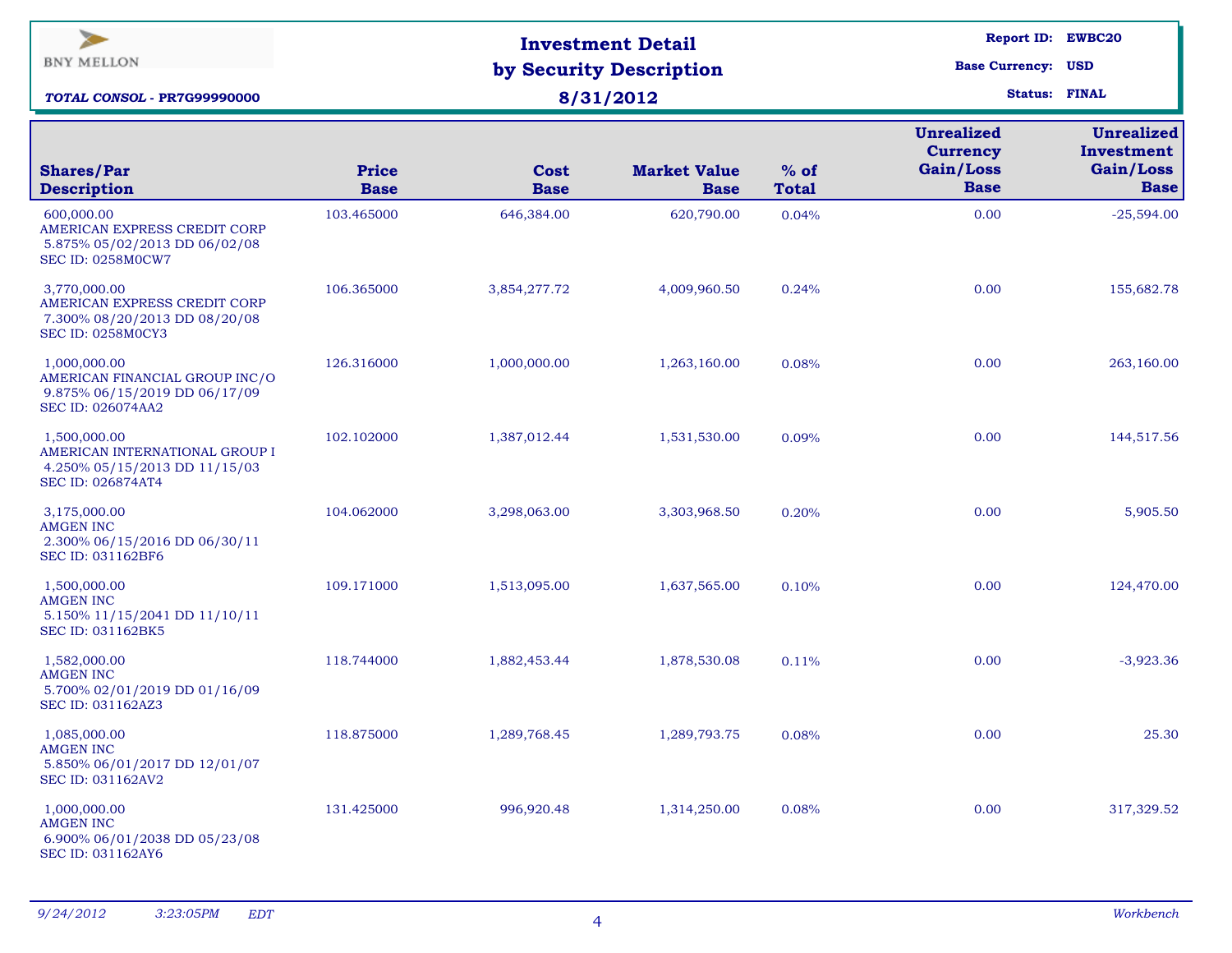| $\blacktriangleright$<br><b>BNY MELLON</b><br><b>TOTAL CONSOL - PR7G99990000</b>                            |                             | <b>Investment Detail</b><br>by Security Description<br>8/31/2012 | Report ID: EWBC20<br><b>Base Currency: USD</b><br><b>Status: FINAL</b> |                        |                                                                  |                                                             |
|-------------------------------------------------------------------------------------------------------------|-----------------------------|------------------------------------------------------------------|------------------------------------------------------------------------|------------------------|------------------------------------------------------------------|-------------------------------------------------------------|
| <b>Shares/Par</b><br><b>Description</b>                                                                     | <b>Price</b><br><b>Base</b> | Cost<br><b>Base</b>                                              | <b>Market Value</b><br><b>Base</b>                                     | $%$ of<br><b>Total</b> | <b>Unrealized</b><br><b>Currency</b><br>Gain/Loss<br><b>Base</b> | <b>Unrealized</b><br>Investment<br>Gain/Loss<br><b>Base</b> |
| 1,638,000.00<br>ANADARKO PETROLEUM CORP<br>5.950% 09/15/2016 DD 09/19/06<br>SEC ID: 032511AX5               | 115.638000                  | 1,867,911.58                                                     | 1,894,150.44                                                           | 0.12%                  | 0.00                                                             | 26,238.86                                                   |
| 432,000.00<br>ANADARKO PETROLEUM CORP<br>6.375% 09/15/2017 DD 08/12/10<br><b>SEC ID: 032511BH9</b>          | 119.569000                  | 505,906.56                                                       | 516,538.08                                                             | 0.03%                  | 0.00                                                             | 10,631.52                                                   |
| 2,425,000.00<br><b>ANALOG DEVICES INC</b><br>3.000% 04/15/2016 DD 04/04/11<br><b>SEC ID: 032654AG0</b>      | 107.867000                  | 2,613,810.50                                                     | 2,615,774.75                                                           | 0.16%                  | 0.00                                                             | 1,964.25                                                    |
| 300,000.00<br>ANHEUSER-BUSCH COS LLC<br>5.000% 01/15/2015 DD 08/16/04<br>SEC ID: 035229CY7                  | 109.867516                  | 305,729.98                                                       | 329,602.55                                                             | 0.02%                  | 0.00                                                             | 23,872.57                                                   |
| 1,825,000.00<br>ANHEUSER-BUSCH COS LLC<br>5.500% 01/15/2018 DD 11/30/07<br>SEC ID: 035229DD2                | 120.142000                  | 2,173,429.00                                                     | 2,192,591.50                                                           | 0.13%                  | 0.00                                                             | 19,162.50                                                   |
| 300,000.00<br>ANHEUSER-BUSCH INBEV WOR<br>1.375% 07/15/2017 DD 07/16/12<br><b>SEC ID: 03523TBN7</b>         | 101.126000                  | 299,136.00                                                       | 303,378.00                                                             | 0.02%                  | 0.00                                                             | 4,242.00                                                    |
| 2,775,000.00<br>ANHEUSER-BUSCH INBEV WORLDWIDE<br>5.375% 01/15/2020 DD 10/16/09<br><b>SEC ID: 03523TAN8</b> | 122.127000                  | 3,361,496.25                                                     | 3,389,024.25                                                           | 0.21%                  | 0.00                                                             | 27,528.00                                                   |
| 2,000,000.00<br>APPLIED MATERIALS INC<br>4.300% 06/15/2021 DD 06/08/11<br>SEC ID: 038222AF2                 | 113.325000                  | 1,995,780.00                                                     | 2,266,500.00                                                           | 0.14%                  | 0.00                                                             | 270,720.00                                                  |
| 1,000,000.00<br><b>ARCELORMITTAL</b><br>VAR RT 10/15/2039 DD 10/08/09<br><b>SEC ID: 03938LAP9</b>           | 90.000000                   | 952,020.00                                                       | 900,000.00                                                             | 0.05%                  | 0.00                                                             | $-52,020.00$                                                |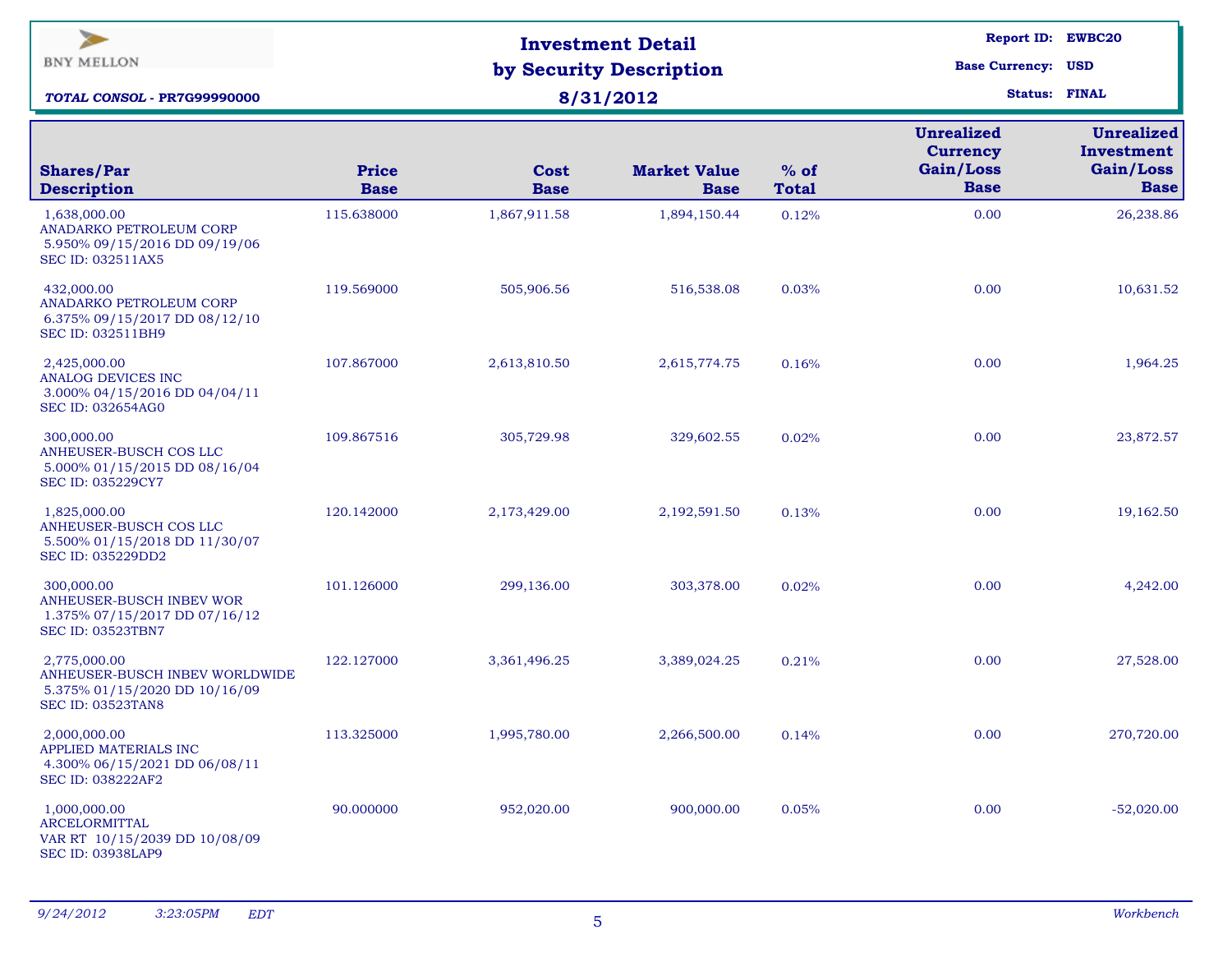| $\blacktriangleright$<br><b>BNY MELLON</b><br><b>TOTAL CONSOL - PR7G99990000</b>                            |                             | <b>Investment Detail</b><br>by Security Description<br>8/31/2012 |                                    | Report ID: EWBC20<br><b>Base Currency: USD</b><br><b>Status: FINAL</b> |                                                                  |                                                             |
|-------------------------------------------------------------------------------------------------------------|-----------------------------|------------------------------------------------------------------|------------------------------------|------------------------------------------------------------------------|------------------------------------------------------------------|-------------------------------------------------------------|
| <b>Shares/Par</b><br><b>Description</b>                                                                     | <b>Price</b><br><b>Base</b> | Cost<br><b>Base</b>                                              | <b>Market Value</b><br><b>Base</b> | $%$ of<br><b>Total</b>                                                 | <b>Unrealized</b><br><b>Currency</b><br>Gain/Loss<br><b>Base</b> | <b>Unrealized</b><br>Investment<br>Gain/Loss<br><b>Base</b> |
| 2,500,000.00<br>ASSOCIATES CORP OF NORTH AMERI<br>6.950% 11/01/2018 DD 10/30/98<br><b>SEC ID: 046003JU4</b> | 118.117000                  | 2,369,854.68                                                     | 2,952,925.00                       | 0.18%                                                                  | 0.00                                                             | 583,070.32                                                  |
| 2,768,000.00<br><b>ASTRAZENECA PLC</b><br>5.900% 09/15/2017 DD 09/12/07<br><b>SEC ID: 046353AB4</b>         | 122.546000                  | 3,346,732.48                                                     | 3,392,073.28                       | 0.21%                                                                  | 0.00                                                             | 45,340.80                                                   |
| 2,125,000.00<br>AT&T INC<br>3.875% 08/15/2021 DD 08/18/11<br><b>SEC ID: 00206RAZ5</b>                       | 112.473000                  | 2,364,721.25                                                     | 2,390,051.25                       | 0.15%                                                                  | 0.00                                                             | 25,330.00                                                   |
| 1,000,000.00<br>AT&T INC<br>6.150% 09/15/2034 DD 11/03/04<br><b>SEC ID: 78387GAQ6</b>                       | 126.882000                  | 972,040.67                                                       | 1,268,820.00                       | 0.08%                                                                  | 0.00                                                             | 296,779.33                                                  |
| 350,000.00<br><b>B/E AEROSPACE INC</b><br>5.250% 04/01/2022 DD 03/13/12<br><b>SEC ID: 055381AS6</b>         | 104.250000                  | 364,800.00                                                       | 364,875.00                         | 0.02%                                                                  | 0.00                                                             | 75.00                                                       |
| 2,500,000.00<br><b>BANCOLOMBIA SA</b><br>5.950% 06/03/2021 DD 06/03/11<br><b>SEC ID: 05968LAG7</b>          | 110.250000                  | 2,488,910.38                                                     | 2,756,250.00                       | 0.17%                                                                  | 0.00                                                             | 267,339.62                                                  |
| 800,000.00<br><b>BANK OF AMERICA CORP</b><br>3.625% 03/17/2016 DD 03/17/11<br><b>SEC ID: 06051GEG0</b>      | 104.171000                  | 797,792.00                                                       | 833,368.00                         | 0.05%                                                                  | 0.00                                                             | 35,576.00                                                   |
| 3,302,000.00<br><b>BANK OF AMERICA CORP</b><br>5.750% 12/01/2017 DD 12/04/07<br>SEC ID: 060505DP6           | 111.810000                  | 3,610,241.70                                                     | 3,691,966.20                       | 0.22%                                                                  | 0.00                                                             | 81,724.50                                                   |
| 3,200,000.00<br>BANK OF NEW YORK MELLON CORP/T<br>2.300% 07/28/2016 DD 07/28/11<br><b>SEC ID: 06406HBX6</b> | 104.617000                  | 3,317,504.00                                                     | 3,347,744.00                       | 0.20%                                                                  | 0.00                                                             | 30,240.00                                                   |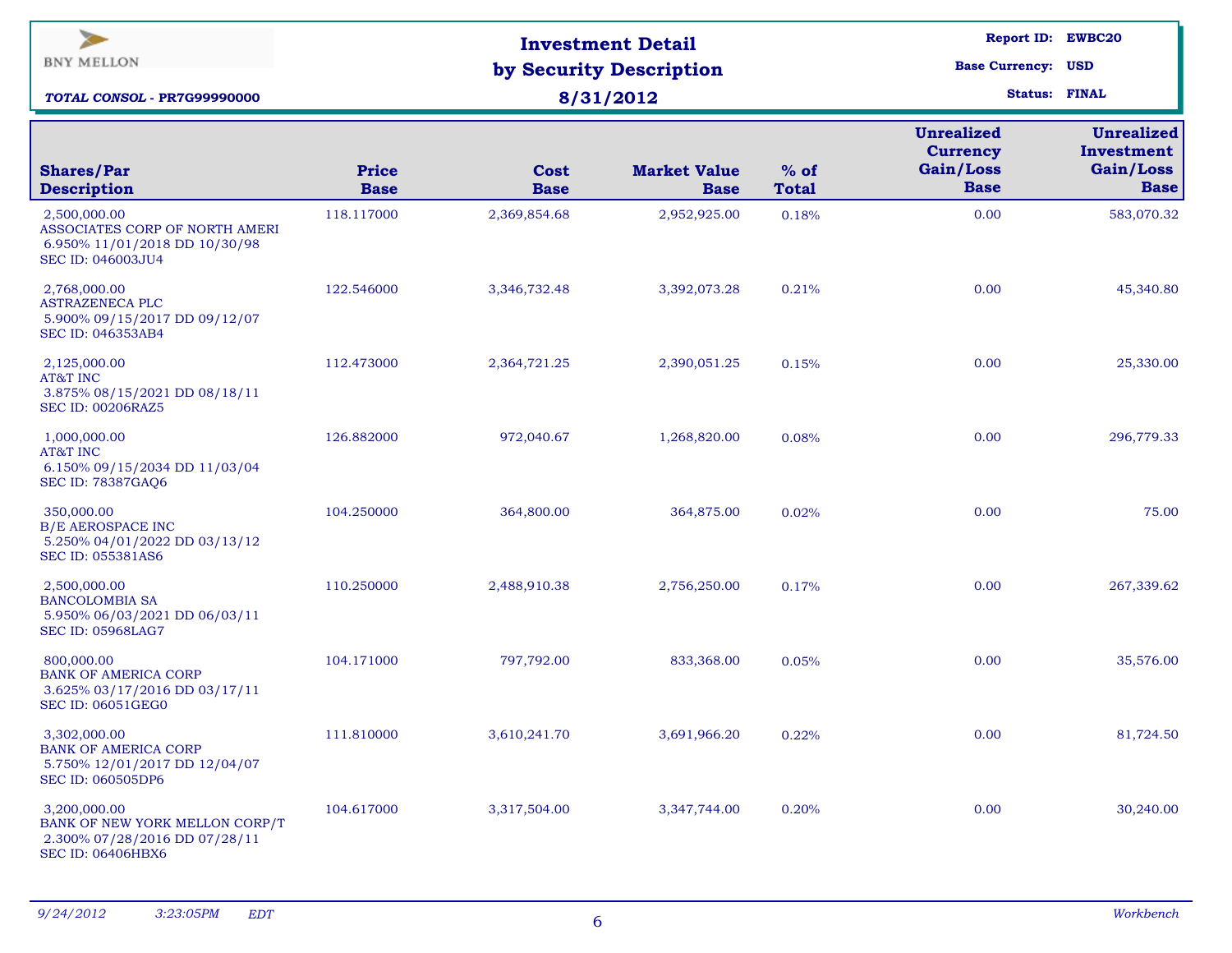| $\blacktriangleright$<br><b>BNY MELLON</b><br><b>TOTAL CONSOL - PR7G99990000</b>                                |                             | <b>Investment Detail</b><br>by Security Description<br>8/31/2012 | Report ID: EWBC20<br><b>Base Currency: USD</b><br><b>Status: FINAL</b> |                        |                                                                  |                                                             |
|-----------------------------------------------------------------------------------------------------------------|-----------------------------|------------------------------------------------------------------|------------------------------------------------------------------------|------------------------|------------------------------------------------------------------|-------------------------------------------------------------|
| <b>Shares/Par</b><br><b>Description</b>                                                                         | <b>Price</b><br><b>Base</b> | Cost<br><b>Base</b>                                              | <b>Market Value</b><br><b>Base</b>                                     | $%$ of<br><b>Total</b> | <b>Unrealized</b><br><b>Currency</b><br>Gain/Loss<br><b>Base</b> | <b>Unrealized</b><br>Investment<br>Gain/Loss<br><b>Base</b> |
| 2,700,000.00<br>BAXTER INTERNATIONAL INC<br>1.850% 01/15/2017 DD 12/19/11<br>SEC ID: 071813BD0                  | 103.676000                  | 2,790,909.00                                                     | 2,799,252.00                                                           | 0.17%                  | 0.00                                                             | 8,343.00                                                    |
| 1,540,000.00<br>BAXTER INTERNATIONAL INC<br>2.400% 08/15/2022 DD 08/13/12<br>SEC ID: 071813BF5                  | 100.599000                  | 1,537,132.50                                                     | 1,549,224.60                                                           | 0.09%                  | 0.00                                                             | 12,092.10                                                   |
| 436,000.00<br>BAXTER INTERNATIONAL INC<br>4.500% 08/15/2019 DD 08/20/09<br><b>SEC ID: 071813BA6</b>             | 115.273000                  | 510,226.20                                                       | 502,590.28                                                             | 0.03%                  | 0.00                                                             | $-7,635.92$                                                 |
| 304,000.00<br><b>BE AEROSPACE INC</b><br>6.875% 10/01/2020 DD 09/16/10<br><b>SEC ID: 055381AR8</b>              | 110.625000                  | 334,020.00                                                       | 336,300.00                                                             | 0.02%                  | 0.00                                                             | 2,280.00                                                    |
| 104,699.25<br><b>BEAR STEARNS ADJUSTABLE 1 4A1</b><br>VAR RT 03/25/2035 DD 02/01/05<br><b>SEC ID: 07387AAF2</b> | 98.588000                   | 100,506.22                                                       | 103,220.90                                                             | 0.01%                  | 0.00                                                             | 2,714.68                                                    |
| 3,532,000.00<br>BEAR STEARNS COS LLC/THE<br>7.250% 02/01/2018 DD 02/01/08<br>SEC ID: 073902RU4                  | 124.746000                  | 4,274,048.08                                                     | 4,406,028.72                                                           | 0.27%                  | 0.00                                                             | 131,980.64                                                  |
| 1,000,000.00<br><b>BELLSOUTH CORP</b><br>5.200% 12/15/2016 DD 12/22/04<br><b>SEC ID: 079860AL6</b>              | 115.279213                  | 973,400.70                                                       | 1,152,792.13                                                           | 0.07%                  | 0.00                                                             | 179,391.43                                                  |
| 500,000.00<br>BERKSHIRE HATHAWAY FINANCE COR<br>5.750% 01/15/2040 DD 01/13/10<br>SEC ID: 084664BL4              | 127.232000                  | 494,188.19                                                       | 636,160.00                                                             | 0.04%                  | 0.00                                                             | 141,971.81                                                  |
| 1,845,000.00<br>BERKSHIRE HATHAWAY INC<br>3.750% 08/15/2021 DD 08/15/11<br>SEC ID: 084670BC1                    | 110.111000                  | 1,887,537.00                                                     | 2,031,547.95                                                           | 0.12%                  | 0.00                                                             | 144,010.95                                                  |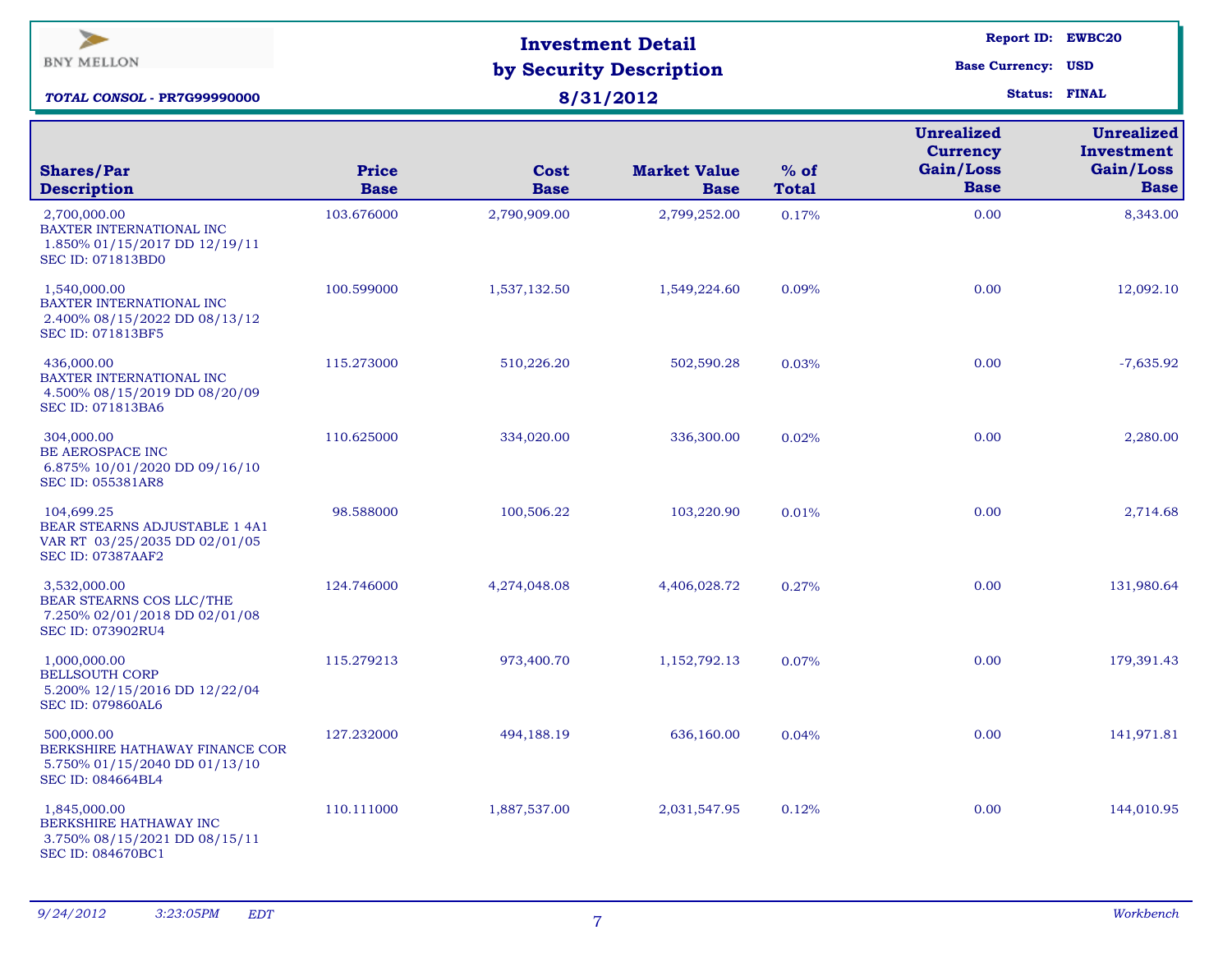| $\blacktriangleright$<br><b>BNY MELLON</b><br><b>TOTAL CONSOL - PR7G99990000</b>                                   |                             | <b>Investment Detail</b><br>by Security Description<br>8/31/2012 | Report ID: EWBC20<br><b>Base Currency: USD</b><br><b>Status: FINAL</b> |                        |                                                                  |                                                             |
|--------------------------------------------------------------------------------------------------------------------|-----------------------------|------------------------------------------------------------------|------------------------------------------------------------------------|------------------------|------------------------------------------------------------------|-------------------------------------------------------------|
| <b>Shares/Par</b><br><b>Description</b>                                                                            | <b>Price</b><br><b>Base</b> | Cost<br><b>Base</b>                                              | <b>Market Value</b><br><b>Base</b>                                     | $%$ of<br><b>Total</b> | <b>Unrealized</b><br><b>Currency</b><br>Gain/Loss<br><b>Base</b> | <b>Unrealized</b><br>Investment<br>Gain/Loss<br><b>Base</b> |
| 2,000,000.00<br>BERKSHIRE HATHAWAY INC<br>VAR RT 02/11/2013 DD 02/11/10<br><b>SEC ID: 084670AY4</b>                | 100.268000                  | 2,000,000.00                                                     | 2,005,360.00                                                           | 0.12%                  | 0.00                                                             | 5,360.00                                                    |
| 2,000,000.00<br>BERKSHIRE HATHAWAY INC<br>VAR RT 08/15/2014 DD 08/15/11<br><b>SEC ID: 084670BA5</b>                | 101.167000                  | 2,000,000.00                                                     | 2,023,340.00                                                           | 0.12%                  | 0.00                                                             | 23,340.00                                                   |
| 3,055,000.00<br>BHP BILLITON FINANCE USA LTD<br>1.625% 02/24/2017 DD 02/24/12<br><b>SEC ID: 055451AP3</b>          | 101.992000                  | 3,115,397.35                                                     | 3,115,855.60                                                           | 0.19%                  | 0.00                                                             | 458.25                                                      |
| 3,500,000.00<br><b>BIOGEN IDEC INC</b><br>6.875% 03/01/2018 DD 03/04/08<br><b>SEC ID: 09062XAB9</b>                | 122.955000                  | 3,481,951.39                                                     | 4,303,425.00                                                           | 0.26%                  | 0.00                                                             | 821,473.61                                                  |
| 1,440,000.00<br><b>BLACKROCK INC</b><br>6.250% 09/15/2017 DD 09/17/07<br><b>SEC ID: 09247XAC5</b>                  | 122.604000                  | 1,754,265.60                                                     | 1,765,497.60                                                           | 0.11%                  | 0.00                                                             | 11,232.00                                                   |
| 1,000,000.00<br><b>BLACKSTONE HOLDINGS FINA 144A</b><br>4.750% 02/15/2023 DD 08/17/12<br><b>SEC ID: 09256BAD9</b>  | 102.802000                  | 981,060.00                                                       | 1,028,020.00                                                           | 0.06%                  | 0.00                                                             | 46,960.00                                                   |
| 1,000,000.00<br><b>BLACKSTONE HOLDINGS FINAN 144A</b><br>6.625% 08/15/2019 DD 08/20/09<br><b>SEC ID: 09256BAA5</b> | 113.425000                  | 992,470.00                                                       | 1,134,250.00                                                           | 0.07%                  | 0.00                                                             | 141,780.00                                                  |
| 1,000,000.00<br><b>BMW VEHICLE LEASE TRUST 1 A3</b><br>0.750% 02/20/2015 DD 04/26/12<br><b>SEC ID: 05575BAC3</b>   | 100.404000                  | 1,004,296.88                                                     | 1,004,040.00                                                           | 0.06%                  | 0.00                                                             | $-256.88$                                                   |
| 1,050,000.00<br><b>BOEING CO/THE</b><br>3.500% 02/15/2015 DD 07/28/09<br>SEC ID: 097023AY1                         | 107.163000                  | 1,124,949.00                                                     | 1,125,211.50                                                           | 0.07%                  | 0.00                                                             | 262.50                                                      |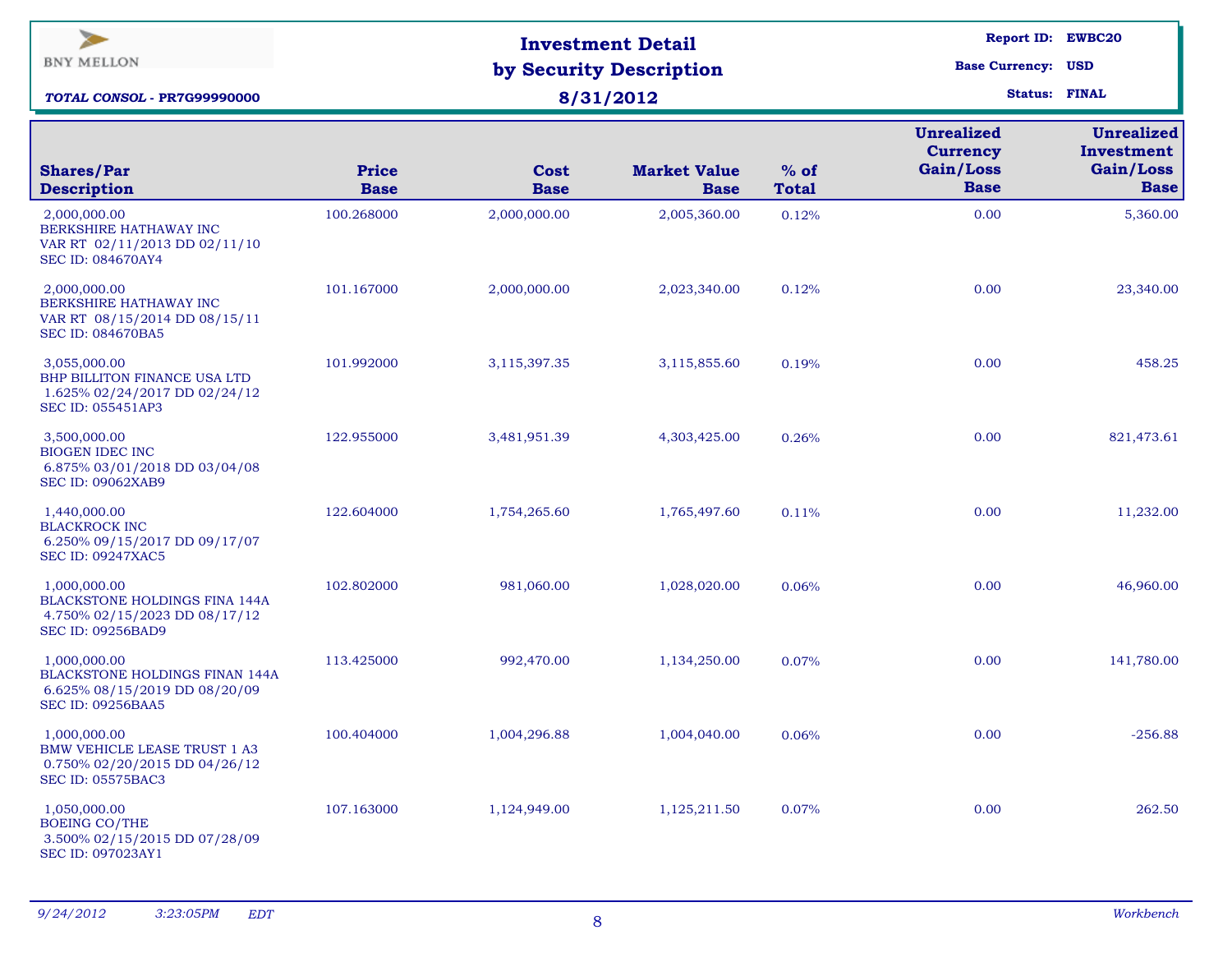| $\blacktriangleright$<br><b>BNY MELLON</b><br>TOTAL CONSOL - PR7G99990000                                   |                             | <b>Investment Detail</b><br>by Security Description<br>8/31/2012 | Report ID: EWBC20<br><b>Base Currency: USD</b><br><b>Status: FINAL</b> |                        |                                                                  |                                                             |
|-------------------------------------------------------------------------------------------------------------|-----------------------------|------------------------------------------------------------------|------------------------------------------------------------------------|------------------------|------------------------------------------------------------------|-------------------------------------------------------------|
| <b>Shares/Par</b><br><b>Description</b>                                                                     | <b>Price</b><br><b>Base</b> | Cost<br><b>Base</b>                                              | <b>Market Value</b><br><b>Base</b>                                     | $%$ of<br><b>Total</b> | <b>Unrealized</b><br><b>Currency</b><br>Gain/Loss<br><b>Base</b> | <b>Unrealized</b><br>Investment<br>Gain/Loss<br><b>Base</b> |
| 3,050,000.00<br>BP CAPITAL MARKETS PLC<br>3.200% 03/11/2016 DD 03/11/11<br><b>SEC ID: 05565QBQ0</b>         | 107.269000                  | 3,268,136.00                                                     | 3,271,704.50                                                           | 0.20%                  | 0.00                                                             | 3,568.50                                                    |
| 2,645,000.00<br>BP CAPITAL MARKETS PLC<br>3.625% 05/08/2014 DD 05/08/09<br><b>SEC ID: 05565QBL1</b>         | 104.977000                  | 2,786,882.75                                                     | 2,776,641.65                                                           | 0.17%                  | 0.00                                                             | $-10,241.10$                                                |
| 1,250,000.00<br>BP CAPITAL MARKETS PLC<br>4.742% 03/11/2021 DD 03/11/11<br><b>SEC ID: 05565QBR8</b>         | 117.332000                  | 1,250,000.00                                                     | 1,466,650.00                                                           | 0.09%                  | 0.00                                                             | 216,650.00                                                  |
| 1,500,000.00<br>BP CAPITAL MARKETS PLC<br>5.250% 11/07/2013 DD 11/07/08<br><b>SEC ID: 05565QBF4</b>         | 105.485000                  | 1,406,250.00                                                     | 1,582,275.00                                                           | 0.10%                  | 0.00                                                             | 176,025.00                                                  |
| 500,000.00<br>BRASKEM AMERICA FINANCE C 144A<br>7.125% 07/22/2041 DD 07/22/11<br><b>SEC ID: 10554CAA0</b>   | 103.500000                  | 508,750.00                                                       | 517,500.00                                                             | 0.03%                  | 0.00                                                             | 8,750.00                                                    |
| 504,000.00<br>BURLINGTON NORTHERN SANTA FE L<br>4.100% 06/01/2021 DD 05/19/11<br><b>SEC ID: 12189LAD3</b>   | 110.729000                  | 559,354.32                                                       | 558,074.16                                                             | 0.03%                  | 0.00                                                             | $-1,280.16$                                                 |
| 1,525,000.00<br>BURLINGTON NORTHERN SANTA FE L<br>5.650% 05/01/2017 DD 04/13/07<br><b>SEC ID: 12189TAY0</b> | 119.147000                  | 1,793,034.00                                                     | 1,816,991.75                                                           | 0.11%                  | 0.00                                                             | 23,957.75                                                   |
| 88,000.00<br>BURLINGTON NORTHERN SANTA FE L<br>7.000% 02/01/2014 DD 12/03/08<br><b>SEC ID: 12189TBB9</b>    | 108.885000                  | 96,449.76                                                        | 95,818.80                                                              | 0.01%                  | 0.00                                                             | $-630.96$                                                   |
| 1,112,000.00<br>BURLINGTON NORTHERN SANTA FE L<br>8.125% 04/15/2020 DD 04/14/00<br>SEC ID: 12189TAQ7        | 134.126000                  | 1,496,015.92                                                     | 1,491,481.12                                                           | 0.09%                  | 0.00                                                             | $-4,534.80$                                                 |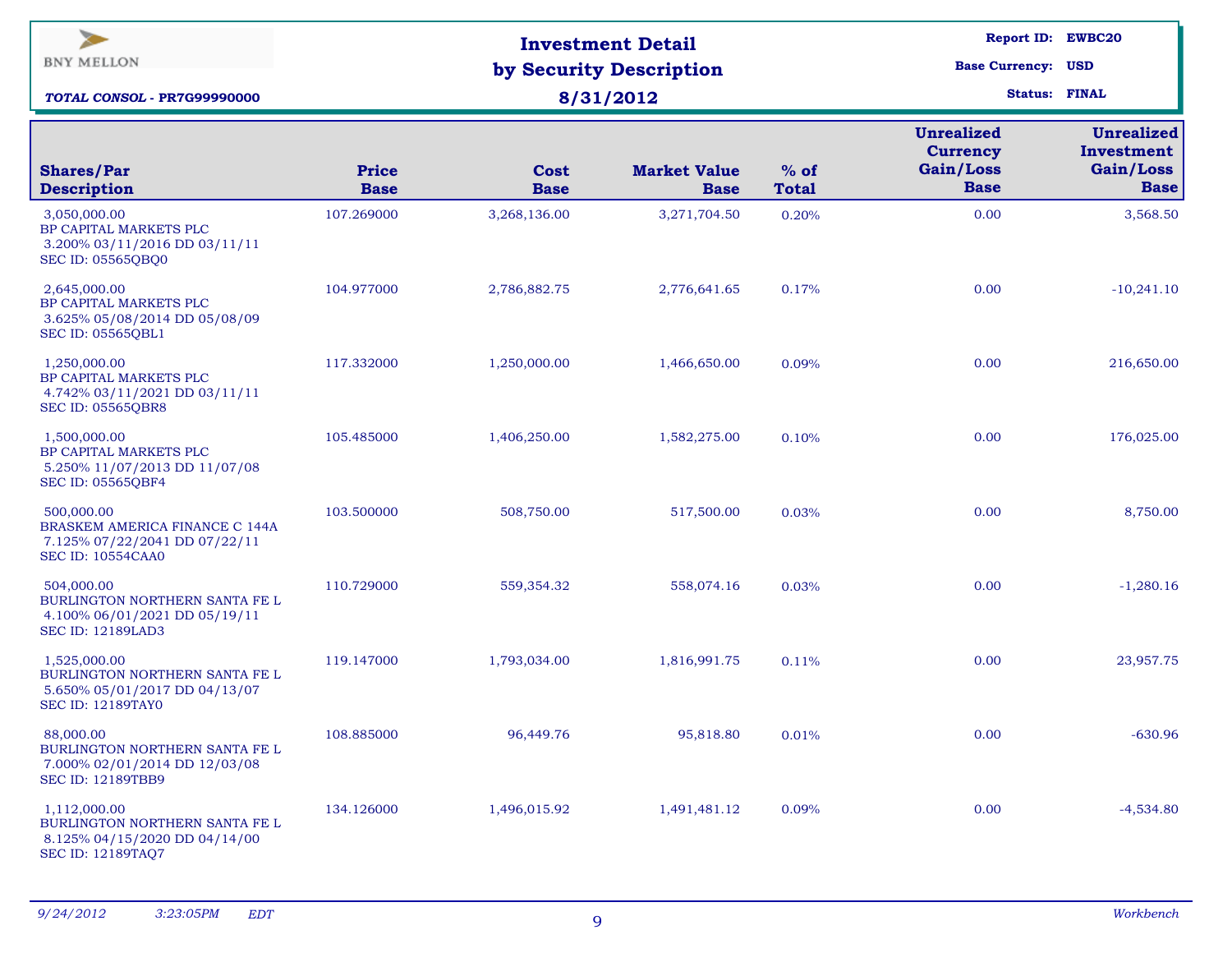| $\blacktriangleright$<br><b>BNY MELLON</b><br><b>TOTAL CONSOL - PR7G99990000</b>                         |                             | <b>Investment Detail</b><br>by Security Description<br>8/31/2012 | Report ID: EWBC20<br><b>Base Currency: USD</b><br><b>Status: FINAL</b> |                        |                                                                  |                                                             |
|----------------------------------------------------------------------------------------------------------|-----------------------------|------------------------------------------------------------------|------------------------------------------------------------------------|------------------------|------------------------------------------------------------------|-------------------------------------------------------------|
| <b>Shares/Par</b><br><b>Description</b>                                                                  | <b>Price</b><br><b>Base</b> | Cost<br><b>Base</b>                                              | <b>Market Value</b><br><b>Base</b>                                     | $%$ of<br><b>Total</b> | <b>Unrealized</b><br><b>Currency</b><br>Gain/Loss<br><b>Base</b> | <b>Unrealized</b><br>Investment<br>Gain/Loss<br><b>Base</b> |
| 3,070,000.00<br>CANADIAN IMPERIAL BANK OF COMM<br>2.350% 12/11/2015 DD 12/13/10<br>SEC ID: 136069DS7     | 105.106000                  | 3,225,311.30                                                     | 3,226,754.20                                                           | 0.20%                  | 0.00                                                             | 1,442.90                                                    |
| 2,030,000.00<br>CAPITAL ONE BANK USA NA<br>6.500% 06/13/2013 DD 06/13/03<br><b>SEC ID: 14040EHG0</b>     | 104.410000                  | 2,140,327.47                                                     | 2,119,523.00                                                           | 0.13%                  | 0.00                                                             | $-20,804.47$                                                |
| 1,682,000.00<br>CAPITAL ONE BANK USA NA<br>8.800% 07/15/2019 DD 06/25/09<br>SEC ID: 140420MV9            | 129.846000                  | 2,128,602.76                                                     | 2,184,009.72                                                           | 0.13%                  | 0.00                                                             | 55,406.96                                                   |
| 728,000.00<br><b>CAROLINA POWER &amp; LIGHT CO</b><br>5.250% 12/15/2015 DD 11/30/05<br>SEC ID: 144141CX4 | 114.205000                  | 828,842.56                                                       | 831,412.40                                                             | 0.05%                  | 0.00                                                             | 2,569.84                                                    |
| 4,000,000.00<br>CATERPILLAR FINANCIAL SERVICES<br>6.125% 02/17/2014 DD 02/12/09<br>SEC ID: 14912L4F5     | 108.013000                  | 4,343,520.00                                                     | 4,320,520.00                                                           | 0.26%                  | 0.00                                                             | $-23,000.00$                                                |
| 2,444,000.00<br>CATERPILLAR FINANCIAL SERVICES<br>6.200% 09/30/2013 DD 09/26/08<br>SEC ID: 14912L4C2     | 106.209000                  | 2,637,457.20                                                     | 2,595,747.96                                                           | 0.16%                  | 0.00                                                             | $-41,709.24$                                                |
| 2,500,000.00<br>CATERPILLAR INC<br>7.000% 12/15/2013 DD 12/05/08<br><b>SEC ID: 149123BP5</b>             | 108.293000                  | 2,499,438.23                                                     | 2,707,325.00                                                           | 0.16%                  | 0.00                                                             | 207,886.77                                                  |
| 1,250,000.00<br><b>CATERPILLAR INC</b><br>VAR RT 11/21/2012 DD 05/27/11<br>SEC ID: 149123BT7             | 100.063000                  | 1,250,000.00                                                     | 1,250,787.50                                                           | 0.08%                  | 0.00                                                             | 787.50                                                      |
| 800,000.00<br>CCO HOLDINGS LLC / CCO HOLDING<br>7.000% 01/15/2019 DD 01/11/11<br>SEC ID: 1248EPAS2       | 108.750000                  | 860,000.00                                                       | 870,000.00                                                             | 0.05%                  | 0.00                                                             | 10,000.00                                                   |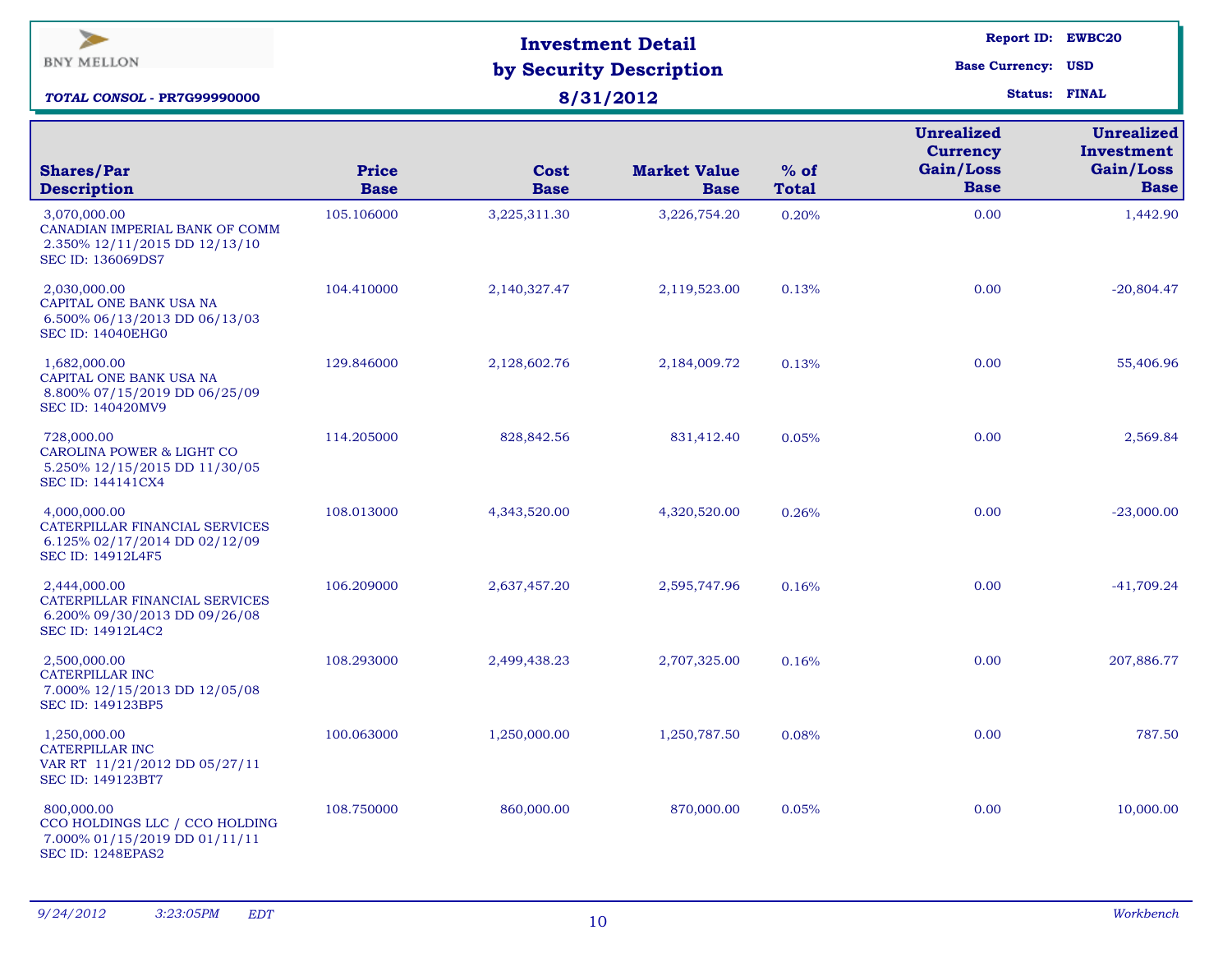| $\geq$<br><b>BNY MELLON</b><br><b>TOTAL CONSOL - PR7G99990000</b>                                       |                             | <b>Investment Detail</b><br>by Security Description<br>8/31/2012 | <b>Report ID: EWBC20</b><br><b>Base Currency: USD</b><br><b>Status: FINAL</b> |                        |                                                                  |                                                             |
|---------------------------------------------------------------------------------------------------------|-----------------------------|------------------------------------------------------------------|-------------------------------------------------------------------------------|------------------------|------------------------------------------------------------------|-------------------------------------------------------------|
| <b>Shares/Par</b><br><b>Description</b>                                                                 | <b>Price</b><br><b>Base</b> | Cost<br><b>Base</b>                                              | <b>Market Value</b><br><b>Base</b>                                            | $%$ of<br><b>Total</b> | <b>Unrealized</b><br><b>Currency</b><br>Gain/Loss<br><b>Base</b> | <b>Unrealized</b><br>Investment<br>Gain/Loss<br><b>Base</b> |
| 1,500,000.00<br><b>CELGENE CORP</b><br>5.700% 10/15/2040 DD 10/07/10<br><b>SEC ID: 151020AF1</b>        | 114.360000                  | 1,497,195.00                                                     | 1,715,400.00                                                                  | 0.10%                  | 0.00                                                             | 218,205.00                                                  |
| 1,090,000.00<br><b>CENTURYLINK INC</b><br>6.450% 06/15/2021 DD 06/16/11<br><b>SEC ID: 156700AR7</b>     | 111.603000                  | 1,152,412.30                                                     | 1,216,472.70                                                                  | 0.07%                  | 0.00                                                             | 64,060.40                                                   |
| 450,000.00<br>CHASE ISSUANCE TRUST A11 A11<br>5.400% 07/15/2015 DD 07/30/08<br><b>SEC ID: 161571DA9</b> | 104.321000                  | 469,916.02                                                       | 469,444.50                                                                    | 0.03%                  | 0.00                                                             | $-471.52$                                                   |
| 235,000.00<br>CHESAPEAKE ENERGY CORP<br>7.250% 12/15/2018 DD 05/27/08<br>SEC ID: 165167CC9              | 104.750000                  | 258,707.50                                                       | 246,162.50                                                                    | 0.01%                  | 0.00                                                             | $-12,545.00$                                                |
| 675,000.00<br><b>CHUBB CORP/THE</b><br>5.750% 05/15/2018 DD 05/06/08<br>SEC ID: 171232AR2               | 123.679000                  | 831,033.00                                                       | 834,833.25                                                                    | 0.05%                  | 0.00                                                             | 3,800.25                                                    |
| 2,430,000.00<br>CISCO SYSTEMS INC<br>5.500% 02/22/2016 DD 02/22/06<br><b>SEC ID: 17275RAC6</b>          | 116.462000                  | 2,830,099.50                                                     | 2,830,026.60                                                                  | 0.17%                  | 0.00                                                             | $-72.90$                                                    |
| 2,809,000.00<br><b>CITIGROUP INC</b><br>5.375% 08/09/2020 DD 08/09/10<br>SEC ID: 172967FF3              | 111.834000                  | 3,059,689.58                                                     | 3, 141, 417.06                                                                | 0.19%                  | 0.00                                                             | 81,727.48                                                   |
| 700,000.00<br><b>CITIGROUP INC</b><br>5.500% 10/15/2014 DD 09/24/09<br>SEC ID: 172967EZ0                | 107.386000                  | 701,925.00                                                       | 751,702.00                                                                    | 0.05%                  | 0.00                                                             | 49,777.00                                                   |
| 2,850,000.00<br><b>CITIGROUP INC</b><br>6.000% 08/15/2017 DD 08/15/07<br><b>SEC ID: 172967EH0</b>       | 114.194000                  | 3,167,376.00                                                     | 3,254,529.00                                                                  | 0.20%                  | 0.00                                                             | 87,153.00                                                   |
|                                                                                                         |                             |                                                                  |                                                                               |                        |                                                                  |                                                             |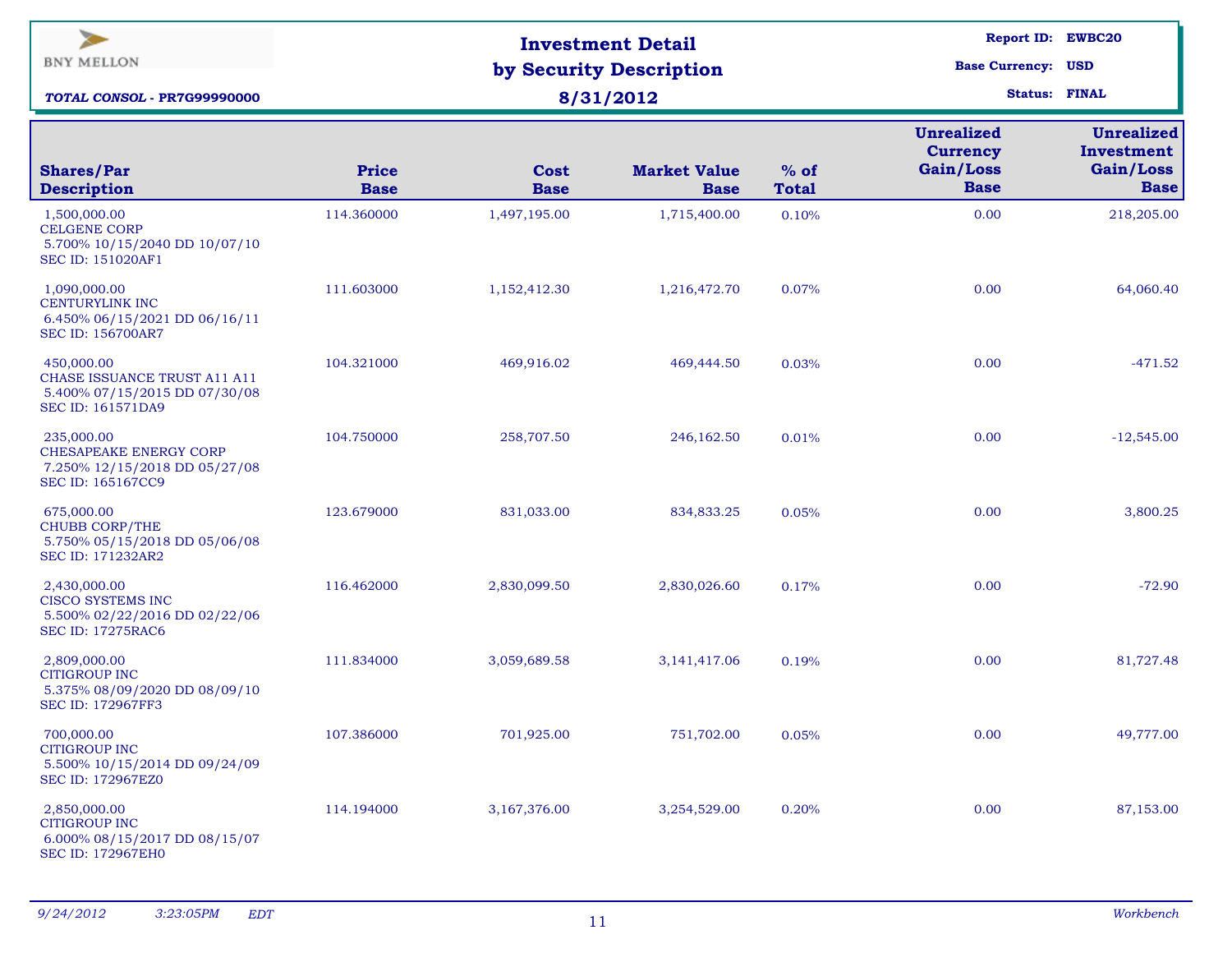| $\blacktriangleright$<br><b>BNY MELLON</b><br>TOTAL CONSOL - PR7G99990000                                   |                             | <b>Investment Detail</b><br>by Security Description<br>8/31/2012 |                                    | Report ID: EWBC20<br><b>Base Currency: USD</b><br><b>Status: FINAL</b> |                                                                  |                                                             |
|-------------------------------------------------------------------------------------------------------------|-----------------------------|------------------------------------------------------------------|------------------------------------|------------------------------------------------------------------------|------------------------------------------------------------------|-------------------------------------------------------------|
| <b>Shares/Par</b><br><b>Description</b>                                                                     | <b>Price</b><br><b>Base</b> | Cost<br><b>Base</b>                                              | <b>Market Value</b><br><b>Base</b> | $%$ of<br><b>Total</b>                                                 | <b>Unrealized</b><br><b>Currency</b><br>Gain/Loss<br><b>Base</b> | <b>Unrealized</b><br>Investment<br>Gain/Loss<br><b>Base</b> |
| 250,000.00<br><b>CITIGROUP INC</b><br>6.125% 11/21/2017 DD 11/21/07<br><b>SEC ID: 172967EM9</b>             | 115.449000                  | 253,666.48                                                       | 288,622.50                         | 0.02%                                                                  | 0.00                                                             | 34,956.02                                                   |
| 7,000,000.00<br><b>CITIGROUP INC</b><br>VAR RT 08/25/2036 DD 08/25/06<br><b>SEC ID: 172967DS7</b>           | 67.420000                   | 7,007,998.86                                                     | 4,719,400.00                       | 0.29%                                                                  | 0.00                                                             | $-2,288,598.86$                                             |
| 1,314,000.00<br>CITIGROUP/DEUTSCHE BANK CD1 A4<br>VAR RT 07/15/2044 DD 11/01/05<br><b>SEC ID: 12513EAG9</b> | 111.761000                  | 1,457,651.53                                                     | 1,468,539.54                       | 0.09%                                                                  | 0.00                                                             | 10,888.01                                                   |
| 54,000.00<br><b>CME GROUP INC</b><br>5.400% 08/01/2013 DD 08/12/08<br><b>SEC ID: 12572QAA3</b>              | 104.484000                  | 56,662.20                                                        | 56,421.36                          | 0.00%                                                                  | 0.00                                                             | $-240.84$                                                   |
| 2,590,000.00<br><b>CME GROUP INC</b><br>5.750% 02/15/2014 DD 02/09/09<br>SEC ID: 12572QAD7                  | 107.174000                  | 2,812,708.60                                                     | 2,775,806.60                       | 0.17%                                                                  | 0.00                                                             | $-36,902.00$                                                |
| 2,925,000.00<br>CNA FINANCIAL CORP<br>5.750% 08/15/2021 DD 02/14/11<br><b>SEC ID: 126117AR1</b>             | 114.974000                  | 3,276,029.25                                                     | 3,362,989.50                       | 0.20%                                                                  | 0.00                                                             | 86,960.25                                                   |
| 126,354.26<br><b>CNH EQUIPMENT TRUST C A4</b><br>3.000% 08/17/2015 DD 11/10/09<br><b>SEC ID: 12612AAD4</b>  | 101.014000                  | 130,065.92                                                       | 127,635.49                         | 0.01%                                                                  | 0.00                                                             | $-2,430.43$                                                 |
| 700,000.00<br>COCA-COLA CO/THE<br>3.300% 09/01/2021 DD 08/10/11<br>SEC ID: 191216AV2                        | 110.280000                  | 726,918.90                                                       | 771,960.00                         | 0.05%                                                                  | 0.00                                                             | 45,041.10                                                   |
| 2,000,000.00<br>COCA-COLA REFRESHMENTS USA INC<br>7.375% 03/03/2014 DD 11/03/08<br><b>SEC ID: 191219BT0</b> | 109.875000                  | 1,998,097.74                                                     | 2,197,500.00                       | 0.13%                                                                  | 0.00                                                             | 199,402.26                                                  |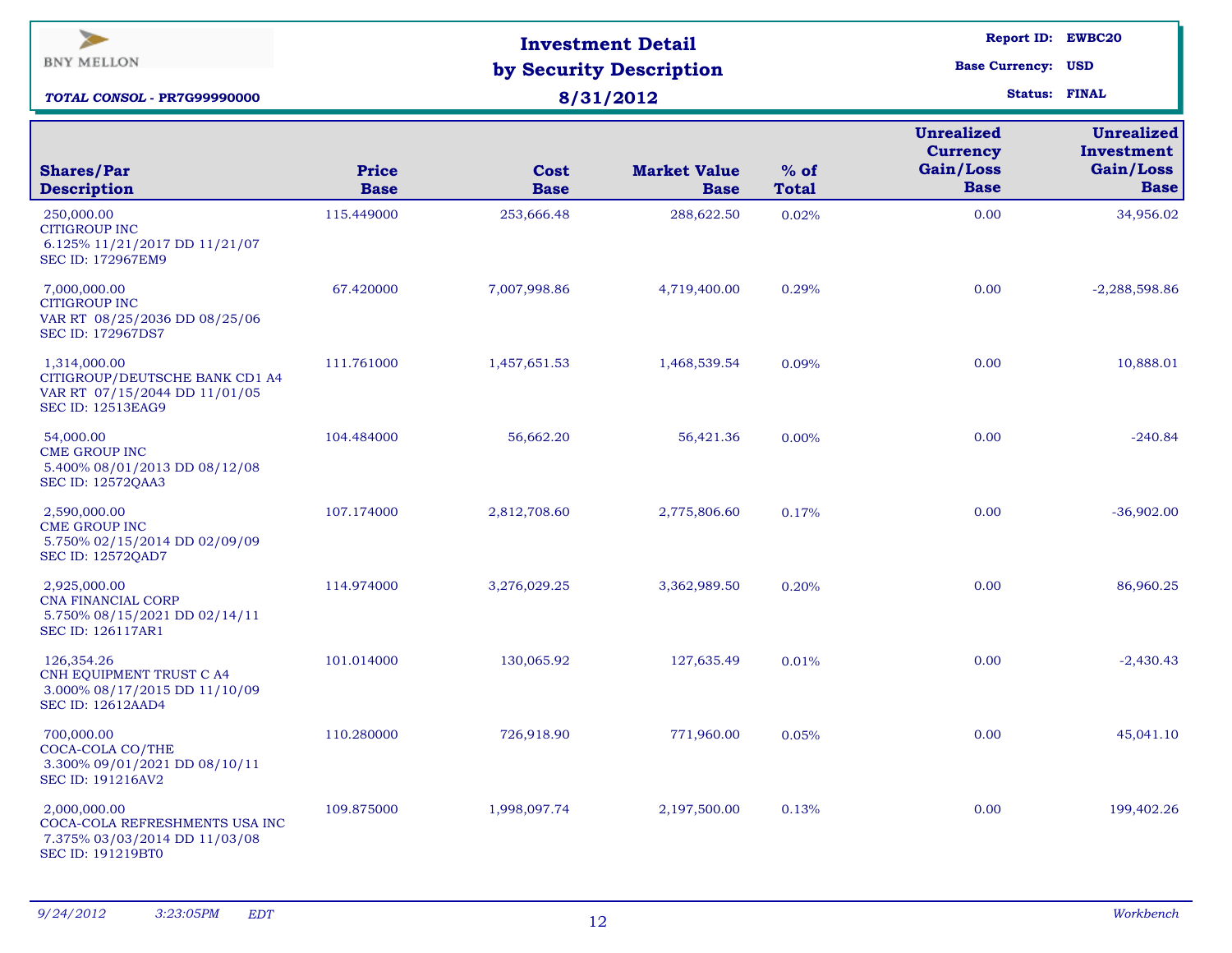| $\blacktriangleright$<br><b>BNY MELLON</b><br>TOTAL CONSOL - PR7G99990000                                   |                             | <b>Investment Detail</b><br>by Security Description<br>8/31/2012 | Report ID: EWBC20<br><b>Base Currency: USD</b><br><b>Status: FINAL</b> |                        |                                                                  |                                                             |
|-------------------------------------------------------------------------------------------------------------|-----------------------------|------------------------------------------------------------------|------------------------------------------------------------------------|------------------------|------------------------------------------------------------------|-------------------------------------------------------------|
| <b>Shares/Par</b><br><b>Description</b>                                                                     | <b>Price</b><br><b>Base</b> | <b>Cost</b><br><b>Base</b>                                       | <b>Market Value</b><br><b>Base</b>                                     | $%$ of<br><b>Total</b> | <b>Unrealized</b><br><b>Currency</b><br>Gain/Loss<br><b>Base</b> | <b>Unrealized</b><br>Investment<br>Gain/Loss<br><b>Base</b> |
| 2,825,000.00<br><b>COMCAST CORP</b><br>5.700% 05/15/2018 DD 05/07/08<br><b>SEC ID: 20030NAW1</b>            | 120.969000                  | 3,360,987.25                                                     | 3,417,374.25                                                           | 0.21%                  | 0.00                                                             | 56,387.00                                                   |
| 975,000.00<br><b>COMCAST CORP</b><br>5.900% 03/15/2016 DD 03/02/06<br><b>SEC ID: 20030NAL5</b>              | 116.302000                  | 1,126,008.00                                                     | 1,133,944.50                                                           | 0.07%                  | 0.00                                                             | 7,936.50                                                    |
| 3,000,000.00<br><b>COMCAST CORP</b><br>6.500% 11/15/2035 DD 11/14/05<br><b>SEC ID: 20030NAK7</b>            | 130.030000                  | 3,010,660.27                                                     | 3,900,900.00                                                           | 0.24%                  | 0.00                                                             | 890,239.73                                                  |
| 416,000.00<br><b>COMCAST CORP</b><br>7.050% 03/15/2033 DD 03/14/03<br><b>SEC ID: 20030NAC5</b>              | 132.686000                  | 548,600.00                                                       | 551,973.76                                                             | 0.03%                  | 0.00                                                             | 3,373.76                                                    |
| 1,470,000.00<br>COMMERCIAL MORTGAGE PAS CR2 A4<br>3.147% 08/15/2045 DD 08/01/12<br><b>SEC ID: 12624KAD8</b> | 103.941000                  | 1,506,654.94                                                     | 1,527,932.70                                                           | 0.09%                  | 0.00                                                             | 21,277.76                                                   |
| 3,515,000.00<br><b>CONOCOPHILLIPS</b><br>4.600% 01/15/2015 DD 05/21/09<br><b>SEC ID: 20825CAT1</b>          | 109.518000                  | 3,848,608.65                                                     | 3,849,557.70                                                           | 0.23%                  | 0.00                                                             | 949.05                                                      |
| 40,000.00<br><b>CONOCOPHILLIPS</b><br>4.750% 02/01/2014 DD 02/03/09<br><b>SEC ID: 20825CAS3</b>             | 105.675000                  | 42,468.40                                                        | 42,270.00                                                              | $0.00\%$               | 0.00                                                             | $-198.40$                                                   |
| 272,000.00<br><b>CONOCOPHILLIPS</b><br>6.500% 02/01/2039 DD 02/03/09<br>SEC ID: 20825CAQ7                   | 144.169000                  | 387,975.36                                                       | 392,139.68                                                             | 0.02%                  | 0.00                                                             | 4,164.32                                                    |
| 544,000.00<br>CONOCOPHILLIPS AUSTRALIA FUNDI<br>5.500% 04/15/2013 DD 04/11/06<br><b>SEC ID: 20825RAB7</b>   | 103.015000                  | 563,676.48                                                       | 560,401.60                                                             | 0.03%                  | 0.00                                                             | $-3,274.88$                                                 |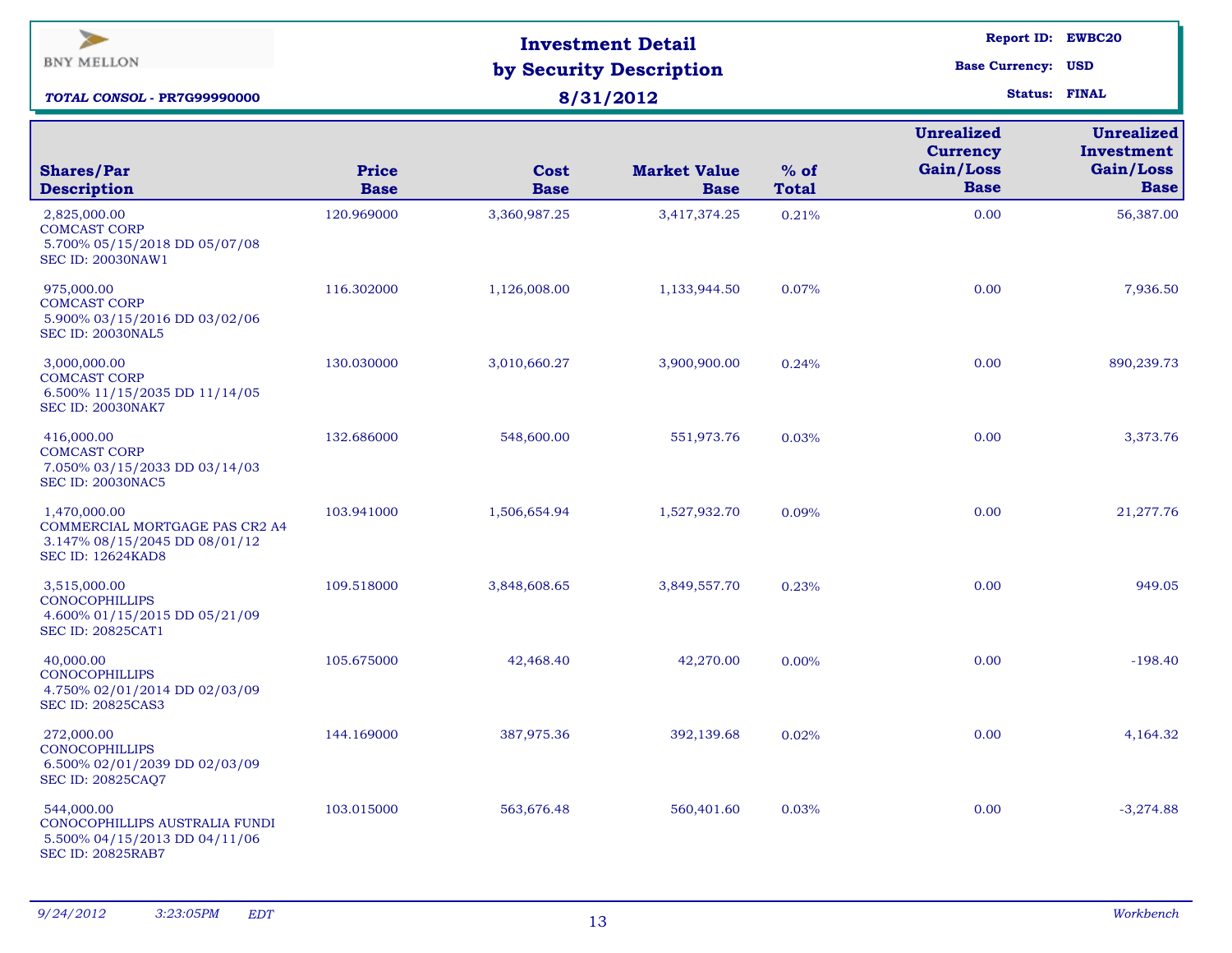| $\blacktriangleright$<br><b>BNY MELLON</b><br><b>TOTAL CONSOL - PR7G99990000</b>                            |                             | <b>Investment Detail</b><br>by Security Description<br>8/31/2012 | <b>Base Currency: USD</b>          | Report ID: EWBC20<br><b>Status: FINAL</b> |                                                                  |                                                             |
|-------------------------------------------------------------------------------------------------------------|-----------------------------|------------------------------------------------------------------|------------------------------------|-------------------------------------------|------------------------------------------------------------------|-------------------------------------------------------------|
| <b>Shares/Par</b><br><b>Description</b>                                                                     | <b>Price</b><br><b>Base</b> | <b>Cost</b><br><b>Base</b>                                       | <b>Market Value</b><br><b>Base</b> | $%$ of<br><b>Total</b>                    | <b>Unrealized</b><br><b>Currency</b><br>Gain/Loss<br><b>Base</b> | <b>Unrealized</b><br>Investment<br>Gain/Loss<br><b>Base</b> |
| 1,930,000.00<br>CONSOLIDATED EDISON CO OF NEW<br>4.875% 02/01/2013 DD 12/19/02<br><b>SEC ID: 209111EA7</b>  | 101.809000                  | 1,976,049.80                                                     | 1,964,913.70                       | 0.12%                                     | 0.00                                                             | $-11,136.10$                                                |
| 1,616,000.00<br>CONSOLIDATED EDISON CO OF NEW<br>5.850% 04/01/2018 DD 04/04/08<br>SEC ID: 209111ET6         | 123.846000                  | 1,976,028.64                                                     | 2,001,351.36                       | 0.12%                                     | 0.00                                                             | 25,322.72                                                   |
| 2,235,000.00<br>COVIDIEN INTERNATIONAL FINANCE<br>2.800% 06/15/2015 DD 06/28/10<br><b>SEC ID: 22303QAK6</b> | 105.102000                  | 2,346,839.40                                                     | 2,349,029.70                       | 0.14%                                     | 0.00                                                             | 2,190.30                                                    |
| 200,000.00<br>CREDIT SUISSE FIRST BOST C3 A4<br>4.686% 07/15/2037 DD 06/01/05<br>SEC ID: 225458VQ8          | 109.196000                  | 212,812.50                                                       | 218,392.00                         | 0.01%                                     | 0.00                                                             | 5,579.50                                                    |
| 1,236,000.00<br>CREDIT SUISSE/NEW YORK NY<br>5.400% 01/14/2020 DD 01/14/10<br><b>SEC ID: 22546QAD9</b>      | 107.638000                  | 1,296,138.84                                                     | 1,330,405.68                       | 0.08%                                     | 0.00                                                             | 34,266.84                                                   |
| 1,980,000.00<br><b>CVS CAREMARK CORP</b><br>5.750% 06/01/2017 DD 05/25/07<br>SEC ID: 126650BH2              | 120.241000                  | 2,332,964.40                                                     | 2,380,771.80                       | 0.14%                                     | 0.00                                                             | 47,807.40                                                   |
| 104,000.00<br>DEUTSCHE BANK AG/LONDON<br>2.375% 01/11/2013 DD 01/11/10<br><b>SEC ID: 2515A0T45</b>          | 100.563000                  | 104,613.60                                                       | 104,585.52                         | 0.01%                                     | 0.00                                                             | $-28.08$                                                    |
| 312,000.00<br>DEVON ENERGY CORP<br>5.625% 01/15/2014 DD 01/09/09<br><b>SEC ID: 25179MAG8</b>                | 106.691000                  | 333,774.48                                                       | 332,875.92                         | 0.02%                                     | 0.00                                                             | $-898.56$                                                   |
| 3,170,000.00<br>DIAGEO CAPITAL PLC<br>5.750% 10/23/2017 DD 10/26/07<br><b>SEC ID: 25243YAM1</b>             | 122.595000                  | 3,849,362.70                                                     | 3,886,261.50                       | 0.24%                                     | 0.00                                                             | 36,898.80                                                   |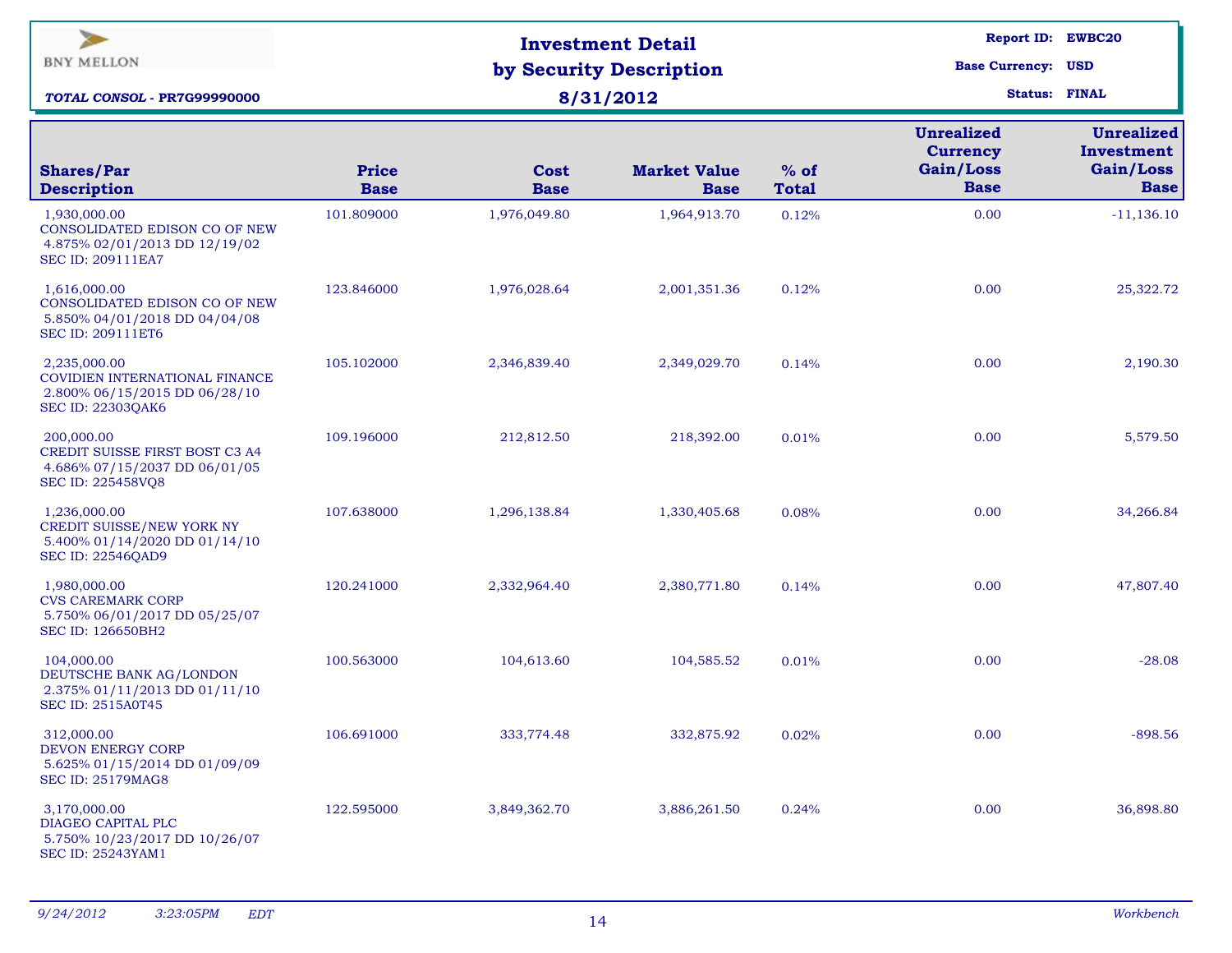| $\geq$<br><b>BNY MELLON</b><br><b>TOTAL CONSOL - PR7G99990000</b>                                           |                             | <b>Investment Detail</b><br>by Security Description<br>8/31/2012 | Report ID: EWBC20<br><b>Base Currency: USD</b><br><b>Status: FINAL</b> |                        |                                                                  |                                                             |
|-------------------------------------------------------------------------------------------------------------|-----------------------------|------------------------------------------------------------------|------------------------------------------------------------------------|------------------------|------------------------------------------------------------------|-------------------------------------------------------------|
| <b>Shares/Par</b><br><b>Description</b>                                                                     | <b>Price</b><br><b>Base</b> | Cost<br><b>Base</b>                                              | <b>Market Value</b><br><b>Base</b>                                     | $%$ of<br><b>Total</b> | <b>Unrealized</b><br><b>Currency</b><br>Gain/Loss<br><b>Base</b> | <b>Unrealized</b><br>Investment<br>Gain/Loss<br><b>Base</b> |
| 2,291,000.00<br>DIRECTV HOLDINGS LLC / DIRECTV<br>3.500% 03/01/2016 DD 03/10/11<br><b>SEC ID: 25459HAY1</b> | 106.817000                  | 2,431,915.54                                                     | 2,447,177.47                                                           | 0.15%                  | 0.00                                                             | 15,261.93                                                   |
| 3,000,000.00<br>DIRECTV HOLDINGS LLC / DIRECTV<br>3.800% 03/15/2022 DD 03/08/12<br><b>SEC ID: 25459HBF1</b> | 103.296000                  | 2,998,761.69                                                     | 3,098,880.00                                                           | 0.19%                  | 0.00                                                             | 100,118.31                                                  |
| 4,950,000.00<br>DIRECTV HOLDINGS LLC / DIRECTV<br>5.000% 03/01/2021 DD 03/10/11<br><b>SEC ID: 25459HBA2</b> | 112.398000                  | 5,293,734.50                                                     | 5,563,701.00                                                           | 0.34%                  | 0.00                                                             | 269,966.50                                                  |
| 1,000,000.00<br>DIRECTV HOLDINGS LLC / DIRECTV<br>6.000% 08/15/2040 DD 08/17/10<br><b>SEC ID: 25459HAX3</b> | 113.047000                  | 986,590.00                                                       | 1,130,470.00                                                           | 0.07%                  | 0.00                                                             | 143,880.00                                                  |
| 30,000.00<br>DOLLAR GENERAL CORP<br>4.125% 07/15/2017 DD 07/12/12<br><b>SEC ID: 256677AA3</b>               | 104.000000                  | 30,000.00                                                        | 31,200.00                                                              | 0.00%                  | 0.00                                                             | 1,200.00                                                    |
| 266,000.00<br>DOW CHEMICAL CO/THE<br>4.125% 11/15/2021 DD 11/14/11<br><b>SEC ID: 260543CF8</b>              | 109.488000                  | 285,537.42                                                       | 291,238.08                                                             | 0.02%                  | 0.00                                                             | 5,700.66                                                    |
| 3,150,000.00<br>DOW CHEMICAL CO/THE<br>4.250% 11/15/2020 DD 11/09/10<br>SEC ID: 260543CC5                   | 110.068000                  | 3,489,696.00                                                     | 3,467,142.00                                                           | 0.21%                  | 0.00                                                             | $-22,554.00$                                                |
| 4,062,000.00<br>DOW CHEMICAL CO/THE<br>8.550% 05/15/2019 DD 05/13/09<br><b>SEC ID: 260543BX0</b>            | 134.990000                  | 4,588,068.50                                                     | 5,483,293.80                                                           | 0.33%                  | 0.00                                                             | 895,225.30                                                  |
| 827,000.00<br>DUKE ENERGY CAROLINAS LLC<br>5.300% 10/01/2015 DD 09/23/03<br>SEC ID: 264399EM4               | 113.640000                  | 941,671.82                                                       | 939,802.80                                                             | 0.06%                  | 0.00                                                             | $-1,869.02$                                                 |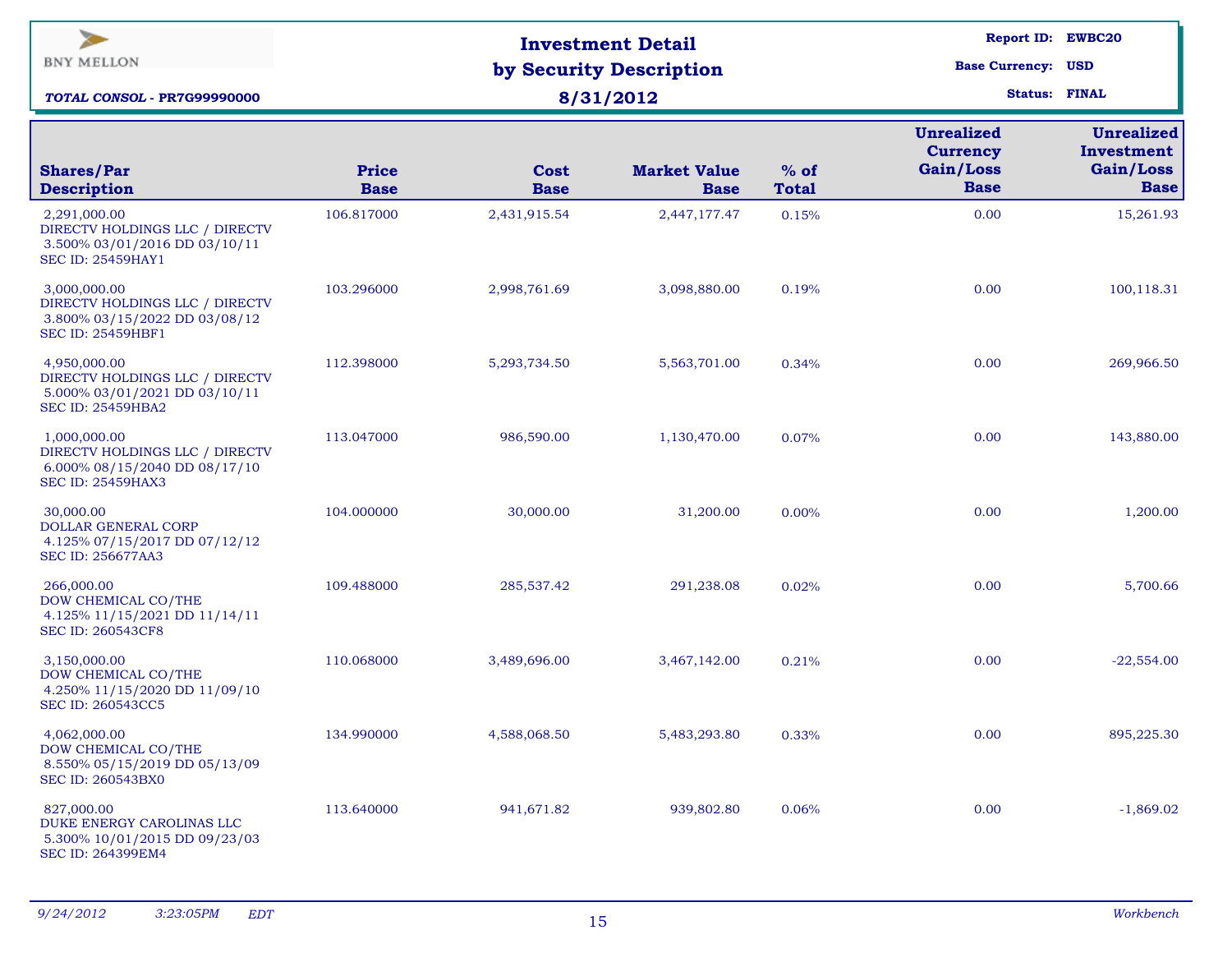| $\blacktriangleright$<br><b>BNY MELLON</b><br>TOTAL CONSOL - PR7G99990000                                |                             | <b>Investment Detail</b><br>by Security Description<br>8/31/2012 | <b>Report ID: EWBC20</b><br><b>Base Currency: USD</b><br><b>Status: FINAL</b> |                        |                                                                  |                                                             |
|----------------------------------------------------------------------------------------------------------|-----------------------------|------------------------------------------------------------------|-------------------------------------------------------------------------------|------------------------|------------------------------------------------------------------|-------------------------------------------------------------|
| <b>Shares/Par</b><br><b>Description</b>                                                                  | <b>Price</b><br><b>Base</b> | Cost<br><b>Base</b>                                              | <b>Market Value</b><br><b>Base</b>                                            | $%$ of<br><b>Total</b> | <b>Unrealized</b><br><b>Currency</b><br>Gain/Loss<br><b>Base</b> | <b>Unrealized</b><br>Investment<br>Gain/Loss<br><b>Base</b> |
| 487,000.00<br>EASTMAN CHEMICAL CO<br>3.600% 08/15/2022 DD 06/05/12<br><b>SEC ID: 277432AN0</b>           | 105.161000                  | 499,394.80                                                       | 512,134.07                                                                    | 0.03%                  | 0.00                                                             | 12,739.27                                                   |
| 500,000.00<br><b>ECOLAB INC</b><br>4.350% 12/08/2021 DD 12/08/11<br>SEC ID: 278865AL4                    | 113.763000                  | 499,680.00                                                       | 568,815.00                                                                    | 0.03%                  | 0.00                                                             | 69,135.00                                                   |
| 510,000.00<br>EI DU PONT DE NEMOURS & CO<br>6.000% 07/15/2018 DD 07/28/08<br><b>SEC ID: 263534BT5</b>    | 125.810000                  | 636,072.00                                                       | 641,631.00                                                                    | 0.04%                  | 0.00                                                             | 5,559.00                                                    |
| 500,000.00<br><b>EMBRAER OVERSEAS LTD</b><br>6.375% 01/15/2020 DD 10/08/09<br><b>SEC ID: 29081YAC0</b>   | 113.000000                  | 495,405.00                                                       | 565,000.00                                                                    | 0.03%                  | 0.00                                                             | 69,595.00                                                   |
| 1,386,000.00<br>ENBRIDGE ENERGY PARTNERS LP<br>9.875% 03/01/2019 DD 12/22/08<br><b>SEC ID: 29250RAR7</b> | 135.030000                  | 1,879,337.40                                                     | 1,871,515.80                                                                  | 0.11%                  | 0.00                                                             | $-7,821.60$                                                 |
| 48,000.00<br>ENERGY TRANSFER PARTNERS LP<br>5.200% 02/01/2022 DD 01/17/12<br><b>SEC ID: 29273RAQ2</b>    | 110.072000                  | 52,397.28                                                        | 52,834.56                                                                     | 0.00%                  | 0.00                                                             | 437.28                                                      |
| 1,000,000.00<br>ENERGY TRANSFER PARTNERS LP<br>6.500% 02/01/2042 DD 01/17/12<br><b>SEC ID: 29273RAR0</b> | 113.482000                  | 996,420.00                                                       | 1,134,820.00                                                                  | 0.07%                  | 0.00                                                             | 138,400.00                                                  |
| 1,350,000.00<br>ENTERPRISE PRODUCTS OPER<br>1.250% 08/13/2015 DD 08/13/12<br><b>SEC ID: 29379VAX1</b>    | 100.713000                  | 1,349,203.50                                                     | 1,359,625.50                                                                  | 0.08%                  | 0.00                                                             | 10,422.00                                                   |
| 424,000.00<br>ENTERPRISE PRODUCTS OPERATING<br>3.200% 02/01/2016 DD 01/13/11<br><b>SEC ID: 29379VAS2</b> | 105.495000                  | 440,947.04                                                       | 447,298.80                                                                    | 0.03%                  | 0.00                                                             | 6,351.76                                                    |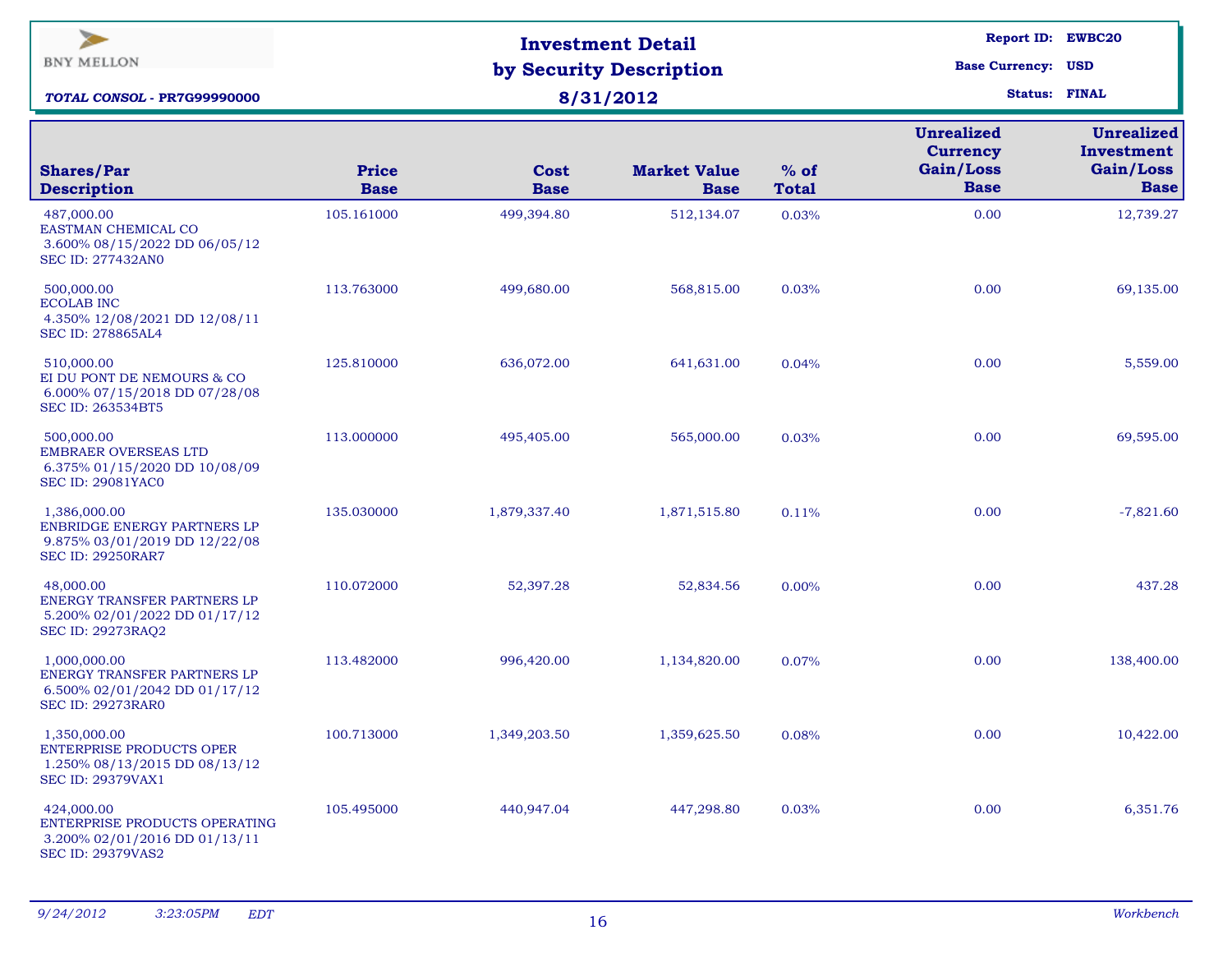| <b>Unrealized</b><br><b>Currency</b><br>Gain/Loss<br>$%$ of<br><b>Price</b><br><b>Market Value</b><br><b>Shares/Par</b><br><b>Cost</b><br><b>Base</b><br><b>Description</b><br><b>Base</b><br><b>Base</b><br><b>Total</b><br><b>Base</b><br>521,000.00<br>106.755000<br>0.00<br>554,200.87<br>556,193.55<br>0.03%<br>ENTERPRISE PRODUCTS OPERATING<br>3.700% 06/01/2015 DD 05/20/10<br><b>SEC ID: 29379VAR4</b><br>238,000.00<br>109.161000<br>0.00<br>250,278.28<br>259,803.18<br>0.02%<br>ENTERPRISE PRODUCTS OPERATING<br>4.050% 02/15/2022 DD 08/24/11<br><b>SEC ID: 29379VAU7</b><br>115.203000<br>0.00<br>1,250,000.00<br>1,248,595.37<br>1,440,037.50<br>0.09%<br>ENTERPRISE PRODUCTS OPERATING<br>5.700% 02/15/2042 DD 08/24/11 | $\blacktriangleright$<br><b>BNY MELLON</b><br><b>TOTAL CONSOL - PR7G99990000</b> | <b>Investment Detail</b><br>by Security Description<br>8/31/2012 | Report ID: EWBC20<br><b>Base Currency: USD</b><br><b>Status: FINAL</b> |  |                                                             |
|-----------------------------------------------------------------------------------------------------------------------------------------------------------------------------------------------------------------------------------------------------------------------------------------------------------------------------------------------------------------------------------------------------------------------------------------------------------------------------------------------------------------------------------------------------------------------------------------------------------------------------------------------------------------------------------------------------------------------------------------|----------------------------------------------------------------------------------|------------------------------------------------------------------|------------------------------------------------------------------------|--|-------------------------------------------------------------|
|                                                                                                                                                                                                                                                                                                                                                                                                                                                                                                                                                                                                                                                                                                                                         |                                                                                  |                                                                  |                                                                        |  | <b>Unrealized</b><br>Investment<br>Gain/Loss<br><b>Base</b> |
|                                                                                                                                                                                                                                                                                                                                                                                                                                                                                                                                                                                                                                                                                                                                         |                                                                                  |                                                                  |                                                                        |  | 1,992.68                                                    |
|                                                                                                                                                                                                                                                                                                                                                                                                                                                                                                                                                                                                                                                                                                                                         |                                                                                  |                                                                  |                                                                        |  | 9,524.90                                                    |
|                                                                                                                                                                                                                                                                                                                                                                                                                                                                                                                                                                                                                                                                                                                                         | <b>SEC ID: 29379VAV5</b>                                                         |                                                                  |                                                                        |  | 191,442.13                                                  |
| 0.00<br>1,186,000.00<br>121.013000<br>1,412,703.50<br>1,435,214.18<br>0.09%<br>ENTERPRISE PRODUCTS OPERATING<br>6.300% 09/15/2017 DD 09/04/07<br><b>SEC ID: 29379VAA1</b>                                                                                                                                                                                                                                                                                                                                                                                                                                                                                                                                                               |                                                                                  |                                                                  |                                                                        |  | 22,510.68                                                   |
| 0.00<br>56,000.00<br>111.985000<br>63,073.92<br>62,711.60<br>0.00%<br>ENTERPRISE PRODUCTS OPERATING<br>9.750% 01/31/2014 DD 12/08/08<br><b>SEC ID: 29379VAD5</b>                                                                                                                                                                                                                                                                                                                                                                                                                                                                                                                                                                        |                                                                                  |                                                                  |                                                                        |  | $-362.32$                                                   |
| 0.00<br>2,900,000.00<br>113.876000<br>3,286,106.00<br>3,302,404.00<br>0.20%<br>ERP OPERATING LP<br>5.375% 08/01/2016 DD 01/19/06<br><b>SEC ID: 26884AAU7</b>                                                                                                                                                                                                                                                                                                                                                                                                                                                                                                                                                                            |                                                                                  |                                                                  |                                                                        |  | 16,298.00                                                   |
| 0.00<br>105.561000<br>1,131,042.00<br>1,161,171.00<br>1,100,000.00<br>0.07%<br>EXELON GENERATION CO LLC<br>4.000% 10/01/2020 DD 09/30/10<br><b>SEC ID: 30161MAH6</b>                                                                                                                                                                                                                                                                                                                                                                                                                                                                                                                                                                    |                                                                                  |                                                                  |                                                                        |  | 30,129.00                                                   |
| 0.00<br>2,900,000.00<br>112.818000<br>3,231,064.00<br>3,271,722.00<br>0.20%<br>EXELON GENERATION CO LLC<br>5.200% 10/01/2019 DD 09/23/09<br><b>SEC ID: 30161MAF0</b>                                                                                                                                                                                                                                                                                                                                                                                                                                                                                                                                                                    |                                                                                  |                                                                  |                                                                        |  | 40,658.00                                                   |
| 0.00<br>3,000,000.00<br>108.140000<br>2,994,390.00<br>3,244,200.00<br>0.20%<br><b>EXELON GENERATION CO LLC 144A</b><br>5.600% 06/15/2042 DD 06/18/12<br><b>SEC ID: 30161MAM5</b>                                                                                                                                                                                                                                                                                                                                                                                                                                                                                                                                                        |                                                                                  |                                                                  |                                                                        |  | 249,810.00                                                  |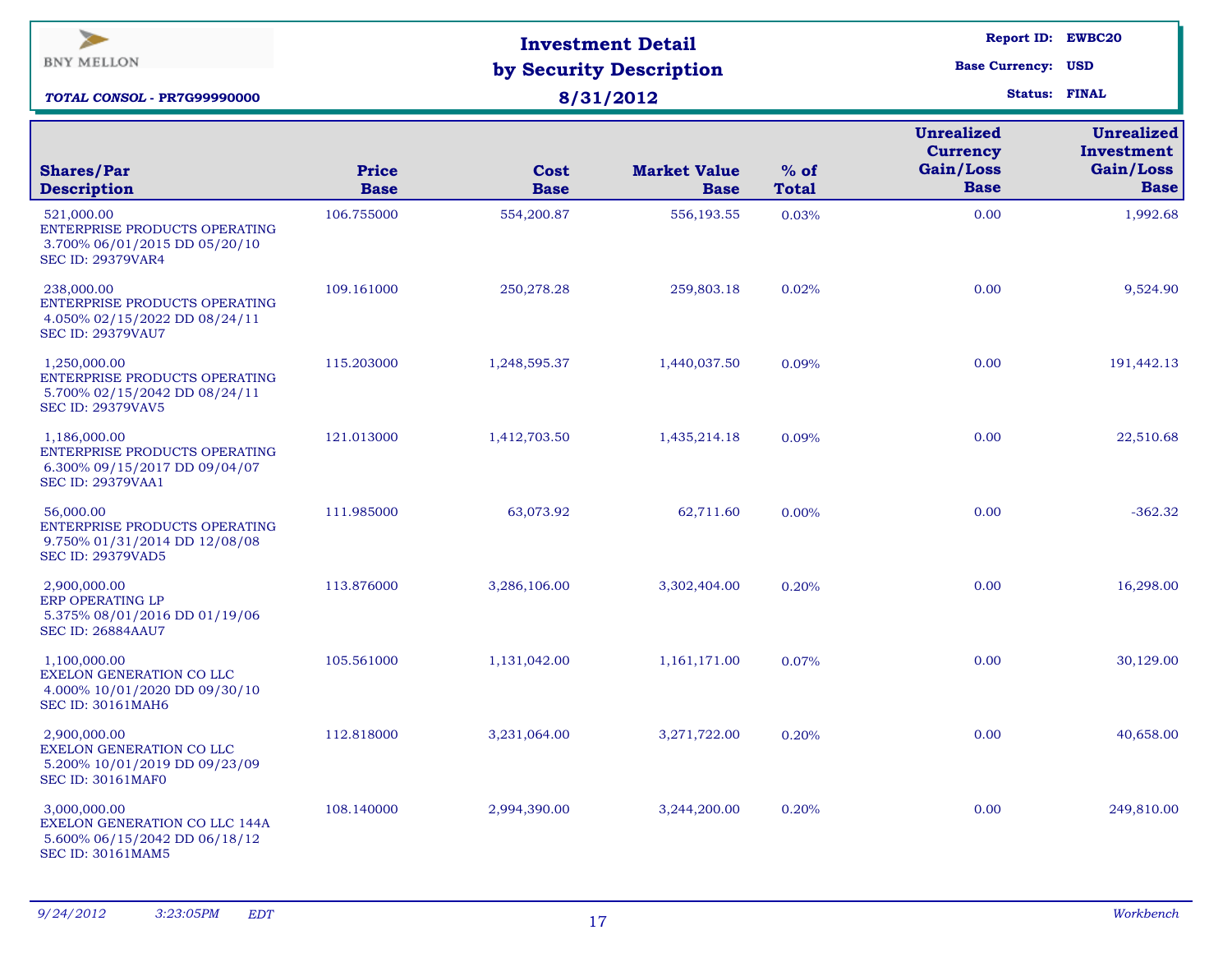| $\blacktriangleright$<br><b>BNY MELLON</b><br>TOTAL CONSOL - PR7G99990000                               |                             | <b>Investment Detail</b><br>by Security Description<br>8/31/2012 | Report ID: EWBC20<br><b>Base Currency: USD</b><br><b>Status: FINAL</b> |                        |                                                                  |                                                             |
|---------------------------------------------------------------------------------------------------------|-----------------------------|------------------------------------------------------------------|------------------------------------------------------------------------|------------------------|------------------------------------------------------------------|-------------------------------------------------------------|
| <b>Shares/Par</b><br><b>Description</b>                                                                 | <b>Price</b><br><b>Base</b> | Cost<br><b>Base</b>                                              | <b>Market Value</b><br><b>Base</b>                                     | $%$ of<br><b>Total</b> | <b>Unrealized</b><br><b>Currency</b><br>Gain/Loss<br><b>Base</b> | <b>Unrealized</b><br>Investment<br>Gain/Loss<br><b>Base</b> |
| 3,000,000.00<br>EXPORT-IMPORT BK KOREA<br>4.375% 09/15/2021 DD 09/15/11<br><b>SEC ID: 302154BA6</b>     | 109.706000                  | 2,983,680.00                                                     | 3,291,180.00                                                           | 0.20%                  | 0.00                                                             | 307,500.00                                                  |
| 2,800,000.00<br>EXPRESS SCRIPTS HOLDING CO<br>6.250% 06/15/2014 DD 06/09/09<br>SEC ID: 302182AD2        | 109.253000                  | 3,060,148.00                                                     | 3,059,084.00                                                           | 0.19%                  | 0.00                                                             | $-1,064.00$                                                 |
| 2,000,000.00<br>FEDERAL FARM CR BK CONS BD<br>1.500% 11/16/2015 DD 11/15/10<br>SEC ID: 31331J2S1        | 103.494000                  | 1,996,440.00                                                     | 2,069,880.00                                                           | 0.13%                  | 0.00                                                             | 73,440.00                                                   |
| 2,000,000.00<br>FEDERAL FARM CR BK CONS BD<br>3.000% 07/06/2017 DD 07/06/10<br><b>SEC ID: 31331JUS0</b> | 110.159000                  | 2,000,000.00                                                     | 2,203,180.00                                                           | 0.13%                  | 0.00                                                             | 203,180.00                                                  |
| 2,500,000.00<br>FEDERAL FARM CR BK CONS BD<br>4.000% 11/24/2025 DD 11/24/10<br>SEC ID: 31331J3L5        | 116.561000                  | 2,501,100.00                                                     | 2,914,025.00                                                           | 0.18%                  | 0.00                                                             | 412,925.00                                                  |
| 700,000.00<br>FEDERAL HOME LN BK CONS BD<br>2.860% 02/27/2014 DD 02/27/09<br><b>SEC ID: 3133XT6S0</b>   | 103.810000                  | 700,000.00                                                       | 726,670.00                                                             | 0.04%                  | 0.00                                                             | 26,670.00                                                   |
| 1,000,000.00<br>FEDERAL HOME LN BK CONS BD<br>2.875% 06/12/2015 DD 01/13/10<br>SEC ID: 3133XWNB1        | 106.851000                  | 1,028,970.00                                                     | 1,068,510.00                                                           | 0.07%                  | 0.00                                                             | 39,540.00                                                   |
| 1,500,000.00<br>FEDERAL HOME LN BK CONS BD<br>3.000% 03/18/2020 DD 09/20/10<br>SEC ID: 3133714H6        | 110.818000                  | 1,489,095.00                                                     | 1,662,270.00                                                           | 0.10%                  | 0.00                                                             | 173,175.00                                                  |
| 3,000,000.00<br>FEDERAL HOME LN BK CONS BD<br>3.250% 09/12/2014 DD 08/12/09<br>SEC ID: 3133XUMR1        | 105.861610                  | 3,073,560.00                                                     | 3,175,848.30                                                           | 0.19%                  | 0.00                                                             | 102,288.30                                                  |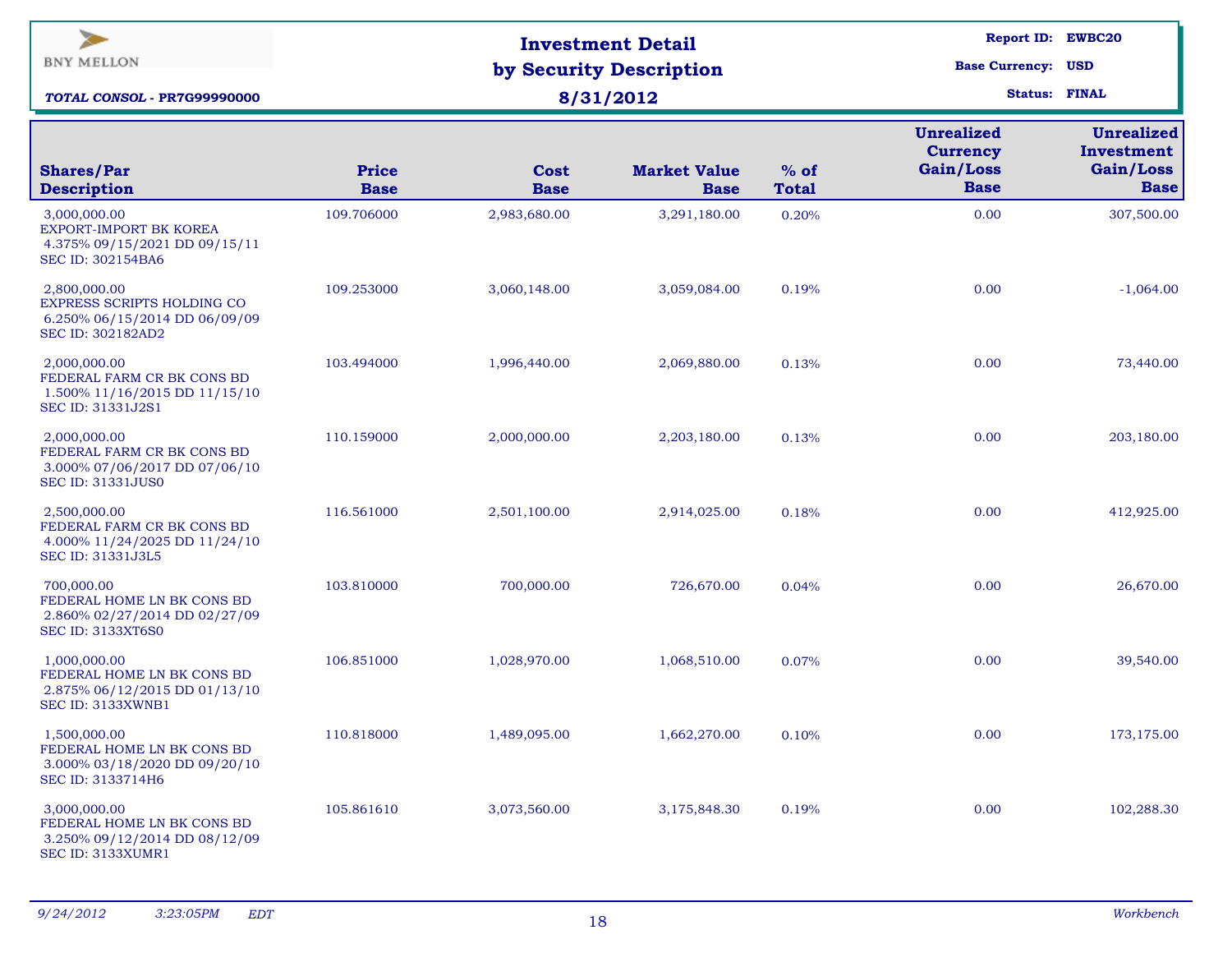| $\blacktriangleright$<br><b>BNY MELLON</b><br>TOTAL CONSOL - PR7G99990000                               |                             | <b>Investment Detail</b><br>by Security Description<br>8/31/2012 | Report ID: EWBC20<br><b>Base Currency: USD</b><br><b>Status: FINAL</b> |                        |                                                                  |                                                             |
|---------------------------------------------------------------------------------------------------------|-----------------------------|------------------------------------------------------------------|------------------------------------------------------------------------|------------------------|------------------------------------------------------------------|-------------------------------------------------------------|
| <b>Shares/Par</b><br><b>Description</b>                                                                 | <b>Price</b><br><b>Base</b> | Cost<br><b>Base</b>                                              | <b>Market Value</b><br><b>Base</b>                                     | $%$ of<br><b>Total</b> | <b>Unrealized</b><br><b>Currency</b><br>Gain/Loss<br><b>Base</b> | <b>Unrealized</b><br>Investment<br>Gain/Loss<br><b>Base</b> |
| 1,425,000.00<br>FEDERAL HOME LN BK CONS BD<br>4.500% 09/16/2013 DD 09/22/03<br><b>SEC ID: 3133X1BV8</b> | 104.422000                  | 1,427,999.26                                                     | 1,488,013.50                                                           | 0.09%                  | 0.00                                                             | 60,014.24                                                   |
| 4,700,000.00<br>FEDERAL HOME LN BK CONS BD<br>5.000% 11/17/2017 DD 10/19/07<br><b>SEC ID: 3133XMQ87</b> | 121.675330                  | 4,967,909.23                                                     | 5,718,740.51                                                           | 0.35%                  | 0.00                                                             | 750,831.28                                                  |
| 500,000.00<br>FEDERAL HOME LN MTG CORP<br>1.350% 04/29/2014 DD 04/01/11<br>SEC ID: 3134G2CL4            | 101.781000                  | 499,625.00                                                       | 508,905.00                                                             | 0.03%                  | 0.00                                                             | 9,280.00                                                    |
| 400,000.00<br>FEDERAL HOME LN MTG CORP<br>2.375% 01/13/2022 DD 01/13/12<br>SEC ID: 3137EADB2            | 105.090000                  | 408,176.00                                                       | 420,360.00                                                             | 0.03%                  | 0.00                                                             | 12,184.00                                                   |
| 275,000.00<br>FEDERAL HOME LN MTG CORP<br>4.750% 01/19/2016 DD 01/13/06<br><b>SEC ID: 3134A4ZT4</b>     | 114.362000                  | 272,740.40                                                       | 314,495.50                                                             | 0.02%                  | 0.00                                                             | 41,755.10                                                   |
| 500,000.00<br>FEDERAL HOME LN MTG CORP<br>6.250% 07/15/2032 DD 02/20/02<br><b>SEC ID: 3134A4KX1</b>     | 152.613210                  | 555,016.36                                                       | 763,066.05                                                             | 0.05%                  | 0.00                                                             | 208,049.69                                                  |
| 7,800,000.00<br>FEDERAL NATL MTG ASSN<br>3.250% 04/09/2013 DD 02/07/08<br><b>SEC ID: 31398AMW9</b>      | 101.856000                  | 7,787,190.10                                                     | 7,944,768.00                                                           | 0.48%                  | 0.00                                                             | 157,577.90                                                  |
| 800,000.00<br>FEDERAL NATL MTG ASSN<br>5.000% 05/11/2017 DD 04/16/07<br>SEC ID: 31359M7X5               | 120.253000                  | 774,696.68                                                       | 962,024.00                                                             | 0.06%                  | 0.00                                                             | 187, 327. 32                                                |
| 150,000.00<br>FEDERAL NATL MTG ASSN<br>6.625% 11/15/2030 DD 11/03/00<br><b>SEC ID: 31359MGK3</b>        | 155.107000                  | 172,198.29                                                       | 232,660.50                                                             | 0.01%                  | 0.00                                                             | 60,462.21                                                   |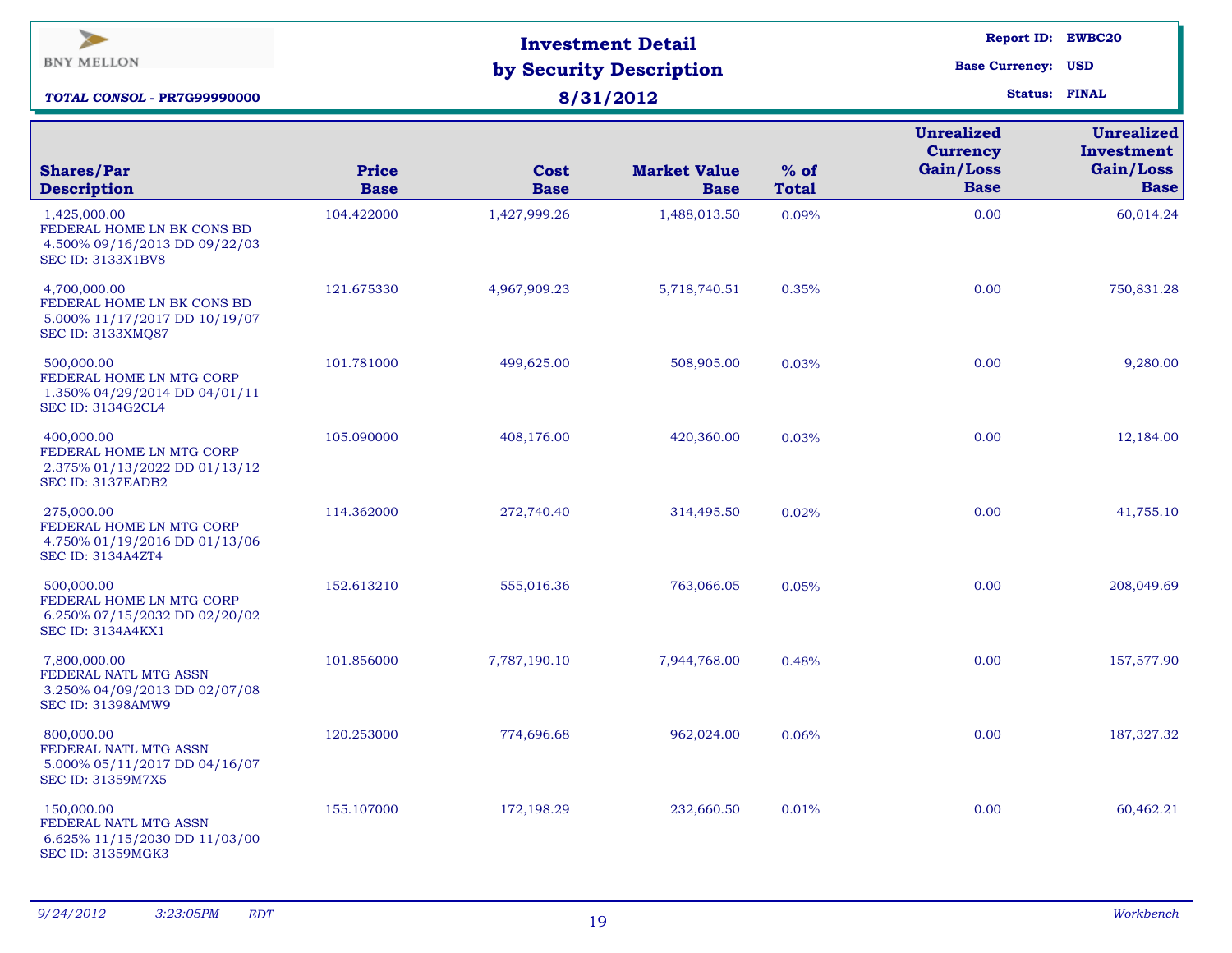| $\overline{\phantom{a}}$<br><b>BNY MELLON</b><br>TOTAL CONSOL - PR7G99990000                   |                             | <b>Investment Detail</b><br>by Security Description<br>8/31/2012 | <b>Report ID: EWBC20</b><br><b>Base Currency: USD</b><br><b>Status: FINAL</b> |                        |                                                                  |                                                             |
|------------------------------------------------------------------------------------------------|-----------------------------|------------------------------------------------------------------|-------------------------------------------------------------------------------|------------------------|------------------------------------------------------------------|-------------------------------------------------------------|
| <b>Shares/Par</b><br><b>Description</b>                                                        | <b>Price</b><br><b>Base</b> | Cost<br><b>Base</b>                                              | <b>Market Value</b><br><b>Base</b>                                            | $%$ of<br><b>Total</b> | <b>Unrealized</b><br><b>Currency</b><br>Gain/Loss<br><b>Base</b> | <b>Unrealized</b><br>Investment<br>Gain/Loss<br><b>Base</b> |
| 61,575.17<br>FHLMC POOL #A1-2940<br>6.500% 06/01/2033 DD 08/01/03<br><b>SEC ID: 31296MHR3</b>  | 113.948000                  | 63,693.39                                                        | 70,163.67                                                                     | 0.00%                  | 0.00                                                             | 6,470.28                                                    |
| 33,883.30<br>FHLMC POOL #A1-4198<br>6.500% 10/01/2033 DD 10/01/03<br><b>SEC ID: 31296NUX3</b>  | 114.041000                  | 35,025.24                                                        | 38,640.85                                                                     | $0.00\%$               | 0.00                                                             | 3,615.61                                                    |
| 30,765.13<br>FHLMC POOL #A1-4350<br>6.500% 10/01/2033 DD 10/01/03<br><b>SEC ID: 31296NZP5</b>  | 113.948000                  | 31,791.76                                                        | 35,056.25                                                                     | 0.00%                  | 0.00                                                             | 3,264.49                                                    |
| 38,068.08<br>FHLMC POOL #A1-7504<br>6.000% 01/01/2034 DD 01/01/04<br><b>SEC ID: 31296SKR6</b>  | 112.036000                  | 39,207.02                                                        | 42,649.95                                                                     | 0.00%                  | 0.00                                                             | 3,442.93                                                    |
| 90,541.11<br>FHLMC POOL #A3-5041<br>6.000% 05/01/2035 DD 05/01/05<br>SEC ID: 31297QS67         | 110.348000                  | 92,385.70                                                        | 99,910.30                                                                     | 0.01%                  | 0.00                                                             | 7,524.60                                                    |
| 145,501.14<br>FHLMC POOL #A4-5091<br>5.500% 06/01/2035 DD 05/01/05<br><b>SEC ID: 3128K5UQ3</b> | 109.880000                  | 147,236.13                                                       | 159,876.65                                                                    | 0.01%                  | 0.00                                                             | 12,640.52                                                   |
| 6,631,057.25<br>FHLMC POOL #A4-6278<br>5.000% 07/01/2035 DD 07/01/05<br>SEC ID: 3128K66P0      | 110.681000                  | 6,492,318.94                                                     | 7,339,320.47                                                                  | 0.45%                  | 0.00                                                             | 847,001.53                                                  |
| 276,622.08<br>FHLMC POOL #A5-0216<br>6.000% 07/01/2036 DD 06/01/06<br>SEC ID: 3128KCGZ4        | 110.067000                  | 275,521.07                                                       | 304,469.62                                                                    | 0.02%                  | 0.00                                                             | 28,948.55                                                   |
| 2,893,421.40<br>FHLMC POOL #A6-0048<br>5.500% 05/01/2037 DD 04/01/07<br>SEC ID: 3128KQBR6      | 109.348000                  | 2,865,462.28                                                     | 3,163,898.43                                                                  | 0.19%                  | 0.00                                                             | 298,436.15                                                  |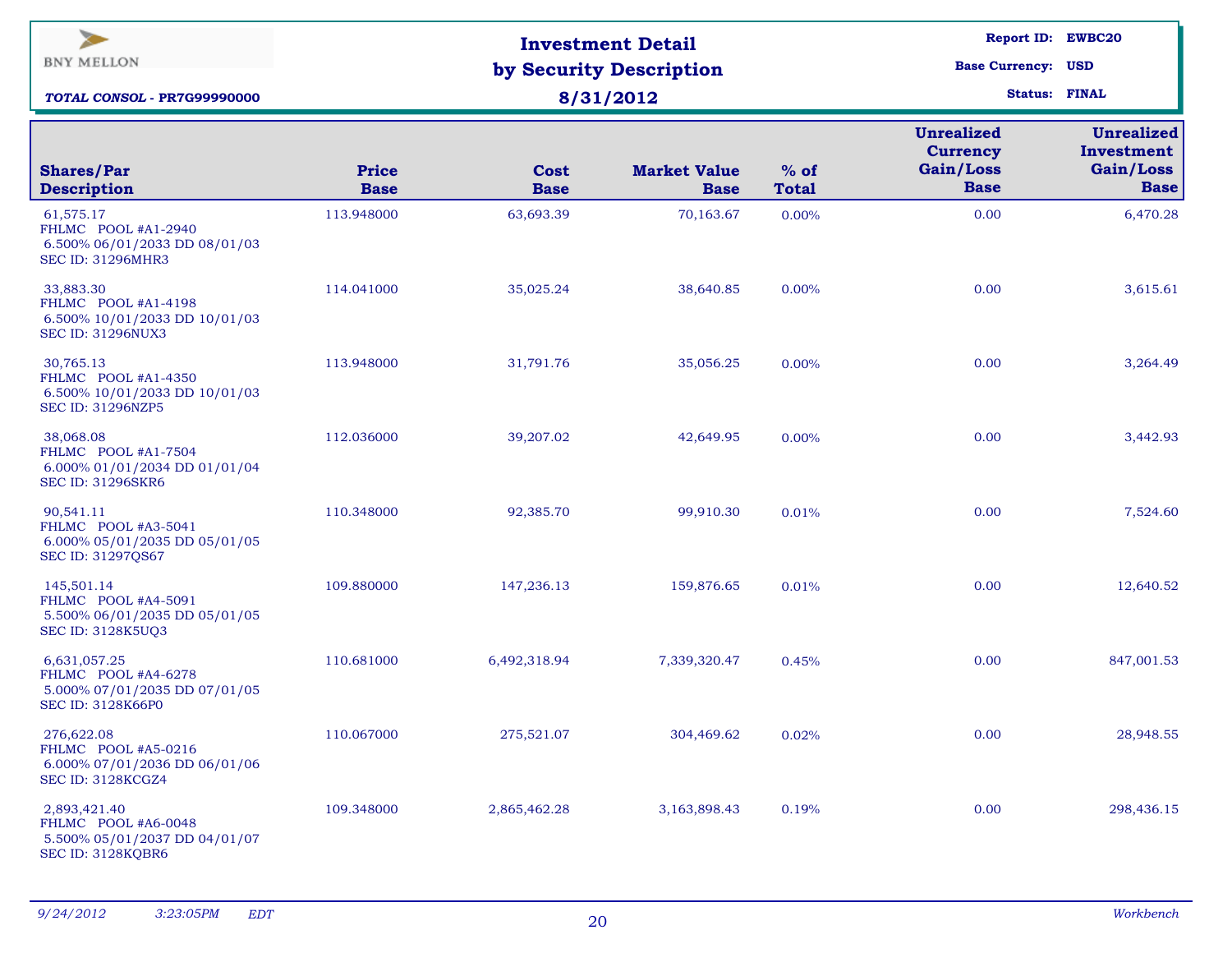| $\blacktriangleright$<br><b>BNY MELLON</b><br>TOTAL CONSOL - PR7G99990000                      |                             | <b>Investment Detail</b><br>by Security Description<br>8/31/2012 | <b>Report ID: EWBC20</b><br><b>Base Currency: USD</b><br><b>Status: FINAL</b> |                        |                                                                  |                                                             |
|------------------------------------------------------------------------------------------------|-----------------------------|------------------------------------------------------------------|-------------------------------------------------------------------------------|------------------------|------------------------------------------------------------------|-------------------------------------------------------------|
| <b>Shares/Par</b><br><b>Description</b>                                                        | <b>Price</b><br><b>Base</b> | Cost<br><b>Base</b>                                              | <b>Market Value</b><br><b>Base</b>                                            | $%$ of<br><b>Total</b> | <b>Unrealized</b><br><b>Currency</b><br>Gain/Loss<br><b>Base</b> | <b>Unrealized</b><br>Investment<br>Gain/Loss<br><b>Base</b> |
| 564,869.53<br>FHLMC POOL #A6-0931<br>5.500% 05/01/2037 DD 05/01/07<br><b>SEC ID: 3128KRA87</b> | 110.630000                  | 545,905.78                                                       | 624,915.16                                                                    | 0.04%                  | 0.00                                                             | 79,009.38                                                   |
| 1,627,708.60<br>FHLMC POOL #A6-9654<br>6.000% 12/01/2037 DD 12/01/07<br>SEC ID: 3128L1WP1      | 109.911000                  | 1,645,236.90                                                     | 1,789,030.80                                                                  | 0.11%                  | 0.00                                                             | 143,793.90                                                  |
| 26,682.05<br>FHLMC POOL #A7-3445<br>6.500% 02/01/2038 DD 02/01/08<br><b>SEC ID: 3128L6ZJ1</b>  | 114.128000                  | 27,570.27                                                        | 30,451.69                                                                     | 0.00%                  | 0.00                                                             | 2,881.42                                                    |
| 759,224.42<br>FHLMC POOL #A8-1884<br>5.500% 09/01/2038 DD 09/01/08<br>SEC ID: 312928CV4        | 109.255000                  | 776,872.00                                                       | 829,490.64                                                                    | 0.05%                  | 0.00                                                             | 52,618.64                                                   |
| 40,254.41<br>FHLMC POOL #B1-1810<br>5.500% 01/01/2019 DD 01/01/04<br>SEC ID: 312964AK5         | 109.604000                  | 40,822.99                                                        | 44,120.44                                                                     | 0.00%                  | 0.00                                                             | 3,297.45                                                    |
| 131,055.13<br>FHLMC POOL #B1-8454<br>5.500% 05/01/2020 DD 05/01/05<br>SEC ID: 312971MB7        | 109.604000                  | 132,882.26                                                       | 143,641.66                                                                    | 0.01%                  | 0.00                                                             | 10,759.40                                                   |
| 449,768.59<br>FHLMC POOL #B7-0797<br>5.000% 01/01/2039 DD 05/01/09<br>SEC ID: 3129883E6        | 109.587000                  | 461,710.20                                                       | 492,887.90                                                                    | 0.03%                  | 0.00                                                             | 31,177.70                                                   |
| 228,783.12<br>FHLMC POOL #C4-6125<br>6.000% 05/01/2026 DD 12/01/00<br><b>SEC ID: 31298EYW9</b> | 111.161000                  | 234,169.80                                                       | 254,317.60                                                                    | 0.02%                  | 0.00                                                             | 20,147.80                                                   |
| 207,790.17<br>FHLMC POOL #C9-0798<br>5.500% 02/01/2024 DD 02/01/04<br>SEC ID: 31335H3F8        | 110.255000                  | 209,762.45                                                       | 229,099.05                                                                    | 0.01%                  | 0.00                                                             | 19,336.60                                                   |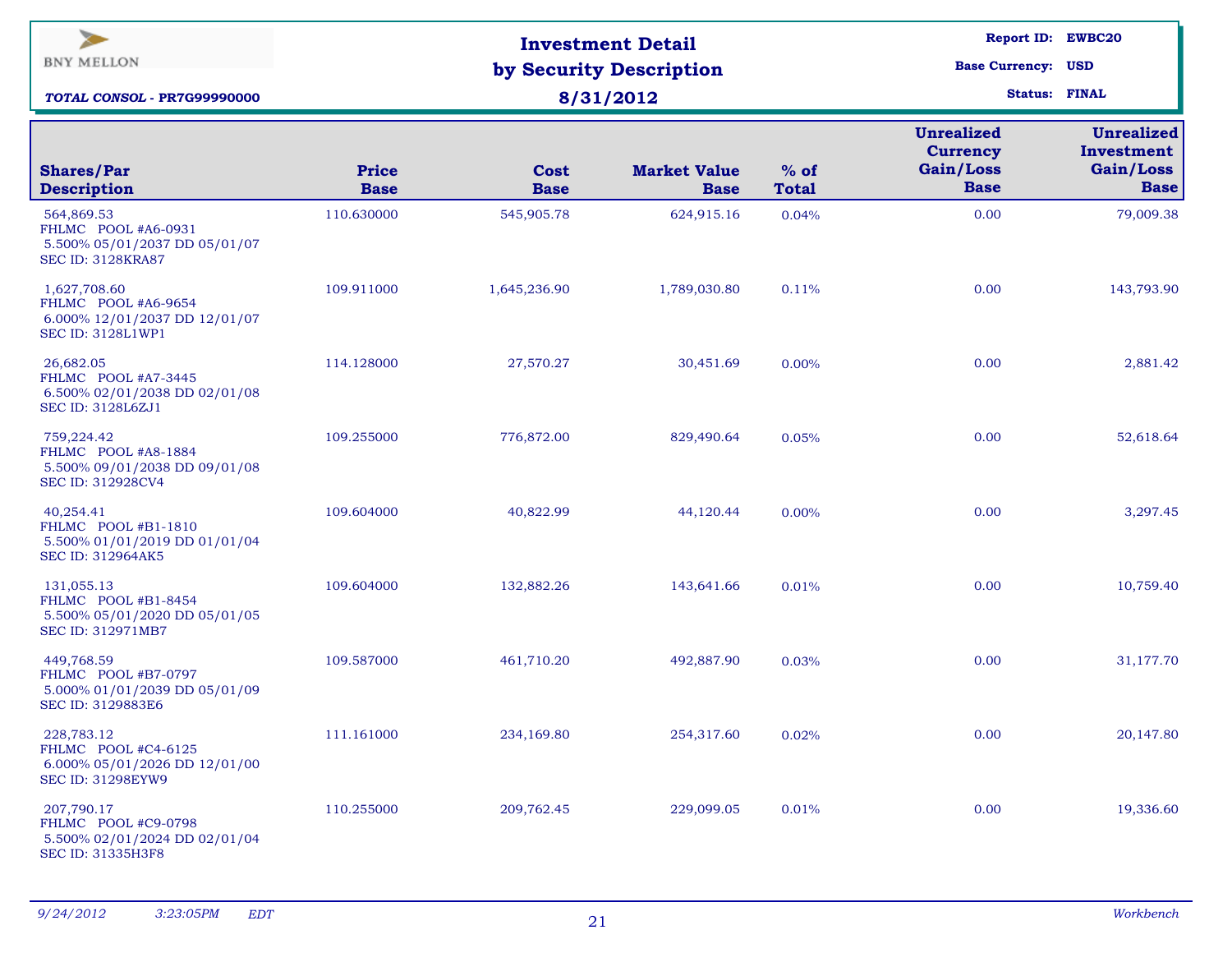| $\blacktriangleright$<br><b>BNY MELLON</b><br>TOTAL CONSOL - PR7G99990000                        |                             | <b>Investment Detail</b><br>by Security Description<br>8/31/2012 | <b>Report ID: EWBC20</b><br><b>Base Currency: USD</b><br><b>Status: FINAL</b> |                        |                                                                  |                                                             |
|--------------------------------------------------------------------------------------------------|-----------------------------|------------------------------------------------------------------|-------------------------------------------------------------------------------|------------------------|------------------------------------------------------------------|-------------------------------------------------------------|
| <b>Shares/Par</b><br><b>Description</b>                                                          | <b>Price</b><br><b>Base</b> | Cost<br><b>Base</b>                                              | <b>Market Value</b><br><b>Base</b>                                            | $%$ of<br><b>Total</b> | <b>Unrealized</b><br><b>Currency</b><br>Gain/Loss<br><b>Base</b> | <b>Unrealized</b><br>Investment<br>Gain/Loss<br><b>Base</b> |
| 37,147.11<br>FHLMC POOL #G0-1449<br>7.000% 07/01/2032 DD 08/01/02<br><b>SEC ID: 31283HTE5</b>    | 119.019000                  | 38,860.94                                                        | 44,212.12                                                                     | 0.00%                  | 0.00                                                             | 5,351.18                                                    |
| 2,831,662.70<br>FHLMC POOL #G0-1880<br>5.000% 08/01/2035 DD 07/01/05<br>SEC ID: 3128LXCR9        | 108.900000                  | 2,804,534.51                                                     | 3,083,680.68                                                                  | 0.19%                  | 0.00                                                             | 279,146.17                                                  |
| 1,240,399.60<br>FHLMC POOL #G0-2629<br>5.500% 01/01/2037 DD 01/01/07<br><b>SEC ID: 3128M4HE6</b> | 109.536000                  | 1,233,897.51                                                     | 1,358,684.11                                                                  | 0.08%                  | 0.00                                                             | 124,786.60                                                  |
| 1,823,472.69<br>FHLMC POOL #G0-3297<br>6.000% 09/01/2037 DD 09/01/07<br>SEC ID: 3128M47J6        | 109.911000                  | 1,822,995.07                                                     | 2,004,197.07                                                                  | 0.12%                  | 0.00                                                             | 181,202.00                                                  |
| 2,685,564.11<br>FHLMC POOL #G0-4334<br>5.000% 04/01/2038 DD 05/01/08<br><b>SEC ID: 3128M6EF1</b> | 110.681000                  | 2,564,143.78                                                     | 2,972,409.21                                                                  | 0.18%                  | 0.00                                                             | 408,265.43                                                  |
| 1,182,519.05<br>FHLMC POOL #G0-8297<br>5.500% 10/01/2038 DD 10/01/08<br>SEC ID: 3128MJKK5        | 109.255000                  | 1,179,618.14                                                     | 1,291,961.19                                                                  | 0.08%                  | 0.00                                                             | 112,343.05                                                  |
| 41,515.98<br>FHLMC POOL #G1-1567<br>5.500% 12/01/2018 DD 05/01/04<br>SEC ID: 31283KW46           | 108.604000                  | 42,150.63                                                        | 45,088.01                                                                     | 0.00%                  | 0.00                                                             | 2,937.38                                                    |
| 97,840.76<br>FHLMC POOL #G1-2205<br>4.500% 06/01/2021 DD 06/01/06<br><b>SEC ID: 3128M1KS7</b>    | 107.963000                  | 97,103.33                                                        | 105,631.82                                                                    | 0.01%                  | 0.00                                                             | 8,528.49                                                    |
| 20,350.33<br>FHLMC POOL #P0-0023<br>6.500% 11/01/2032 DD 12/01/02<br><b>SEC ID: 31283NAY8</b>    | 110.463000                  | 21,121.58                                                        | 22,479.59                                                                     | $0.00\%$               | 0.00                                                             | 1,358.01                                                    |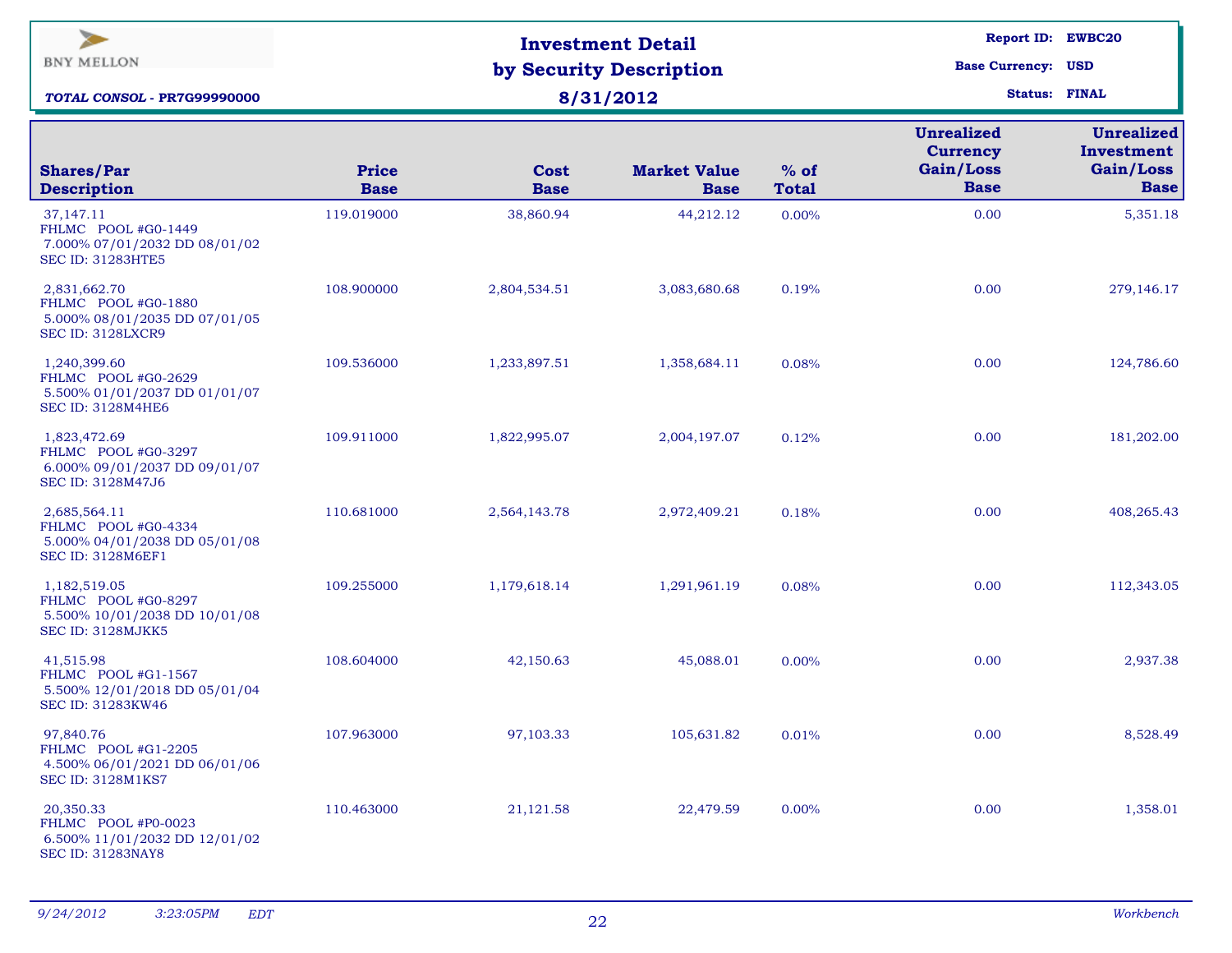| $\blacktriangleright$<br><b>BNY MELLON</b><br><b>TOTAL CONSOL - PR7G99990000</b>                          |                             | <b>Investment Detail</b><br>by Security Description<br>8/31/2012 | <b>Report ID: EWBC20</b><br><b>Base Currency: USD</b><br><b>Status: FINAL</b> |                        |                                                                  |                                                             |
|-----------------------------------------------------------------------------------------------------------|-----------------------------|------------------------------------------------------------------|-------------------------------------------------------------------------------|------------------------|------------------------------------------------------------------|-------------------------------------------------------------|
| <b>Shares/Par</b><br><b>Description</b>                                                                   | <b>Price</b><br><b>Base</b> | Cost<br><b>Base</b>                                              | <b>Market Value</b><br><b>Base</b>                                            | $%$ of<br><b>Total</b> | <b>Unrealized</b><br><b>Currency</b><br>Gain/Loss<br><b>Base</b> | <b>Unrealized</b><br>Investment<br>Gain/Loss<br><b>Base</b> |
| 4,466.50<br>FHLMC POOL #78-6781<br>VAR RT 08/01/2029 DD 09/01/99<br><b>SEC ID: 31295KRA4</b>              | 107.245000                  | 4,527.25                                                         | 4,790.10                                                                      | 0.00%                  | 0.00                                                             | 262.85                                                      |
| 910.32<br>FHLMC POOL #78-6794<br>VAR RT 07/01/2029 DD 10/01/99<br><b>SEC ID: 31295KRP1</b>                | 107.175000                  | 932.07                                                           | 975.64                                                                        | 0.00%                  | 0.00                                                             | 43.57                                                       |
| 520,000.00<br><b>FLORIDA POWER &amp; LIGHT CO</b><br>5.550% 11/01/2017 DD 10/10/07<br>SEC ID: 341081EZ6   | 122.085000                  | 630,167.20                                                       | 634,842.00                                                                    | 0.04%                  | 0.00                                                             | 4,674.80                                                    |
| 1,000,000.00<br><b>FLORIDA POWER &amp; LIGHT CO</b><br>5.625% 04/01/2034 DD 04/04/03<br>SEC ID: 341081EQ6 | 129.026672                  | 1,000,319.58                                                     | 1,290,266.72                                                                  | 0.08%                  | 0.00                                                             | 289,947.14                                                  |
| 4,926,285.60<br>FNMA POOL #0190367<br>5.500% 01/01/2036 DD 01/01/06<br>SEC ID: 31368HMQ3                  | 110.338000                  | 4,848,444.02                                                     | 5,435,565.01                                                                  | 0.33%                  | 0.00                                                             | 587,120.99                                                  |
| 10,550.84<br>FNMA POOL #0254235<br>6.000% 03/01/2017 DD 02/01/02<br>SEC ID: 31371KLQ2                     | 107.985000                  | 10,584.18                                                        | 11,393.32                                                                     | $0.00\%$               | 0.00                                                             | 809.14                                                      |
| 13,362.20<br>FNMA POOL #0254261<br>6.500% 04/01/2017 DD 03/01/02<br><b>SEC ID: 31371KMJ7</b>              | 108.893000                  | 13,471.61                                                        | 14,550.50                                                                     | $0.00\%$               | 0.00                                                             | 1,078.89                                                    |
| 8,290.00<br>FNMA POOL #0255252<br>6.500% 05/01/2034 DD 04/01/04<br>SEC ID: 31371LQD4                      | 114.456000                  | 8,503.08                                                         | 9,488.40                                                                      | 0.00%                  | 0.00                                                             | 985.32                                                      |
| 208,392.38<br>FNMA POOL #0256526<br>6.000% 12/01/2036 DD 11/01/06<br>SEC ID: 31371M4K0                    | 109.623000                  | 211,029.11                                                       | 228,445.98                                                                    | 0.01%                  | 0.00                                                             | 17,416.87                                                   |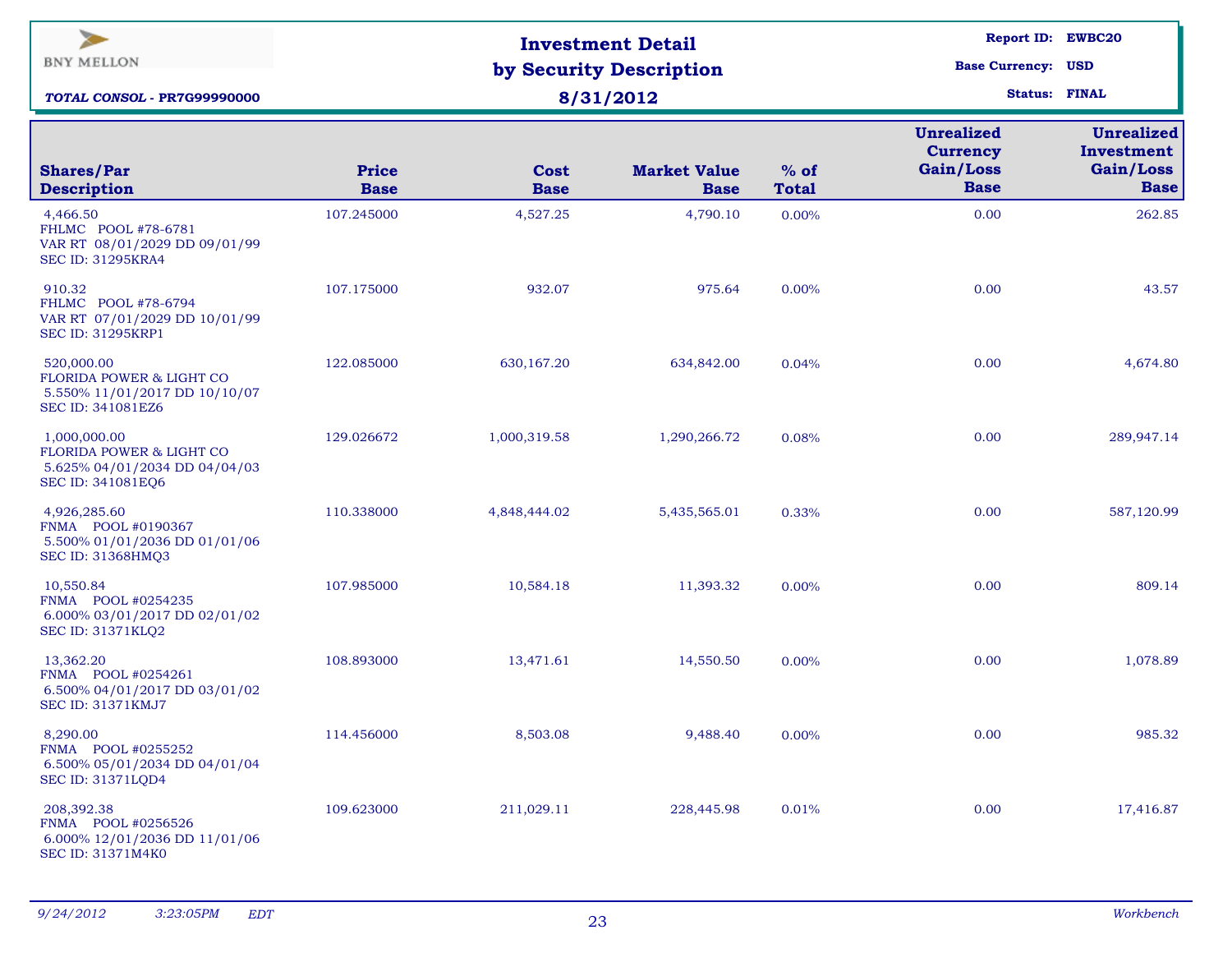| <b>Unrealized</b><br><b>Currency</b><br>Gain/Loss<br><b>Price</b><br><b>Market Value</b><br>$%$ of<br><b>Shares/Par</b><br>Cost<br><b>Base</b><br><b>Description</b><br><b>Base</b><br><b>Base</b><br><b>Base</b><br><b>Total</b><br>3,382.24<br>106.733000<br>3,609.97<br>0.00<br>3,443.76<br>0.00%<br>FNMA POOL #0323798<br>VAR RT 05/01/2029 DD 05/01/99<br><b>SEC ID: 31374TUX5</b><br>154,028.75<br>103.304000<br>0.00<br>154,567.86<br>159,117.86<br>0.01%<br>FNMA POOL #0380729<br>6.270% 10/01/2013 DD 10/01/98<br><b>SEC ID: 31377L4N0</b><br>104.125000<br>0.01% | $\blacktriangleright$<br><b>BNY MELLON</b><br>TOTAL CONSOL - PR7G99990000 | <b>Investment Detail</b><br>by Security Description<br>8/31/2012 | <b>Report ID: EWBC20</b><br><b>Base Currency: USD</b> | <b>Status: FINAL</b> |      |                                                             |
|----------------------------------------------------------------------------------------------------------------------------------------------------------------------------------------------------------------------------------------------------------------------------------------------------------------------------------------------------------------------------------------------------------------------------------------------------------------------------------------------------------------------------------------------------------------------------|---------------------------------------------------------------------------|------------------------------------------------------------------|-------------------------------------------------------|----------------------|------|-------------------------------------------------------------|
|                                                                                                                                                                                                                                                                                                                                                                                                                                                                                                                                                                            |                                                                           |                                                                  |                                                       |                      |      | <b>Unrealized</b><br>Investment<br>Gain/Loss<br><b>Base</b> |
|                                                                                                                                                                                                                                                                                                                                                                                                                                                                                                                                                                            |                                                                           |                                                                  |                                                       |                      |      | 166.21                                                      |
|                                                                                                                                                                                                                                                                                                                                                                                                                                                                                                                                                                            |                                                                           |                                                                  |                                                       |                      |      | 4,550.00                                                    |
| FNMA POOL #0382472<br>7.845% 06/01/2013 DD 06/01/00<br><b>SEC ID: 31377N2D0</b>                                                                                                                                                                                                                                                                                                                                                                                                                                                                                            | 219,445.80                                                                | 221,331.27                                                       | 228,497.94                                            |                      | 0.00 | 7,166.67                                                    |
| 214,514.47<br>112.448000<br>218,948.56<br>241,217.23<br>0.00<br>0.01%<br>FNMA POOL #0386478<br>6.140% 09/01/2033 DD 09/01/03<br><b>SEC ID: 31377TJX5</b>                                                                                                                                                                                                                                                                                                                                                                                                                   |                                                                           |                                                                  |                                                       |                      |      | 22,268.67                                                   |
| 0.00<br>1,907.86<br>107.340000<br>1,929.83<br>2,047.90<br>0.00%<br>FNMA POOL #0492261<br>VAR RT 02/01/2029 DD 03/01/99<br>SEC ID: 31382TZ28                                                                                                                                                                                                                                                                                                                                                                                                                                |                                                                           |                                                                  |                                                       |                      |      | 118.07                                                      |
| 25,947.62<br>0.00<br>104.158000<br>26,326.48<br>27,026.52<br>0.00%<br>FNMA POOL #0535059<br>6.500% 12/01/2014 DD 11/01/99<br>SEC ID: 31384VMG4                                                                                                                                                                                                                                                                                                                                                                                                                             |                                                                           |                                                                  |                                                       |                      |      | 700.04                                                      |
| 0.00<br>83,761.26<br>112.609000<br>87,176.37<br>94,322.72<br>0.01%<br>FNMA POOL #0535138<br>7.500% 01/01/2020 DD 01/01/00<br><b>SEC ID: 31384VPX4</b>                                                                                                                                                                                                                                                                                                                                                                                                                      |                                                                           |                                                                  |                                                       |                      |      | 7,146.35                                                    |
| 2,259.25<br>106.880000<br>2,308.20<br>2,414.69<br>0.00<br>0.00%<br>FNMA POOL #0545318<br>VAR RT 11/01/2038 DD 10/01/01<br>SEC ID: 31385HYP1                                                                                                                                                                                                                                                                                                                                                                                                                                |                                                                           |                                                                  |                                                       |                      |      | 106.49                                                      |
| 1,205.68<br>116.357000<br>0.00<br>1,241.63<br>1,402.89<br>0.00%<br>FNMA POOL #0545879<br>6.500% 09/01/2032 DD 08/01/02<br>SEC ID: 31385JM47                                                                                                                                                                                                                                                                                                                                                                                                                                |                                                                           |                                                                  |                                                       |                      |      | 161.26                                                      |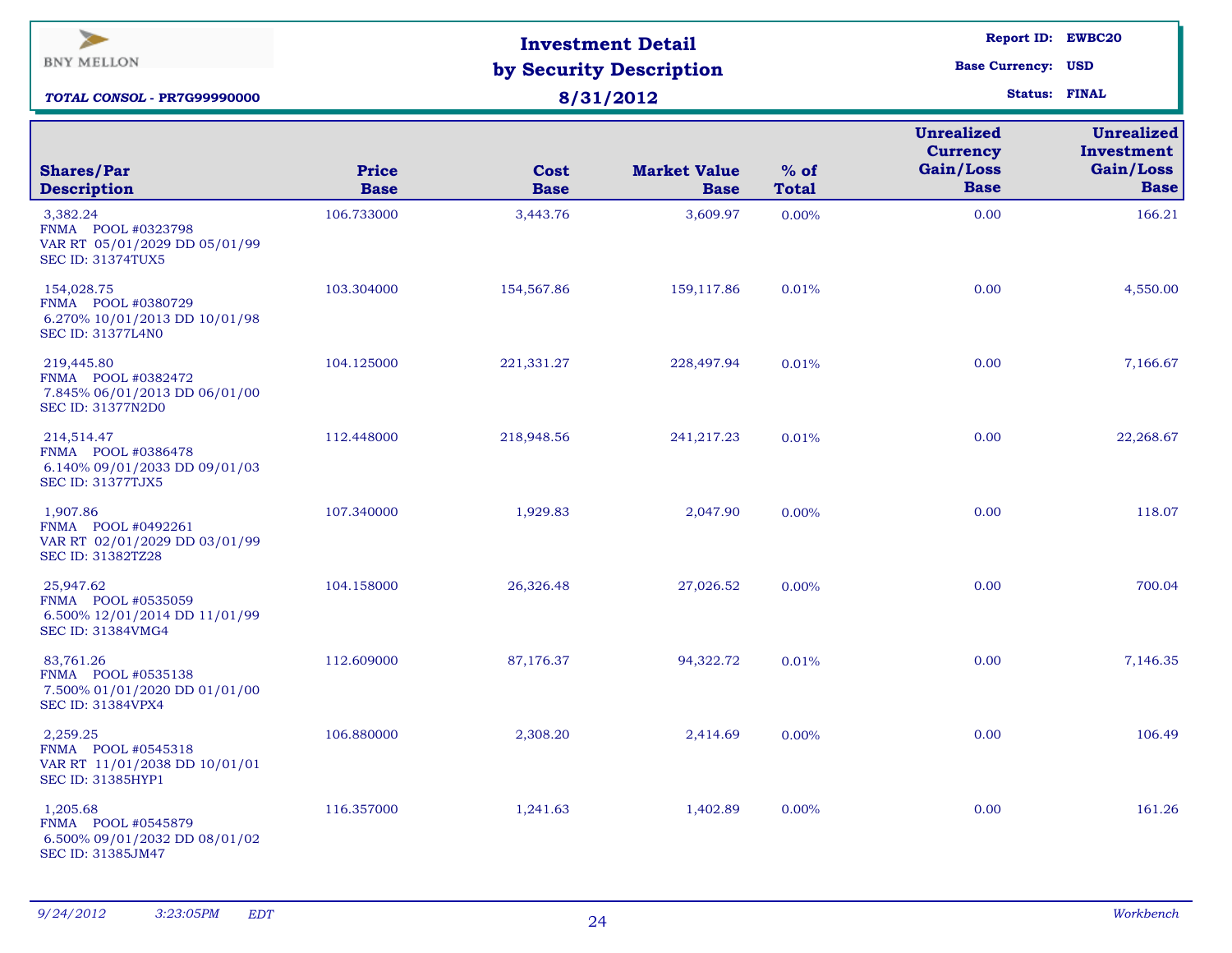| $\overline{\phantom{a}}$<br><b>BNY MELLON</b><br><b>TOTAL CONSOL - PR7G99990000</b>           |                             | <b>Investment Detail</b><br>by Security Description<br>8/31/2012 | <b>Report ID: EWBC20</b><br><b>Base Currency: USD</b><br><b>Status: FINAL</b> |                        |                                                                  |                                                             |
|-----------------------------------------------------------------------------------------------|-----------------------------|------------------------------------------------------------------|-------------------------------------------------------------------------------|------------------------|------------------------------------------------------------------|-------------------------------------------------------------|
| <b>Shares/Par</b><br><b>Description</b>                                                       | <b>Price</b><br><b>Base</b> | Cost<br><b>Base</b>                                              | <b>Market Value</b><br><b>Base</b>                                            | $%$ of<br><b>Total</b> | <b>Unrealized</b><br><b>Currency</b><br>Gain/Loss<br><b>Base</b> | <b>Unrealized</b><br>Investment<br>Gain/Loss<br><b>Base</b> |
| 66,853.35<br>FNMA POOL #0545975<br>5.500% 10/01/2017 DD 09/01/02<br>SEC ID: 31385JQ43         | 108.979000                  | 67,739.78                                                        | 72,856.11                                                                     | 0.00%                  | 0.00                                                             | 5,116.33                                                    |
| 96,646.59<br>FNMA POOL #0555182<br>6.000% 01/01/2018 DD 12/01/02<br><b>SEC ID: 31385WXK0</b>  | 107.985000                  | 98,616.46                                                        | 104,363.82                                                                    | 0.01%                  | 0.00                                                             | 5,747.36                                                    |
| 24,331.90<br>FNMA POOL #0555272<br>6.000% 03/01/2033 DD 02/01/03<br>SEC ID: 31385W2D0         | 112.686000                  | 24,634.10                                                        | 27,418.64                                                                     | 0.00%                  | 0.00                                                             | 2,784.54                                                    |
| 68,321.91<br>FNMA POOL #0689038<br>6.000% 05/01/2033 DD 06/01/03<br><b>SEC ID: 31400JPX1</b>  | 112.686000                  | 69,423.59                                                        | 76,989.23                                                                     | 0.00%                  | 0.00                                                             | 7,565.64                                                    |
| 401,949.14<br>FNMA POOL #0702519<br>5.500% 06/01/2033 DD 05/01/03<br><b>SEC ID: 31401APC5</b> | 111.088000                  | 414,128.57                                                       | 446,517.26                                                                    | 0.03%                  | 0.00                                                             | 32,388.69                                                   |
| 352,981.35<br>FNMA POOL #0702523<br>5.500% 06/01/2033 DD 05/01/03<br><b>SEC ID: 31401APG6</b> | 111.088000                  | 362,387.68                                                       | 392,119.92                                                                    | 0.02%                  | 0.00                                                             | 29,732.24                                                   |
| 163,605.88<br>FNMA POOL #0702524<br>5.500% 06/01/2033 DD 05/01/03<br><b>SEC ID: 31401APH4</b> | 111.088000                  | 167,965.63                                                       | 181,746.50                                                                    | 0.01%                  | 0.00                                                             | 13,780.87                                                   |
| 73,677.49<br>FNMA POOL #0702525<br>5.500% 06/01/2033 DD 05/01/03<br><b>SEC ID: 31401APJ0</b>  | 111.088000                  | 75,640.86                                                        | 81,846.85                                                                     | 0.00%                  | 0.00                                                             | 6,205.99                                                    |
| 94,260.48<br>FNMA POOL #0735401<br>5.500% 03/01/2020 DD 03/01/05<br><b>SEC ID: 31402RAA7</b>  | 108.979000                  | 95,782.24                                                        | 102,724.13                                                                    | 0.01%                  | 0.00                                                             | 6,941.89                                                    |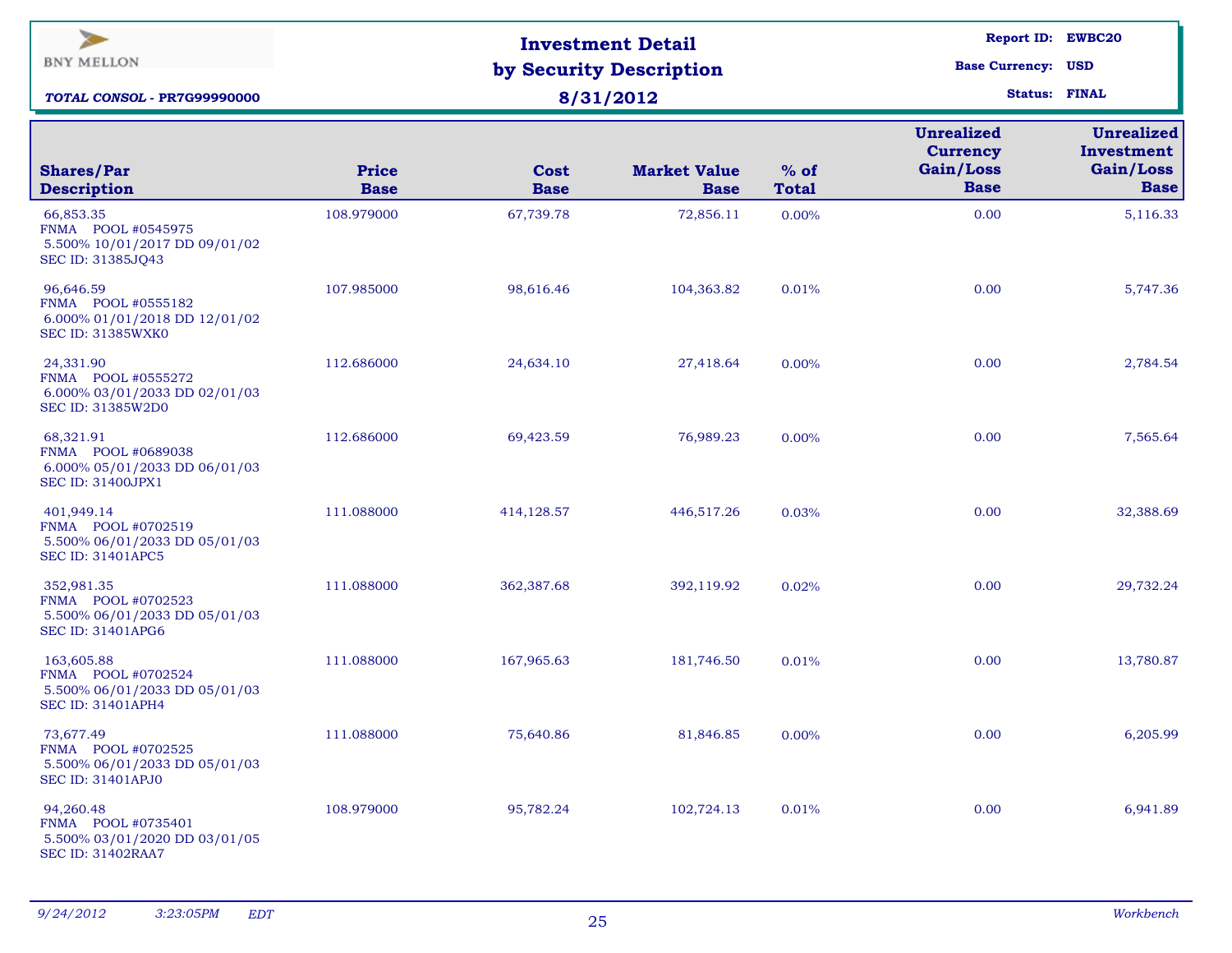| $\blacktriangleright$<br><b>BNY MELLON</b><br><b>TOTAL CONSOL - PR7G99990000</b>                |                             | <b>Investment Detail</b><br>by Security Description<br>8/31/2012 | <b>Report ID: EWBC20</b><br><b>Base Currency: USD</b><br><b>Status: FINAL</b> |                        |                                                                  |                                                             |
|-------------------------------------------------------------------------------------------------|-----------------------------|------------------------------------------------------------------|-------------------------------------------------------------------------------|------------------------|------------------------------------------------------------------|-------------------------------------------------------------|
| <b>Shares/Par</b><br><b>Description</b>                                                         | <b>Price</b><br><b>Base</b> | Cost<br><b>Base</b>                                              | <b>Market Value</b><br><b>Base</b>                                            | $%$ of<br><b>Total</b> | <b>Unrealized</b><br><b>Currency</b><br>Gain/Loss<br><b>Base</b> | <b>Unrealized</b><br>Investment<br>Gain/Loss<br><b>Base</b> |
| 73,034.75<br>FNMA POOL #0735661<br>5.500% 12/01/2017 DD 06/01/05<br><b>SEC ID: 31402RJE0</b>    | 108.979000                  | 74,012.87                                                        | 79,592.54                                                                     | 0.00%                  | 0.00                                                             | 5,579.67                                                    |
| 2,353,358.20<br>FNMA POOL #0745418<br>5.500% 04/01/2036 DD 03/01/06<br><b>SEC ID: 31403DDX4</b> | 110.338000                  | 2,317,775.68                                                     | 2,596,648.37                                                                  | 0.16%                  | 0.00                                                             | 278,872.69                                                  |
| 676,336.00<br>FNMA POOL #0745581<br>5.000% 05/01/2036 DD 05/01/06<br>SEC ID: 31403DJ26          | 109.588000                  | 659,292.20                                                       | 741,183.10                                                                    | 0.05%                  | 0.00                                                             | 81,890.90                                                   |
| 89,189.02<br>FNMA POOL #0758537<br>6.000% 04/01/2034 DD 04/01/04<br>SEC ID: 31403UV65           | 112.287000                  | 91,300.58                                                        | 100,147.67                                                                    | 0.01%                  | 0.00                                                             | 8,847.09                                                    |
| 58,252.64<br>FNMA POOL #0758543<br>6.500% 05/01/2034 DD 05/01/04<br><b>SEC ID: 31403UWC1</b>    | 114.598000                  | 59,906.99                                                        | 66,756.36                                                                     | 0.00%                  | 0.00                                                             | 6,849.37                                                    |
| 10,646.17<br>FNMA POOL #0761936<br>6.000% 02/01/2034 DD 02/01/04<br><b>SEC ID: 31403YPV9</b>    | 112.155000                  | 10,959.78                                                        | 11,940.21                                                                     | $0.00\%$               | 0.00                                                             | 980.43                                                      |
| 69,549.72<br>FNMA POOL #0762615<br>5.500% 12/01/2023 DD 12/01/03<br><b>SEC ID: 31404AGY4</b>    | 110.713000                  | 70,183.45                                                        | 77,000.58                                                                     | $0.00\%$               | 0.00                                                             | 6,817.13                                                    |
| 59,533.20<br>FNMA POOL #0765816<br>5.500% 02/01/2019 DD 01/01/04<br>SEC ID: 31404DYM4           | 109.541000                  | 60,612.83                                                        | 65,213.26                                                                     | 0.00%                  | 0.00                                                             | 4,600.43                                                    |
| 8,408.19<br>FNMA POOL #0766830<br>6.000% 02/01/2034 DD 02/01/04<br>SEC ID: 31404E4P8            | 112.686000                  | 8,655.85                                                         | 9,474.85                                                                      | 0.00%                  | 0.00                                                             | 819.00                                                      |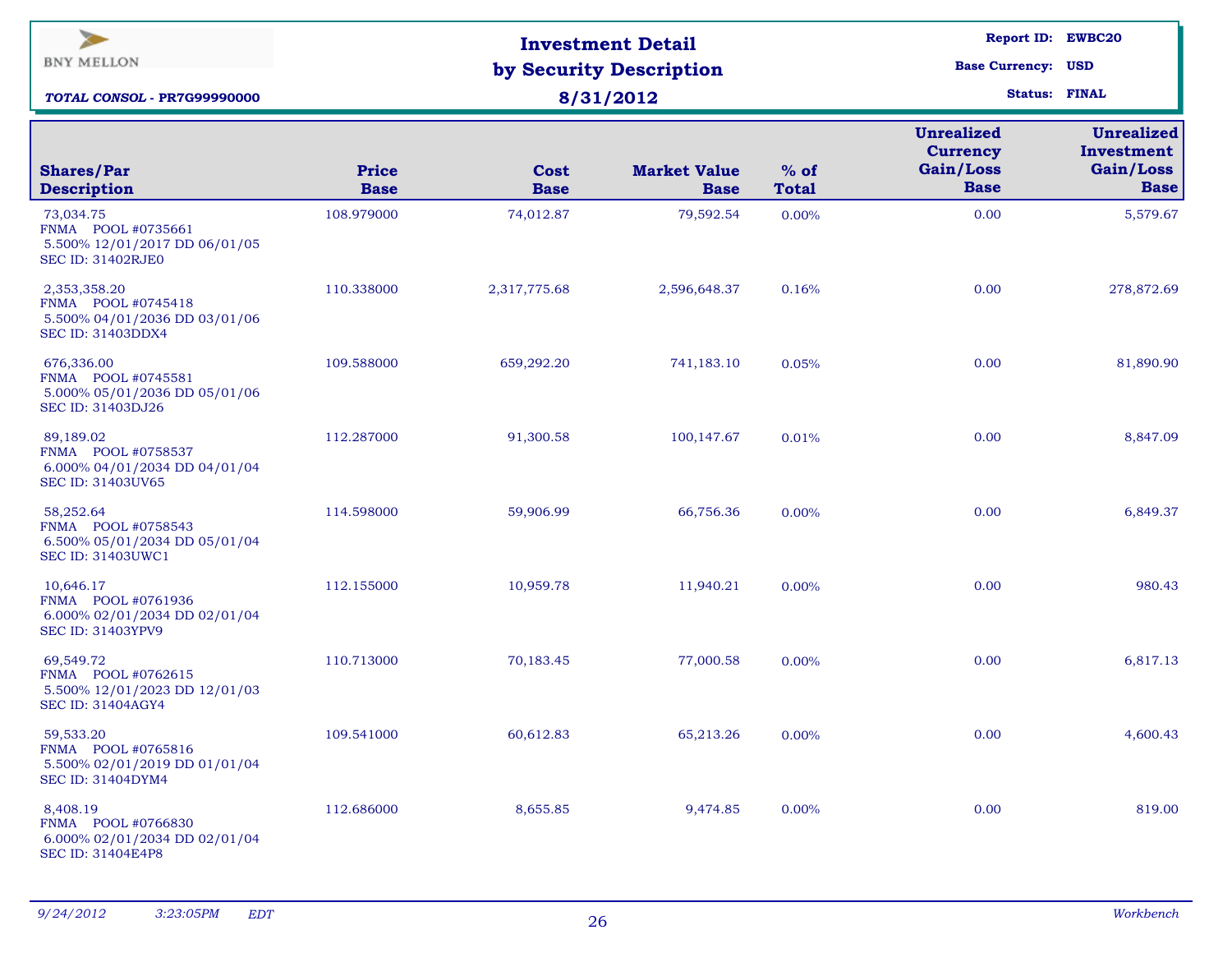| $\overline{\phantom{a}}$<br><b>BNY MELLON</b><br>TOTAL CONSOL - PR7G99990000                  |                             | <b>Investment Detail</b><br>by Security Description<br>8/31/2012 | <b>Report ID: EWBC20</b><br><b>Base Currency: USD</b><br><b>Status: FINAL</b> |                        |                                                                  |                                                             |
|-----------------------------------------------------------------------------------------------|-----------------------------|------------------------------------------------------------------|-------------------------------------------------------------------------------|------------------------|------------------------------------------------------------------|-------------------------------------------------------------|
| <b>Shares/Par</b><br><b>Description</b>                                                       | <b>Price</b><br><b>Base</b> | Cost<br><b>Base</b>                                              | <b>Market Value</b><br><b>Base</b>                                            | $%$ of<br><b>Total</b> | <b>Unrealized</b><br><b>Currency</b><br>Gain/Loss<br><b>Base</b> | <b>Unrealized</b><br>Investment<br>Gain/Loss<br><b>Base</b> |
| 74,525.16<br>FNMA POOL #0790404<br>5.500% 08/01/2034 DD 08/01/04<br><b>SEC ID: 31405JDH4</b>  | 110.463000                  | 75,363.93                                                        | 82,322.73                                                                     | 0.01%                  | 0.00                                                             | 6,958.80                                                    |
| 98,768.48<br>FNMA POOL #0802481<br>5.500% 11/01/2034 DD 11/01/04<br><b>SEC ID: 31405XRA3</b>  | 111.026000                  | 99,452.90                                                        | 109,658.69                                                                    | 0.01%                  | 0.00                                                             | 10,205.79                                                   |
| 100,968.27<br>FNMA POOL #0826064<br>5.500% 07/01/2035 DD 06/01/05<br><b>SEC ID: 31407BWZ8</b> | 110.338000                  | 102,113.03                                                       | 111,406.37                                                                    | 0.01%                  | 0.00                                                             | 9,293.34                                                    |
| 26,522.18<br>FNMA POOL #0829951<br>6.000% 07/01/2017 DD 06/01/05<br><b>SEC ID: 31407GBU1</b>  | 103.797000                  | 27,014.75                                                        | 27,529.23                                                                     | 0.00%                  | 0.00                                                             | 514.48                                                      |
| 150,145.95<br>FNMA POOL #0831577<br>6.000% 07/01/2021 DD 07/01/06<br>SEC ID: 31407H2J4        | 109.918000                  | 153,547.11                                                       | 165,037.43                                                                    | 0.01%                  | 0.00                                                             | 11,490.32                                                   |
| 258,557.58<br>FNMA POOL #0865667<br>6.000% 02/01/2036 DD 02/01/06<br>SEC ID: 31409AW47        | 110.436000                  | 260,240.09                                                       | 285,540.65                                                                    | 0.02%                  | 0.00                                                             | 25,300.56                                                   |
| 257,849.49<br>FNMA POOL #0867552<br>6.000% 02/01/2036 DD 02/01/06<br><b>SEC ID: 31409CZR9</b> | 110.436000                  | 259,527.37                                                       | 284,758.66                                                                    | 0.02%                  | 0.00                                                             | 25, 231. 29                                                 |
| 80,208.06<br>FNMA POOL #0867571<br>6.000% 03/01/2036 DD 02/01/06<br>SEC ID: 31409C2C8         | 110.436000                  | 80,730.40                                                        | 88,578.57                                                                     | 0.01%                  | 0.00                                                             | 7,848.17                                                    |
| 315,654.99<br>FNMA POOL #0884114<br>6.500% 05/01/2036 DD 05/01/06<br><b>SEC ID: 31410BGX6</b> | 113.922000                  | 318,516.99                                                       | 359,600.48                                                                    | 0.02%                  | 0.00                                                             | 41,083.49                                                   |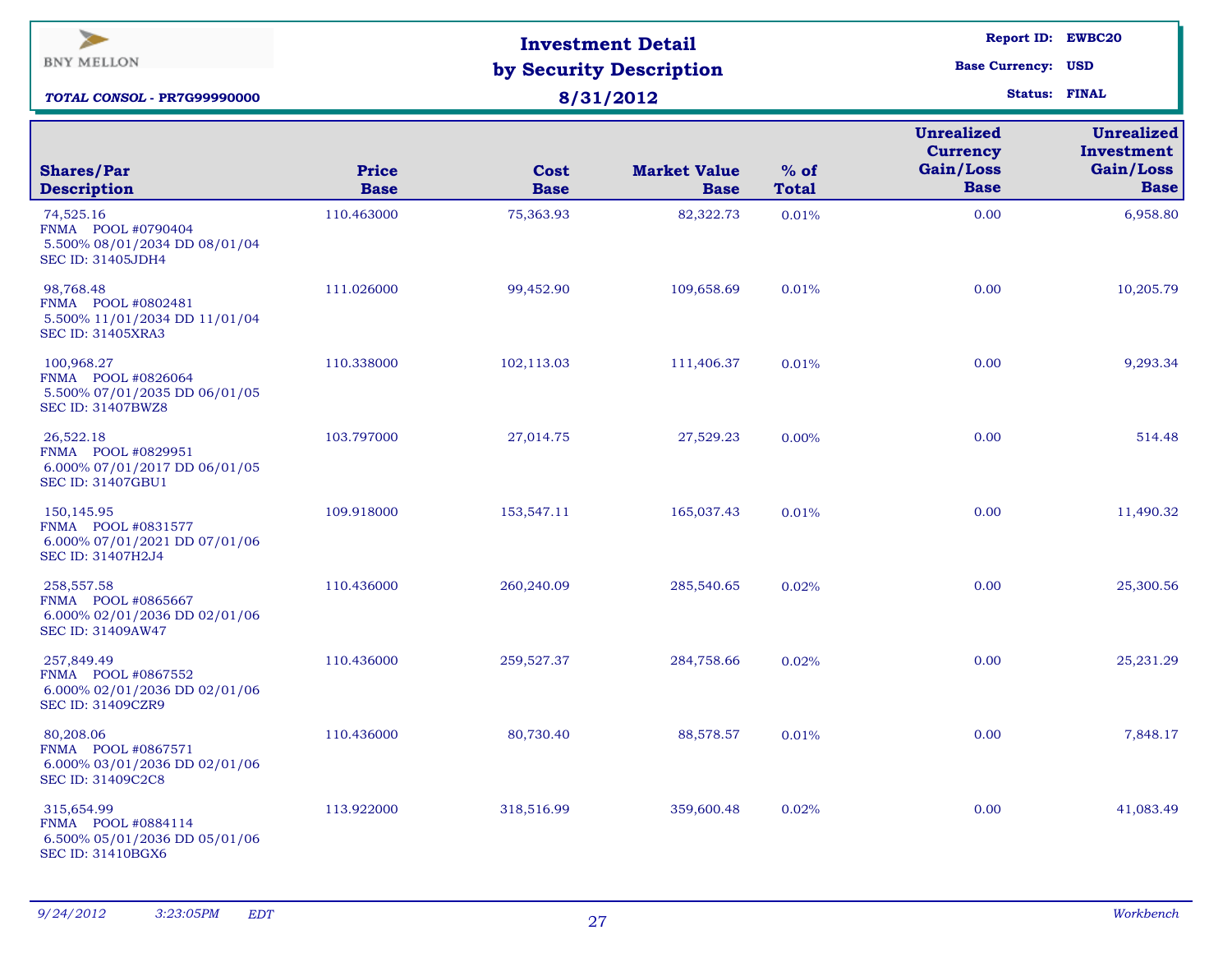| $\blacktriangleright$<br><b>BNY MELLON</b><br>TOTAL CONSOL - PR7G99990000                       |                             | <b>Investment Detail</b><br>by Security Description<br>8/31/2012 | <b>Report ID: EWBC20</b><br><b>Base Currency: USD</b><br><b>Status: FINAL</b> |                        |                                                                  |                                                             |
|-------------------------------------------------------------------------------------------------|-----------------------------|------------------------------------------------------------------|-------------------------------------------------------------------------------|------------------------|------------------------------------------------------------------|-------------------------------------------------------------|
| <b>Shares/Par</b><br><b>Description</b>                                                         | <b>Price</b><br><b>Base</b> | Cost<br><b>Base</b>                                              | <b>Market Value</b><br><b>Base</b>                                            | $%$ of<br><b>Total</b> | <b>Unrealized</b><br><b>Currency</b><br>Gain/Loss<br><b>Base</b> | <b>Unrealized</b><br>Investment<br>Gain/Loss<br><b>Base</b> |
| 3,588,581.00<br>FNMA POOL #0888029<br>6.000% 12/01/2036 DD 11/01/06<br><b>SEC ID: 31410FSS5</b> | 110.436000                  | 3,605,208.55                                                     | 3,963,085.31                                                                  | 0.24%                  | 0.00                                                             | 357,876.76                                                  |
| 332,746.03<br>FNMA POOL #0888417<br>6.500% 01/01/2036 DD 05/01/07<br>SEC ID: 31410GAS2          | 118.071000                  | 345,711.58                                                       | 392,876.57                                                                    | 0.02%                  | 0.00                                                             | 47,164.99                                                   |
| 1,031,635.80<br>FNMA POOL #0902354<br>5.500% 11/01/2036 DD 10/01/06<br>SEC ID: 31411AQF5        | 109.838000                  | 1,015,627.63                                                     | 1,133,128.13                                                                  | 0.07%                  | 0.00                                                             | 117,500.50                                                  |
| 596,849.98<br>FNMA POOL #0918778<br>5.500% 06/01/2037 DD 05/01/07<br><b>SEC ID: 31411YXF5</b>   | 109.713000                  | 579,898.80                                                       | 654,822.02                                                                    | 0.04%                  | 0.00                                                             | 74,923.22                                                   |
| 1,069,712.95<br>FNMA POOL #0938224<br>6.000% 07/01/2037 DD 06/01/07<br><b>SEC ID: 31412XYV0</b> | 110.436000                  | 1,056,791.37                                                     | 1,181,348.19                                                                  | 0.07%                  | 0.00                                                             | 124,556.82                                                  |
| 930,183.50<br>FNMA POOL #0942766<br>6.000% 08/01/2037 DD 07/01/07<br>SEC ID: 31413DZ75          | 110.436000                  | 923,523.10                                                       | 1,027,257.45                                                                  | 0.06%                  | 0.00                                                             | 103,734.35                                                  |
| 2,991,073.74<br>FNMA POOL #0962270<br>5.500% 03/01/2038 DD 03/01/08<br>SEC ID: 31414CQX9        | 111.026000                  | 3,018,281.85                                                     | 3,320,869.53                                                                  | 0.20%                  | 0.00                                                             | 302,587.68                                                  |
| 3,798,933.98<br>FNMA POOL #0962344<br>5.500% 03/01/2038 DD 03/01/08<br>SEC ID: 31414CS90        | 109.713000                  | 3,731,548.83                                                     | 4,167,924.44                                                                  | 0.25%                  | 0.00                                                             | 436,375.61                                                  |
| 670,886.10<br>FNMA POOL #0988029<br>5.000% 08/01/2038 DD 08/01/08<br>SEC ID: 31415SSS2          | 109.213000                  | 633,779.27                                                       | 732,694.84                                                                    | 0.04%                  | 0.00                                                             | 98,915.57                                                   |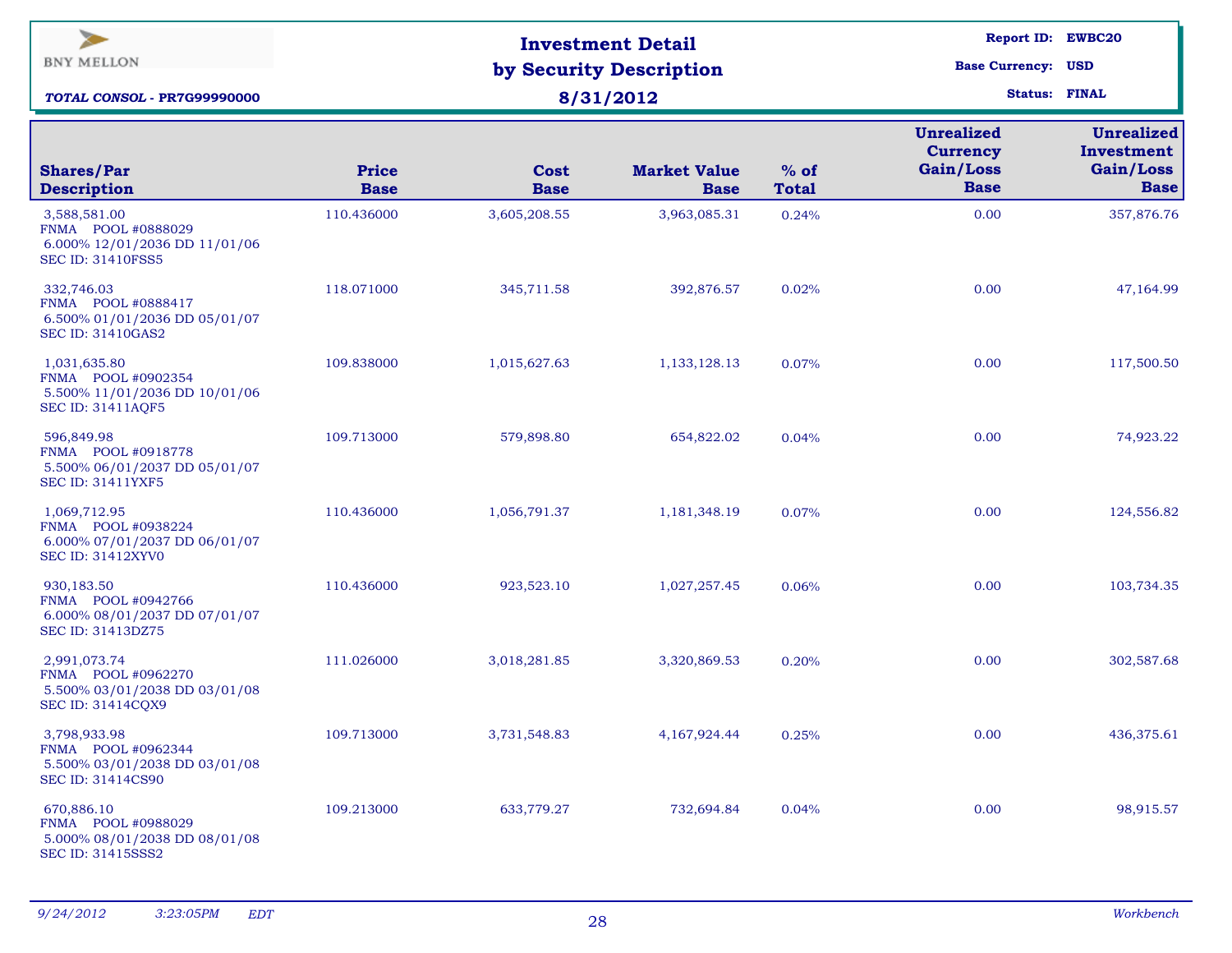| $\geq$<br><b>BNY MELLON</b><br><b>TOTAL CONSOL - PR7G99990000</b>                                           |                             | <b>Investment Detail</b><br>by Security Description<br>8/31/2012 | <b>Report ID: EWBC20</b><br><b>Base Currency: USD</b><br><b>Status: FINAL</b> |                        |                                                                  |                                                             |
|-------------------------------------------------------------------------------------------------------------|-----------------------------|------------------------------------------------------------------|-------------------------------------------------------------------------------|------------------------|------------------------------------------------------------------|-------------------------------------------------------------|
| <b>Shares/Par</b><br><b>Description</b>                                                                     | <b>Price</b><br><b>Base</b> | Cost<br><b>Base</b>                                              | <b>Market Value</b><br><b>Base</b>                                            | $%$ of<br><b>Total</b> | <b>Unrealized</b><br><b>Currency</b><br>Gain/Loss<br><b>Base</b> | <b>Unrealized</b><br>Investment<br>Gain/Loss<br><b>Base</b> |
| 536,436.83<br>FORD CREDIT AUTO OWNER TR A A4<br>6.070% 05/15/2014 DD 03/25/09<br><b>SEC ID: 34528RAF9</b>   | 101.662000                  | 549,668.66                                                       | 545,352.41                                                                    | 0.03%                  | 0.00                                                             | $-4,316.25$                                                 |
| 280,000.00<br>FORD CREDIT AUTO OWNER TR D A4<br>2.980% 08/15/2014 DD 09/11/09<br><b>SEC ID: 34529GAG0</b>   | 101.103000                  | 283,892.00                                                       | 283,088.40                                                                    | 0.02%                  | 0.00                                                             | $-803.60$                                                   |
| 568,000.00<br>FORD MOTOR CREDIT CO LLC<br>5.875% 08/02/2021 DD 08/01/11<br>SEC ID: 345397VU4                | 110.441000                  | 621,977.04                                                       | 627,304.88                                                                    | 0.04%                  | 0.00                                                             | 5,327.84                                                    |
| 3,050,000.00<br>FORD MOTOR CREDIT CO LLC 144A<br>4.207% 04/15/2016 DD 04/15/11<br>SEC ID: 345397VY6         | 104.598000                  | 3,172,671.00                                                     | 3,190,239.00                                                                  | 0.19%                  | 0.00                                                             | 17,568.00                                                   |
| 1,750,000.00<br>FREEPORT-MCMORAN COPPER & GOLD<br>1.400% 02/13/2015 DD 02/13/12<br><b>SEC ID: 35671DAV7</b> | 100.411000                  | 1,752,292.50                                                     | 1,757,192.50                                                                  | 0.11%                  | 0.00                                                             | 4,900.00                                                    |
| 1,039,000.00<br><b>GAP INC/THE</b><br>5.950% 04/12/2021 DD 04/12/11<br><b>SEC ID: 364760AK4</b>             | 108.000000                  | 1,073,618.74                                                     | 1,122,120.00                                                                  | 0.07%                  | 0.00                                                             | 48,501.26                                                   |
| 200,000.00<br>GENERAL ELECTRIC CAPITAL CORP<br>4.750% 09/15/2014 DD 09/17/04<br>SEC ID: 36962GK86           | 107.370000                  | 200,487.61                                                       | 214,740.00                                                                    | 0.01%                  | 0.00                                                             | 14,252.39                                                   |
| 908,000.00<br>GENERAL ELECTRIC CAPITAL CORP<br>5.300% 02/11/2021 DD 02/11/11<br>SEC ID: 369622SM8           | 115.073000                  | 1,012,968.92                                                     | 1,044,862.84                                                                  | 0.06%                  | 0.00                                                             | 31,893.92                                                   |
| 3,056,000.00<br>GENERAL ELECTRIC CAPITAL CORP<br>5.500% 01/08/2020 DD 01/08/10<br>SEC ID: 36962G4J0         | 118.363000                  | 3,617,289.52                                                     | 3,617,173.28                                                                  | 0.22%                  | 0.00                                                             | $-116.24$                                                   |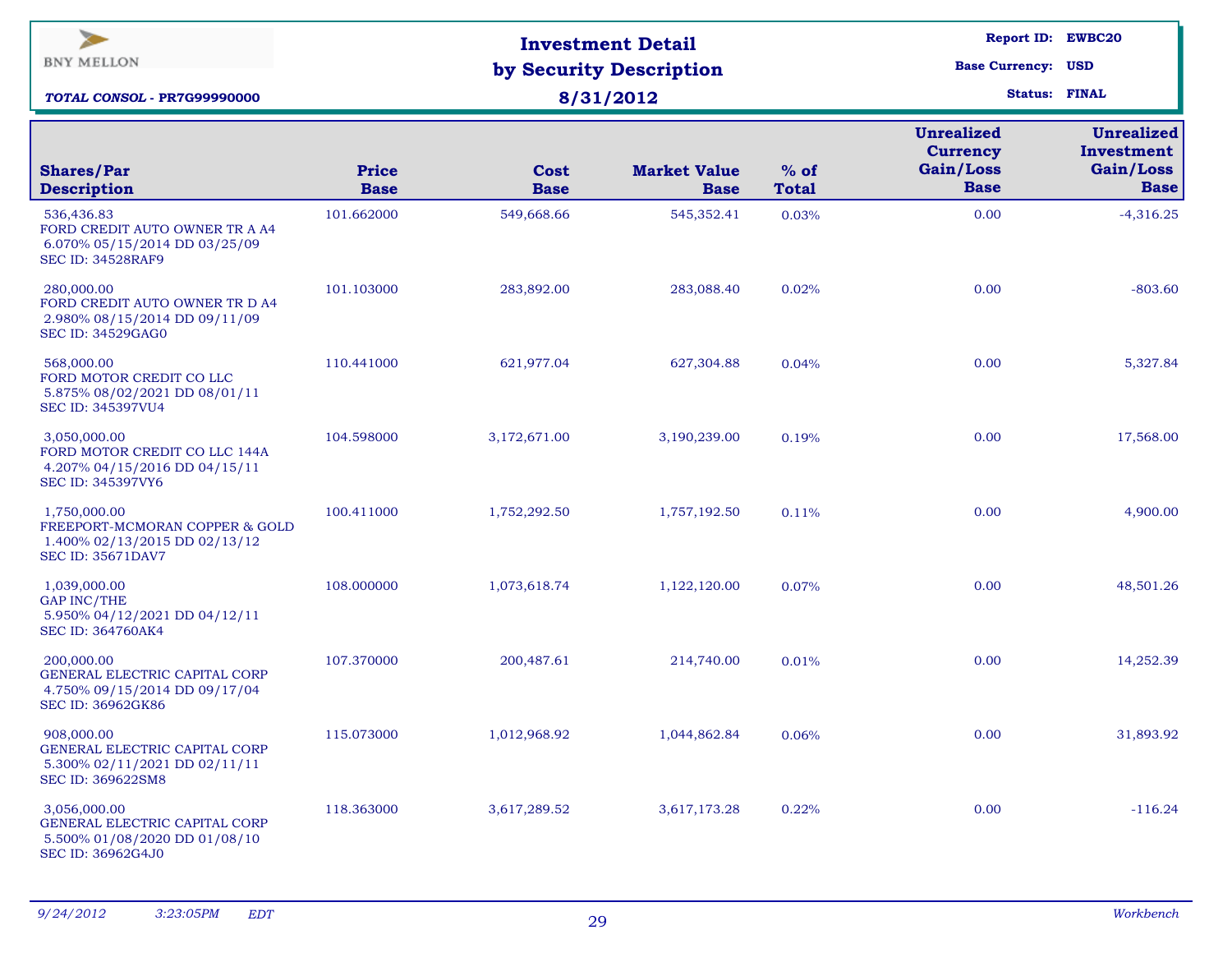| $\geq$<br><b>BNY MELLON</b><br><b>TOTAL CONSOL - PR7G99990000</b>                                          |                             | <b>Investment Detail</b><br>by Security Description<br>8/31/2012 | <b>Report ID: EWBC20</b><br><b>Base Currency: USD</b><br><b>Status: FINAL</b> |                        |                                                                  |                                                             |
|------------------------------------------------------------------------------------------------------------|-----------------------------|------------------------------------------------------------------|-------------------------------------------------------------------------------|------------------------|------------------------------------------------------------------|-------------------------------------------------------------|
| <b>Shares/Par</b><br><b>Description</b>                                                                    | <b>Price</b><br><b>Base</b> | Cost<br><b>Base</b>                                              | <b>Market Value</b><br><b>Base</b>                                            | $%$ of<br><b>Total</b> | <b>Unrealized</b><br><b>Currency</b><br>Gain/Loss<br><b>Base</b> | <b>Unrealized</b><br>Investment<br>Gain/Loss<br><b>Base</b> |
| 2,399,000.00<br>GENERAL ELECTRIC CAPITAL CORP<br>5.625% 05/01/2018 DD 04/21/08<br><b>SEC ID: 36962G3U6</b> | 118.424000                  | 2,784,085.49                                                     | 2,840,991.76                                                                  | 0.17%                  | 0.00                                                             | 56,906.27                                                   |
| 2,075,000.00<br>GENERAL ELECTRIC CAPITAL CORP<br>6.750% 03/15/2032 DD 03/20/02<br>SEC ID: 36962GXZ2        | 129.844000                  | 2,353,405.29                                                     | 2,694,263.00                                                                  | 0.16%                  | 0.00                                                             | 340,857.71                                                  |
| 2,000,000.00<br>GENERAL ELECTRIC CAPITAL CORP<br>6.875% 01/10/2039 DD 01/09/09<br>SEC ID: 36962G4B7        | 136.678000                  | 1,969,787.78                                                     | 2,733,560.00                                                                  | 0.17%                  | 0.00                                                             | 763,772.22                                                  |
| 2,130,000.00<br><b>GENERAL MILLS INC</b><br>5.700% 02/15/2017 DD 01/24/07<br>SEC ID: 370334BB9             | 119.570000                  | 2,548,076.40                                                     | 2,546,841.00                                                                  | 0.16%                  | 0.00                                                             | $-1,235.40$                                                 |
| 295,000.00<br><b>GEORGIA POWER CO</b><br>1.300% 09/15/2013 DD 09/23/10<br>SEC ID: 373334JT9                | 100.842000                  | 297,537.00                                                       | 297,483.90                                                                    | 0.02%                  | 0.00                                                             | $-53.10$                                                    |
| 2,875,000.00<br>GLAXOSMITHKLINE CAPITAL INC<br>4.375% 04/15/2014 DD 04/06/04<br><b>SEC ID: 377372AA5</b>   | 106.319000                  | 3,075,531.25                                                     | 3,056,671.25                                                                  | 0.19%                  | 0.00                                                             | $-18,860.00$                                                |
| 216,000.00<br>GLAXOSMITHKLINE CAPITAL INC<br>4.850% 05/15/2013 DD 05/13/08<br>SEC ID: 377372AC1            | 103.135000                  | 223,698.24                                                       | 222,771.60                                                                    | 0.01%                  | 0.00                                                             | $-926.64$                                                   |
| 830,000.00<br>GLAXOSMITHKLINE CAPITAL INC<br>5.650% 05/15/2018 DD 05/13/08<br><b>SEC ID: 377372AD9</b>     | 122.827000                  | 1,010,549.90                                                     | 1,019,464.10                                                                  | 0.06%                  | 0.00                                                             | 8,914.20                                                    |
| 124,929.78<br>GNMA POOL #0422480<br>6.500% 03/15/2026 DD 03/01/96<br>SEC ID: 36206VJZ1                     | 115.819000                  | 129,170.79                                                       | 144,692.42                                                                    | 0.01%                  | 0.00                                                             | 15,521.63                                                   |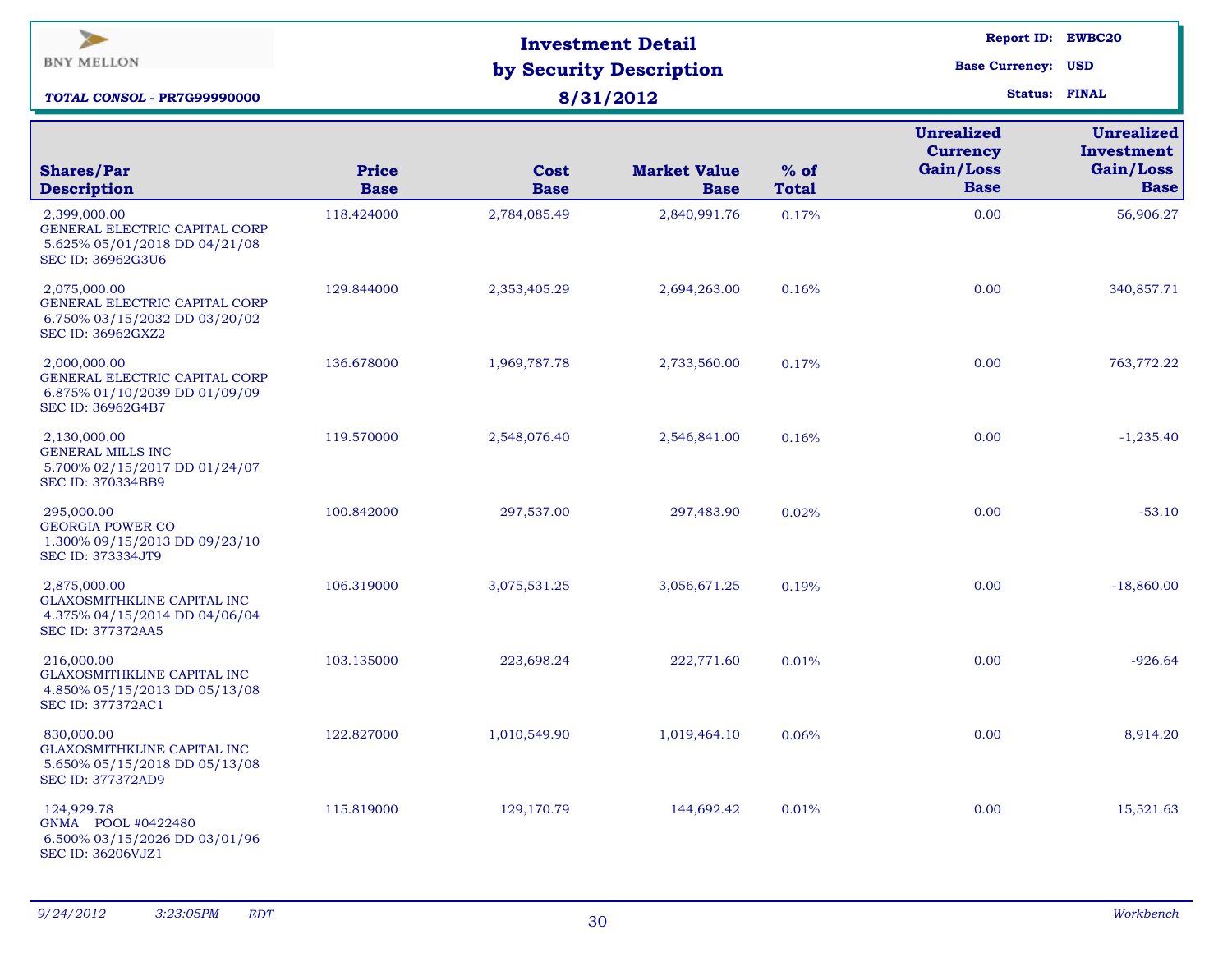| $\blacktriangleright$<br><b>BNY MELLON</b><br><b>TOTAL CONSOL - PR7G99990000</b>              |                             | <b>Investment Detail</b><br>by Security Description<br>8/31/2012 | <b>Report ID: EWBC20</b><br><b>Base Currency: USD</b><br><b>Status: FINAL</b> |                        |                                                                  |                                                             |
|-----------------------------------------------------------------------------------------------|-----------------------------|------------------------------------------------------------------|-------------------------------------------------------------------------------|------------------------|------------------------------------------------------------------|-------------------------------------------------------------|
| <b>Shares/Par</b><br><b>Description</b>                                                       | <b>Price</b><br><b>Base</b> | Cost<br><b>Base</b>                                              | <b>Market Value</b><br><b>Base</b>                                            | $%$ of<br><b>Total</b> | <b>Unrealized</b><br><b>Currency</b><br>Gain/Loss<br><b>Base</b> | <b>Unrealized</b><br>Investment<br>Gain/Loss<br><b>Base</b> |
| 214,381.30<br>GNMA POOL #0471985<br>6.000% 05/15/2028 DD 07/01/98<br><b>SEC ID: 36209HJ63</b> | 114.348000                  | 216,575.85                                                       | 245,140.73                                                                    | 0.01%                  | 0.00                                                             | 28,564.88                                                   |
| 119,582.86<br>GNMA POOL #0528152<br>5.500% 01/15/2034 DD 02/01/04<br>SEC ID: 36212AWM3        | 113.220000                  | 122,024.31                                                       | 135,391.71                                                                    | 0.01%                  | 0.00                                                             | 13,367.40                                                   |
| 7,069.26<br>GNMA POOL #0569344<br>6.000% 04/15/2017 DD 04/01/02<br>SEC ID: 36200QP57          | 109.492000                  | 7,136.56                                                         | 7,740.27                                                                      | 0.00%                  | 0.00                                                             | 603.71                                                      |
| 14,671.85<br>GNMA POOL #0579996<br>6.000% 05/15/2017 DD 05/01/02<br><b>SEC ID: 36201DKH4</b>  | 109.492000                  | 14,813.21                                                        | 16,064.50                                                                     | 0.00%                  | 0.00                                                             | 1,251.29                                                    |
| 70,458.94<br>GNMA POOL #0581012<br>6.500% 02/15/2017 DD 02/01/02<br><b>SEC ID: 36201EN55</b>  | 110.479000                  | 71,307.21                                                        | 77,842.33                                                                     | 0.00%                  | 0.00                                                             | 6,535.12                                                    |
| 413,201.39<br>GNMA POOL #0604082<br>6.500% 02/15/2033 DD 03/01/03<br><b>SEC ID: 36200MCT8</b> | 118.787000                  | 428,943.41                                                       | 490,829.54                                                                    | 0.03%                  | 0.00                                                             | 61,886.13                                                   |
| 937,647.65<br>GNMA POOL #0604550<br>5.000% 08/15/2033 DD 08/01/03<br>SEC ID: 36200MTF0        | 110.592000                  | 929,938.98                                                       | 1,036,963.29                                                                  | 0.06%                  | 0.00                                                             | 107,024.31                                                  |
| 64,818.72<br>GNMA POOL #0608569<br>5.500% 03/15/2034 DD 03/01/04<br><b>SEC ID: 36202TCE4</b>  | 113.220000                  | 66,268.86                                                        | 73,387.75                                                                     | 0.00%                  | 0.00                                                             | 7,118.89                                                    |
| 85,091.60<br>GNMA POOL #0608592<br>6.000% 04/15/2034 DD 04/01/04<br>SEC ID: 36202TC53         | 114.145000                  | 86,905.77                                                        | 97,127.81                                                                     | 0.01%                  | 0.00                                                             | 10,222.04                                                   |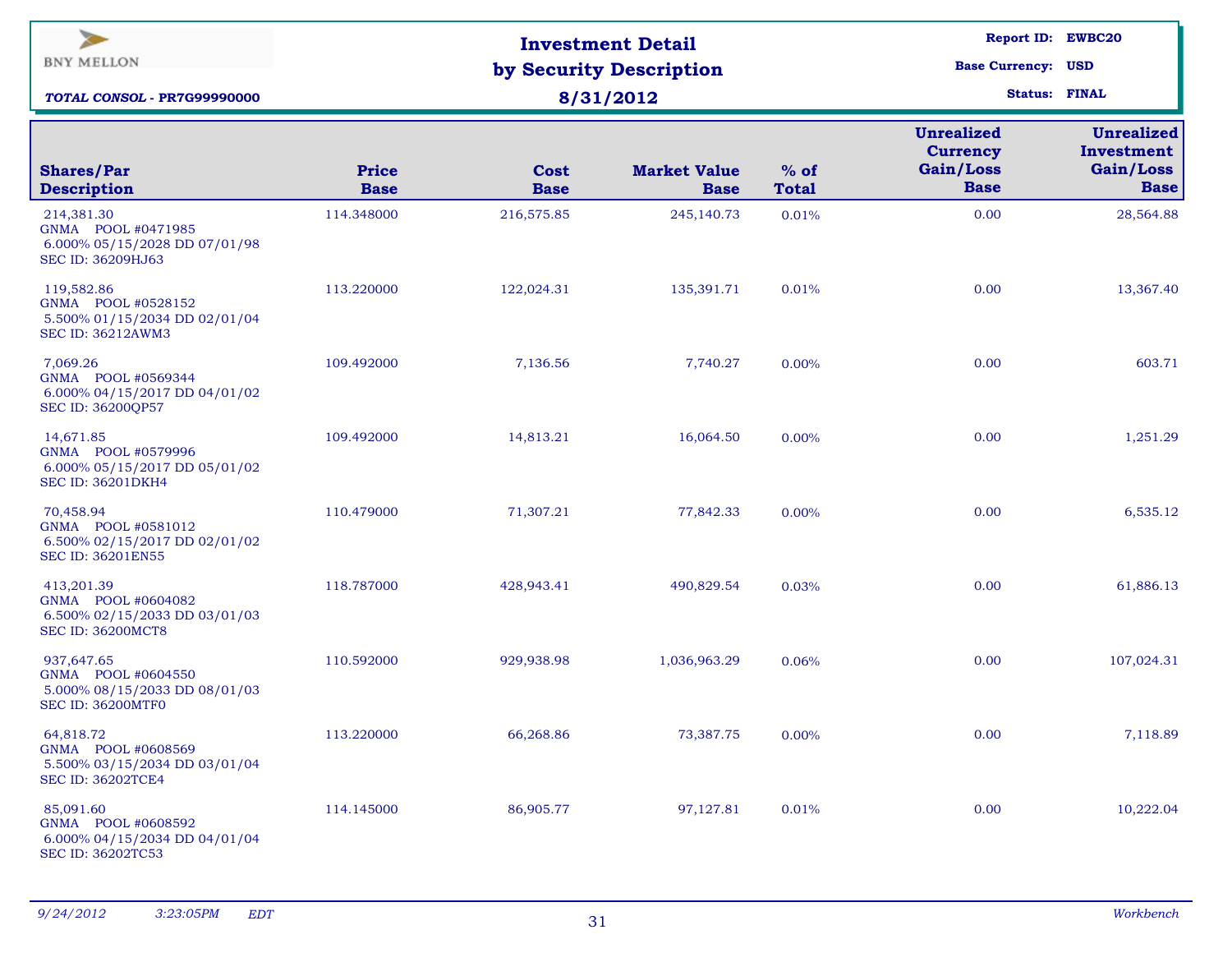| $\blacktriangleright$<br><b>BNY MELLON</b><br>TOTAL CONSOL - PR7G99990000                       |                      | <b>Investment Detail</b><br>by Security Description<br>8/31/2012 | <b>Report ID: EWBC20</b><br><b>Base Currency: USD</b><br><b>Status: FINAL</b> |                        |                                                                  |                                                      |
|-------------------------------------------------------------------------------------------------|----------------------|------------------------------------------------------------------|-------------------------------------------------------------------------------|------------------------|------------------------------------------------------------------|------------------------------------------------------|
| <b>Shares/Par</b><br><b>Description</b>                                                         | Price<br><b>Base</b> | <b>Cost</b><br><b>Base</b>                                       | <b>Market Value</b><br><b>Base</b>                                            | $%$ of<br><b>Total</b> | <b>Unrealized</b><br><b>Currency</b><br>Gain/Loss<br><b>Base</b> | Unrealized<br>Investment<br>Gain/Loss<br><b>Base</b> |
| 142,722.22<br>GNMA POOL #0608593<br>6.500% 04/15/2034 DD 04/01/04<br>SEC ID: 36202TC61          | 119.037000           | 147,933.88                                                       | 169,892.25                                                                    | 0.01%                  | 0.00                                                             | 21,958.37                                            |
| 32,004.88<br>6.000% 06/15/2034 DD 06/01/04<br>SEC ID: 36202U2G7                                 | 113.137000           | 32,504.50                                                        | 36,209.36                                                                     | 0.00%                  | 0.00                                                             | 3,704.86                                             |
| 109,821.43<br>GNMA POOL #0615230<br>6.000% 11/15/2033 DD 11/01/03<br><b>SEC ID: 36290RPP2</b>   | 114.145000           | 112,403.86                                                       | 125,355.67                                                                    | 0.01%                  | 0.00                                                             | 12,951.81                                            |
| 137,805.26<br>GNMA POOL #0615382<br>6.000% 07/15/2033 DD 07/01/03<br><b>SEC ID: 36290RUF8</b>   | 113.958000           | 141,164.83                                                       | 157,040.12                                                                    | 0.01%                  | 0.00                                                             | 15,875.29                                            |
| 41,801.27<br>GNMA POOL #0615422<br>6.000% 08/15/2033 DD 08/01/03<br><b>SEC ID: 36290RVP5</b>    | 113.739000           | 42,849.15                                                        | 47,544.35                                                                     | 0.00%                  | 0.00                                                             | 4,695.20                                             |
| 119,833.15<br>GNMA POOL #0636420<br>5.500% 12/15/2029 DD 12/01/04<br><b>SEC ID: 36291SAV2</b>   | 113.220000           | 120,073.70                                                       | 135,675.09                                                                    | 0.01%                  | 0.00                                                             | 15,601.39                                            |
| 148,278.76<br>GNMA POOL #0636532<br>5.500% 05/15/2035 DD 05/01/05<br><b>SEC ID: 36291SED8</b>   | 113.220000           | 148,650.46                                                       | 167,881.21                                                                    | 0.01%                  | 0.00                                                             | 19,230.75                                            |
| 459,021.02<br>GNMA POOL #0647591<br>6.000% 08/15/2036 DD 08/01/06<br><b>SEC ID: 36292FNG8</b>   | 114.145000           | 462,595.68                                                       | 523,949.54                                                                    | 0.03%                  | 0.00                                                             | 61,353.86                                            |
| 1,306,742.09<br>GNMA POOL #0698036<br>6.000% 01/15/2039 DD 01/01/09<br><b>SEC ID: 36296QPV5</b> | 112.645000           | 1,359,376.65                                                     | 1,471,979.63                                                                  | 0.09%                  | 0.00                                                             | 112,602.98                                           |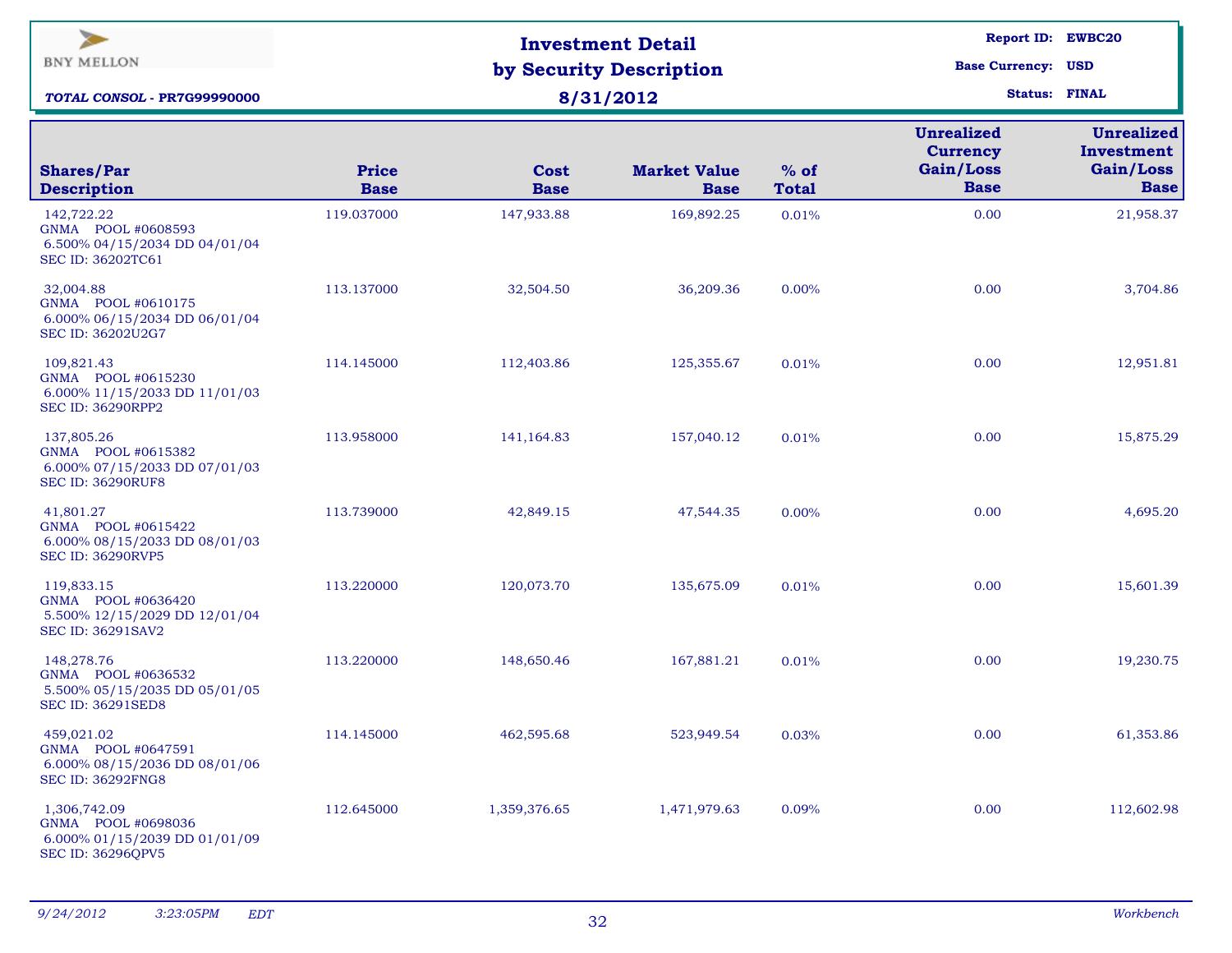| $\blacktriangleright$<br><b>BNY MELLON</b><br><b>TOTAL CONSOL - PR7G99990000</b>                       |                             | <b>Investment Detail</b><br>by Security Description<br>8/31/2012 | <b>Report ID: EWBC20</b><br><b>Base Currency: USD</b><br><b>Status: FINAL</b> |                        |                                                                  |                                                             |
|--------------------------------------------------------------------------------------------------------|-----------------------------|------------------------------------------------------------------|-------------------------------------------------------------------------------|------------------------|------------------------------------------------------------------|-------------------------------------------------------------|
| <b>Shares/Par</b><br><b>Description</b>                                                                | <b>Price</b><br><b>Base</b> | Cost<br><b>Base</b>                                              | <b>Market Value</b><br><b>Base</b>                                            | $%$ of<br><b>Total</b> | <b>Unrealized</b><br><b>Currency</b><br>Gain/Loss<br><b>Base</b> | <b>Unrealized</b><br>Investment<br>Gain/Loss<br><b>Base</b> |
| 1,636,403.83<br>GNMA POOL #0698060<br>5.500% 02/15/2039 DD 02/01/09<br>SEC ID: 36296QQM4               | 111.720000                  | 1,694,354.38                                                     | 1,828,190.36                                                                  | 0.11%                  | 0.00                                                             | 133,835.98                                                  |
| 1,472,652.40<br>GNMA POOL #0782156<br>5.000% 05/20/2037 DD 05/01/07<br><b>SEC ID: 36241KMD7</b>        | 111.133000                  | 1,434,567.46                                                     | 1,636,602.79                                                                  | 0.10%                  | 0.00                                                             | 202,035.33                                                  |
| 110,485.74<br>GNMA GTD REMIC P/T 05-52 C<br>4.587% 08/16/2045 DD 07/01/05<br><b>SEC ID: 38373MQT0</b>  | 100.779000                  | 116,372.56                                                       | 111,346.42                                                                    | 0.01%                  | 0.00                                                             | $-5,026.14$                                                 |
| 602,739.91<br>GNMA GTD REMIC P/T 11-31 A<br>2.210% 12/16/2035 DD 03/01/11<br>SEC ID: 38376GL57         | 102.200000                  | 612, 675.72                                                      | 616,000.19                                                                    | 0.04%                  | 0.00                                                             | 3,324.47                                                    |
| 71,086.85<br><b>GNMA II POOL #0002796</b><br>7.000% 08/20/2029 DD 08/01/99<br>SEC ID: 36202DC90        | 120.681000                  | 69,516.72                                                        | 85,788.32                                                                     | 0.01%                  | 0.00                                                             | 16,271.60                                                   |
| 34,057.95<br><b>GNMA II POOL #0002909</b><br>8.000% 04/20/2030 DD 04/01/00<br>SEC ID: 36202DGS4        | 125.147000                  | 33,919.12                                                        | 42,622.50                                                                     | $0.00\%$               | 0.00                                                             | 8,703.38                                                    |
| 28,361.90<br><b>GNMA II POOL #0002957</b><br>7.500% 08/20/2030 DD 08/01/00<br><b>SEC ID: 36202DJA0</b> | 122.925000                  | 28,287.00                                                        | 34,863.87                                                                     | $0.00\%$               | 0.00                                                             | 6,576.87                                                    |
| 53,299.30<br>GNMA II POOL #0003010<br>7.000% 12/20/2030 DD 12/01/00<br><b>SEC ID: 36202DKX8</b>        | 121.085000                  | 53,319.86                                                        | 64,537.46                                                                     | 0.00%                  | 0.00                                                             | 11,217.60                                                   |
| 95,961.25<br>GNMA II POOL #0003080<br>6.500% 05/20/2031 DD 05/01/01<br>SEC ID: 36202DM57               | 115.830000                  | 95,546.16                                                        | 111,151.92                                                                    | 0.01%                  | 0.00                                                             | 15,605.76                                                   |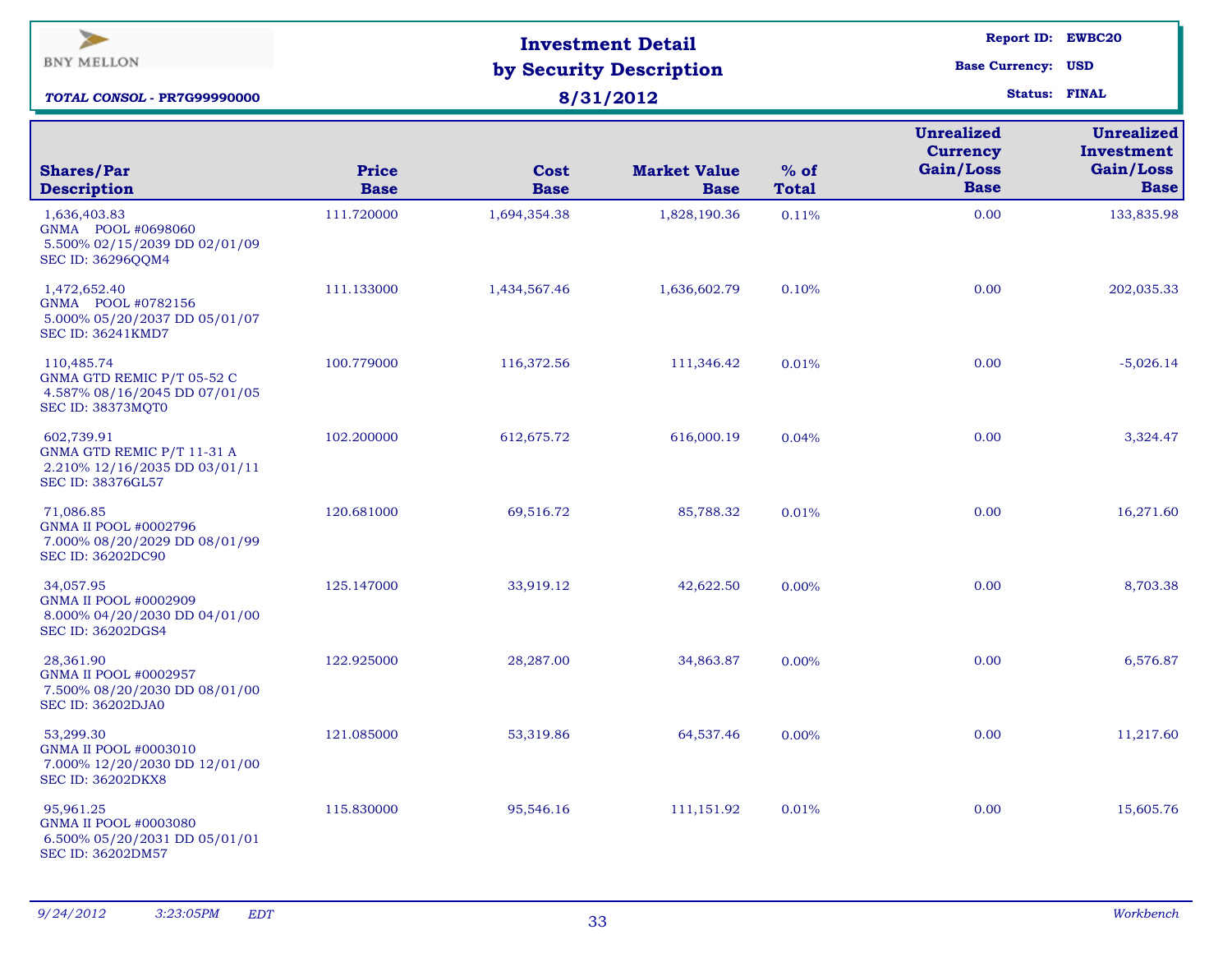| $\blacktriangleright$<br><b>BNY MELLON</b><br><b>TOTAL CONSOL - PR7G99990000</b>                                |                             | <b>Investment Detail</b><br>by Security Description<br>8/31/2012 | Report ID: EWBC20<br><b>Base Currency: USD</b><br><b>Status: FINAL</b> |                        |                                                                  |                                                             |
|-----------------------------------------------------------------------------------------------------------------|-----------------------------|------------------------------------------------------------------|------------------------------------------------------------------------|------------------------|------------------------------------------------------------------|-------------------------------------------------------------|
| <b>Shares/Par</b><br><b>Description</b>                                                                         | <b>Price</b><br><b>Base</b> | Cost<br><b>Base</b>                                              | <b>Market Value</b><br><b>Base</b>                                     | $%$ of<br><b>Total</b> | <b>Unrealized</b><br><b>Currency</b><br>Gain/Loss<br><b>Base</b> | <b>Unrealized</b><br>Investment<br>Gain/Loss<br><b>Base</b> |
| 4,864,607.40<br><b>GNMA II POOL #0004037</b><br>5.000% 10/20/2037 DD 10/01/07<br><b>SEC ID: 36202EPW3</b>       | 111.462000                  | 4,739,345.07                                                     | 5,422,188.70                                                           | 0.33%                  | 0.00                                                             | 682,843.63                                                  |
| 4,000,000.00<br><b>GOLDMAN SACHS CAPITAL I</b><br>6.345% 02/15/2034 DD 02/20/04<br><b>SEC ID: 38143VAA7</b>     | 99.393000                   | 4,000,000.00                                                     | 3,975,720.00                                                           | 0.24%                  | 0.00                                                             | $-24,280.00$                                                |
| 2,400,000.00<br><b>GOLDMAN SACHS GROUP INC/THE</b><br>5.750% 10/01/2016 DD 09/19/06<br><b>SEC ID: 38141GER1</b> | 112.137917                  | 2,297,979.06                                                     | 2,691,310.01                                                           | 0.16%                  | 0.00                                                             | 393,330.95                                                  |
| 2,775,000.00<br>GOLDMAN SACHS GROUP INC/THE<br>5.950% 01/18/2018 DD 01/18/08<br>SEC ID: 38141GFG4               | 112.481000                  | 3,051,279.00                                                     | 3,121,347.75                                                           | 0.19%                  | 0.00                                                             | 70,068.75                                                   |
| 2,500,000.00<br><b>GOLDMAN SACHS GROUP INC/THE</b><br>VAR RT 01/12/2015 DD 01/12/05<br>SEC ID: 38141GDZ4        | 96.584000                   | 2,500,000.00                                                     | 2,414,600.00                                                           | 0.15%                  | 0.00                                                             | $-85,400.00$                                                |
| 7,500,000.00<br>GOLDMAN SACHS GROUP INC/THE<br>VAR RT 03/22/2016 DD 03/22/06<br>SEC ID: 38141GEG5               | 94.093000                   | 7,500,000.00                                                     | 7,056,975.00                                                           | 0.43%                  | 0.00                                                             | $-443,025.00$                                               |
| 564,000.00<br><b>GOODRICH CORP</b><br>6.125% 03/01/2019 DD 02/23/09<br><b>SEC ID: 382388AV8</b>                 | 125.515000                  | 702,521.08                                                       | 707,904.60                                                             | 0.04%                  | 0.00                                                             | 5,383.52                                                    |
| 3,050,000.00<br><b>HCP INC</b><br>3.750% 02/01/2016 DD 01/24/11<br><b>SEC ID: 40414LAC3</b>                     | 105.928000                  | 3,221,684.50                                                     | 3,230,804.00                                                           | 0.20%                  | 0.00                                                             | 9,119.50                                                    |
| 2,000,000.00<br>HEALTH CARE REIT INC<br>4.125% 04/01/2019 DD 04/03/12<br><b>SEC ID: 42217KAY2</b>               | 105.164000                  | 1,993,880.00                                                     | 2,103,280.00                                                           | 0.13%                  | 0.00                                                             | 109,400.00                                                  |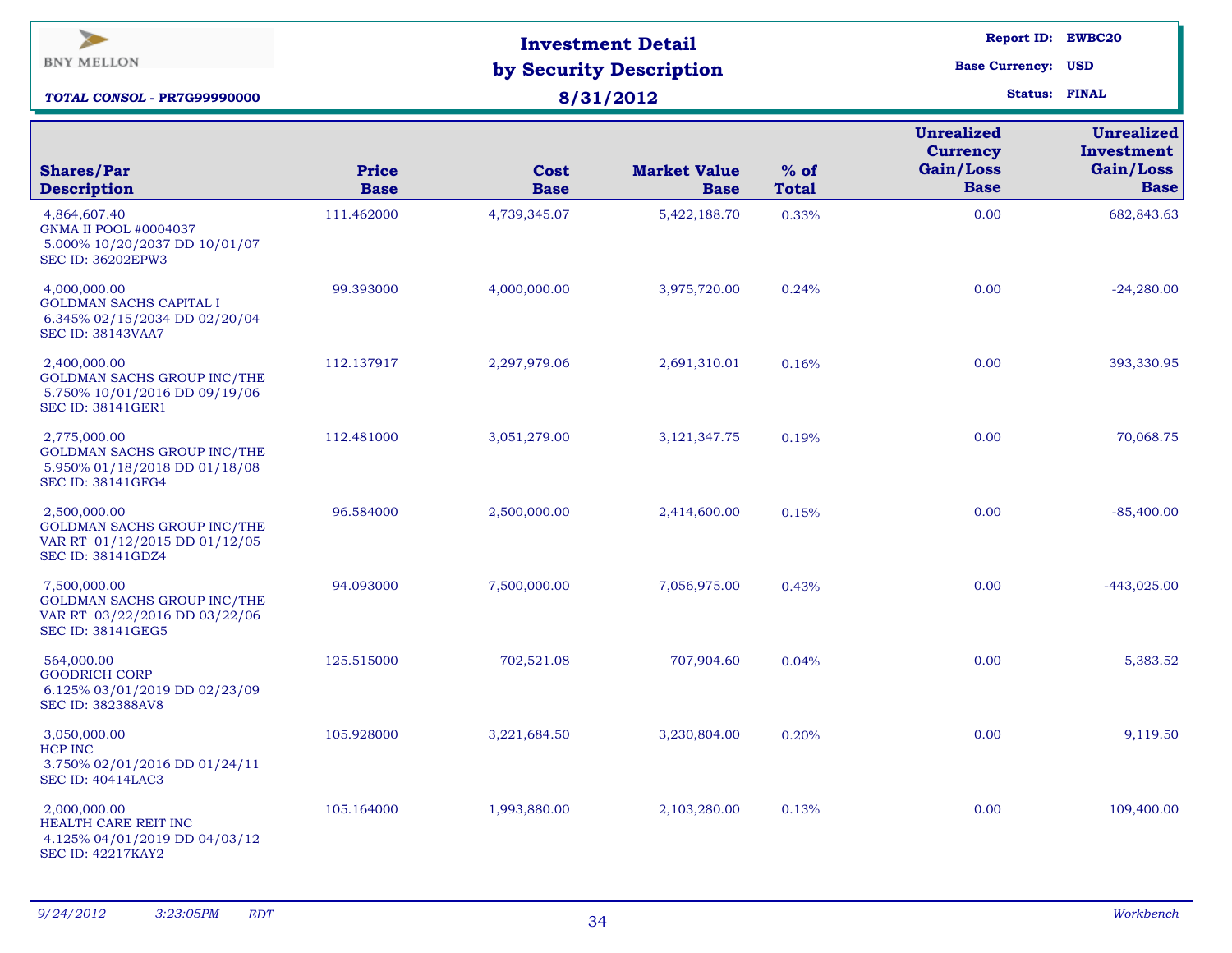| $\blacktriangleright$<br><b>BNY MELLON</b><br>TOTAL CONSOL - PR7G99990000                                  |                             | <b>Investment Detail</b><br>by Security Description<br>8/31/2012 | Report ID: EWBC20<br><b>Base Currency: USD</b><br><b>Status: FINAL</b> |                        |                                                                  |                                                             |
|------------------------------------------------------------------------------------------------------------|-----------------------------|------------------------------------------------------------------|------------------------------------------------------------------------|------------------------|------------------------------------------------------------------|-------------------------------------------------------------|
| <b>Shares/Par</b><br><b>Description</b>                                                                    | <b>Price</b><br><b>Base</b> | Cost<br><b>Base</b>                                              | <b>Market Value</b><br><b>Base</b>                                     | $%$ of<br><b>Total</b> | <b>Unrealized</b><br><b>Currency</b><br>Gain/Loss<br><b>Base</b> | <b>Unrealized</b><br>Investment<br>Gain/Loss<br><b>Base</b> |
| 3,784,000.00<br>HEWLETT-PACKARD CO<br>4.650% 12/09/2021 DD 12/09/11<br>SEC ID: 428236BV4                   | 102.398000                  | 3,870,935.68                                                     | 3,874,740.32                                                           | 0.24%                  | 0.00                                                             | 3,804.64                                                    |
| 2,196,000.00<br>HEWLETT-PACKARD CO<br>6.125% 03/01/2014 DD 12/05/08<br><b>SEC ID: 428236AT0</b>            | 107.005000                  | 2,371,075.80                                                     | 2,349,829.80                                                           | 0.14%                  | 0.00                                                             | $-21,246.00$                                                |
| 1,500,000.00<br>HEWLETT-PACKARD CO<br>VAR RT 05/30/2014 DD 05/31/11<br>SEC ID: 428236BJ1                   | 99.160000                   | 1,500,000.00                                                     | 1,487,400.00                                                           | 0.09%                  | 0.00                                                             | $-12,600.00$                                                |
| 275,000.00<br>HISTORIC TW INC<br>6.625% 05/15/2029 DD 11/23/98<br><b>SEC ID: 887315BN8</b>                 | 123.199341                  | 300,362.43                                                       | 338,798.19                                                             | 0.02%                  | 0.00                                                             | 38,435.76                                                   |
| 1,590,000.00<br>HONEYWELL INTERNATIONAL INC<br>5.300% 03/01/2018 DD 02/29/08<br><b>SEC ID: 438516AX4</b>   | 121.611000                  | 1,930,673.40                                                     | 1,933,614.90                                                           | 0.12%                  | 0.00                                                             | 2,941.50                                                    |
| 1,403,000.00<br><b>HSBC FINANCE CORP</b><br>5.500% 01/19/2016 DD 01/19/06<br><b>SEC ID: 40429CFN7</b>      | 109.274000                  | 1,529,805.72                                                     | 1,533,114.22                                                           | 0.09%                  | 0.00                                                             | 3,308.50                                                    |
| 2,525,000.00<br>HUSKY ENERGY INC<br>7.250% 12/15/2019 DD 05/11/09<br><b>SEC ID: 448055AF0</b>              | 127.496000                  | 3,191,019.25                                                     | 3,219,274.00                                                           | 0.20%                  | 0.00                                                             | 28, 254. 75                                                 |
| 410,000.00<br><b>ILLINOIS ST</b><br>5.100% 06/01/2033 DD 06/12/03<br><b>SEC ID: 452151LF8</b>              | 96.691000                   | 398,585.60                                                       | 396,433.10                                                             | 0.02%                  | 0.00                                                             | $-2,152.50$                                                 |
| 3,000,000.00<br>INGERSOLL-RAND GLOBAL HOLDING<br>6.875% 08/15/2018 DD 08/15/08<br><b>SEC ID: 45687AAA0</b> | 123.170000                  | 2,996,101.16                                                     | 3,695,100.00                                                           | 0.23%                  | 0.00                                                             | 698,998.84                                                  |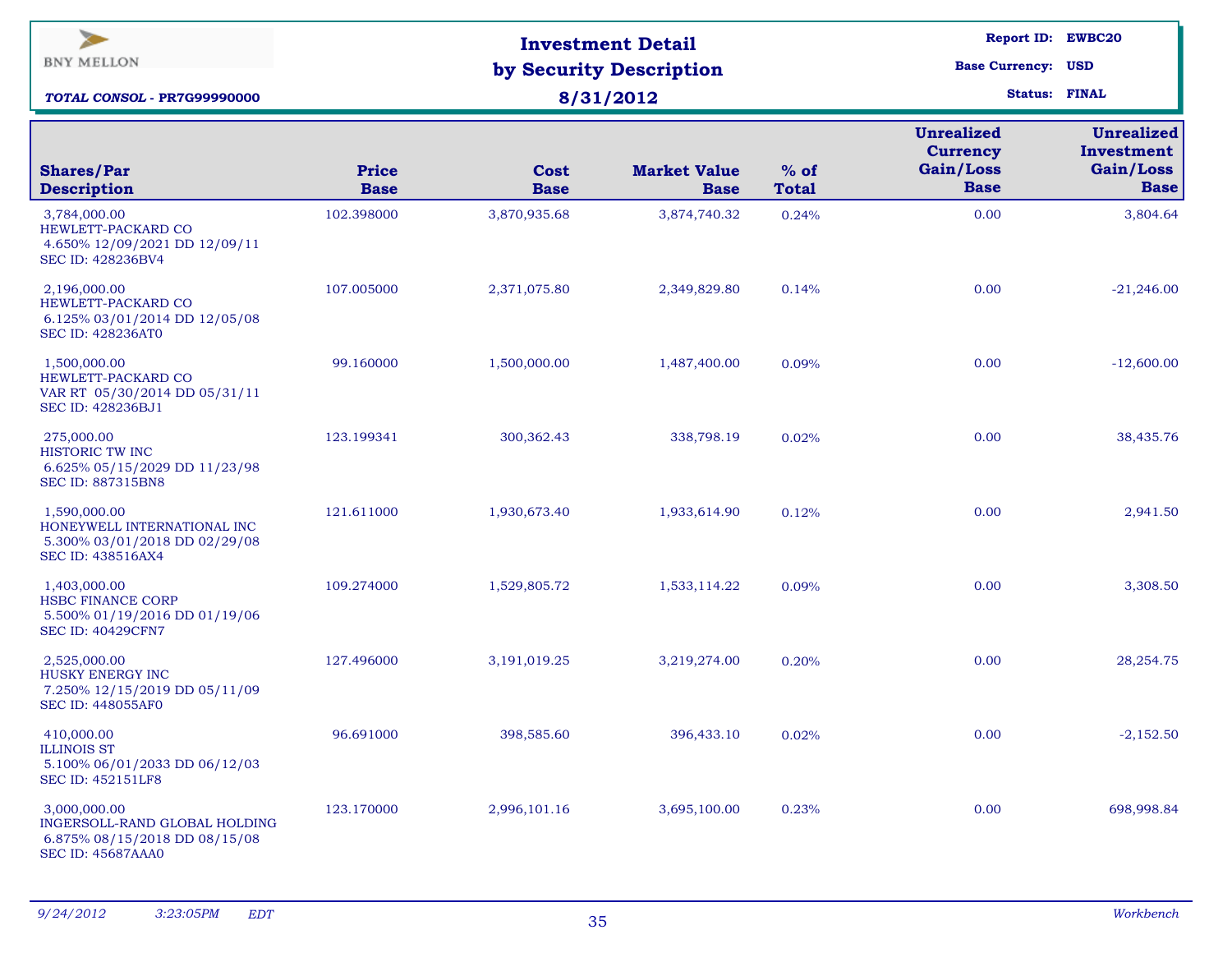| $\geq$<br><b>BNY MELLON</b><br>TOTAL CONSOL - PR7G99990000                                                   |                             | <b>Investment Detail</b><br>by Security Description<br>8/31/2012 | <b>Report ID: EWBC20</b><br><b>Base Currency: USD</b><br><b>Status: FINAL</b> |                        |                                                                  |                                                             |
|--------------------------------------------------------------------------------------------------------------|-----------------------------|------------------------------------------------------------------|-------------------------------------------------------------------------------|------------------------|------------------------------------------------------------------|-------------------------------------------------------------|
| <b>Shares/Par</b><br><b>Description</b>                                                                      | <b>Price</b><br><b>Base</b> | Cost<br><b>Base</b>                                              | <b>Market Value</b><br><b>Base</b>                                            | $%$ of<br><b>Total</b> | <b>Unrealized</b><br><b>Currency</b><br>Gain/Loss<br><b>Base</b> | <b>Unrealized</b><br>Investment<br>Gain/Loss<br><b>Base</b> |
| 3,225,000.00<br><b>INTEL CORP</b><br>1.950% 10/01/2016 DD 09/19/11<br><b>SEC ID: 458140AH3</b>               | 104.982000                  | 3,364,320.00                                                     | 3,385,669.50                                                                  | 0.21%                  | 0.00                                                             | 21,349.50                                                   |
| 5,969,000.00<br>INTERNATIONAL BUSINESS MACHINE<br>5.700% 09/14/2017 DD 09/14/07<br>SEC ID: 459200GJ4         | 122.492000                  | 7,264,301.07                                                     | 7,311,547.48                                                                  | 0.45%                  | 0.00                                                             | 47,246.41                                                   |
| 2,500,000.00<br><b>INTERNATIONAL PAPER CO</b><br>8.700% 06/15/2038 DD 06/04/08<br>SEC ID: 460146CC5          | 143.492000                  | 2,488,037.54                                                     | 3,587,300.00                                                                  | 0.22%                  | 0.00                                                             | 1,099,262.46                                                |
| 2,000,000.00<br><b>IPIC GMTN LTD 144A</b><br>5.000% 11/15/2020 DD 11/15/10<br><b>SEC ID: 44985GAB7</b>       | 109.125000                  | 1,982,160.00                                                     | 2,182,500.00                                                                  | 0.13%                  | 0.00                                                             | 200,340.00                                                  |
| 1,000,000.00<br><b>IPIC GMTN LTD 144A</b><br>6.875% 11/01/2041 DD 11/01/11<br><b>SEC ID: 44985GAE1</b>       | 129.500000                  | 990,970.00                                                       | 1,295,000.00                                                                  | 0.08%                  | 0.00                                                             | 304,030.00                                                  |
| 1,000,000.00<br><b>ITAU UNIBANCO HLDG SA/KY</b><br>5.500% 08/06/2022 DD 08/06/12<br><b>SEC ID: 46556LAH7</b> | 101.850000                  | 1,000,000.00                                                     | 1,018,500.00                                                                  | 0.06%                  | 0.00                                                             | 18,500.00                                                   |
| 500,000.00<br>JEFFERIES GROUP INC<br>8.500% 07/15/2019 DD 06/30/09<br>SEC ID: 472319AF9                      | 114.250000                  | 495,920.47                                                       | 571,250.00                                                                    | 0.03%                  | 0.00                                                             | 75,329.53                                                   |
| 2,750,000.00<br>JOHN DEERE CAPITAL CORP<br>4.900% 09/09/2013 DD 09/08/08<br><b>SEC ID: 24422EQU6</b>         | 104.556000                  | 2,889,370.00                                                     | 2,875,290.00                                                                  | 0.18%                  | 0.00                                                             | $-14,080.00$                                                |
| 1,695,000.00<br><b>JOHNSON &amp; JOHNSON</b><br>1.200% 05/15/2014 DD 05/20/11<br><b>SEC ID: 478160AX2</b>    | 101.555000                  | 1,722,611.55                                                     | 1,721,357.25                                                                  | 0.10%                  | 0.00                                                             | $-1,254.30$                                                 |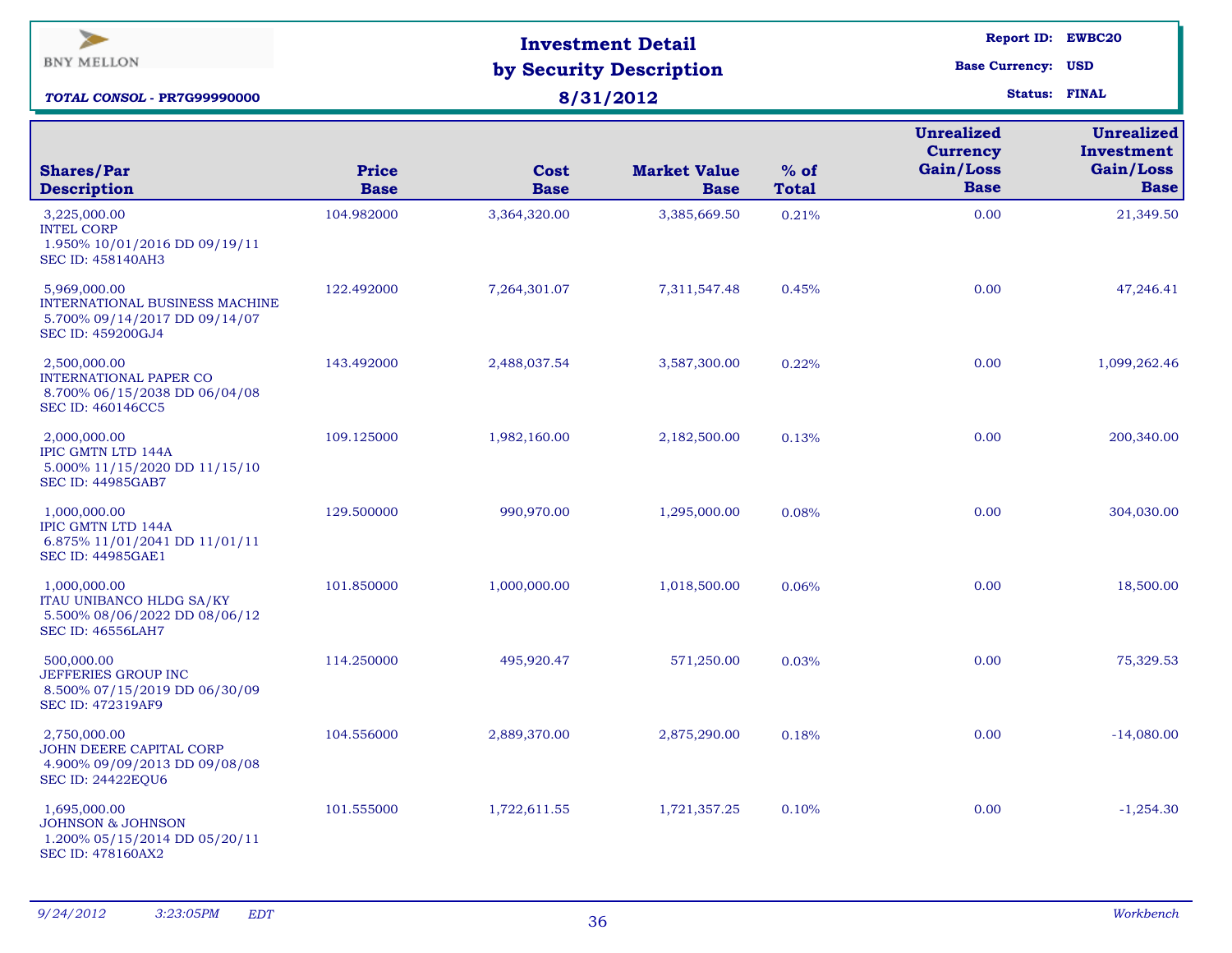| $\blacktriangleright$<br><b>BNY MELLON</b><br>TOTAL CONSOL - PR7G99990000                                   |                             | <b>Investment Detail</b><br>by Security Description<br>8/31/2012 | Report ID: EWBC20<br><b>Base Currency: USD</b><br><b>Status: FINAL</b> |                        |                                                                  |                                                             |
|-------------------------------------------------------------------------------------------------------------|-----------------------------|------------------------------------------------------------------|------------------------------------------------------------------------|------------------------|------------------------------------------------------------------|-------------------------------------------------------------|
| <b>Shares/Par</b><br><b>Description</b>                                                                     | <b>Price</b><br><b>Base</b> | <b>Cost</b><br><b>Base</b>                                       | <b>Market Value</b><br><b>Base</b>                                     | $%$ of<br><b>Total</b> | <b>Unrealized</b><br><b>Currency</b><br>Gain/Loss<br><b>Base</b> | <b>Unrealized</b><br>Investment<br>Gain/Loss<br><b>Base</b> |
| 304,000.00<br>JP MORGAN CHASE COMMER CB12 A4<br>4.895% 09/12/2037 DD 07/01/05<br><b>SEC ID: 46625YQR7</b>   | 110.345000                  | 333,667.36                                                       | 335,448.80                                                             | 0.02%                  | 0.00                                                             | 1,781.44                                                    |
| 2,950,000.00<br><b>JPMORGAN CHASE &amp; CO</b><br>3.450% 03/01/2016 DD 02/24/11<br><b>SEC ID: 46625HHX1</b> | 106.473000                  | 3,091,216.50                                                     | 3,140,953.50                                                           | 0.19%                  | 0.00                                                             | 49,737.00                                                   |
| 1,000,000.00<br><b>JPMORGAN CHASE &amp; CO</b><br>4.350% 08/15/2021 DD 08/10/11<br><b>SEC ID: 46625HJC5</b> | 109.597000                  | 983,168.16                                                       | 1,095,970.00                                                           | 0.07%                  | 0.00                                                             | 112,801.84                                                  |
| 3,000,000.00<br><b>JPMORGAN CHASE &amp; CO</b><br>4.625% 05/10/2021 DD 05/10/11<br><b>SEC ID: 46625HHZ6</b> | 111.828000                  | 2,996,670.00                                                     | 3,354,840.00                                                           | 0.20%                  | 0.00                                                             | 358,170.00                                                  |
| 104,000.00<br><b>JPMORGAN CHASE &amp; CO</b><br>6.125% 06/27/2017 DD 06/27/07<br><b>SEC ID: 46625HGN4</b>   | 117.134000                  | 116,437.36                                                       | 121,819.36                                                             | 0.01%                  | 0.00                                                             | 5,382.00                                                    |
| 670,000.00<br><b>KELLOGG CO</b><br>4.000% 12/15/2020 DD 12/13/10<br><b>SEC ID: 487836BD9</b>                | 112.644000                  | 745,830.60                                                       | 754,714.80                                                             | 0.05%                  | 0.00                                                             | 8,884.20                                                    |
| 296,000.00<br>KINDER MORGAN ENERGY PARTNERS<br>7.300% 08/15/2033 DD 08/19/02<br>SEC ID: 494550AQ9           | 126.343000                  | 364,746.00                                                       | 373,975.28                                                             | 0.02%                  | 0.00                                                             | 9,229.28                                                    |
| 1,500,000.00<br><b>KLA-TENCOR CORP</b><br>6.900% 05/01/2018 DD 05/02/08<br><b>SEC ID: 482480AA8</b>         | 120.215000                  | 1,490,133.50                                                     | 1,803,225.00                                                           | 0.11%                  | 0.00                                                             | 313,091.50                                                  |
| 2,775,000.00<br>KONINKLIJKE PHILIPS ELECTRONIC<br>5.750% 03/11/2018 DD 03/11/08<br>SEC ID: 500472AB1        | 120.436000                  | 3,306,745.50                                                     | 3,342,099.00                                                           | 0.20%                  | 0.00                                                             | 35,353.50                                                   |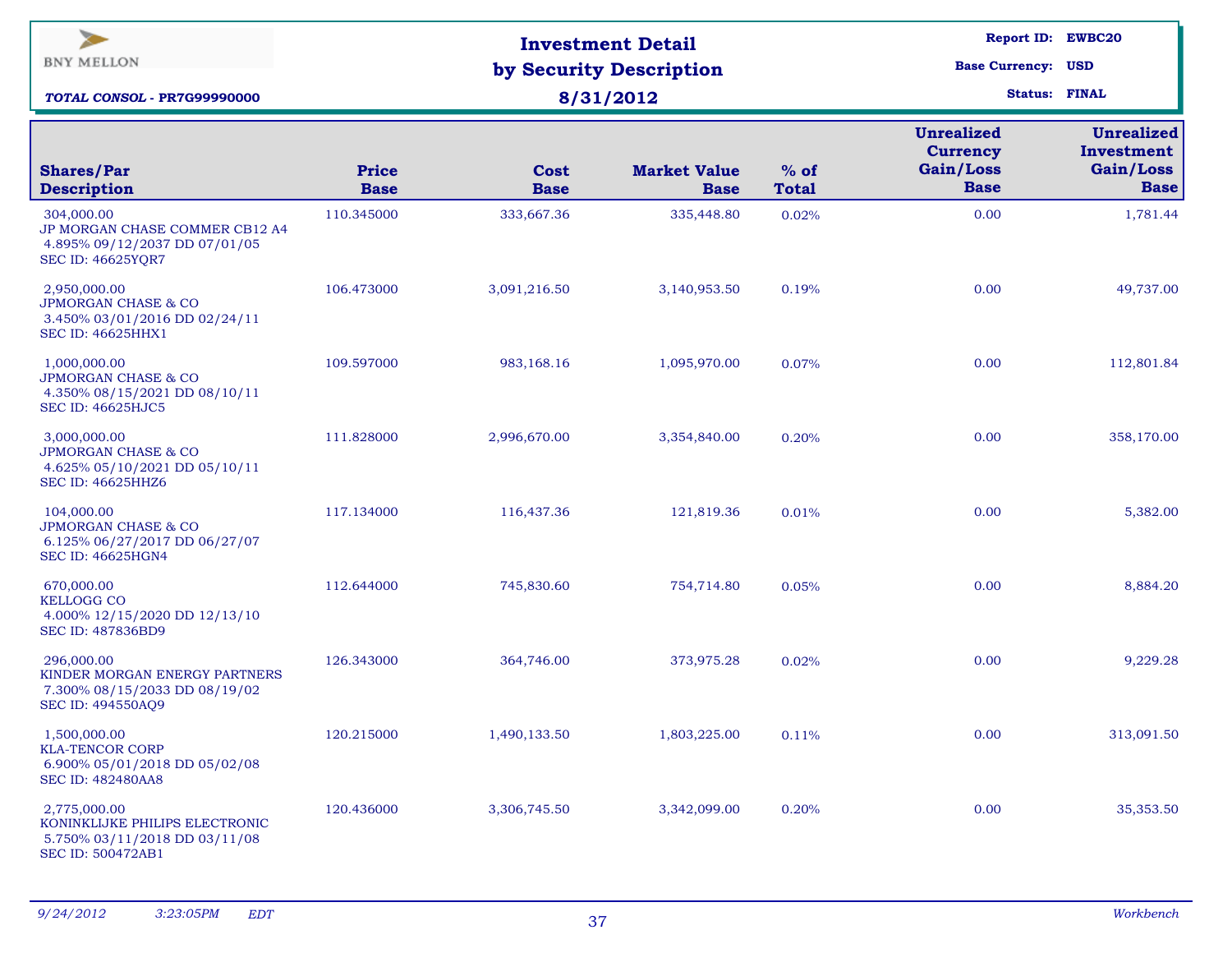| $\blacktriangleright$<br><b>BNY MELLON</b><br><b>TOTAL CONSOL - PR7G99990000</b>                        |                             | <b>Investment Detail</b><br>by Security Description<br>8/31/2012 | Report ID: EWBC20<br><b>Base Currency: USD</b><br><b>Status: FINAL</b> |                        |                                                                  |                                                             |
|---------------------------------------------------------------------------------------------------------|-----------------------------|------------------------------------------------------------------|------------------------------------------------------------------------|------------------------|------------------------------------------------------------------|-------------------------------------------------------------|
| <b>Shares/Par</b><br><b>Description</b>                                                                 | <b>Price</b><br><b>Base</b> | Cost<br><b>Base</b>                                              | <b>Market Value</b><br><b>Base</b>                                     | $%$ of<br><b>Total</b> | <b>Unrealized</b><br><b>Currency</b><br>Gain/Loss<br><b>Base</b> | <b>Unrealized</b><br>Investment<br>Gain/Loss<br><b>Base</b> |
| 1,054,000.00<br>KOREA DEVELOPMENT BANK/THE<br>5.750% 09/10/2013 DD 09/10/03<br>SEC ID: 500630BG2        | 104.220000                  | 1,100,432.70                                                     | 1,098,478.80                                                           | 0.07%                  | 0.00                                                             | $-1,953.90$                                                 |
| 1,612,000.00<br>KOREA DEVELOPMENT BANK/THE<br>8.000% 01/23/2014 DD 01/23/09<br><b>SEC ID: 500630BQ0</b> | 108.805000                  | 1,782,062.08                                                     | 1,753,936.60                                                           | 0.11%                  | 0.00                                                             | $-28,125.48$                                                |
| 3,300,000.00<br>KRAFT FOODS GROUP INC 144A<br>1.625% 06/04/2015 DD 06/04/12<br><b>SEC ID: 50076QAH9</b> | 101.570000                  | 3,341,613.00                                                     | 3,351,810.00                                                           | 0.20%                  | 0.00                                                             | 10,197.00                                                   |
| 2,120,000.00<br><b>KRAFT FOODS INC</b><br>2.625% 05/08/2013 DD 02/08/10<br>SEC ID: 50075NAY0            | 101.310000                  | 2,151,439.60                                                     | 2,147,772.00                                                           | 0.13%                  | 0.00                                                             | $-3,667.60$                                                 |
| 780,000.00<br><b>KRAFT FOODS INC</b><br>5.375% 02/10/2020 DD 02/08/10<br><b>SEC ID: 50075NBA1</b>       | 120.188000                  | 914,721.84                                                       | 937,466.40                                                             | 0.06%                  | 0.00                                                             | 22,744.56                                                   |
| 360,000.00<br><b>KRAFT FOODS INC</b><br>6.125% 08/23/2018 DD 05/22/08<br><b>SEC ID: 50075NAV6</b>       | 123.677000                  | 424,611.00                                                       | 445,237.20                                                             | 0.03%                  | 0.00                                                             | 20,626.20                                                   |
| 3,000,000.00<br><b>KRAFT FOODS INC</b><br>7.000% 08/11/2037 DD 08/13/07<br><b>SEC ID: 50075NAR5</b>     | 139.369000                  | 2,968,538.46                                                     | 4,181,070.00                                                           | 0.25%                  | 0.00                                                             | 1,212,531.54                                                |
| 208,000.00<br><b>KROGER CO/THE</b><br>4.950% 01/15/2015 DD 12/20/04<br>SEC ID: 501044CF6                | 108.954000                  | 226,564.00                                                       | 226,624.32                                                             | 0.01%                  | 0.00                                                             | 60.32                                                       |
| 1,000,000.00<br>KROGER CO/THE<br>6.150% 01/15/2020 DD 01/16/08<br>SEC ID: 501044CH2                     | 121.525000                  | 816,293.77                                                       | 1,215,250.00                                                           | 0.07%                  | 0.00                                                             | 398,956.23                                                  |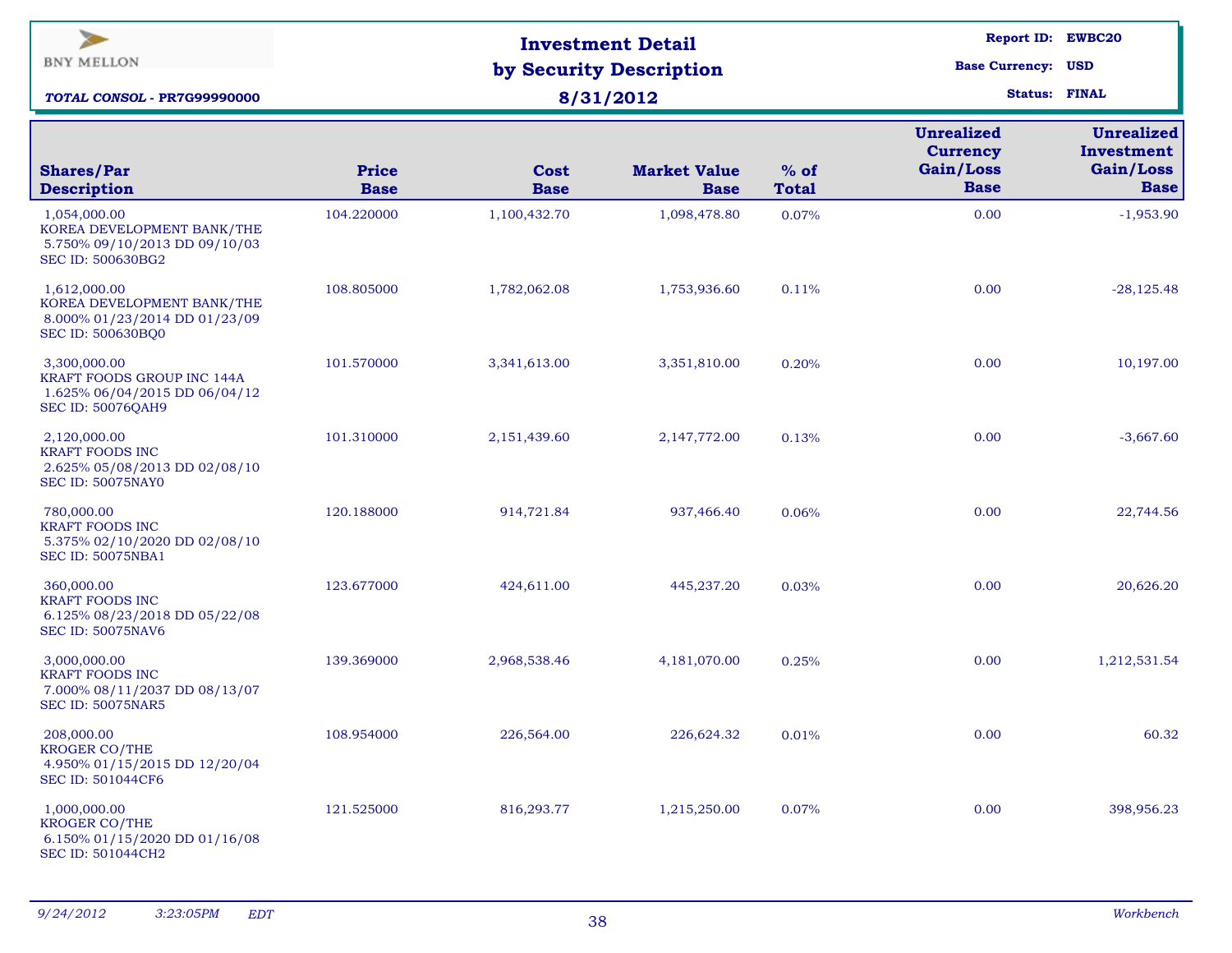| $\blacktriangleright$<br><b>BNY MELLON</b><br>TOTAL CONSOL - PR7G99990000                                 |                      | <b>Investment Detail</b><br>by Security Description<br>8/31/2012 | Report ID: EWBC20<br><b>Base Currency: USD</b><br><b>Status: FINAL</b> |                        |                                                                  |                                                             |
|-----------------------------------------------------------------------------------------------------------|----------------------|------------------------------------------------------------------|------------------------------------------------------------------------|------------------------|------------------------------------------------------------------|-------------------------------------------------------------|
| <b>Shares/Par</b><br><b>Description</b>                                                                   | Price<br><b>Base</b> | Cost<br><b>Base</b>                                              | <b>Market Value</b><br><b>Base</b>                                     | $%$ of<br><b>Total</b> | <b>Unrealized</b><br><b>Currency</b><br>Gain/Loss<br><b>Base</b> | <b>Unrealized</b><br>Investment<br>Gain/Loss<br><b>Base</b> |
| 190,000.00<br><b>KROGER CO/THE</b><br>7.000% 05/01/2018 DD 05/11/98<br>SEC ID: 501044BK6                  | 120.731000           | 228,550.30                                                       | 229,388.90                                                             | 0.01%                  | 0.00                                                             | 838.60                                                      |
| 2,527,000.00<br>L-3 COMMUNICATIONS CORP<br>4.950% 02/15/2021 DD 02/07/11<br><b>SEC ID: 502413BA4</b>      | 110.117000           | 2,732,440.45                                                     | 2,782,656.59                                                           | 0.17%                  | 0.00                                                             | 50,216.14                                                   |
| 515,000.00<br>LB-UBS COMMERCIAL MORTGA C1 A2<br>VAR RT 04/15/2041 DD 04/11/08<br><b>SEC ID: 50180LAC4</b> | 120.350000           | 598,376.17                                                       | 619,802.50                                                             | 0.04%                  | 0.00                                                             | 21,426.33                                                   |
| 1,000,000.00<br>LORILLARD TOBACCO CO<br>6.875% 05/01/2020 DD 04/12/10<br>SEC ID: 544152AB7                | 122.541000           | 999,000.00                                                       | 1,225,410.00                                                           | 0.07%                  | 0.00                                                             | 226,410.00                                                  |
| 624,000.00<br>LOWE'S COS INC<br>3.800% 11/15/2021 DD 11/23/11<br>SEC ID: 548661CV7                        | 110.680000           | 686,886.72                                                       | 690,643.20                                                             | 0.04%                  | 0.00                                                             | 3,756.48                                                    |
| 24,000.00<br>LOWE'S COS INC<br>5.800% 04/15/2040 DD 04/15/10<br>SEC ID: 548661CR6                         | 127.604000           | 30,651.12                                                        | 30,624.96                                                              | 0.00%                  | 0.00                                                             | $-26.16$                                                    |
| 1,250,000.00<br>LTD BRANDS INC<br>7.600% 07/15/2037 DD 07/17/07<br><b>SEC ID: 532716AN7</b>               | 102.500000           | 1,245,037.23                                                     | 1,281,250.00                                                           | 0.08%                  | 0.00                                                             | 36,212.77                                                   |
| 2,895,000.00<br>MACQUARIE BANK LTD 144A<br>3.450% 07/27/2015 DD 07/27/12<br><b>SEC ID: 55608PAB0</b>      | 101.644000           | 2,891,497.05                                                     | 2,942,593.80                                                           | 0.18%                  | 0.00                                                             | 51,096.75                                                   |
| 633,000.00<br>MACY'S RETAIL HOLDINGS INC<br>5.900% 12/01/2016 DD 11/29/06<br><b>SEC ID: 314275AA6</b>     | 116.487000           | 726,807.03                                                       | 737,362.71                                                             | 0.04%                  | 0.00                                                             | 10,555.68                                                   |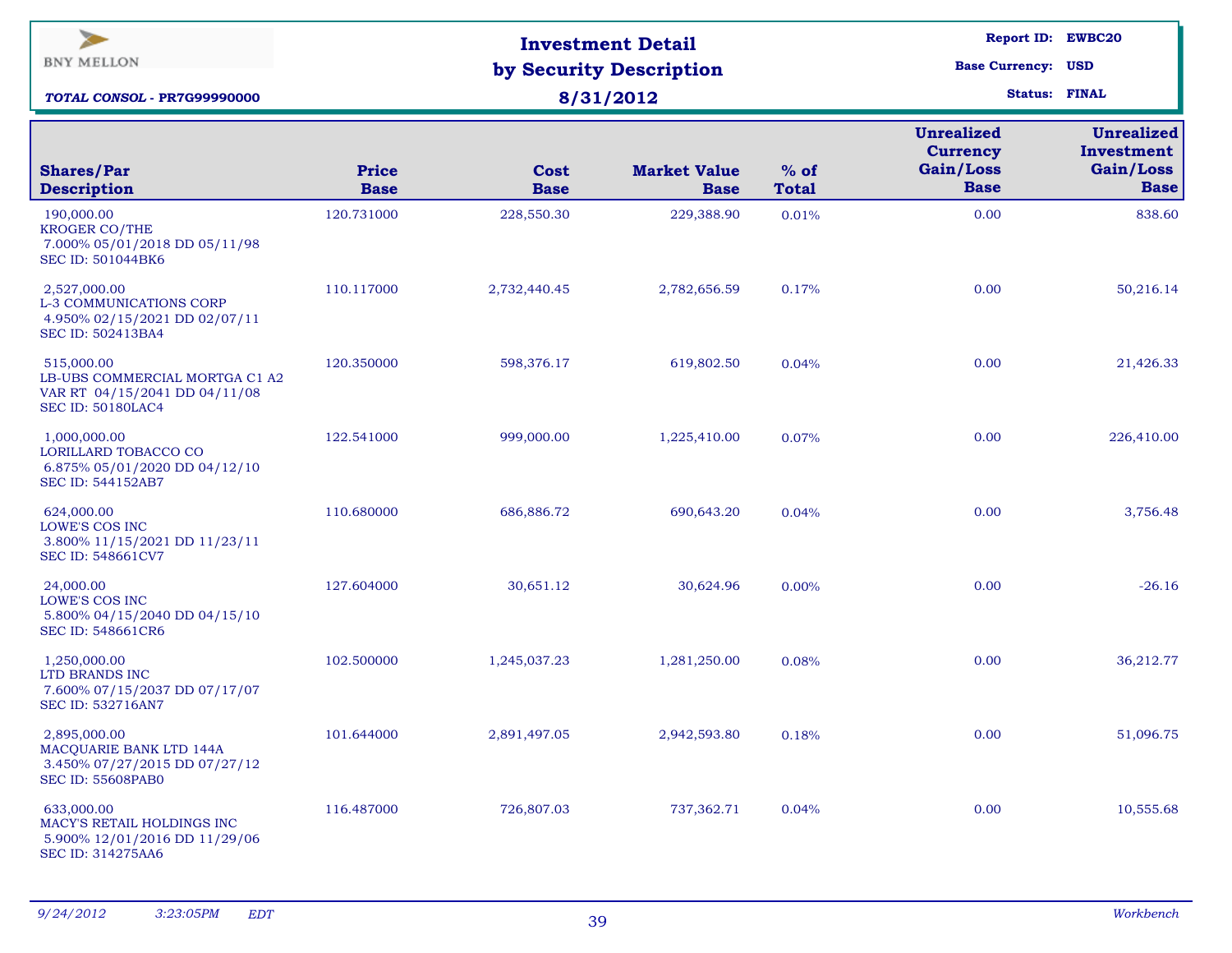| $\blacktriangleright$<br><b>BNY MELLON</b><br>TOTAL CONSOL - PR7G99990000                            |                      | <b>Investment Detail</b><br>by Security Description<br>8/31/2012 | Report ID: EWBC20<br><b>Base Currency: USD</b><br><b>Status: FINAL</b> |                        |                                                                  |                                                             |
|------------------------------------------------------------------------------------------------------|----------------------|------------------------------------------------------------------|------------------------------------------------------------------------|------------------------|------------------------------------------------------------------|-------------------------------------------------------------|
| <b>Shares/Par</b><br><b>Description</b>                                                              | Price<br><b>Base</b> | Cost<br><b>Base</b>                                              | <b>Market Value</b><br><b>Base</b>                                     | $%$ of<br><b>Total</b> | <b>Unrealized</b><br><b>Currency</b><br>Gain/Loss<br><b>Base</b> | <b>Unrealized</b><br>Investment<br>Gain/Loss<br><b>Base</b> |
| 3,000,000.00<br>MCGRAW-HILL COS INC/THE<br>6.550% 11/15/2037 DD 11/02/07<br><b>SEC ID: 580645AF6</b> | 120.961000           | 2,989,819.87                                                     | 3,628,830.00                                                           | 0.22%                  | 0.00                                                             | 639,010.13                                                  |
| 4,650,000.00<br><b>MERCK &amp; CO INC</b><br>4.000% 06/30/2015 DD 06/25/09<br>SEC ID: 589331AP2      | 109.650000           | 5,104,723.50                                                     | 5,098,725.00                                                           | 0.31%                  | 0.00                                                             | $-5,998.50$                                                 |
| 2,500,000.00<br><b>MERCK &amp; CO INC</b><br>6.500% 12/01/2033 DD 11/26/03<br>SEC ID: 806605AG6      | 146.279000           | 2,485,227.15                                                     | 3,656,975.00                                                           | 0.22%                  | 0.00                                                             | 1,171,747.85                                                |
| 2,500,000.00<br>MERRILL LYNCH & CO INC<br>6.050% 05/16/2016 DD 05/16/06<br>SEC ID: 5901884M7         | 107.767000           | 2,496,705.65                                                     | 2,694,175.00                                                           | 0.16%                  | 0.00                                                             | 197,469.35                                                  |
| 760,000.00<br>MERRILL LYNCH & CO INC<br>6.400% 08/28/2017 DD 08/28/07<br><b>SEC ID: 59018YJ69</b>    | 113.615000           | 841,669.60                                                       | 863,474.00                                                             | 0.05%                  | 0.00                                                             | 21,804.40                                                   |
| 2,720,000.00<br>MERRILL LYNCH & CO INC<br>6.875% 04/25/2018 DD 04/25/08<br><b>SEC ID: 59018YN64</b>  | 116.644000           | 3,091,381.20                                                     | 3,172,716.80                                                           | 0.19%                  | 0.00                                                             | 81,335.60                                                   |
| 844,000.00<br>MERRILL LYNCH & CO INC<br>6.875% 11/15/2018 DD 11/24/98<br><b>SEC ID: 590188JN9</b>    | 116.421000           | 938,747.48                                                       | 982,593.24                                                             | 0.06%                  | 0.00                                                             | 43,845.76                                                   |
| 2,500,000.00<br>MERRILL LYNCH & CO INC<br>VAR RT 01/15/2015 DD 11/22/04<br><b>SEC ID: 59018YUX7</b>  | 96.936000            | 2,500,000.00                                                     | 2,423,400.00                                                           | 0.15%                  | 0.00                                                             | $-76,600.00$                                                |
| 7,000,000.00<br>MERRILL LYNCH & CO INC<br>VAR RT 09/15/2026 DD 09/12/06<br><b>SEC ID: 59022CAA1</b>  | 71.520000            | 7,000,000.00                                                     | 5,006,400.00                                                           | 0.30%                  | 0.00                                                             | $-1,993,600.00$                                             |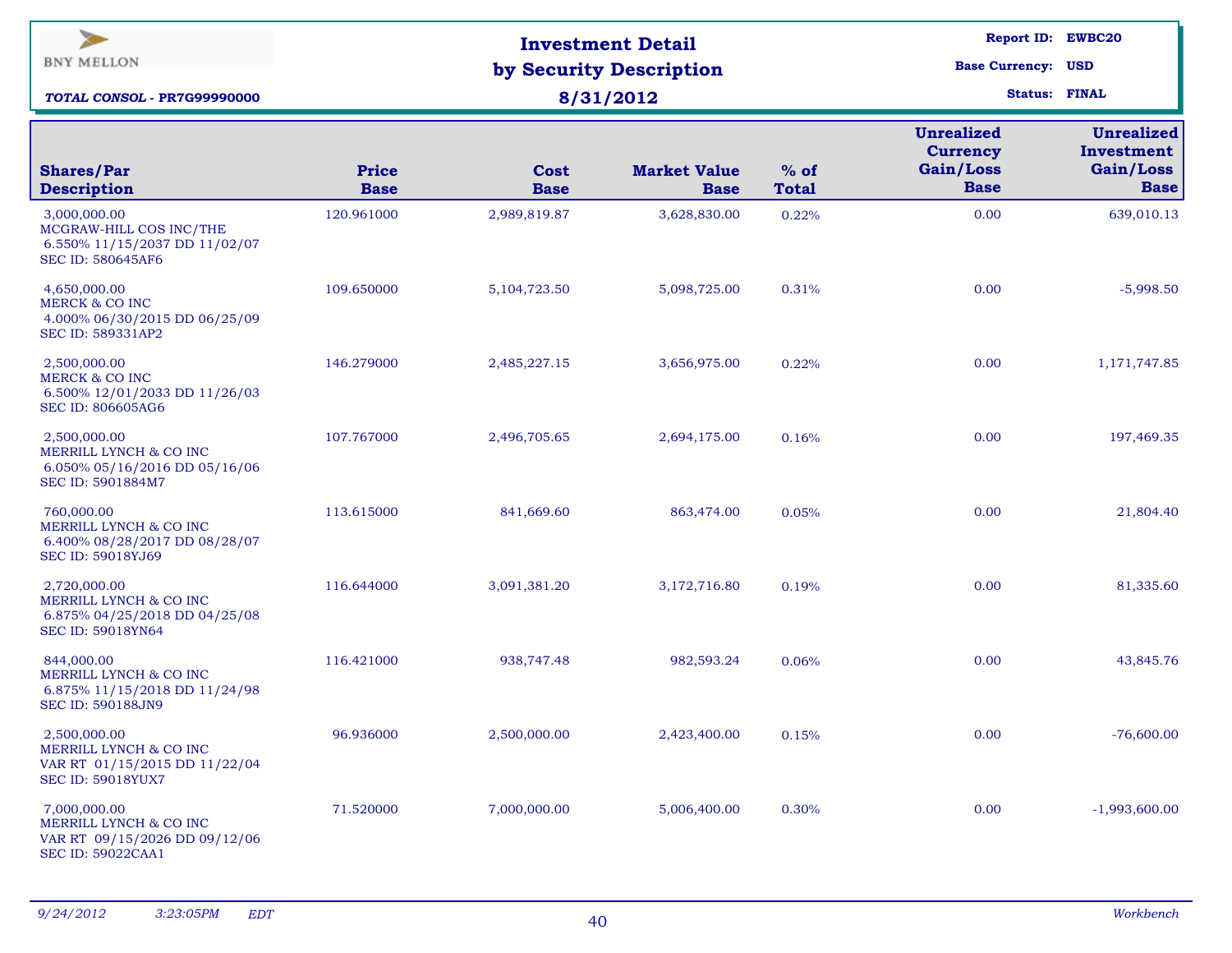| $\geq$<br><b>BNY MELLON</b><br><b>TOTAL CONSOL - PR7G99990000</b>                                           |                             | <b>Investment Detail</b><br>by Security Description<br>8/31/2012 | <b>Report ID: EWBC20</b><br><b>Base Currency: USD</b><br><b>Status: FINAL</b> |                        |                                                                  |                                                             |
|-------------------------------------------------------------------------------------------------------------|-----------------------------|------------------------------------------------------------------|-------------------------------------------------------------------------------|------------------------|------------------------------------------------------------------|-------------------------------------------------------------|
| <b>Shares/Par</b><br><b>Description</b>                                                                     | <b>Price</b><br><b>Base</b> | Cost<br><b>Base</b>                                              | <b>Market Value</b><br><b>Base</b>                                            | $%$ of<br><b>Total</b> | <b>Unrealized</b><br><b>Currency</b><br>Gain/Loss<br><b>Base</b> | <b>Unrealized</b><br>Investment<br>Gain/Loss<br><b>Base</b> |
| 1,504,000.00<br><b>METLIFE INC</b><br>5.000% 06/15/2015 DD 06/23/05<br><b>SEC ID: 59156RAN8</b>             | 111.085000                  | 1,652,414.72                                                     | 1,670,718.40                                                                  | 0.10%                  | 0.00                                                             | 18,303.68                                                   |
| 3,250,000.00<br><b>METLIFE INC</b><br>5.000% 11/24/2013 DD 11/24/03<br><b>SEC ID: 59156RAG3</b>             | 105.290000                  | 3,362,177.93                                                     | 3,421,908.30                                                                  | 0.21%                  | 0.00                                                             | 59,730.37                                                   |
| 1,044,000.00<br><b>METLIFE INC</b><br>6.750% 06/01/2016 DD 05/29/09<br><b>SEC ID: 59156RAU2</b>             | 119.583000                  | 1,228,904.88                                                     | 1,248,446.52                                                                  | 0.08%                  | 0.00                                                             | 19,541.64                                                   |
| 312,000.00<br><b>METLIFE INC</b><br>7.717% 02/15/2019 DD 02/15/09<br><b>SEC ID: 59156RAT5</b>               | 129.947000                  | 398,168.16                                                       | 405,434.64                                                                    | 0.02%                  | 0.00                                                             | 7,266.48                                                    |
| 5,055,000.00<br><b>MICROSOFT CORP</b><br>1.625% 09/25/2015 DD 09/27/10<br>SEC ID: 594918AG9                 | 103.735000                  | 5,234,856.90                                                     | 5,243,804.25                                                                  | 0.32%                  | 0.00                                                             | 8,947.35                                                    |
| 1,183,000.00<br>MIDAMERICAN ENERGY HOLDINGS CO<br>5.000% 02/15/2014 DD 02/12/04<br><b>SEC ID: 59562VAK3</b> | 106.040000                  | 1,261,594.95                                                     | 1,254,453.20                                                                  | 0.08%                  | 0.00                                                             | $-7,141.75$                                                 |
| 845,000.00<br>MIDAMERICAN ENERGY HOLDINGS CO<br>5.875% 10/01/2012 DD 10/04/02<br><b>SEC ID: 59562VAF4</b>   | 100.379000                  | 854,117.55                                                       | 848,202.55                                                                    | 0.05%                  | 0.00                                                             | $-5,915.00$                                                 |
| 1,180,000.00<br><b>MORGAN STANLEY</b><br>5.750% 10/18/2016 DD 10/18/06<br><b>SEC ID: 61746BDB9</b>          | 106.436000                  | 1,242,351.20                                                     | 1,255,944.80                                                                  | 0.08%                  | 0.00                                                             | 13,593.60                                                   |
| 2,900,000.00<br><b>MORGAN STANLEY</b><br>5.950% 12/28/2017 DD 12/28/07<br><b>SEC ID: 61744YAD0</b>          | 106.989000                  | 3,011,621.00                                                     | 3,102,681.00                                                                  | 0.19%                  | 0.00                                                             | 91,060.00                                                   |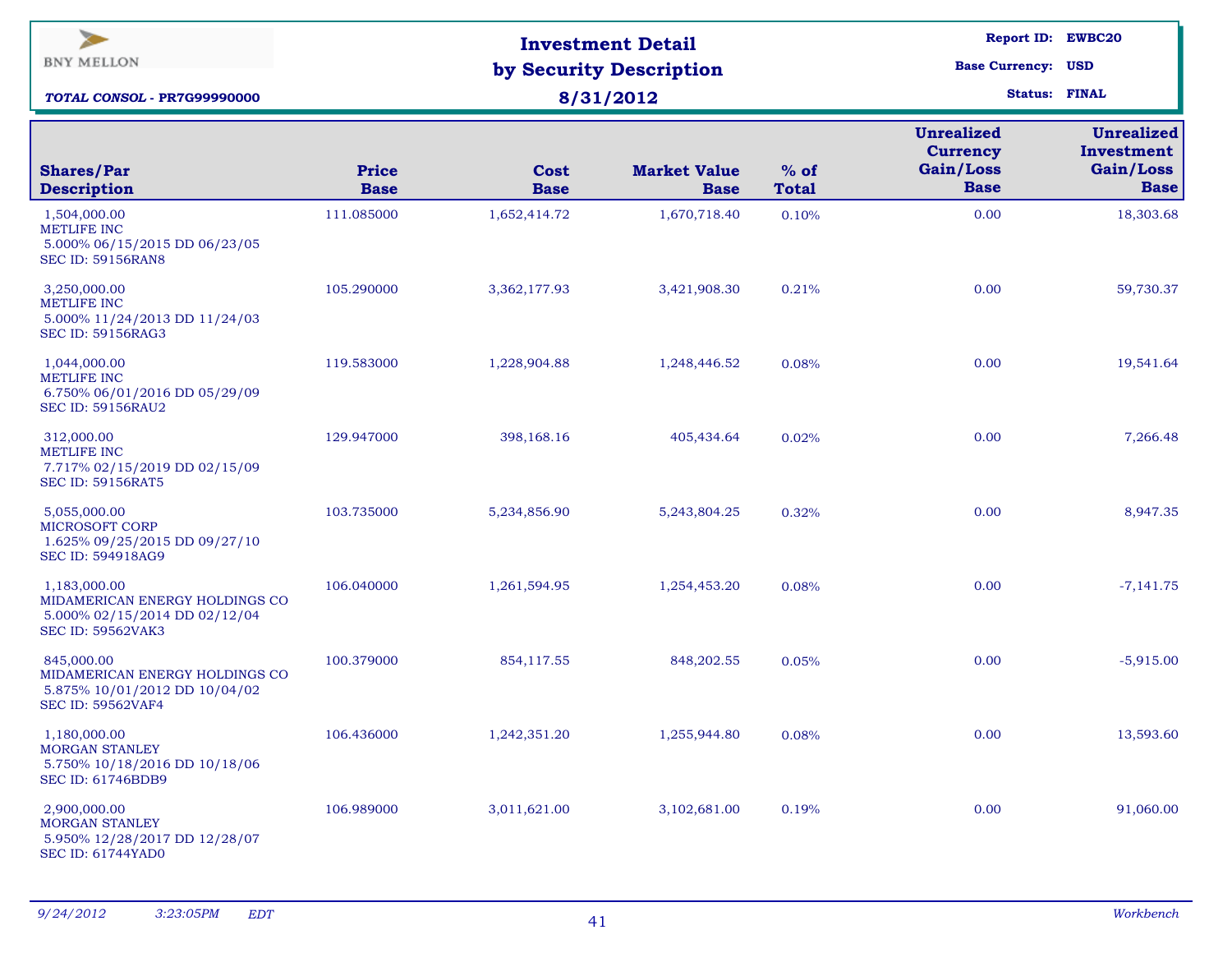| $\blacktriangleright$<br><b>BNY MELLON</b><br>TOTAL CONSOL - PR7G99990000                                 |                      | <b>Investment Detail</b><br>by Security Description<br>8/31/2012 | <b>Report ID: EWBC20</b><br><b>Base Currency: USD</b><br><b>Status: FINAL</b> |                        |                                                                  |                                                             |
|-----------------------------------------------------------------------------------------------------------|----------------------|------------------------------------------------------------------|-------------------------------------------------------------------------------|------------------------|------------------------------------------------------------------|-------------------------------------------------------------|
| <b>Shares/Par</b><br><b>Description</b>                                                                   | Price<br><b>Base</b> | Cost<br><b>Base</b>                                              | <b>Market Value</b><br><b>Base</b>                                            | $%$ of<br><b>Total</b> | <b>Unrealized</b><br><b>Currency</b><br>Gain/Loss<br><b>Base</b> | <b>Unrealized</b><br>Investment<br>Gain/Loss<br><b>Base</b> |
| 1,588,000.00<br><b>MORGAN STANLEY</b><br>7.300% 05/13/2019 DD 05/13/09<br><b>SEC ID: 61747YCG8</b>        | 112.792000           | 1,760,171.08                                                     | 1,791,136.96                                                                  | 0.11%                  | 0.00                                                             | 30,965.88                                                   |
| 1,838,000.00<br>MORGAN STANLEY CAPITAL HQ6 A4A<br>4.989% 08/13/2042 DD 08/01/05<br>SEC ID: 61745M6G3      | 110.242000           | 2,011,029.34                                                     | 2,026,247.96                                                                  | 0.12%                  | 0.00                                                             | 15,218.62                                                   |
| 2,000,000.00<br>NABORS INDUSTRIES INC<br>9.250% 01/15/2019 DD 07/15/09<br><b>SEC ID: 629568AT3</b>        | 129.457000           | 1,999,973.03                                                     | 2,589,140.00                                                                  | 0.16%                  | 0.00                                                             | 589,166.97                                                  |
| 1,500,000.00<br>NASDAQ OMX GROUP INC/THE<br>5.550% 01/15/2020 DD 01/15/10<br><b>SEC ID: 631103AD0</b>     | 107.078000           | 1,550,565.00                                                     | 1,606,170.00                                                                  | 0.10%                  | 0.00                                                             | 55,605.00                                                   |
| 54,000.00<br>NATIONAL RURAL UTILITIES COOPE<br>5.450% 02/01/2018 DD 01/23/08<br>SEC ID: 637432KT1         | 120.563000           | 64,247.04                                                        | 65,104.02                                                                     | 0.00%                  | 0.00                                                             | 856.98                                                      |
| 1,920,000.00<br>NBCUNIVERSAL MEDIA LLC<br>4.375% 04/01/2021 DD 04/01/11<br><b>SEC ID: 63946BAE0</b>       | 112.883000           | 2,106,283.20                                                     | 2,167,353.60                                                                  | 0.13%                  | 0.00                                                             | 61,070.40                                                   |
| 1,000,000.00<br>NBCUNIVERSAL MEDIA LLC<br>6.400% 04/30/2040 DD 04/30/11<br><b>SEC ID: 63946BAF7</b>       | 129.556000           | 999,741.80                                                       | 1,295,560.00                                                                  | 0.08%                  | 0.00                                                             | 295,818.20                                                  |
| 200,000.00<br>NESTLE PURINA PETCARE CO<br>7.750% 10/01/2015 DD 10/01/95<br><b>SEC ID: 751277AU8</b>       | 116.828000           | 226,733.31                                                       | 233,656.00                                                                    | 0.01%                  | 0.00                                                             | 6,922.69                                                    |
| 216,000.00<br>NEW CINGULAR WIRELESS SERVICES<br>8.750% 03/01/2031 DD 09/01/01<br><b>SEC ID: 00209AAF3</b> | 159.553000           | 341,111.52                                                       | 344,634.48                                                                    | 0.02%                  | 0.00                                                             | 3,522.96                                                    |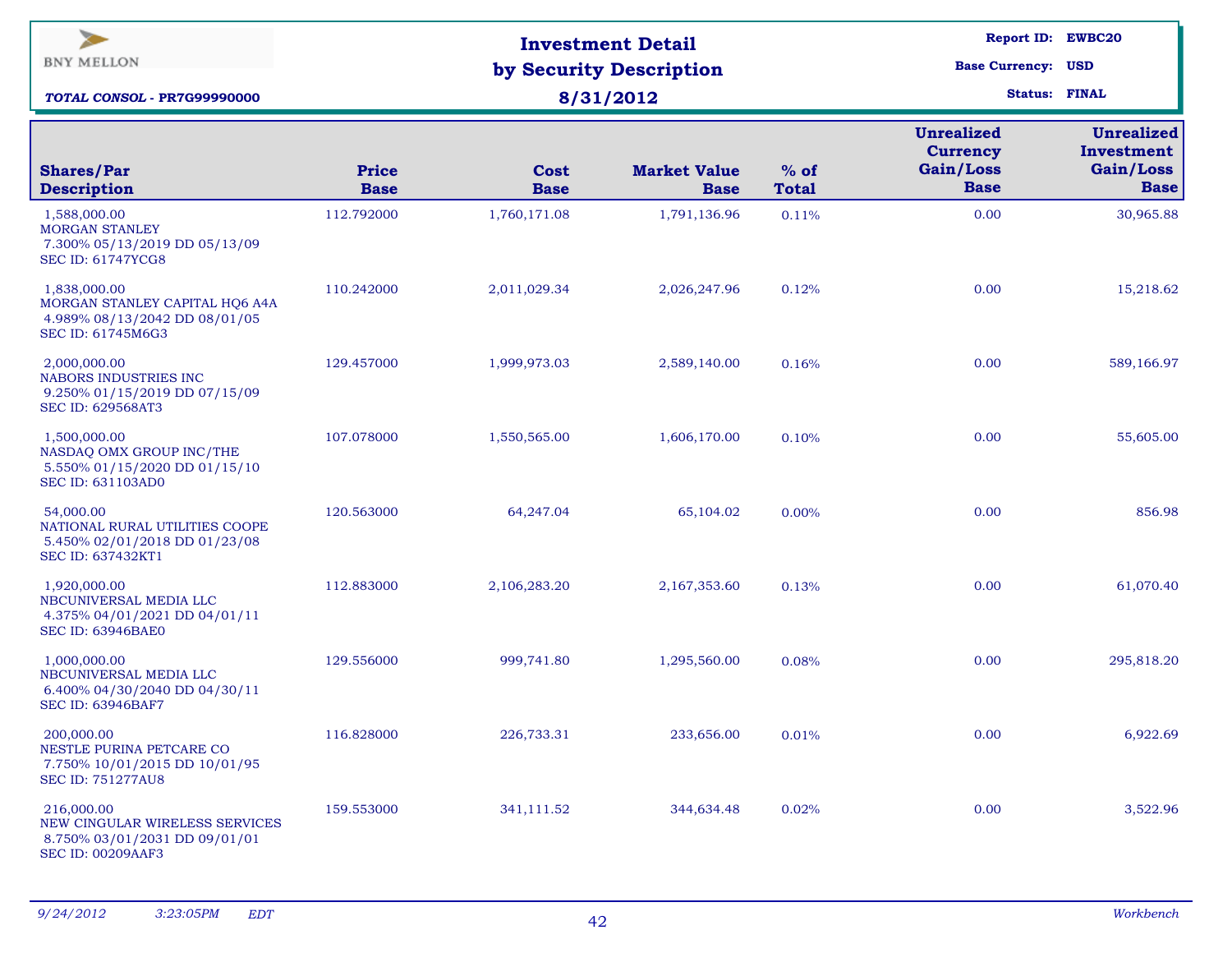| $\blacktriangleright$<br><b>BNY MELLON</b><br>TOTAL CONSOL - PR7G99990000                                |                      | <b>Investment Detail</b><br>by Security Description<br>8/31/2012 | <b>Report ID: EWBC20</b><br><b>Base Currency: USD</b><br><b>Status: FINAL</b> |                        |                                                                  |                                                             |
|----------------------------------------------------------------------------------------------------------|----------------------|------------------------------------------------------------------|-------------------------------------------------------------------------------|------------------------|------------------------------------------------------------------|-------------------------------------------------------------|
| <b>Shares/Par</b><br><b>Description</b>                                                                  | Price<br><b>Base</b> | Cost<br><b>Base</b>                                              | <b>Market Value</b><br><b>Base</b>                                            | $%$ of<br><b>Total</b> | <b>Unrealized</b><br><b>Currency</b><br>Gain/Loss<br><b>Base</b> | <b>Unrealized</b><br>Investment<br>Gain/Loss<br><b>Base</b> |
| 829,000.00<br>NEWFIELD EXPLORATION CO<br>5.750% 01/30/2022 DD 09/30/11<br><b>SEC ID: 651290AP3</b>       | 109.500000           | 861,769.81                                                       | 907,755.00                                                                    | 0.06%                  | 0.00                                                             | 45,985.19                                                   |
| 1,000,000.00<br><b>NEWS AMERICA INC</b><br>6.650% 11/15/2037 DD 11/14/07<br>SEC ID: 652482BQ2            | 128.133000           | 998,879.86                                                       | 1,281,330.00                                                                  | 0.08%                  | 0.00                                                             | 282,450.14                                                  |
| 274,000.00<br><b>NEWS AMERICA INC</b><br>6.900% 08/15/2039 DD 02/15/10<br>SEC ID: 652482BY5              | 129.789000           | 295,079.36                                                       | 355,621.86                                                                    | 0.02%                  | 0.00                                                             | 60,542.50                                                   |
| 224,000.00<br><b>NEWS AMERICA INC</b><br>7.300% 04/30/2028 DD 04/30/98<br>SEC ID: 652482AJ9              | 121.721000           | 265,753.60                                                       | 272,655.04                                                                    | 0.02%                  | 0.00                                                             | 6,901.44                                                    |
| 500,000.00<br>NEXTERA ENERGY CAPITAL HOLDING<br>7.875% 12/15/2015 DD 12/12/08<br>SEC ID: 302570BC9       | 119.965000           | 500,000.00                                                       | 599,825.00                                                                    | 0.04%                  | 0.00                                                             | 99,825.00                                                   |
| 77,000.00<br>NISSAN AUTO LEASE TRUST B A4<br>1.270% 10/15/2016 DD 11/17/10<br><b>SEC ID: 65475GAD5</b>   | 100.683000           | 77,517.34                                                        | 77,525.91                                                                     | 0.00%                  | 0.00                                                             | 8.57                                                        |
| 500,000.00<br>NOMURA ASSET SECURITIES D6 A3<br>VAR RT 03/15/2030 DD 03/30/98<br><b>SEC ID: 655356JL8</b> | 102.108000           | 541,152.34                                                       | 510,540.00                                                                    | 0.03%                  | 0.00                                                             | $-30,612.34$                                                |
| 510,000.00<br>NORFOLK SOUTHERN CORP<br>5.900% 06/15/2019 DD 06/01/09<br>SEC ID: 655844BC1                | 122.729000           | 628,146.60                                                       | 625,917.90                                                                    | 0.04%                  | 0.00                                                             | $-2,228.70$                                                 |
| 56,000.00<br>NORTHERN STATES POWER CO/MN<br>5.250% 03/01/2018 DD 03/18/08<br>SEC ID: 665772CD9           | 120.052000           | 66,908.80                                                        | 67,229.12                                                                     | $0.00\%$               | 0.00                                                             | 320.32                                                      |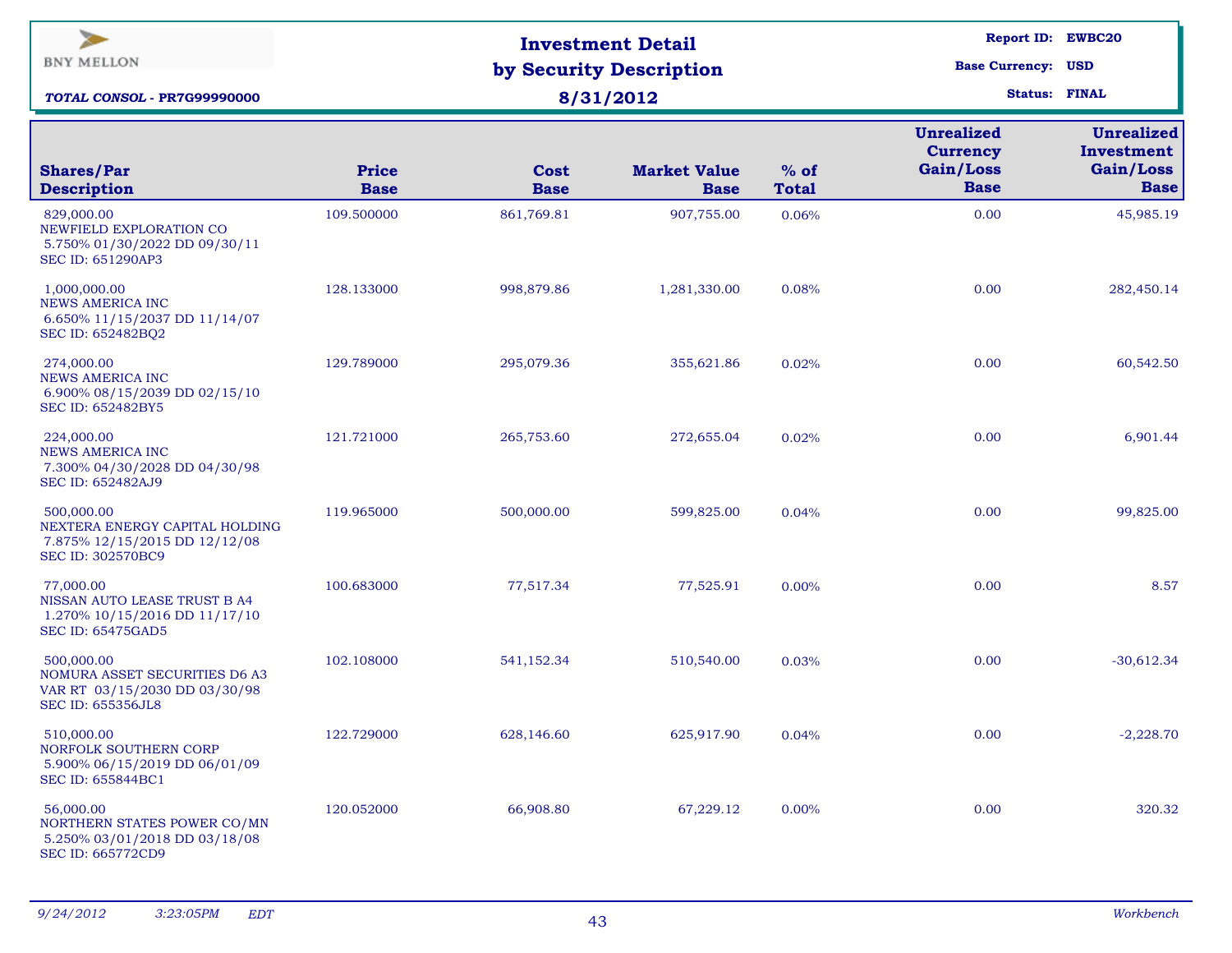| $\blacktriangleright$<br><b>BNY MELLON</b><br>TOTAL CONSOL - PR7G99990000                                   |                             | <b>Investment Detail</b><br>by Security Description<br>8/31/2012 | Report ID: EWBC20<br><b>Base Currency: USD</b><br><b>Status: FINAL</b> |                        |                                                                  |                                                             |
|-------------------------------------------------------------------------------------------------------------|-----------------------------|------------------------------------------------------------------|------------------------------------------------------------------------|------------------------|------------------------------------------------------------------|-------------------------------------------------------------|
| <b>Shares/Par</b><br><b>Description</b>                                                                     | <b>Price</b><br><b>Base</b> | Cost<br><b>Base</b>                                              | <b>Market Value</b><br><b>Base</b>                                     | $%$ of<br><b>Total</b> | <b>Unrealized</b><br><b>Currency</b><br>Gain/Loss<br><b>Base</b> | <b>Unrealized</b><br>Investment<br>Gain/Loss<br><b>Base</b> |
| 1,000,000.00<br>ONCOR ELECTRIC DELIVERY CO LLC<br>7.500% 09/01/2038 DD 03/01/09<br><b>SEC ID: 68233JAF1</b> | 130.556000                  | 997,022.41                                                       | 1,305,560.00                                                           | 0.08%                  | 0.00                                                             | 308,537.59                                                  |
| 3,025,000.00<br><b>ONEOK INC</b><br>4.250% 02/01/2022 DD 01/26/12<br>SEC ID: 682680AQ6                      | 107.105000                  | 3,207,831.00                                                     | 3,239,926.25                                                           | 0.20%                  | 0.00                                                             | 32,095.25                                                   |
| 1,668,000.00<br><b>ONEOK PARTNERS LP</b><br>8.625% 03/01/2019 DD 03/03/09<br><b>SEC ID: 68268NAE3</b>       | 130.102000                  | 2,170,986.24                                                     | 2,170,101.36                                                           | 0.13%                  | 0.00                                                             | $-884.88$                                                   |
| 465,000.00<br><b>ORACLE CORP</b><br>5.000% 07/08/2019 DD 07/08/09<br><b>SEC ID: 68389XAG0</b>               | 120.631000                  | 557,102.55                                                       | 560,934.15                                                             | 0.03%                  | 0.00                                                             | 3,831.60                                                    |
| 2,308,000.00<br><b>ORACLE CORP</b><br>5.750% 04/15/2018 DD 04/09/08<br><b>SEC ID: 68389XAC9</b>             | 123.590000                  | 2,792,329.80                                                     | 2,852,457.20                                                           | 0.17%                  | 0.00                                                             | 60,127.40                                                   |
| 500,000.00<br><b>OWENS CORNING</b><br>7.000% 12/01/2036 DD 06/01/07<br><b>SEC ID: 690742AB7</b>             | 109.326000                  | 490,912.69                                                       | 546,630.00                                                             | 0.03%                  | 0.00                                                             | 55,717.31                                                   |
| 2,000,000.00<br>PENSKE TRUCK LEASING/PTL 144A<br>4.875% 07/11/2022 DD 07/13/12<br><b>SEC ID: 709599AH7</b>  | 100.018000                  | 1,987,520.00                                                     | 2,000,360.00                                                           | 0.12%                  | 0.00                                                             | 12,840.00                                                   |
| 4,840,000.00<br>PEPSICO INC<br>3.100% 01/15/2015 DD 01/14/10<br>SEC ID: 713448BM9                           | 105.548000                  | 5,139,063.60                                                     | 5,108,523.20                                                           | 0.31%                  | 0.00                                                             | $-30,540.40$                                                |
| 1,236,000.00<br>PEPSICO INC<br>7.900% 11/01/2018 DD 10/24/08<br>SEC ID: 713448BJ6                           | 135.471000                  | 1,653,732.00                                                     | 1,674,421.56                                                           | 0.10%                  | 0.00                                                             | 20,689.56                                                   |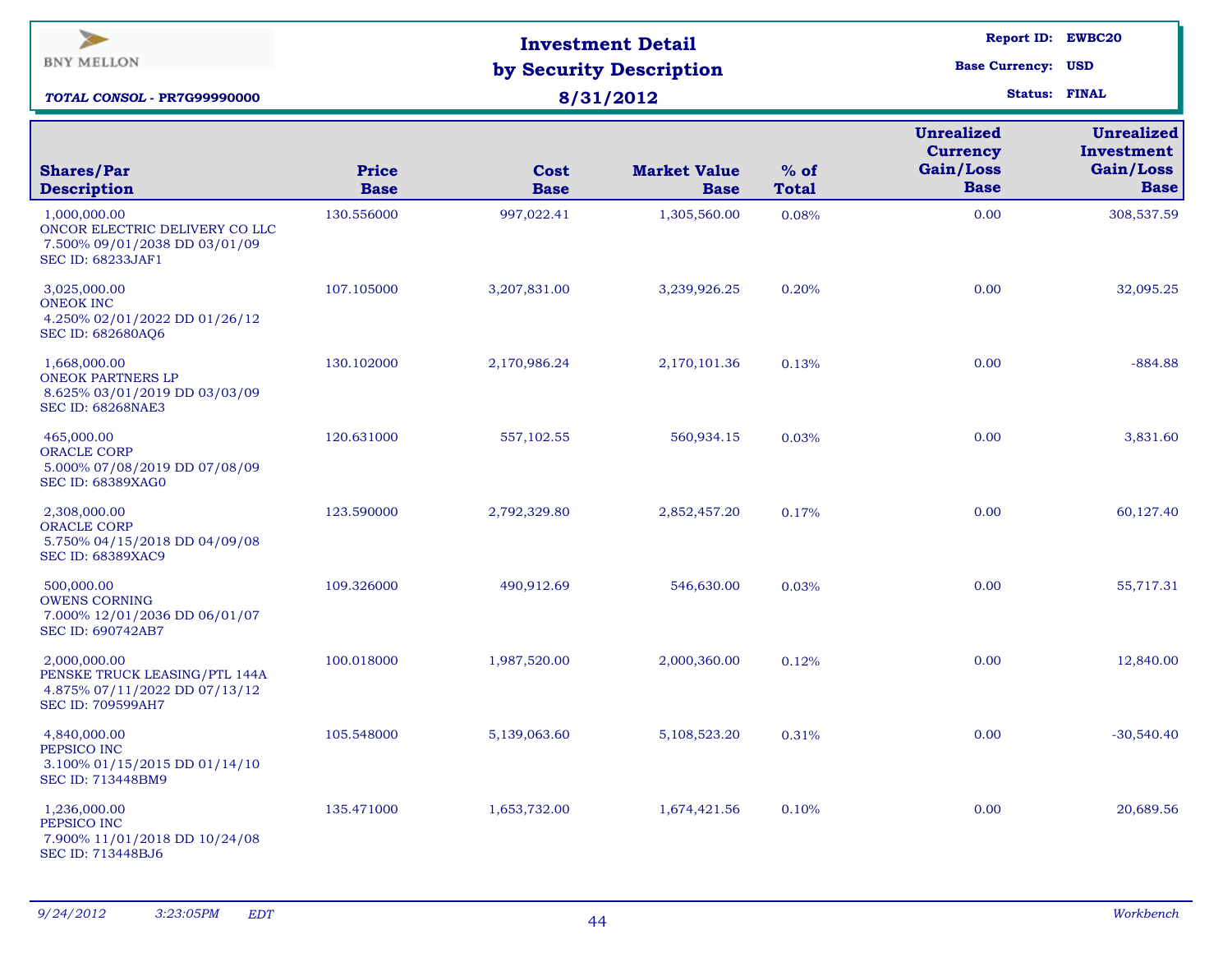| $\geq$<br><b>BNY MELLON</b><br>TOTAL CONSOL - PR7G99990000                                                  |                             | <b>Investment Detail</b><br>by Security Description<br>8/31/2012 | <b>Report ID: EWBC20</b><br><b>Base Currency: USD</b><br><b>Status: FINAL</b> |                        |                                                                  |                                                             |
|-------------------------------------------------------------------------------------------------------------|-----------------------------|------------------------------------------------------------------|-------------------------------------------------------------------------------|------------------------|------------------------------------------------------------------|-------------------------------------------------------------|
| <b>Shares/Par</b><br><b>Description</b>                                                                     | <b>Price</b><br><b>Base</b> | Cost<br><b>Base</b>                                              | <b>Market Value</b><br><b>Base</b>                                            | $%$ of<br><b>Total</b> | <b>Unrealized</b><br><b>Currency</b><br>Gain/Loss<br><b>Base</b> | <b>Unrealized</b><br>Investment<br>Gain/Loss<br><b>Base</b> |
| 2,500,000.00<br>PERNOD-RICARD SA 144A<br>4.250% 07/15/2022 DD 01/12/12<br><b>SEC ID: 714264AH1</b>          | 106.359000                  | 2,491,600.00                                                     | 2,658,975.00                                                                  | 0.16%                  | 0.00                                                             | 167,375.00                                                  |
| 128,000.00<br>PETROBRAS INTERNATIONAL FINANC<br>5.375% 01/27/2021 DD 01/27/11<br><b>SEC ID: 71645WAR2</b>   | 111.283000                  | 140,229.12                                                       | 142,442.24                                                                    | 0.01%                  | 0.00                                                             | 2,213.12                                                    |
| 4,285,000.00<br>PFIZER INC<br>5.350% 03/15/2015 DD 03/24/09<br><b>SEC ID: 717081DA8</b>                     | 111.931000                  | 4,809,055.50                                                     | 4,796,243.35                                                                  | 0.29%                  | 0.00                                                             | $-12,812.15$                                                |
| 778,000.00<br>PFIZER INC<br>6.200% 03/15/2019 DD 03/24/09<br>SEC ID: 717081DB6                              | 127.951000                  | 997,697.58                                                       | 995,458.78                                                                    | 0.06%                  | 0.00                                                             | $-2,238.80$                                                 |
| 1,000,000.00<br>PFIZER INC<br>7.200% 03/15/2039 DD 03/24/09<br>SEC ID: 717081CY7                            | 158.425000                  | 999,424.56                                                       | 1,584,250.00                                                                  | 0.10%                  | 0.00                                                             | 584,825.44                                                  |
| 2,540,000.00<br>PHILIP MORRIS INTERNATIONAL IN<br>4.875% 05/16/2013 DD 05/16/08<br><b>SEC ID: 718172AB5</b> | 103.080000                  | 2,631,567.00                                                     | 2,618,232.00                                                                  | 0.16%                  | 0.00                                                             | $-13,335.00$                                                |
| 1,523,000.00<br>PHILIP MORRIS INTERNATIONAL IN<br>5.650% 05/16/2018 DD 05/16/08<br><b>SEC ID: 718172AA7</b> | 122.225000                  | 1,848,601.97                                                     | 1,861,486.75                                                                  | 0.11%                  | 0.00                                                             | 12,884.78                                                   |
| 1,128,000.00<br>PHILIP MORRIS INTERNATIONAL IN<br>6.875% 03/17/2014 DD 11/17/08<br>SEC ID: 718172AG4        | 109.598000                  | 1,253,465.60                                                     | 1,236,265.44                                                                  | 0.08%                  | 0.00                                                             | $-17,200.16$                                                |
| 1,450,000.00<br>PHILIP MORRIS INTL INC<br>2.500% 08/22/2022 DD 08/21/12<br>SEC ID: 718172AT6                | 100.333000                  | 1,433,644.00                                                     | 1,454,828.50                                                                  | 0.09%                  | 0.00                                                             | 21,184.50                                                   |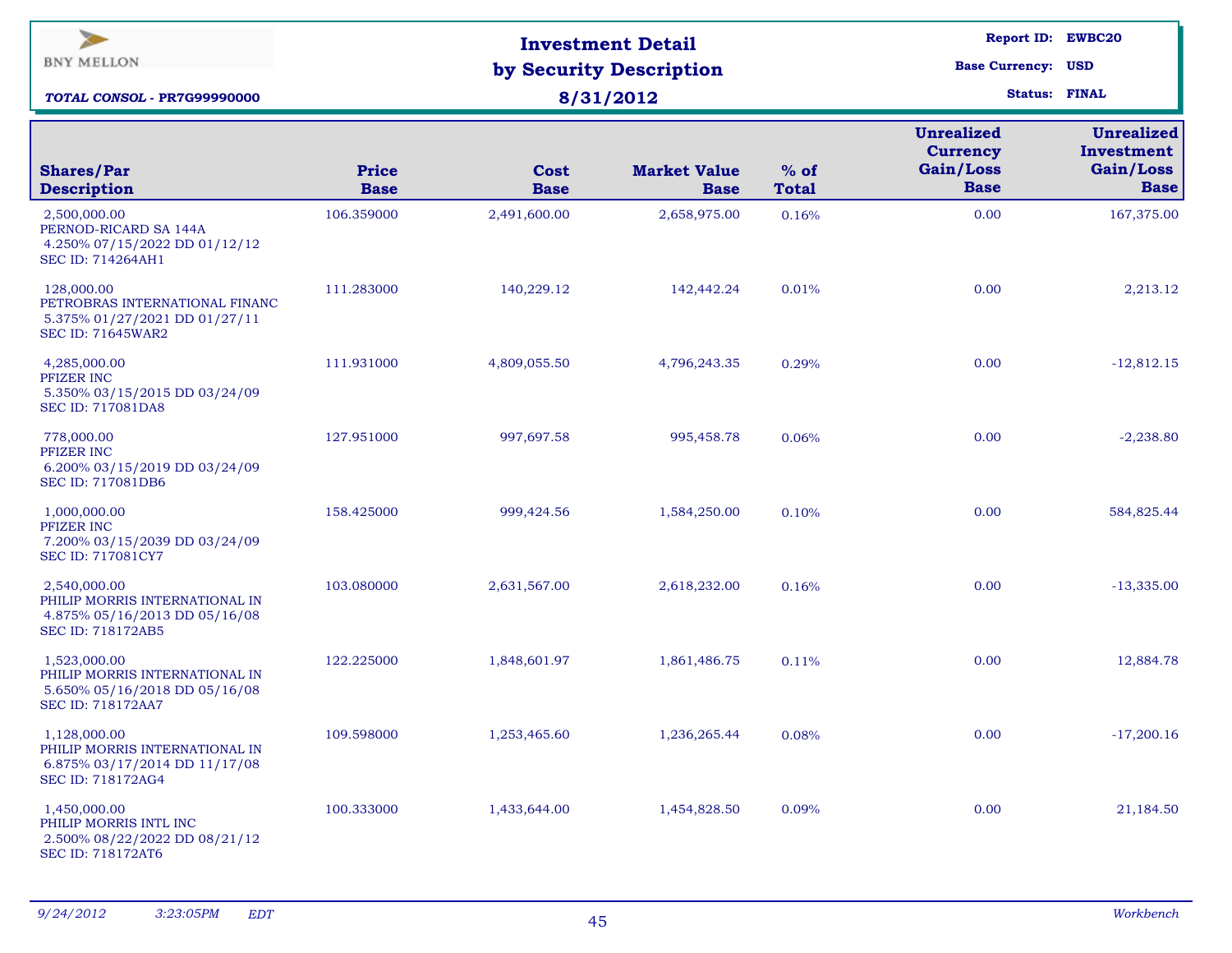| $\geq$<br><b>BNY MELLON</b><br><b>TOTAL CONSOL - PR7G99990000</b>                                         |                             | <b>Investment Detail</b><br>by Security Description<br>8/31/2012 | <b>Report ID: EWBC20</b><br><b>Base Currency: USD</b><br><b>Status: FINAL</b> |                        |                                                                  |                                                             |
|-----------------------------------------------------------------------------------------------------------|-----------------------------|------------------------------------------------------------------|-------------------------------------------------------------------------------|------------------------|------------------------------------------------------------------|-------------------------------------------------------------|
| <b>Shares/Par</b><br><b>Description</b>                                                                   | <b>Price</b><br><b>Base</b> | Cost<br><b>Base</b>                                              | <b>Market Value</b><br><b>Base</b>                                            | $%$ of<br><b>Total</b> | <b>Unrealized</b><br><b>Currency</b><br>Gain/Loss<br><b>Base</b> | <b>Unrealized</b><br>Investment<br>Gain/Loss<br><b>Base</b> |
| 3,650,000.00<br>PHILLIPS 66 144A<br>2.950% 05/01/2017 DD 03/12/12<br><b>SEC ID: 718546AG9</b>             | 104.944000                  | 3,771,873.50                                                     | 3,830,456.00                                                                  | 0.23%                  | 0.00                                                             | 58,582.50                                                   |
| 873,000.00<br>PLAINS ALL AMERICAN PIPELINE L<br>5.000% 02/01/2021 DD 01/14/11<br><b>SEC ID: 72650RAY8</b> | 115.946000                  | 979,918.61                                                       | 1,012,208.58                                                                  | 0.06%                  | 0.00                                                             | 32,289.97                                                   |
| 432,000.00<br>PLAINS ALL AMERICAN PIPELINE L<br>5.750% 01/15/2020 DD 09/04/09<br><b>SEC ID: 72650RAW2</b> | 120.064000                  | 512,805.60                                                       | 518,676.48                                                                    | 0.03%                  | 0.00                                                             | 5,870.88                                                    |
| 3,175,000.00<br>PNC FUNDING CORP<br>2.700% 09/19/2016 DD 09/19/11<br>SEC ID: 693476BM4                    | 106.589000                  | 3,321,589.75                                                     | 3,384,200.75                                                                  | 0.21%                  | 0.00                                                             | 62,611.00                                                   |
| 4,495,000.00<br>PROCTER & GAMBLE CO/THE<br>4.700% 02/15/2019 DD 02/06/09<br><b>SEC ID: 742718DN6</b>      | 118.686000                  | 5,355,432.90                                                     | 5,334,935.70                                                                  | 0.32%                  | 0.00                                                             | $-20,497.20$                                                |
| 3,050,000.00<br>PROVINCE OF ONTARIO CANADA<br>0.950% 05/26/2015 DD 05/24/12<br><b>SEC ID: 68323ABJ2</b>   | 101.127000                  | 3,070,831.50                                                     | 3,084,373.50                                                                  | 0.19%                  | 0.00                                                             | 13,542.00                                                   |
| 1,750,000.00<br>PRUDENTIAL FINANCIAL INC<br>4.750% 09/17/2015 DD 09/15/09<br><b>SEC ID: 74432QBJ3</b>     | 109.802000                  | 1,916,197.50                                                     | 1,921,535.00                                                                  | 0.12%                  | 0.00                                                             | 5,337.50                                                    |
| 920,000.00<br>PRUDENTIAL FINANCIAL INC<br>5.100% 09/20/2014 DD 09/20/04<br><b>SEC ID: 74432QAE5</b>       | 108.195000                  | 992,359.33                                                       | 995,394.00                                                                    | 0.06%                  | 0.00                                                             | 3,034.67                                                    |
| 500,000.00<br>RIO TINTO ALCAN INC<br>5.750% 06/01/2035 DD 05/31/05<br>SEC ID: 013716AW5                   | 122.284233                  | 469,305.31                                                       | 611,421.17                                                                    | 0.04%                  | 0.00                                                             | 142,115.86                                                  |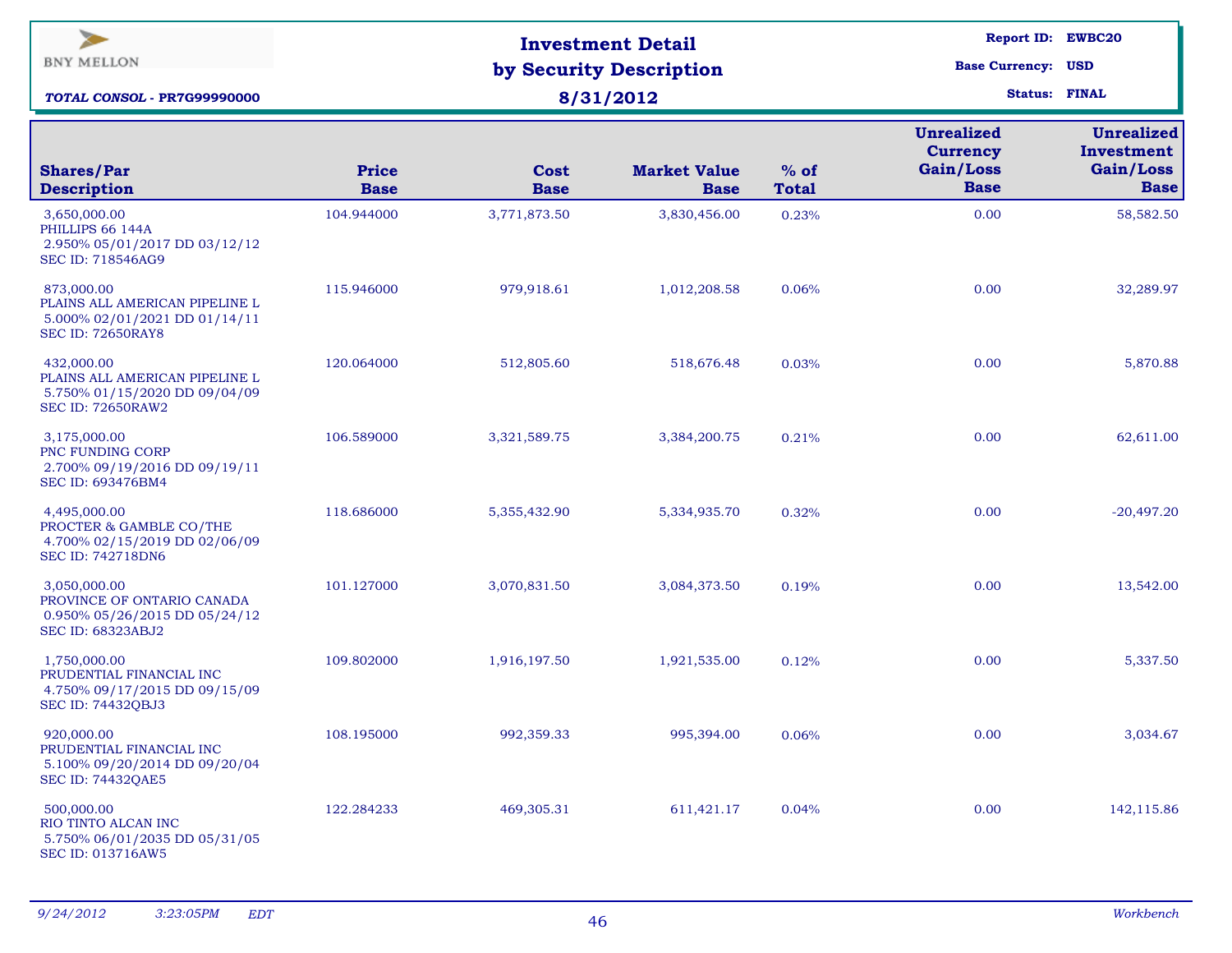| ⋗<br><b>BNY MELLON</b><br>TOTAL CONSOL - PR7G99990000                                                      |                             | <b>Investment Detail</b><br>by Security Description<br>8/31/2012 | <b>Report ID: EWBC20</b><br><b>Base Currency: USD</b><br><b>Status: FINAL</b> |                        |                                                                  |                                                             |
|------------------------------------------------------------------------------------------------------------|-----------------------------|------------------------------------------------------------------|-------------------------------------------------------------------------------|------------------------|------------------------------------------------------------------|-------------------------------------------------------------|
| <b>Shares/Par</b><br><b>Description</b>                                                                    | <b>Price</b><br><b>Base</b> | Cost<br><b>Base</b>                                              | <b>Market Value</b><br><b>Base</b>                                            | $%$ of<br><b>Total</b> | <b>Unrealized</b><br><b>Currency</b><br>Gain/Loss<br><b>Base</b> | <b>Unrealized</b><br>Investment<br>Gain/Loss<br><b>Base</b> |
| 2,890,000.00<br>RIO TINTO FIN USA PLC<br>1.625% 08/21/2017 DD 08/21/12<br><b>SEC ID: 76720AAE6</b>         | 100.042000                  | 2,874,162.80                                                     | 2,891,213.80                                                                  | 0.18%                  | 0.00                                                             | 17,051.00                                                   |
| 700,000.00<br>RIO TINTO FINANCE USA LTD<br>5.200% 11/02/2040 DD 11/02/10<br><b>SEC ID: 767201AL0</b>       | 115.019000                  | 749,420.00                                                       | 805,133.00                                                                    | 0.05%                  | 0.00                                                             | 55,713.00                                                   |
| 1,753,000.00<br>RIO TINTO FINANCE USA LTD<br>9.000% 05/01/2019 DD 04/17/09<br><b>SEC ID: 767201AH9</b>     | 137.155000                  | 2,415,609.53                                                     | 2,404,327.15                                                                  | 0.15%                  | 0.00                                                             | $-11,282.38$                                                |
| 176,000.00<br>ROCKIES EXPRESS PIPELINE 144A<br>6.250% 07/15/2013 DD 06/27/08<br><b>SEC ID: 77340RAB3</b>   | 103.000000                  | 177,320.00                                                       | 181,280.00                                                                    | 0.01%                  | 0.00                                                             | 3,960.00                                                    |
| 1,000,000.00<br>ROCKIES EXPRESS PIPELINE 144A<br>6.875% 04/15/2040 DD 03/22/10<br><b>SEC ID: 77340RAM9</b> | 90.000000                   | 985,560.00                                                       | 900,000.00                                                                    | 0.05%                  | 0.00                                                             | $-85,560.00$                                                |
| 1,440,000.00<br>ROGERS COMMUNICATIONS INC<br>6.375% 03/01/2014 DD 02/20/04<br><b>SEC ID: 77531QAD0</b>     | 108.347000                  | 1,567,080.00                                                     | 1,560,196.80                                                                  | 0.10%                  | 0.00                                                             | $-6,883.20$                                                 |
| 2,000,000.00<br><b>ROWAN COS INC</b><br>4.875% 06/01/2022 DD 05/21/12<br>SEC ID: 779382AP5                 | 105.297000                  | 1,986,660.00                                                     | 2,105,940.00                                                                  | 0.13%                  | 0.00                                                             | 119,280.00                                                  |
| 3,175,000.00<br>ROYAL BANK OF CANADA<br>1.150% 03/13/2015 DD 03/14/12<br>SEC ID: 78008T2C7                 | 101.139000                  | 3,193,415.00                                                     | 3,211,163.25                                                                  | 0.20%                  | 0.00                                                             | 17,748.25                                                   |
| 360,000.00<br><b>RYDER SYSTEM INC</b><br>2.500% 03/01/2018 DD 08/22/12<br><b>SEC ID: 78355HJT7</b>         | 101.082000                  | 359,168.40                                                       | 363,895.20                                                                    | 0.02%                  | 0.00                                                             | 4,726.80                                                    |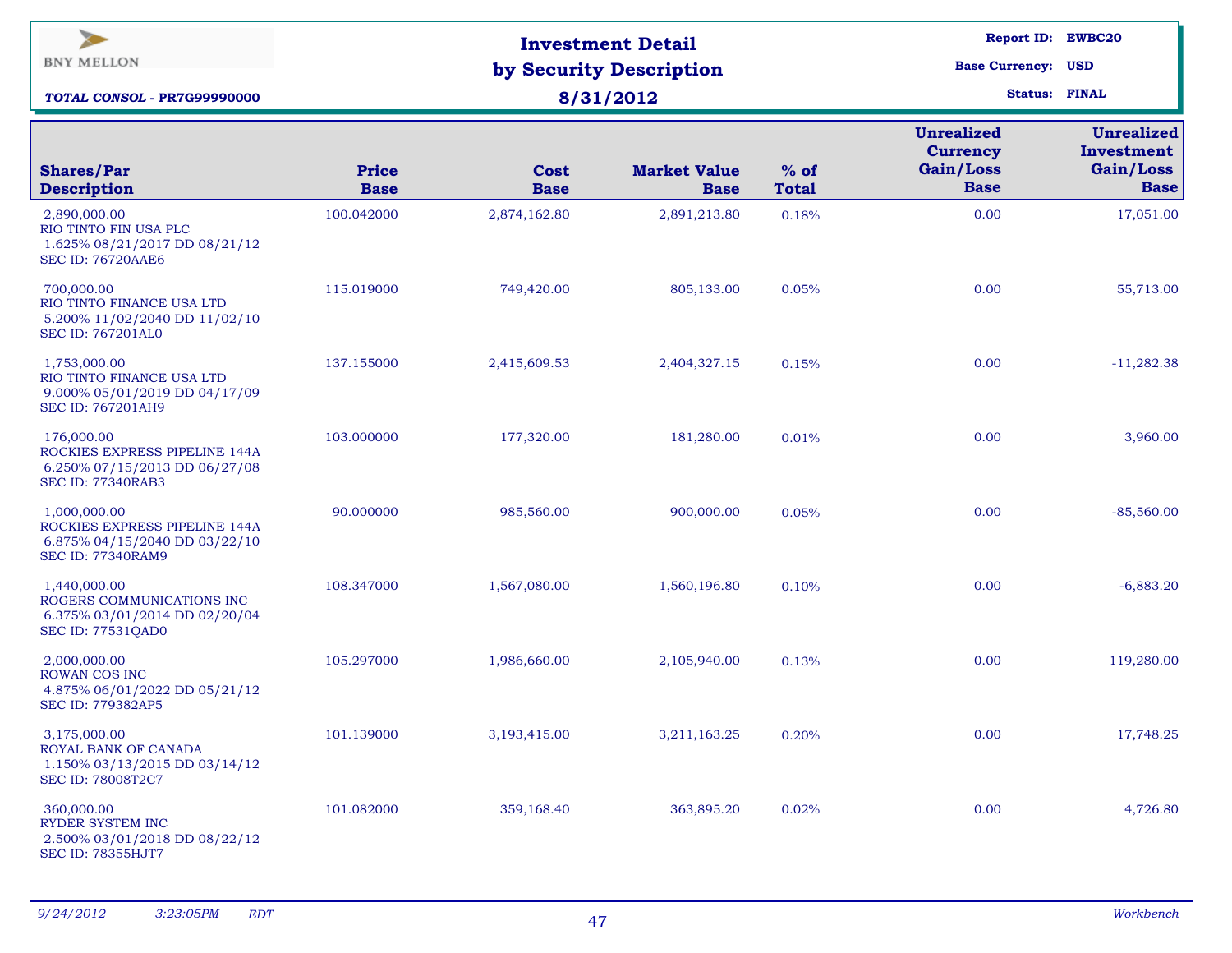| $\overline{\phantom{a}}$<br><b>BNY MELLON</b><br><b>TOTAL CONSOL - PR7G99990000</b>                         |                             | <b>Investment Detail</b><br>by Security Description<br>8/31/2012 | Report ID: EWBC20<br><b>Base Currency: USD</b><br><b>Status: FINAL</b> |                        |                                                                  |                                                             |
|-------------------------------------------------------------------------------------------------------------|-----------------------------|------------------------------------------------------------------|------------------------------------------------------------------------|------------------------|------------------------------------------------------------------|-------------------------------------------------------------|
| <b>Shares/Par</b><br><b>Description</b>                                                                     | <b>Price</b><br><b>Base</b> | Cost<br><b>Base</b>                                              | <b>Market Value</b><br><b>Base</b>                                     | $%$ of<br><b>Total</b> | <b>Unrealized</b><br><b>Currency</b><br>Gain/Loss<br><b>Base</b> | <b>Unrealized</b><br>Investment<br>Gain/Loss<br><b>Base</b> |
| 3,075,000.00<br><b>SANOFI</b><br>2.625% 03/29/2016 DD 03/29/11<br><b>SEC ID: 80105NAD7</b>                  | 105.950000                  | 3,247,200.00                                                     | 3,257,962.50                                                           | 0.20%                  | 0.00                                                             | 10,762.50                                                   |
| 2,000,000.00<br><b>SANOFI</b><br>VAR RT 03/28/2014 DD 03/29/11<br><b>SEC ID: 80105NAC9</b>                  | 100.572000                  | 2,000,000.00                                                     | 2,011,440.00                                                           | 0.12%                  | 0.00                                                             | 11,440.00                                                   |
| 1,418,000.00<br>SANTANDER HOLDINGS USA INC/PA<br>4.625% 04/19/2016 DD 04/19/11<br><b>SEC ID: 80282KAA4</b>  | 100.630000                  | 1,391,066.86                                                     | 1,426,933.40                                                           | 0.09%                  | 0.00                                                             | 35,866.54                                                   |
| 650,000.00<br><b>SEMPRA ENERGY</b><br>2.000% 03/15/2014 DD 03/22/11<br>SEC ID: 816851AQ2                    | 101.696000                  | 660,614.50                                                       | 661,024.00                                                             | 0.04%                  | 0.00                                                             | 409.50                                                      |
| 2,450,000.00<br><b>SEMPRA ENERGY</b><br>6.500% 06/01/2016 DD 05/15/09<br><b>SEC ID: 816851AN9</b>           | 119.240000                  | 2,905,749.00                                                     | 2,921,380.00                                                           | 0.18%                  | 0.00                                                             | 15,631.00                                                   |
| 1,500,000.00<br><b>SEMPRA ENERGY</b><br>8.900% 11/15/2013 DD 11/20/08<br><b>SEC ID: 816851AL3</b>           | 109.360000                  | 1,494,546.23                                                     | 1,640,400.00                                                           | 0.10%                  | 0.00                                                             | 145,853.77                                                  |
| 88,713.25<br>SEQUOIA MORTGAGE TRUST 1 2A1<br>VAR RT 01/25/2042 DD 01/01/12<br><b>SEC ID: 81744TAB3</b>      | 103.895000                  | 88,710.00                                                        | 92,168.63                                                              | 0.01%                  | 0.00                                                             | 3,458.63                                                    |
| 4,175,000.00<br>SHELL INTERNATIONAL FINANCE BV<br>3.250% 09/22/2015 DD 09/22/09<br><b>SEC ID: 822582AH5</b> | 108.162000                  | 4,491,548.50                                                     | 4,515,763.50                                                           | 0.27%                  | 0.00                                                             | 24,215.00                                                   |
| 2,775,000.00<br>SIMON PROPERTY GROUP LP<br>6.125% 05/30/2018 DD 05/19/08<br>SEC ID: 828807BZ9               | 121.113000                  | 3,298,975.50                                                     | 3,360,885.75                                                           | 0.20%                  | 0.00                                                             | 61,910.25                                                   |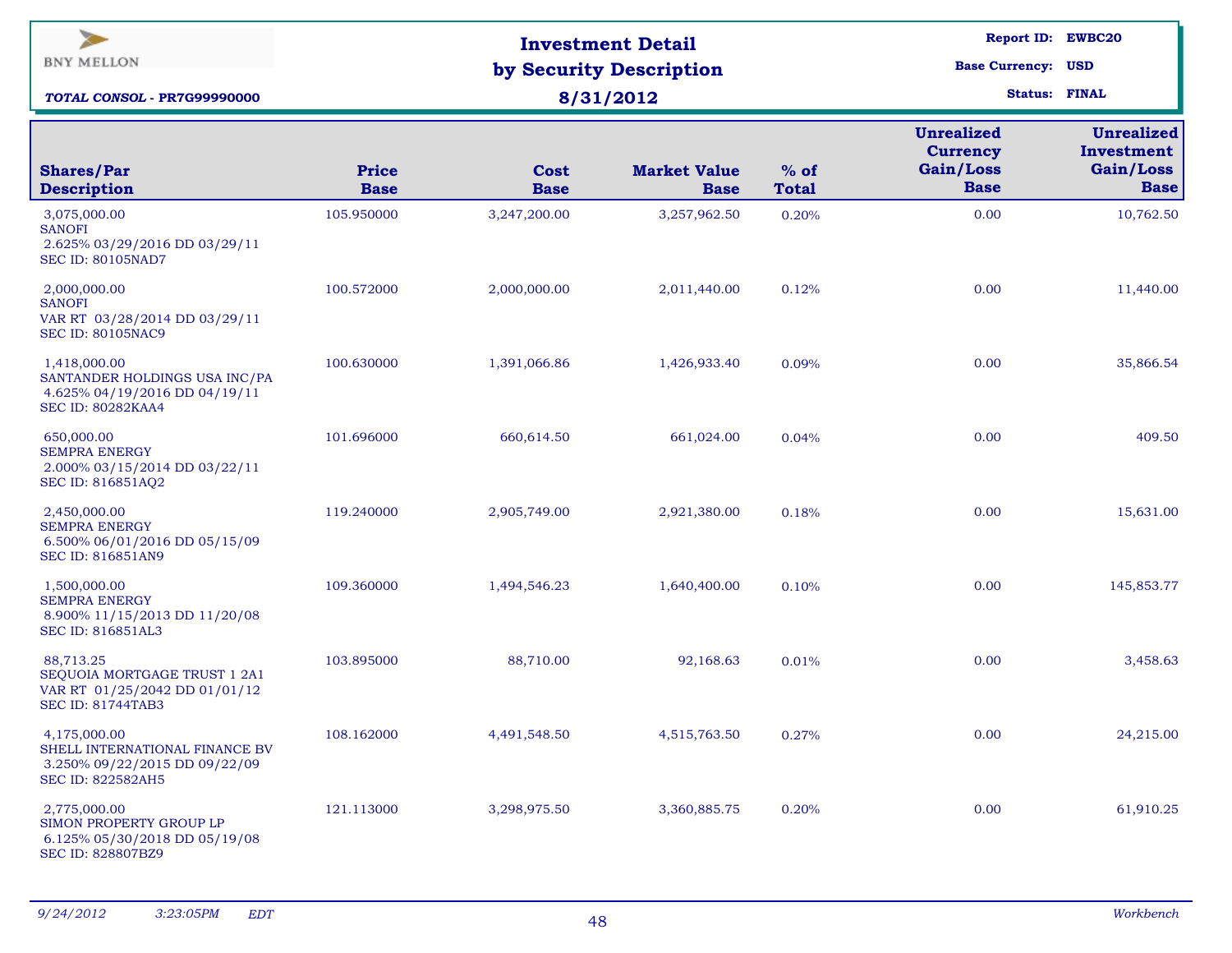| $\blacktriangleright$<br><b>BNY MELLON</b><br>TOTAL CONSOL - PR7G99990000                                          |                             | <b>Investment Detail</b><br>by Security Description<br>8/31/2012 | Report ID: EWBC20<br><b>Base Currency: USD</b><br><b>Status: FINAL</b> |                        |                                                                  |                                                             |
|--------------------------------------------------------------------------------------------------------------------|-----------------------------|------------------------------------------------------------------|------------------------------------------------------------------------|------------------------|------------------------------------------------------------------|-------------------------------------------------------------|
| <b>Shares/Par</b><br><b>Description</b>                                                                            | <b>Price</b><br><b>Base</b> | Cost<br><b>Base</b>                                              | <b>Market Value</b><br><b>Base</b>                                     | $%$ of<br><b>Total</b> | <b>Unrealized</b><br><b>Currency</b><br>Gain/Loss<br><b>Base</b> | <b>Unrealized</b><br>Investment<br>Gain/Loss<br><b>Base</b> |
| 500,000.00<br><b>SLM CORP</b><br>6.000% 01/25/2017 DD 01/27/12<br><b>SEC ID: 78442FEM6</b>                         | 105.750000                  | 494,710.00                                                       | 528,750.00                                                             | 0.03%                  | 0.00                                                             | 34,040.00                                                   |
| 1,500,000.00<br><b>SLM CORP</b><br>7.250% 01/25/2022 DD 01/27/12<br>SEC ID: 78442FEL8                              | 108.000000                  | 1,500,000.00                                                     | 1,620,000.00                                                           | 0.10%                  | 0.00                                                             | 120,000.00                                                  |
| 1,500,000.00<br><b>SLOVAKIA GOVERNMENT INTER 144A</b><br>4.375% 05/21/2022 DD 05/21/12<br><b>SEC ID: 831588AB4</b> | 103.656000                  | 1,486,230.00                                                     | 1,554,840.00                                                           | 0.09%                  | 0.00                                                             | 68,610.00                                                   |
| 128,000.00<br>SOUTHTRUST CORP<br>5.800% 06/15/2014 DD 05/24/04<br><b>SEC ID: 844730AG6</b>                         | 106.739000                  | 137,075.20                                                       | 136,625.92                                                             | 0.01%                  | 0.00                                                             | $-449.28$                                                   |
| 18,000.00<br>SPECTRA ENERGY CAPITAL LLC<br>5.900% 09/15/2013 DD 09/08/08<br><b>SEC ID: 84755TAB3</b>               | 104.810000                  | 18,896.22                                                        | 18,865.80                                                              | 0.00%                  | 0.00                                                             | $-30.42$                                                    |
| 2,310,000.00<br>SPECTRA ENERGY CAPITAL LLC<br>6.200% 04/15/2018 DD 04/10/08<br><b>SEC ID: 84755TAA5</b>            | 120.490000                  | 2,773,201.20                                                     | 2,783,319.00                                                           | 0.17%                  | 0.00                                                             | 10,117.80                                                   |
| 4,401,902.69<br>SSGA INTER CREDIT INDEX NL FD<br>SEC ID: 999G28884                                                 | 27.276000                   | 109,280,845.31                                                   | 120,066,297.75                                                         | 7.31%                  | 0.00                                                             | 10,785,452.44                                               |
| 500,000.00<br>SWISS RE SOLUTIONS HOLDING COR<br>7.000% 02/15/2026 DD 02/26/96<br><b>SEC ID: 36158FAA8</b>          | 119.820229                  | 528,236.29                                                       | 599,101.15                                                             | 0.04%                  | 0.00                                                             | 70,864.86                                                   |
| 3,325,000.00<br>TALISMAN ENERGY INC<br>3.750% 02/01/2021 DD 11/12/10<br><b>SEC ID: 87425EAM5</b>                   | 104.307000                  | 3,393,495.00                                                     | 3,468,207.75                                                           | 0.21%                  | 0.00                                                             | 74,712.75                                                   |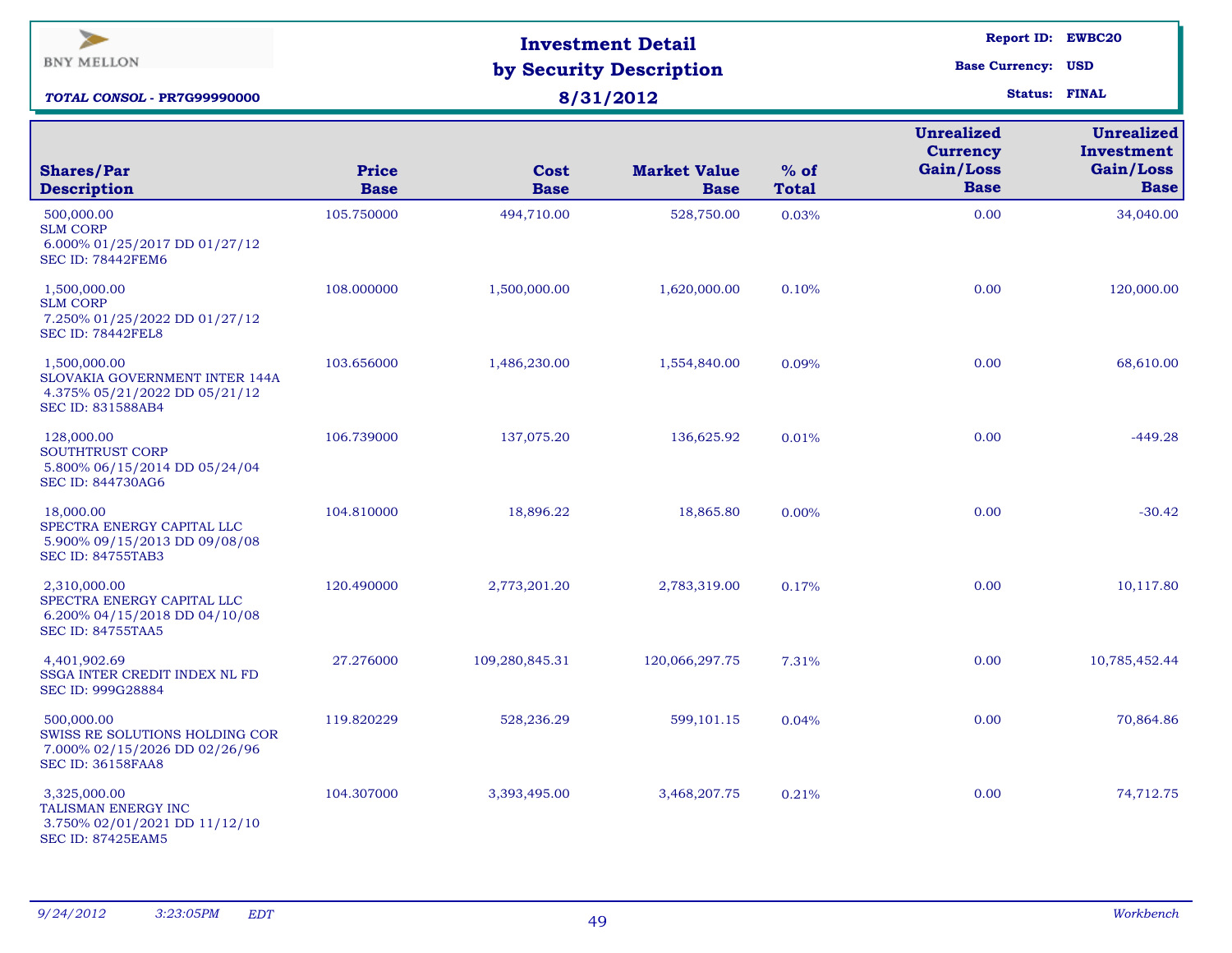| $\blacktriangleright$<br><b>BNY MELLON</b><br>TOTAL CONSOL - PR7G99990000                                   |                             | <b>Investment Detail</b><br>by Security Description<br>8/31/2012 | <b>Report ID: EWBC20</b><br><b>Base Currency: USD</b><br><b>Status: FINAL</b> |                        |                                                                  |                                                             |
|-------------------------------------------------------------------------------------------------------------|-----------------------------|------------------------------------------------------------------|-------------------------------------------------------------------------------|------------------------|------------------------------------------------------------------|-------------------------------------------------------------|
| <b>Shares/Par</b><br><b>Description</b>                                                                     | <b>Price</b><br><b>Base</b> | Cost<br><b>Base</b>                                              | <b>Market Value</b><br><b>Base</b>                                            | $%$ of<br><b>Total</b> | <b>Unrealized</b><br><b>Currency</b><br>Gain/Loss<br><b>Base</b> | <b>Unrealized</b><br>Investment<br>Gain/Loss<br><b>Base</b> |
| 1,000,000.00<br><b>TARGET CORP</b><br>7.000% 01/15/2038 DD 01/17/08<br><b>SEC ID: 87612EAU0</b>             | 148.846000                  | 993,581.49                                                       | 1,488,460.00                                                                  | 0.09%                  | 0.00                                                             | 494,878.51                                                  |
| 1,235,000.00<br>TECK RESOURCES LIMITED<br>2.500% 02/01/2018 DD 08/08/12<br><b>SEC ID: 878742AX3</b>         | 100.625000                  | 1,231,171.50                                                     | 1,242,718.75                                                                  | 0.08%                  | 0.00                                                             | 11,547.25                                                   |
| 4,000,000.00<br>TELECOM ITALIA CAPITAL SA<br>7.200% 07/18/2036 DD 07/18/06<br><b>SEC ID: 87927VAR9</b>      | 90.000000                   | 3,851,790.82                                                     | 3,600,000.00                                                                  | 0.22%                  | 0.00                                                             | $-251,790.82$                                               |
| 3,035,000.00<br>TEVA PHARMACEUTICAL FINANCE CO<br>3.650% 11/10/2021 DD 11/10/11<br><b>SEC ID: 88165FAF9</b> | 108.080000                  | 3,270,516.00                                                     | 3,280,228.00                                                                  | 0.20%                  | 0.00                                                             | 9,712.00                                                    |
| 2,615,000.00<br>TEXAS INSTRUMENTS INC<br>1.650% 08/03/2019 DD 08/06/12<br><b>SEC ID: 882508AU8</b>          | 100.052000                  | 2,599,048.50                                                     | 2,616,359.80                                                                  | 0.16%                  | 0.00                                                             | 17,311.30                                                   |
| 2,000,000.00<br>TEXAS INSTRUMENTS INC<br>VAR RT 05/15/2013 DD 05/23/11<br><b>SEC ID: 882508AS3</b>          | 100.232000                  | 2,000,000.00                                                     | 2,004,640.00                                                                  | 0.12%                  | 0.00                                                             | 4,640.00                                                    |
| 425,000.00<br>TIAA SEASONED COMMERCIAL C4 A3<br>VAR RT 08/15/2039 DD 07/10/07<br><b>SEC ID: 87246AAC2</b>   | 106.816000                  | 463,323.05                                                       | 453,968.00                                                                    | 0.03%                  | 0.00                                                             | $-9,355.05$                                                 |
| 3,934,000.00<br>TIME WARNER CABLE INC<br>5.850% 05/01/2017 DD 04/09/07<br><b>SEC ID: 88732JAH1</b>          | 118.507000                  | 4,635,668.24                                                     | 4,662,065.38                                                                  | 0.28%                  | 0.00                                                             | 26,397.14                                                   |
| 2,000,000.00<br>TIME WARNER CABLE INC<br>6.550% 05/01/2037 DD 04/09/07<br><b>SEC ID: 88732JAJ7</b>          | 124.841000                  | 1,987,977.05                                                     | 2,496,820.00                                                                  | 0.15%                  | 0.00                                                             | 508,842.95                                                  |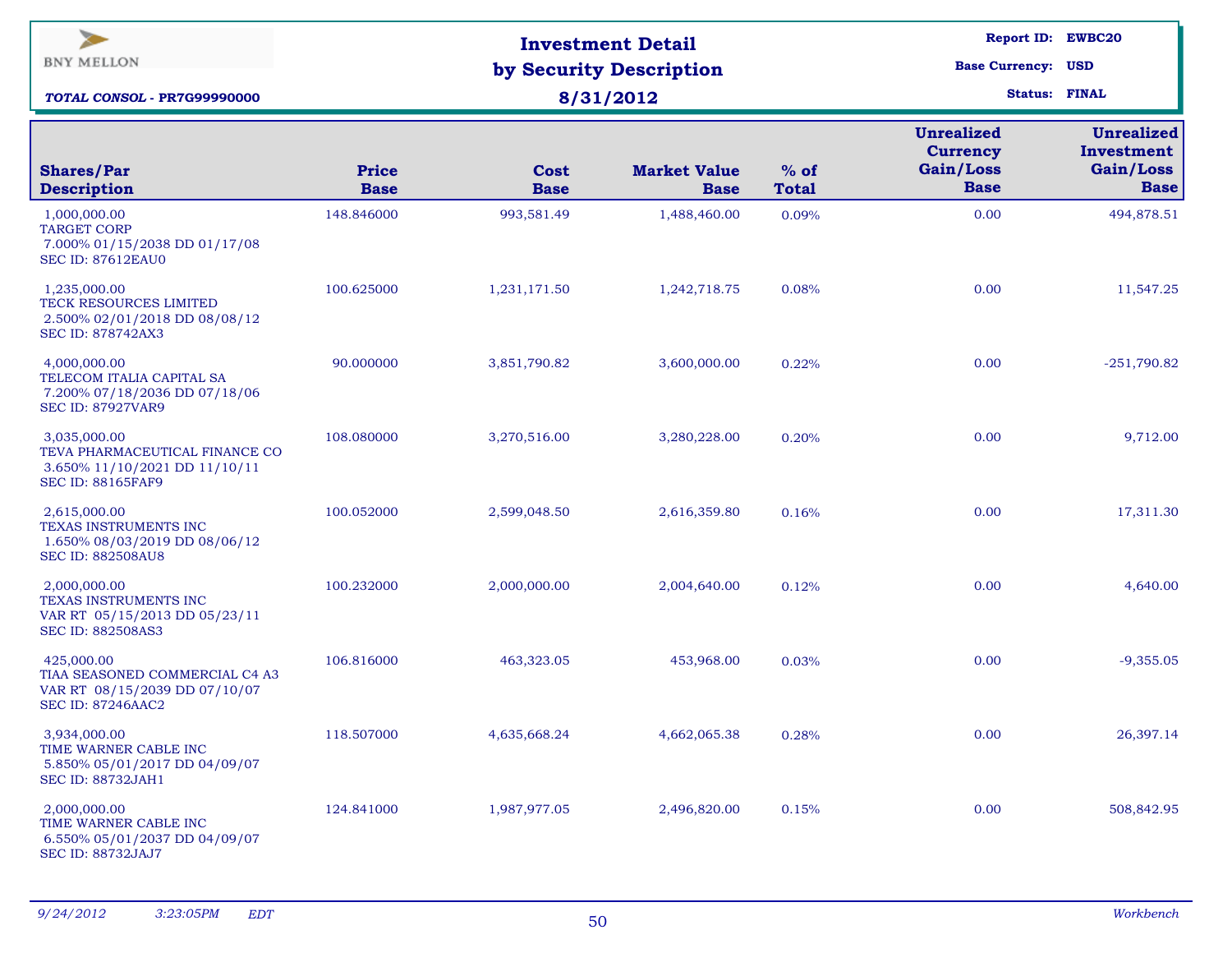| $\blacktriangleright$<br><b>BNY MELLON</b><br>TOTAL CONSOL - PR7G99990000                            |                             | <b>Investment Detail</b><br>by Security Description<br>8/31/2012 | Report ID: EWBC20<br><b>Base Currency: USD</b><br><b>Status: FINAL</b> |                        |                                                                  |                                                             |
|------------------------------------------------------------------------------------------------------|-----------------------------|------------------------------------------------------------------|------------------------------------------------------------------------|------------------------|------------------------------------------------------------------|-------------------------------------------------------------|
| <b>Shares/Par</b><br><b>Description</b>                                                              | <b>Price</b><br><b>Base</b> | Cost<br><b>Base</b>                                              | <b>Market Value</b><br><b>Base</b>                                     | $%$ of<br><b>Total</b> | <b>Unrealized</b><br><b>Currency</b><br>Gain/Loss<br><b>Base</b> | <b>Unrealized</b><br>Investment<br>Gain/Loss<br><b>Base</b> |
| 1,000,000.00<br>TIME WARNER INC<br>6.250% 03/29/2041 DD 04/01/11<br><b>SEC ID: 887317AL9</b>         | 124.098000                  | 987,680.21                                                       | 1,240,980.00                                                           | 0.08%                  | 0.00                                                             | 253,299.79                                                  |
| 3,025,000.00<br>TOYOTA MOTOR CREDIT CORP<br>2.050% 01/12/2017 DD 01/12/12<br>SEC ID: 89233P5S1       | 104.128000                  | 3,108,822.75                                                     | 3,149,872.00                                                           | 0.19%                  | 0.00                                                             | 41,049.25                                                   |
| 845,000.00<br><b>TRANSCANADA PIPELINES LTD</b><br>7.125% 01/15/2019 DD 01/09/09<br>SEC ID: 8935268Y2 | 129.263000                  | 1,089,619.05                                                     | 1,092,272.35                                                           | 0.07%                  | 0.00                                                             | 2,653.30                                                    |
| 1,380,000.00<br>TRAVELERS COS INC/THE<br>5.800% 05/15/2018 DD 05/13/08<br><b>SEC ID: 89417EAE9</b>   | 123.151000                  | 1,677,100.20                                                     | 1,699,483.80                                                           | 0.10%                  | 0.00                                                             | 22,383.60                                                   |
| 2,000,000.00<br>TYSON FOODS INC<br>4.500% 06/15/2022 DD 06/13/12<br><b>SEC ID: 902494AT0</b>         | 101.000000                  | 1,989,160.00                                                     | 2,020,000.00                                                           | 0.12%                  | 0.00                                                             | 30,840.00                                                   |
| 9,700,000.00<br><b>U S TREAS NT</b><br>0.250% 06/30/2014 DD 06/30/12<br><b>SEC ID: 912828TA8</b>     | 100.043000                  | 9,699,224.00                                                     | 9,704,171.00                                                           | 0.59%                  | 0.00                                                             | 4,947.00                                                    |
| 1,500,000.00<br>U S TREASURE NOTE<br>1.750% 05/15/2022 DD 05/15/12<br><b>SEC ID: 912828SV3</b>       | 102.031000                  | 1,487,343.75                                                     | 1,530,465.00                                                           | 0.09%                  | 0.00                                                             | 43,121.25                                                   |
| 1,500,000.00<br><b>U S TREASURY BOND</b><br>4.250% 05/15/2039 DD 05/15/09<br>SEC ID: 912810OB7       | 132.922000                  | 1,487,232.56                                                     | 1,993,830.00                                                           | 0.12%                  | 0.00                                                             | 506,597.44                                                  |
| 1,100,000.00<br><b>U S TREASURY NOTE</b><br>0.375% 06/15/2015 DD 06/15/12<br>SEC ID: 912828SZ4       | 100.273000                  | 1,098,968.75                                                     | 1,103,003.00                                                           | 0.07%                  | 0.00                                                             | 4,034.25                                                    |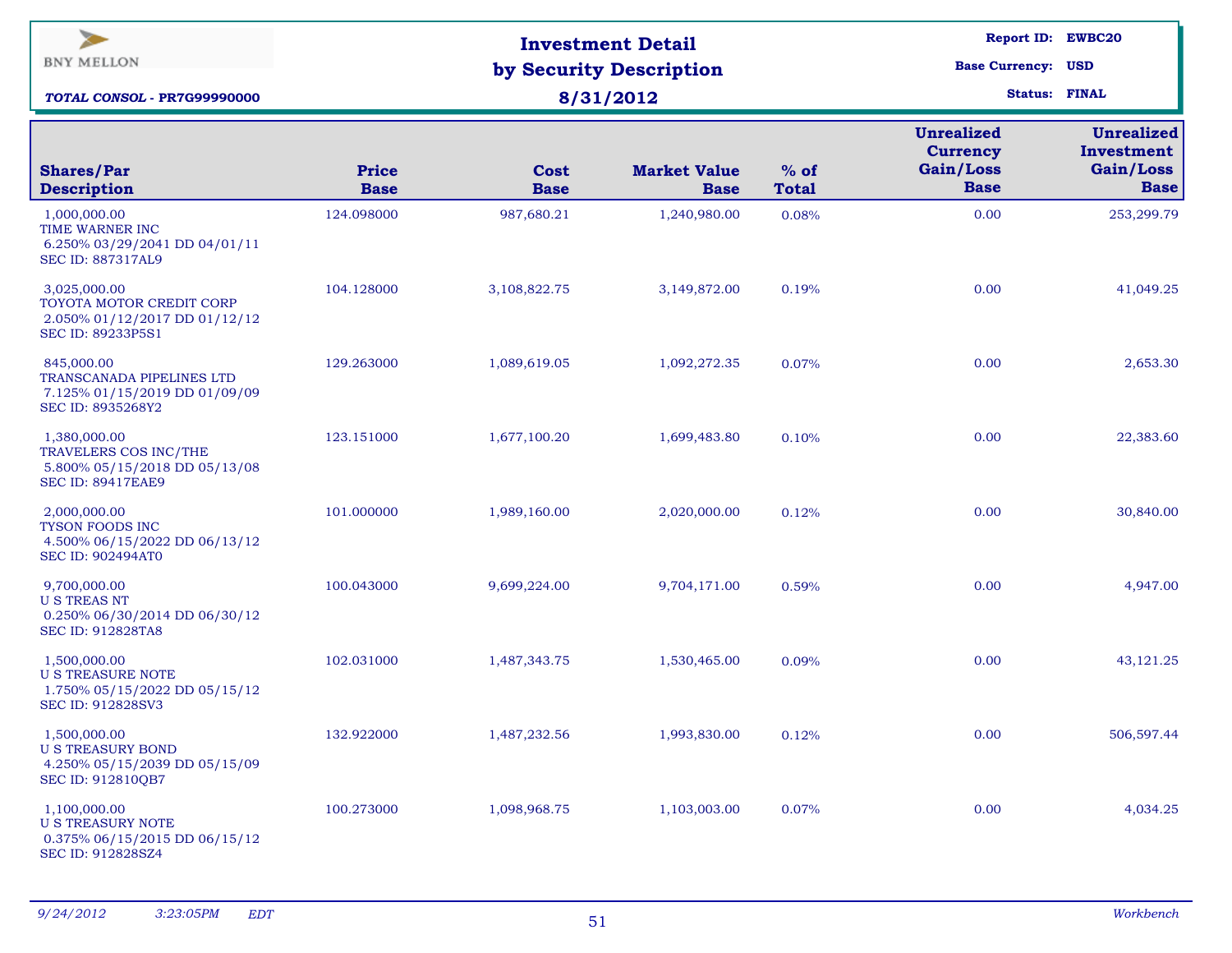| $\overline{\phantom{a}}$<br><b>BNY MELLON</b><br><b>TOTAL CONSOL - PR7G99990000</b>                   |                             | <b>Investment Detail</b><br>by Security Description<br>8/31/2012 | <b>Report ID: EWBC20</b><br><b>Base Currency: USD</b><br><b>Status: FINAL</b> |                        |                                                                  |                                                             |
|-------------------------------------------------------------------------------------------------------|-----------------------------|------------------------------------------------------------------|-------------------------------------------------------------------------------|------------------------|------------------------------------------------------------------|-------------------------------------------------------------|
| <b>Shares/Par</b><br><b>Description</b>                                                               | <b>Price</b><br><b>Base</b> | Cost<br><b>Base</b>                                              | <b>Market Value</b><br><b>Base</b>                                            | $%$ of<br><b>Total</b> | <b>Unrealized</b><br><b>Currency</b><br>Gain/Loss<br><b>Base</b> | <b>Unrealized</b><br>Investment<br>Gain/Loss<br><b>Base</b> |
| 450,000.00<br><b>U S TREASURY NOTE</b><br>0.375% 06/30/2013 DD 06/30/11<br><b>SEC ID: 912828RA0</b>   | 100.164000                  | 449,156.25                                                       | 450,738.00                                                                    | 0.03%                  | 0.00                                                             | 1,581.75                                                    |
| 600,000.00<br><b>U S TREASURY NOTE</b><br>0.375% 09/30/2012 DD 09/30/10<br>SEC ID: 912828NX4          | 100.016000                  | 599,226.56                                                       | 600,096.00                                                                    | 0.04%                  | 0.00                                                             | 869.44                                                      |
| 1,000,000.00<br><b>U S TREASURY NOTE</b><br>1.125% 12/15/2012 DD 12/15/09<br>SEC ID: 912828MB3        | 100.273000                  | 992,421.88                                                       | 1,002,730.00                                                                  | 0.06%                  | 0.00                                                             | 10,308.12                                                   |
| 15,700,000.00<br><b>U S TREASURY NOTE</b><br>2.000% 02/15/2022 DD 02/15/12<br>SEC ID: 912828SF8       | 104.594000                  | 16,420,644.31                                                    | 16,421,258.00                                                                 | 1.00%                  | 0.00                                                             | 613.69                                                      |
| 15,750,000.00<br><b>U S TREASURY NOTE</b><br>2.000% 11/15/2021 DD 11/15/11<br>SEC ID: 912828RR3       | 104.867000                  | 16,558,447.50                                                    | 16,516,552.50                                                                 | 1.01%                  | 0.00                                                             | $-41,895.00$                                                |
| 4,610,000.00<br><b>U S TREASURY NOTE</b><br>2.625% 08/15/2020 DD 08/15/10<br><b>SEC ID: 912828NT3</b> | 110.898000                  | 5,149,568.49                                                     | 5,112,397.80                                                                  | 0.31%                  | 0.00                                                             | $-37,170.69$                                                |
| 510,000.00<br><b>U S TREASURY NOTE</b><br>3.125% 05/15/2021 DD 05/15/11<br>SEC ID: 912828QN3          | 114.867000                  | 587,616.90                                                       | 585,821.70                                                                    | 0.04%                  | 0.00                                                             | $-1,795.20$                                                 |
| 3,000,000.00<br><b>U S TREASURY NOTE</b><br>4.000% 11/15/2012 DD 11/15/02<br>SEC ID: 912828AP5        | 100.754000                  | 2,968,187.39                                                     | 3,022,620.00                                                                  | 0.18%                  | 0.00                                                             | 54,432.61                                                   |
| 5,000,000.00<br><b>U S TREASURY NOTE</b><br>4.250% 11/15/2013 DD 11/15/03<br>SEC ID: 912828BR0        | 104.828000                  | 5,244,140.63                                                     | 5,241,400.00                                                                  | 0.32%                  | 0.00                                                             | $-2,740.63$                                                 |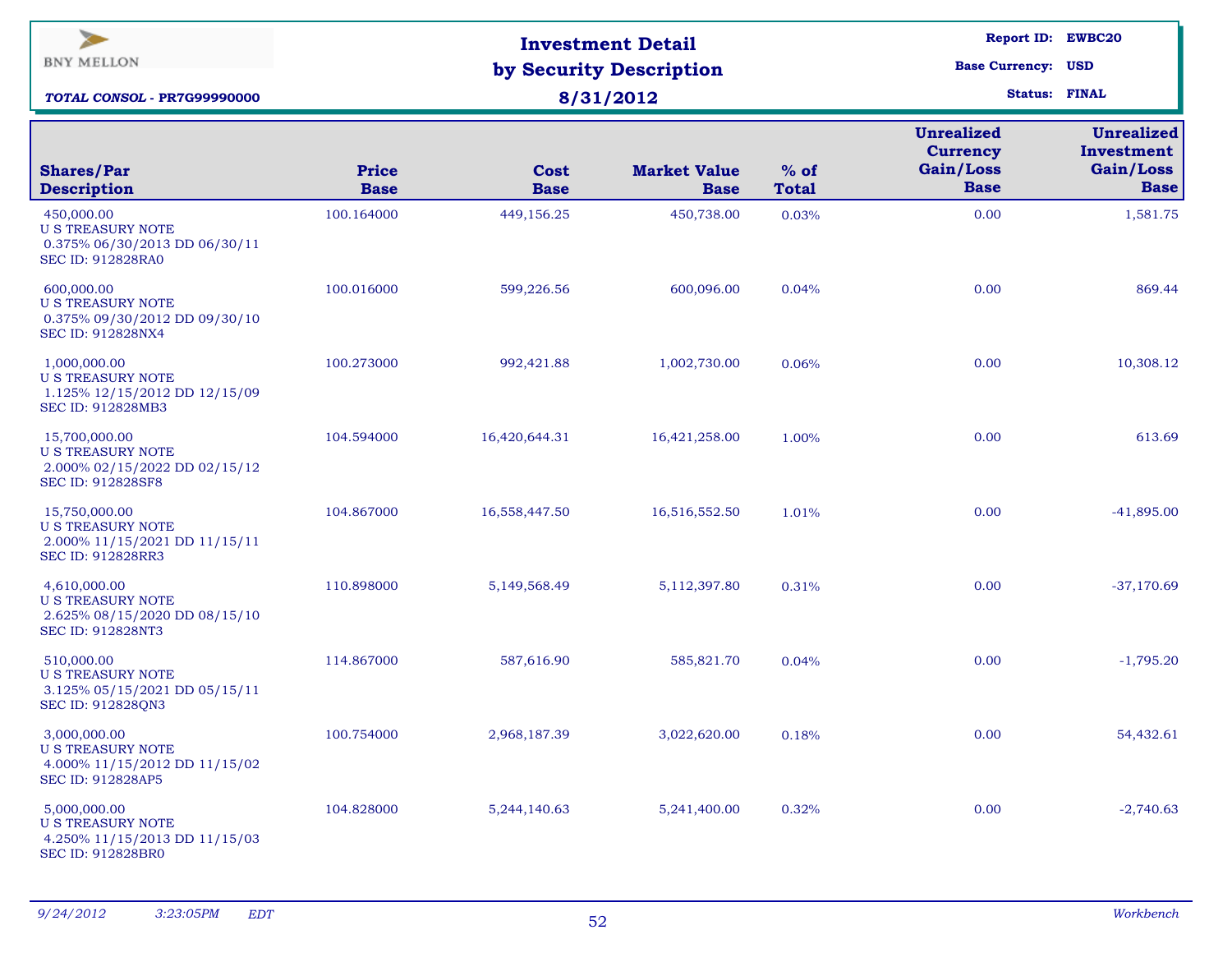| $\overline{\phantom{a}}$<br><b>BNY MELLON</b><br>TOTAL CONSOL - PR7G99990000                         |                             | <b>Investment Detail</b><br>by Security Description<br>8/31/2012 | Report ID: EWBC20<br><b>Base Currency: USD</b><br><b>Status: FINAL</b> |                        |                                                                  |                                                             |
|------------------------------------------------------------------------------------------------------|-----------------------------|------------------------------------------------------------------|------------------------------------------------------------------------|------------------------|------------------------------------------------------------------|-------------------------------------------------------------|
| <b>Shares/Par</b><br><b>Description</b>                                                              | <b>Price</b><br><b>Base</b> | Cost<br><b>Base</b>                                              | <b>Market Value</b><br><b>Base</b>                                     | $%$ of<br><b>Total</b> | <b>Unrealized</b><br><b>Currency</b><br>Gain/Loss<br><b>Base</b> | <b>Unrealized</b><br>Investment<br>Gain/Loss<br><b>Base</b> |
| 3,700,000.00<br>UNITED PARCEL SERVICE INC<br>3.875% 04/01/2014 DD 03/24/09<br>SEC ID: 911312AL0      | 105.629000                  | 3,920,964.00                                                     | 3,908,273.00                                                           | 0.24%                  | 0.00                                                             | $-12,691.00$                                                |
| 575,000.00<br>UNITED PARCEL SERVICE INC<br>5.125% 04/01/2019 DD 03/24/09<br><b>SEC ID: 911312AK2</b> | 121.605000                  | 699,286.25                                                       | 699,228.75                                                             | 0.04%                  | 0.00                                                             | $-57.50$                                                    |
| 1,200,000.00<br>UNITED TECHNOLOGIES CORP<br>1.200% 06/01/2015 DD 06/01/12<br>SEC ID: 913017BY4       | 101.754000                  | 1,215,708.00                                                     | 1,221,048.00                                                           | 0.07%                  | 0.00                                                             | 5,340.00                                                    |
| 168,000.00<br>UNITED TECHNOLOGIES CORP<br>4.875% 05/01/2015 DD 04/29/05<br>SEC ID: 913017BH1         | 111.253000                  | 187,593.76                                                       | 186,905.04                                                             | 0.01%                  | 0.00                                                             | $-688.72$                                                   |
| 1,805,000.00<br>UNITED TECHNOLOGIES CORP<br>5.375% 12/15/2017 DD 12/07/07<br>SEC ID: 913017BM0       | 121.643000                  | 2,190,024.55                                                     | 2,195,656.15                                                           | 0.13%                  | 0.00                                                             | 5,631.60                                                    |
| 525,000.00<br>UNITEDHEALTH GROUP INC<br>6.000% 02/15/2018 DD 02/07/08<br><b>SEC ID: 91324PBJ0</b>    | 123.276000                  | 637,418.25                                                       | 647,199.00                                                             | 0.04%                  | 0.00                                                             | 9,780.75                                                    |
| 3,075,000.00<br><b>US BANCORP</b><br>1.650% 05/15/2017 DD 05/08/12<br><b>SEC ID: 91159HHD5</b>       | 102.256000                  | 3,127,182.75                                                     | 3,144,372.00                                                           | 0.19%                  | 0.00                                                             | 17,189.25                                                   |
| 943,000.00<br><b>US BANCORP</b><br>2.950% 07/15/2022 DD 07/23/12<br><b>SEC ID: 91159JAA4</b>         | 100.745000                  | 945,920.13                                                       | 950,025.35                                                             | 0.06%                  | 0.00                                                             | 4,105.22                                                    |
| 5,091,050.00<br>US TREAS-CPI INFLATION INDEX<br>0.625% 07/15/2021 DD 07/15/11<br>SEC ID: 912828QV5   | 113.172000                  | 5,766,787.95                                                     | 5,761,643.11                                                           | 0.35%                  | 0.00                                                             | $-5,144.84$                                                 |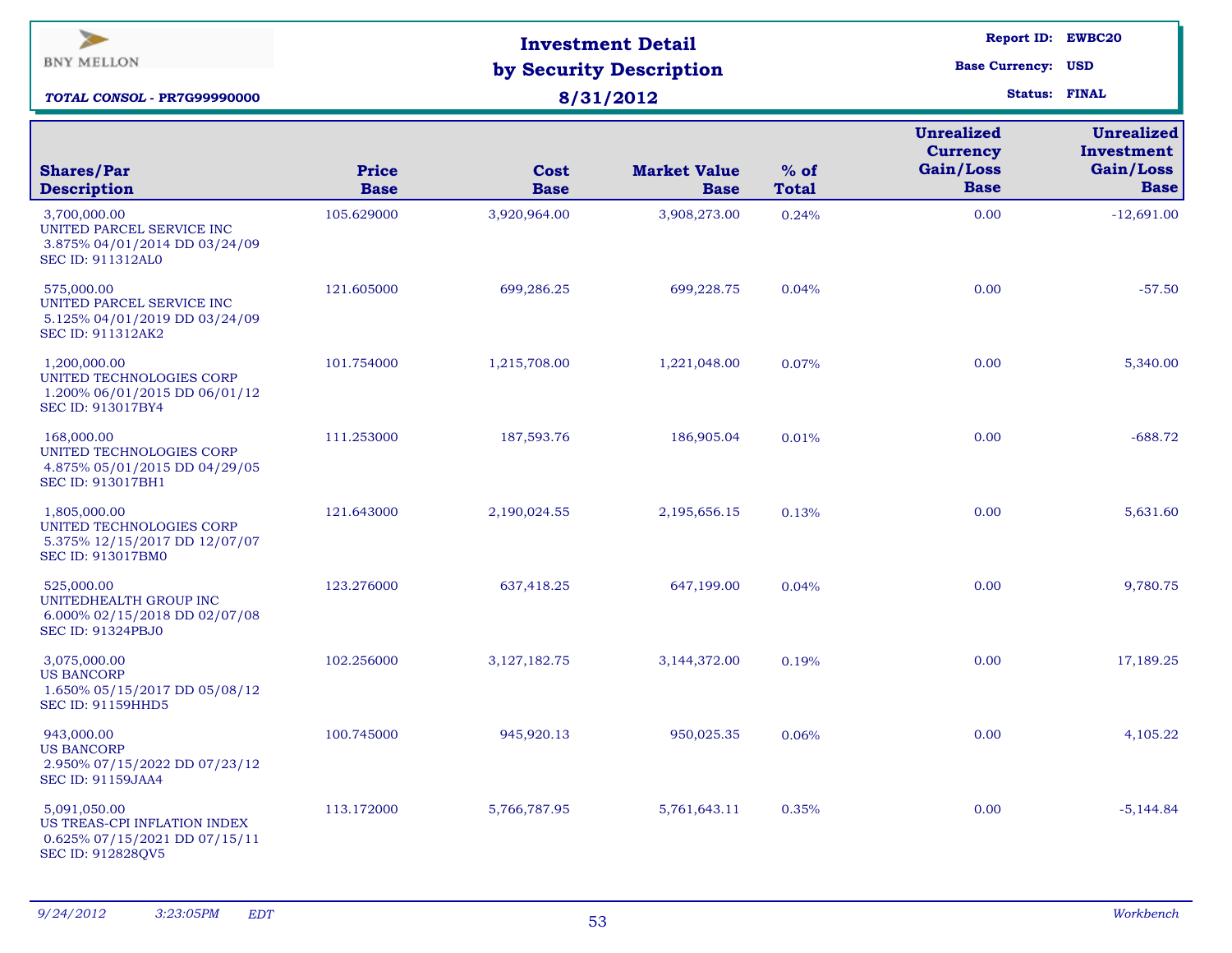| $\blacktriangleright$<br><b>BNY MELLON</b><br><b>TOTAL CONSOL - PR7G99990000</b>                        |                             | <b>Investment Detail</b><br>by Security Description<br>8/31/2012 | Report ID: EWBC20<br><b>Base Currency: USD</b><br><b>Status: FINAL</b> |                        |                                                                  |                                                             |
|---------------------------------------------------------------------------------------------------------|-----------------------------|------------------------------------------------------------------|------------------------------------------------------------------------|------------------------|------------------------------------------------------------------|-------------------------------------------------------------|
| <b>Shares/Par</b><br><b>Description</b>                                                                 | <b>Price</b><br><b>Base</b> | <b>Cost</b><br><b>Base</b>                                       | <b>Market Value</b><br><b>Base</b>                                     | $%$ of<br><b>Total</b> | <b>Unrealized</b><br><b>Currency</b><br>Gain/Loss<br><b>Base</b> | <b>Unrealized</b><br>Investment<br>Gain/Loss<br><b>Base</b> |
| 3,206,640.00<br>US TREAS-CPI INFLATION INDEX<br>2.125% 01/15/2019 DD 01/15/09<br>SEC ID: 912828JX9      | 121.672000                  | 3,357,866.85                                                     | 3,901,583.02                                                           | 0.24%                  | 0.00                                                             | 543,716.17                                                  |
| 840,000.00<br><b>UTAH ST</b><br>4.554% 07/01/2024 DD 09/29/09<br>SEC ID: 917542QR6                      | 119.127000                  | 996,920.40                                                       | 1,000,666.80                                                           | 0.06%                  | 0.00                                                             | 3,746.40                                                    |
| 1,000,000.00<br><b>VALE OVERSEAS LTD</b><br>6.875% 11/21/2036 DD 11/21/06<br><b>SEC ID: 91911TAH6</b>   | 117.563000                  | 987,195.36                                                       | 1,175,630.00                                                           | 0.07%                  | 0.00                                                             | 188,434.64                                                  |
| 1,000,000.00<br><b>VALERO ENERGY CORP</b><br>6.125% 02/01/2020 DD 02/08/10<br><b>SEC ID: 91913YAR1</b>  | 119.782000                  | 993,690.00                                                       | 1,197,820.00                                                           | 0.07%                  | 0.00                                                             | 204,130.00                                                  |
| 3,250,000.00<br>VERIZON COMMUNICATIONS INC<br>1.950% 03/28/2014 DD 03/28/11<br><b>SEC ID: 92343VBA1</b> | 102.365000                  | 3,326,407.50                                                     | 3,326,862.50                                                           | 0.20%                  | 0.00                                                             | 455.00                                                      |
| 300,000.00<br>VERIZON COMMUNICATIONS INC<br>3.000% 04/01/2016 DD 03/28/11<br><b>SEC ID: 92343VAY0</b>   | 107.777000                  | 313,080.00                                                       | 323,331.00                                                             | 0.02%                  | 0.00                                                             | 10,251.00                                                   |
| 2,545,000.00<br>VERIZON COMMUNICATIONS INC<br>5.250% 04/15/2013 DD 04/04/08<br><b>SEC ID: 92343VAN4</b> | 102.935000                  | 2,633,863.95                                                     | 2,619,695.75                                                           | 0.16%                  | 0.00                                                             | $-14,168.20$                                                |
| 1,322,000.00<br>VERIZON COMMUNICATIONS INC<br>8.750% 11/01/2018 DD 11/04/08<br><b>SEC ID: 92343VAQ7</b> | 140.261000                  | 1,810,349.06                                                     | 1,854,250.42                                                           | 0.11%                  | 0.00                                                             | 43,901.36                                                   |
| 760,000.00<br>VERIZON GLOBAL FUNDING CORP<br>7.750% 12/01/2030 DD 06/01/01<br><b>SEC ID: 92344GAM8</b>  | 147.925000                  | 1,085,793.20                                                     | 1,124,230.00                                                           | 0.07%                  | 0.00                                                             | 38,436.80                                                   |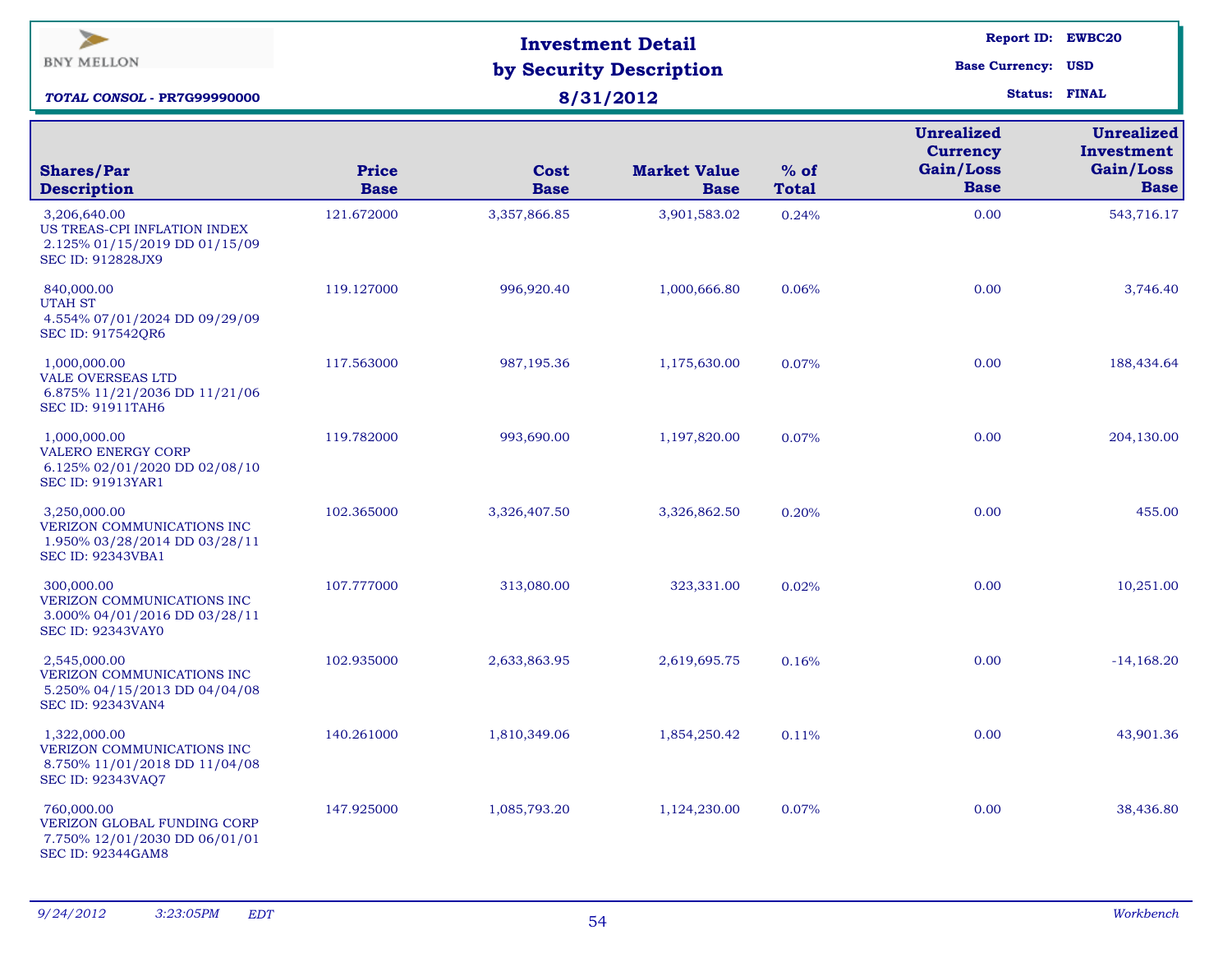| $\geq$<br><b>BNY MELLON</b><br>TOTAL CONSOL - PR7G99990000                                                  |                             | <b>Investment Detail</b><br>by Security Description<br>8/31/2012 | <b>Report ID: EWBC20</b><br><b>Base Currency: USD</b><br><b>Status: FINAL</b> |                        |                                                                  |                                                             |
|-------------------------------------------------------------------------------------------------------------|-----------------------------|------------------------------------------------------------------|-------------------------------------------------------------------------------|------------------------|------------------------------------------------------------------|-------------------------------------------------------------|
| <b>Shares/Par</b><br><b>Description</b>                                                                     | <b>Price</b><br><b>Base</b> | Cost<br><b>Base</b>                                              | <b>Market Value</b><br><b>Base</b>                                            | $%$ of<br><b>Total</b> | <b>Unrealized</b><br><b>Currency</b><br>Gain/Loss<br><b>Base</b> | <b>Unrealized</b><br>Investment<br>Gain/Loss<br><b>Base</b> |
| 410,000.00<br>VERIZON VIRGINIA INC<br>4.625% 03/15/2013 DD 03/14/03<br><b>SEC ID: 92345NAA8</b>             | 102.152000                  | 401,415.42                                                       | 418,823.20                                                                    | 0.03%                  | 0.00                                                             | 17,407.78                                                   |
| 3,000,000.00<br><b>VIACOM INC</b><br>6.875% 04/30/2036 DD 04/12/06<br><b>SEC ID: 925524AX8</b>              | 134.043000                  | 2,878,272.26                                                     | 4,021,290.00                                                                  | 0.24%                  | 0.00                                                             | 1,143,017.74                                                |
| 845,000.00<br>VIRGINIA ELECTRIC AND POWER CO<br>5.100% 11/30/2012 DD 12/04/07<br><b>SEC ID: 927804FD1</b>   | 101.096000                  | 859,542.45                                                       | 854,261.20                                                                    | 0.05%                  | 0.00                                                             | $-5,281.25$                                                 |
| 500,000.00<br>VIRGINIA ELECTRIC AND POWER CO<br>8.875% 11/15/2038 DD 11/06/08<br>SEC ID: 927804FG4          | 173.421000                  | 499,975.33                                                       | 867,105.00                                                                    | 0.05%                  | 0.00                                                             | 367,129.67                                                  |
| 2,500,000.00<br><b>VIVENDI SA 144A</b><br>4.750% 04/12/2022 DD 04/12/12<br><b>SEC ID: 92852TAE2</b>         | 100.910000                  | 2,491,550.00                                                     | 2,522,750.00                                                                  | 0.15%                  | 0.00                                                             | 31,200.00                                                   |
| 2,800,000.00<br><b>VODAFONE GROUP PLC</b><br>5.625% 02/27/2017 DD 02/27/07<br><b>SEC ID: 92857WAP5</b>      | 118.570000                  | 3,301,424.00                                                     | 3,319,960.00                                                                  | 0.20%                  | 0.00                                                             | 18,536.00                                                   |
| 1,761,288.50<br>VOLKSWAGEN AUTO LOAN ENH 2 A4A<br>6.240% 07/20/2015 DD 12/29/08<br><b>SEC ID: 92867CAF9</b> | 101.062000                  | 1,796,193.50                                                     | 1,779,993.38                                                                  | 0.11%                  | 0.00                                                             | $-16,200.12$                                                |
| 1,000,000.00<br>VOLKSWAGEN INTERNATIONAL 144A<br>2.375% 03/22/2017 DD 03/22/12<br><b>SEC ID: 928670AK4</b>  | 103.268000                  | 1,021,600.00                                                     | 1,032,680.00                                                                  | 0.06%                  | 0.00                                                             | 11,080.00                                                   |
| 464,000.00<br><b>WACHOVIA CORP</b><br>5.250% 08/01/2014 DD 07/22/04<br>SEC ID: 929903AJ1                    | 107.579000                  | 496,981.12                                                       | 499,166.56                                                                    | 0.03%                  | 0.00                                                             | 2,185.44                                                    |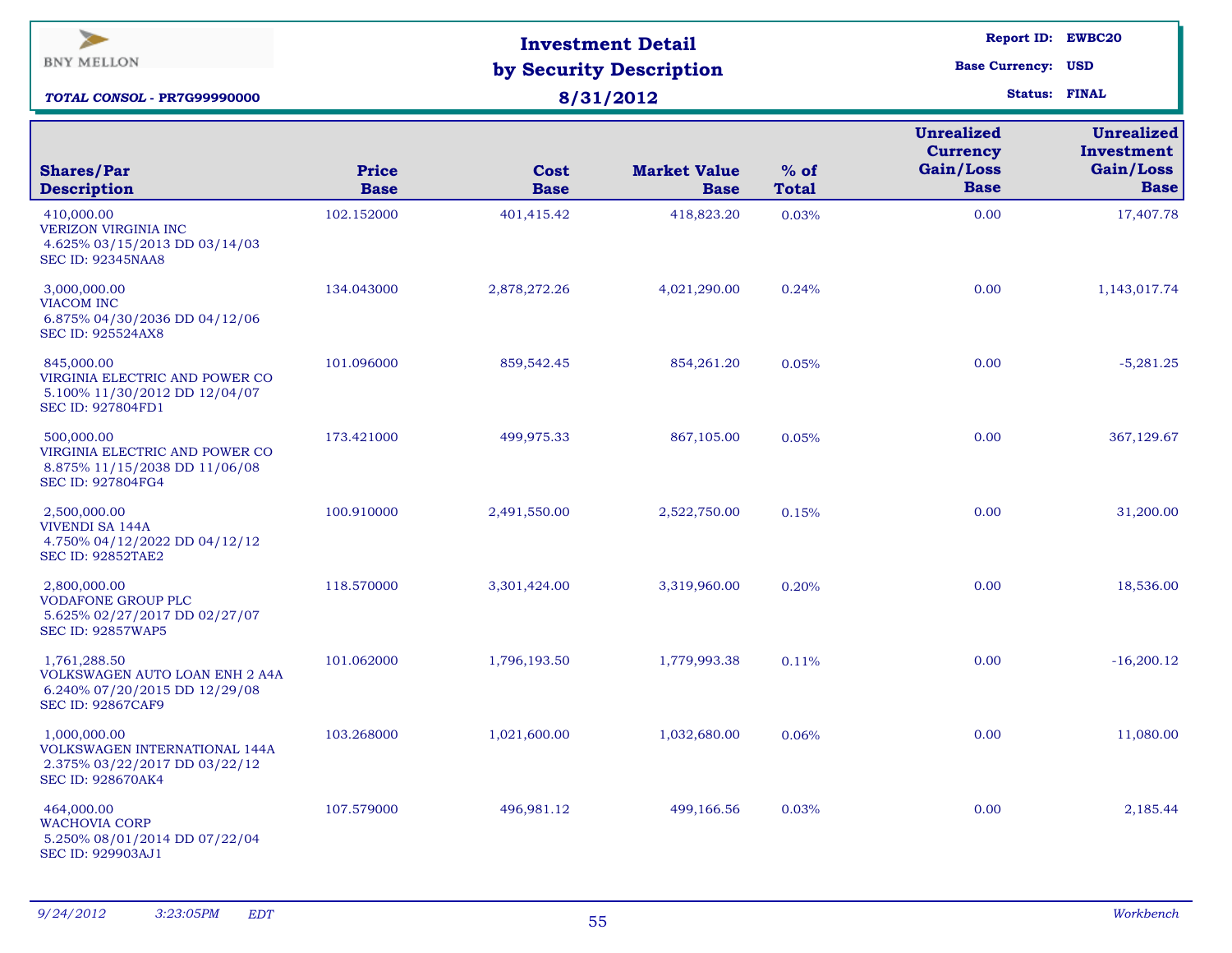| $\geq$<br><b>BNY MELLON</b><br>TOTAL CONSOL - PR7G99990000                                        |                             | <b>Investment Detail</b><br>by Security Description<br>8/31/2012 | <b>Report ID: EWBC20</b><br><b>Base Currency: USD</b><br><b>Status: FINAL</b> |                        |                                                                  |                                                             |
|---------------------------------------------------------------------------------------------------|-----------------------------|------------------------------------------------------------------|-------------------------------------------------------------------------------|------------------------|------------------------------------------------------------------|-------------------------------------------------------------|
| <b>Shares/Par</b><br><b>Description</b>                                                           | <b>Price</b><br><b>Base</b> | Cost<br><b>Base</b>                                              | <b>Market Value</b><br><b>Base</b>                                            | $%$ of<br><b>Total</b> | <b>Unrealized</b><br><b>Currency</b><br>Gain/Loss<br><b>Base</b> | <b>Unrealized</b><br>Investment<br>Gain/Loss<br><b>Base</b> |
| 2,375,000.00<br><b>WACHOVIA CORP</b><br>5.750% 02/01/2018 DD 01/31/08<br><b>SEC ID: 92976WBH8</b> | 120.042000                  | 2,806,751.25                                                     | 2,850,997.50                                                                  | 0.17%                  | 0.00                                                             | 44,246.25                                                   |
| 5,230,000.00<br><b>WAL-MART STORES INC</b><br>1.500% 10/25/2015 DD 10/25/10<br>SEC ID: 931142CX9  | 102.751000                  | 5,365,352.40                                                     | 5,373,877.30                                                                  | 0.33%                  | 0.00                                                             | 8,524.90                                                    |
| 600,000.00<br>WAL-MART STORES INC<br>6.500% 08/15/2037 DD 08/24/07<br><b>SEC ID: 931142CK7</b>    | 145.408000                  | 768,852.00                                                       | 872,448.00                                                                    | 0.05%                  | 0.00                                                             | 103,596.00                                                  |
| 272,000.00<br><b>WALGREEN CO</b><br>4.875% 08/01/2013 DD 07/17/08<br>SEC ID: 931422AD1            | 103.857000                  | 283,927.20                                                       | 282,491.04                                                                    | 0.02%                  | 0.00                                                             | $-1,436.16$                                                 |
| 654,000.00<br><b>WALGREEN CO</b><br>5.250% 01/15/2019 DD 01/13/09<br><b>SEC ID: 931422AE9</b>     | 116.186000                  | 754,247.64                                                       | 759,856.44                                                                    | 0.05%                  | 0.00                                                             | 5,608.80                                                    |
| 2,065,000.00<br>WALT DISNEY CO/THE<br>4.500% 12/15/2013 DD 12/22/08<br>SEC ID: 254687AW6          | 105.277000                  | 2,184,253.75                                                     | 2,173,970.05                                                                  | 0.13%                  | 0.00                                                             | $-10,283.70$                                                |
| 1,475,000.00<br>WALT DISNEY CO/THE<br>6.000% 07/17/2017 DD 07/17/07<br><b>SEC ID: 25468PCG9</b>   | 123.218000                  | 1,819,014.25                                                     | 1,817,465.50                                                                  | 0.11%                  | 0.00                                                             | $-1,548.75$                                                 |
| 79,756.57<br>WAMU MORTGAGE PASS THR AR17 1A<br>VAR RT 11/25/2042 DD 10/01/02<br>SEC ID: 929227XB7 | 93.182000                   | 79,966.72                                                        | 74,318.77                                                                     | 0.00%                  | 0.00                                                             | $-5,647.95$                                                 |
| 3,220,000.00<br>WASTE MANAGEMENT INC<br>5.000% 03/15/2014 DD 03/05/04<br><b>SEC ID: 94106LAR0</b> | 106.309000                  | 3,436,577.20                                                     | 3,423,149.80                                                                  | 0.21%                  | 0.00                                                             | $-13,427.40$                                                |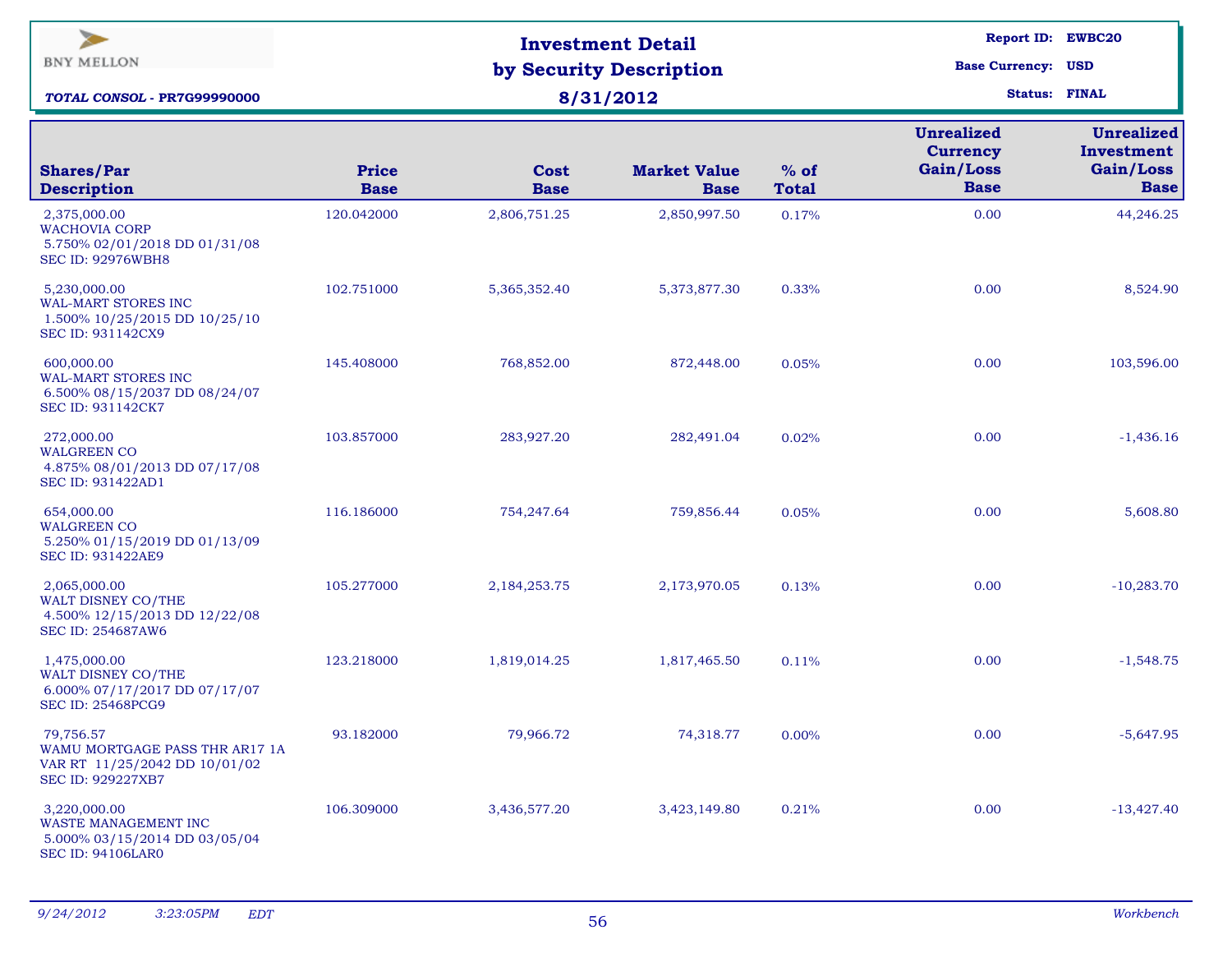| $\blacktriangleright$<br><b>BNY MELLON</b><br>TOTAL CONSOL - PR7G99990000                                     |                             | <b>Investment Detail</b><br>by Security Description<br>8/31/2012 | <b>Report ID: EWBC20</b><br><b>Base Currency: USD</b><br><b>Status: FINAL</b> |                        |                                                                  |                                                             |
|---------------------------------------------------------------------------------------------------------------|-----------------------------|------------------------------------------------------------------|-------------------------------------------------------------------------------|------------------------|------------------------------------------------------------------|-------------------------------------------------------------|
| <b>Shares/Par</b><br><b>Description</b>                                                                       | <b>Price</b><br><b>Base</b> | Cost<br><b>Base</b>                                              | <b>Market Value</b><br><b>Base</b>                                            | $%$ of<br><b>Total</b> | <b>Unrealized</b><br><b>Currency</b><br>Gain/Loss<br><b>Base</b> | <b>Unrealized</b><br>Investment<br>Gain/Loss<br><b>Base</b> |
| 2,176,000.00<br><b>WELLS FARGO &amp; CO</b><br>3.500% 03/08/2022 DD 03/08/12<br><b>SEC ID: 94974BFC9</b>      | 106.564000                  | 2,288,977.92                                                     | 2,318,832.64                                                                  | 0.14%                  | 0.00                                                             | 29,854.72                                                   |
| 2,345,000.00<br><b>WELLS FARGO &amp; CO</b><br>5.625% 12/11/2017 DD 12/10/07<br><b>SEC ID: 949746NX5</b>      | 119.758000                  | 2,754,179.05                                                     | 2,808,325.10                                                                  | 0.17%                  | 0.00                                                             | 54,146.05                                                   |
| 910,000.00<br><b>WELLS FARGO &amp; CO</b><br>STEP 06/15/2016 DD 09/15/10<br><b>SEC ID: 949746QU8</b>          | 108.780000                  | 981,942.00                                                       | 989,898.00                                                                    | 0.06%                  | 0.00                                                             | 7,956.00                                                    |
| 2,000,000.00<br><b>WELLS FARGO &amp; COMPANY</b><br>VAR RT 06/26/2015 DD 06/27/12<br><b>SEC ID: 94974BFF2</b> | 100.610000                  | 2,000,000.00                                                     | 2,012,200.00                                                                  | 0.12%                  | 0.00                                                             | 12,200.00                                                   |
| 61,432.28<br>WELLS FARGO MORTGAGE BAC 11 B1<br>6.000% 08/25/2037 DD 07/01/07<br><b>SEC ID: 94985WEF4</b>      | 0.001000                    | 59,039.61                                                        | 0.61                                                                          | 0.00%                  | 0.00                                                             | $-59,039.00$                                                |
| 2,800,000.00<br>WILLIS NORTH AMERICA INC<br>6.200% 03/28/2017 DD 03/28/07<br><b>SEC ID: 970648AD3</b>         | 113.745000                  | 3,152,884.00                                                     | 3,184,860.00                                                                  | 0.19%                  | 0.00                                                             | 31,976.00                                                   |
| 650,000.00<br>WISCONSIN ELECTRIC POWER CO<br>6.000% 04/01/2014 DD 10/01/08<br><b>SEC ID: 976656CA4</b>        | 108.623000                  | 708,155.50                                                       | 706,049.50                                                                    | 0.04%                  | 0.00                                                             | $-2,106.00$                                                 |
| 3,000,000.00<br><b>XEROX CORP</b><br>4.250% 02/15/2015 DD 12/04/09<br>SEC ID: 984121BZ5                       | 106.461000                  | 3,192,060.00                                                     | 3,193,830.00                                                                  | 0.19%                  | 0.00                                                             | 1,770.00                                                    |
| 1,500,000.00<br>YUM! BRANDS INC<br>6.250% 03/15/2018 DD 10/19/07<br><b>SEC ID: 988498AC5</b>                  | 120.464000                  | 1,495,385.84                                                     | 1,806,960.00                                                                  | 0.11%                  | 0.00                                                             | 311,574.16                                                  |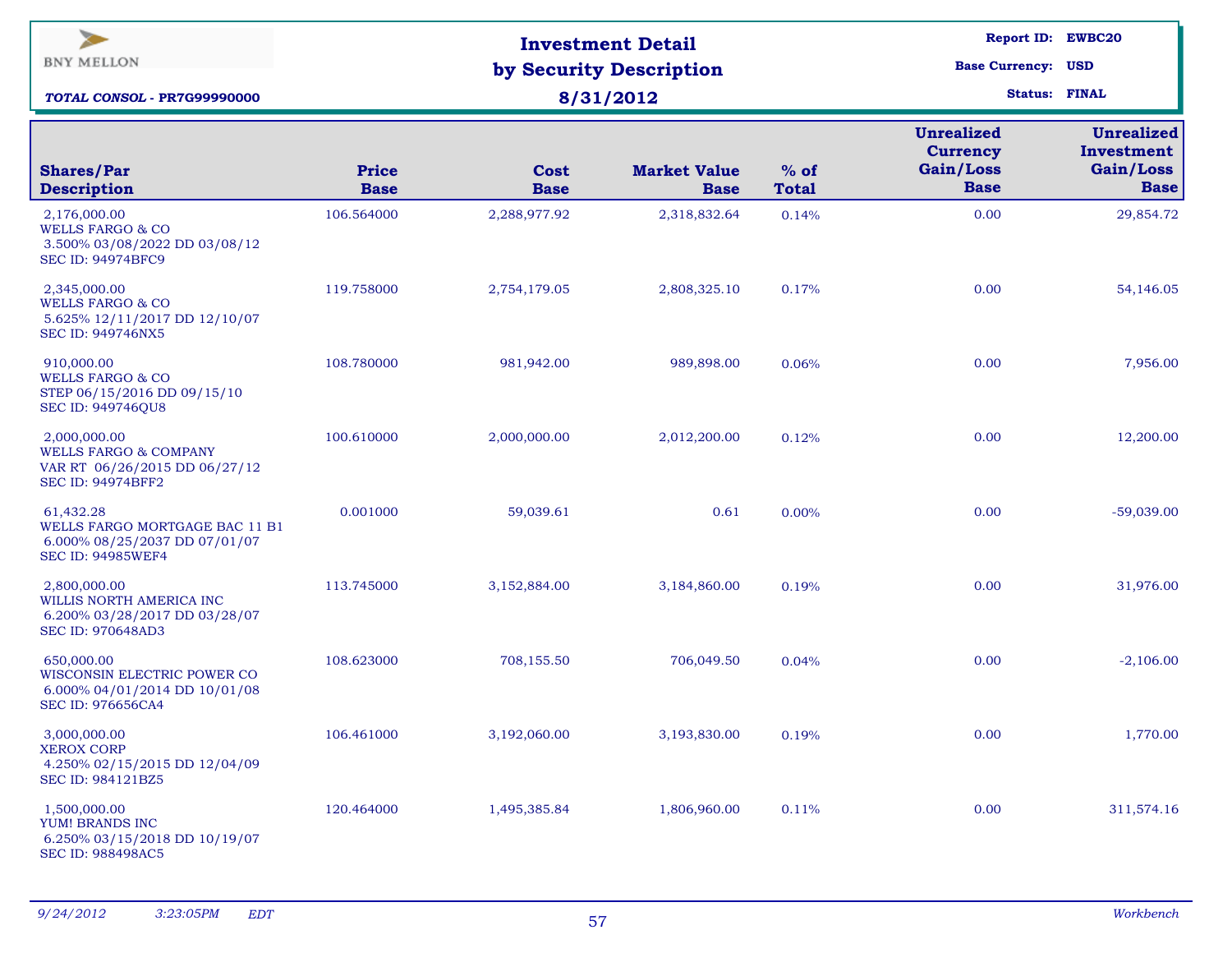| ⋗<br><b>BNY MELLON</b><br><b>TOTAL CONSOL - PR7G99990000</b>                                                          |                             | <b>Investment Detail</b><br>by Security Description<br>8/31/2012 | <b>Report ID: EWBC20</b><br><b>Base Currency: USD</b><br><b>Status: FINAL</b> |                        |                                                                  |                                                             |
|-----------------------------------------------------------------------------------------------------------------------|-----------------------------|------------------------------------------------------------------|-------------------------------------------------------------------------------|------------------------|------------------------------------------------------------------|-------------------------------------------------------------|
| <b>Shares/Par</b><br><b>Description</b>                                                                               | <b>Price</b><br><b>Base</b> | <b>Cost</b><br><b>Base</b>                                       | <b>Market Value</b><br><b>Base</b>                                            | $%$ of<br><b>Total</b> | <b>Unrealized</b><br><b>Currency</b><br>Gain/Loss<br><b>Base</b> | <b>Unrealized</b><br>Investment<br>Gain/Loss<br><b>Base</b> |
| TOTAL U.S. DOLLAR FIXED INCOME                                                                                        | SECURITIES (59.47%)         | 928,326,230.24                                                   | 976,591,461.33                                                                | 59.47%                 | 0.00                                                             | 48,265,231.09                                               |
| TOTAL FIXED INCOME SECURITIES (59.47%)                                                                                |                             | 928,326,230.24                                                   | 976,591,461.33                                                                | 59.47%                 | 0.00                                                             | 48,265,231.09                                               |
| PREFERRED SECURITIES                                                                                                  |                             |                                                                  |                                                                               |                        |                                                                  |                                                             |
| <b>U.S. DOLLAR</b><br>25,400.00<br>PETROLEO BRASILEIRO SA<br><b>ADR</b><br>SEC ID: 71654V101                          | 20.580000                   | 484,727.45                                                       | 522,732.00                                                                    | 0.03%                  | 0.00                                                             | 38,004.55                                                   |
| <b>EQUITY</b>                                                                                                         |                             |                                                                  |                                                                               |                        |                                                                  |                                                             |
| <b>AUSTRALIAN DOLLAR</b><br>399,994.00<br>ARISTOCRAT LEISURE NPV<br>(POST RECONSTRUCTION)<br><b>SEC ID: AA6253980</b> | 2.748977                    | 1,225,441.62                                                     | 1,099,574.31                                                                  | 0.07%                  | 161,867.42                                                       | $-287,734.73$                                               |
| 168,748.00<br><b>BRAMBLES LTD NPV</b><br>SEC ID: AAB1FJ0C0                                                            | 7.037795                    | 897,036.00                                                       | 1,187,613.75                                                                  | 0.07%                  | 334,461.99                                                       | $-43,884.24$                                                |
| 35,643.00<br>COCHLEAR LTD COM<br><b>SEC ID: AA6211798</b>                                                             | 69.654530                   | 2,250,774.54                                                     | 2,482,696.41                                                                  | 0.15%                  | 156,005.97                                                       | 75,915.90                                                   |
| 83,511.00<br><b>MESOBLAST LTD</b><br>SEC ID: AAB04SF46                                                                | 6.562408                    | 534,111.12                                                       | 548,033.21                                                                    | 0.03%                  | $-4,424.02$                                                      | 18,346.11                                                   |
| 168,631.00<br><b>SEEK LIMITED NPV</b><br>SEC ID: AAB0767Y4                                                            | 7.368499                    | 1,035,407.58                                                     | 1,242,557.27                                                                  | 0.08%                  | $-8,329.98$                                                      | 215,479.67                                                  |
| 228,022.00<br>TREASURY WINE ESTATES LTD<br>SEC ID: AAB61JC64                                                          | 4.888219                    | 1,025,445.37                                                     | 1,114,621.36                                                                  | 0.07%                  | 15,477.70                                                        | 73,698.29                                                   |
| 34,040.00<br>WOOLWORTHS LIMITED ORD A\$0.25<br>SEC ID: AA6981234                                                      | 30.610789                   | 468,977.88                                                       | 1,041,991.26                                                                  | 0.06%                  | 287,529.24                                                       | 285,484.14                                                  |
| TOTAL AUSTRALIAN DOLLAR EQUITY (0.53%)                                                                                |                             | 7,437,194.11                                                     | 8,717,087.57                                                                  | 0.53%                  | 942,588.32                                                       | 337,305.14                                                  |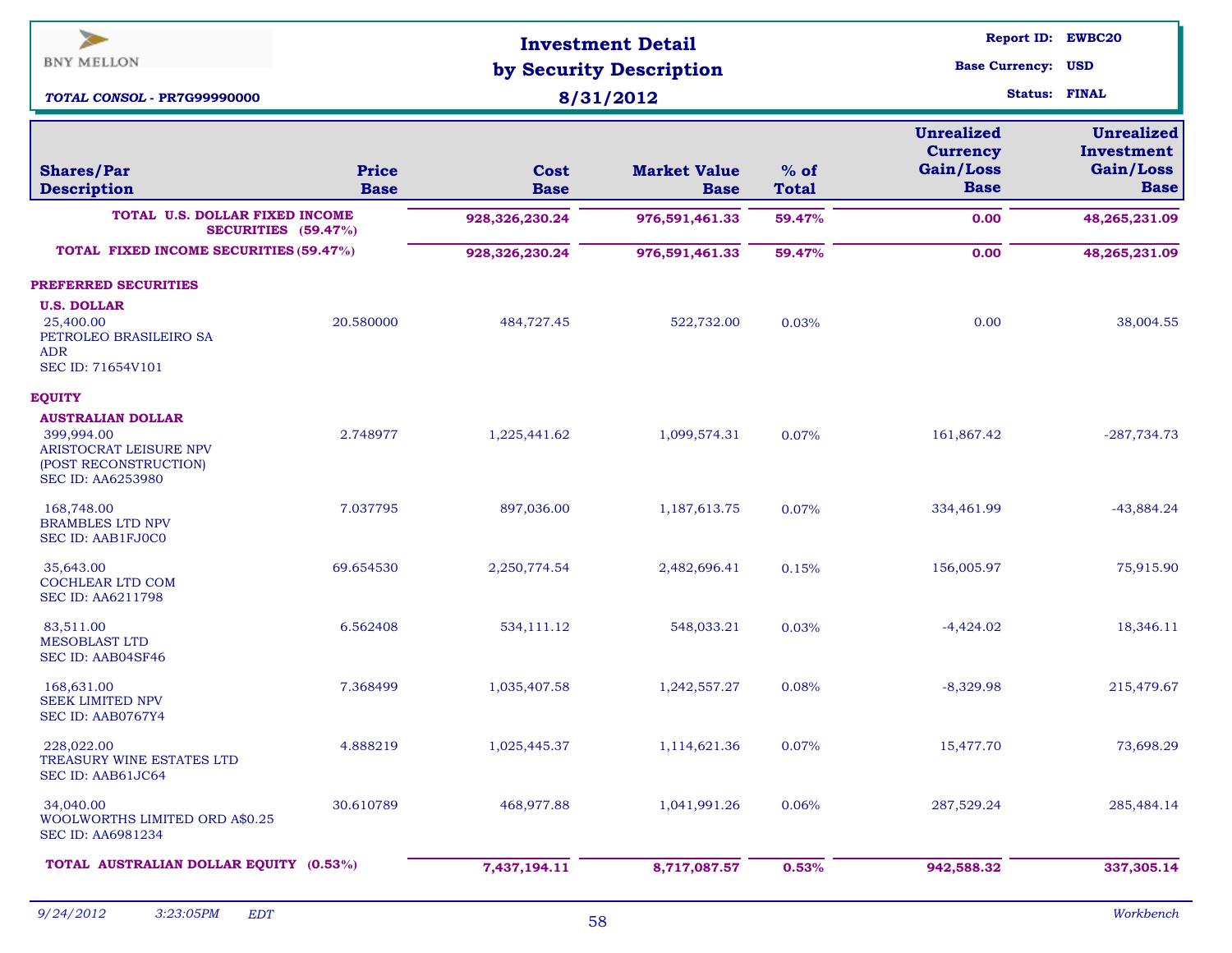| ⋗<br><b>BNY MELLON</b>                                                                      |                             | <b>Investment Detail</b><br>by Security Description | <b>Base Currency: USD</b>          | <b>Report ID: EWBC20</b><br><b>Status: FINAL</b> |                                                                  |                                                             |
|---------------------------------------------------------------------------------------------|-----------------------------|-----------------------------------------------------|------------------------------------|--------------------------------------------------|------------------------------------------------------------------|-------------------------------------------------------------|
| <b>TOTAL CONSOL - PR7G99990000</b>                                                          |                             | 8/31/2012                                           |                                    |                                                  |                                                                  |                                                             |
| <b>Shares/Par</b><br><b>Description</b>                                                     | <b>Price</b><br><b>Base</b> | <b>Cost</b><br><b>Base</b>                          | <b>Market Value</b><br><b>Base</b> | $%$ of<br><b>Total</b>                           | <b>Unrealized</b><br><b>Currency</b><br>Gain/Loss<br><b>Base</b> | <b>Unrealized</b><br>Investment<br>Gain/Loss<br><b>Base</b> |
| <b>DANISH KRONE</b><br>30,223.00<br>CARLSBERG A/S<br><b>SEC ID: SD4169217</b>               | 86.780005                   | 1,584,876.31                                        | 2,622,752.09                       | 0.16%                                            | $-167,057.88$                                                    | 1,204,933.66                                                |
| 31,641.00<br>JYSKE BANK (AS) DKK10<br>SEC ID: SDB0386J3                                     | 28.672926                   | 1,315,233.96                                        | 907,240.04                         | 0.06%                                            | $-86,980.33$                                                     | $-321,013.59$                                               |
| 10,400.00<br><b>NOVO-NORDISK AS DKK1</b><br><b>SEC ID: SD7077524</b>                        | 157.827962                  | 855,766.85                                          | 1,641,410.81                       | 0.10%                                            | 3,709.39                                                         | 781,934.57                                                  |
| 37,685.00<br>NOVOZYMES A/S<br>SEC ID: SDB798FW3                                             | 27.793284                   | 407,810.83                                          | 1,047,389.92                       | 0.06%                                            | 46,268.47                                                        | 593,310.62                                                  |
| TOTAL DANISH KRONE EQUITY (0.38%)                                                           |                             | 4,163,687.95                                        | 6,218,792.86                       | 0.38%                                            | $-204,060.35$                                                    | 2,259,165.26                                                |
| <b>EURO CURRENCY UNIT</b><br>14,350.00<br><b>ADIDAS AG</b><br><b>SEC ID: ED4031974</b>      | 78.415705                   | 526,718.51                                          | 1,125,265.37                       | 0.07%                                            | $-124,777.86$                                                    | 723,324.72                                                  |
| 9,288.00<br><b>BIOMERIEUX NPV</b><br>SEC ID: EFB01MJR2                                      | 87.466095                   | 968,967.07                                          | 812,385.09                         | 0.05%                                            | $-28,791.77$                                                     | $-127,790.21$                                               |
| 48,820.00<br><b>CELESIO AG</b><br><b>SEC ID: ED5105181</b>                                  | 18.321368                   | 2,360,546.73                                        | 894,449.16                         | 0.05%                                            | $-861.14$                                                        | $-1,465,236.43$                                             |
| 21,227.00<br><b>COLRUYT SA NPV</b><br><b>SEC ID: EB5806220</b>                              | 47.577573                   | 1,045,504.20                                        | 1,009,929.14                       | 0.06%                                            | $-103,761.62$                                                    | 68,186.56                                                   |
| 22,273.00<br>CORPORACION FINANCIERA ALBA<br>EUR1<br><b>SEC ID: EE5730408</b>                | 32.483085                   | 1,081,824.97                                        | 723,495.75                         | 0.04%                                            | 28,269.33                                                        | $-386,598.55$                                               |
| 234,500.00<br>DISTRIBUIDORA INTERNACIONAL DE<br><b>ALIMENTACION SA</b><br>SEC ID: EEB55ZR92 | 5.320571                    | 1,158,196.56                                        | 1,247,673.78                       | 0.08%                                            | $-167,659.74$                                                    | 257,136.96                                                  |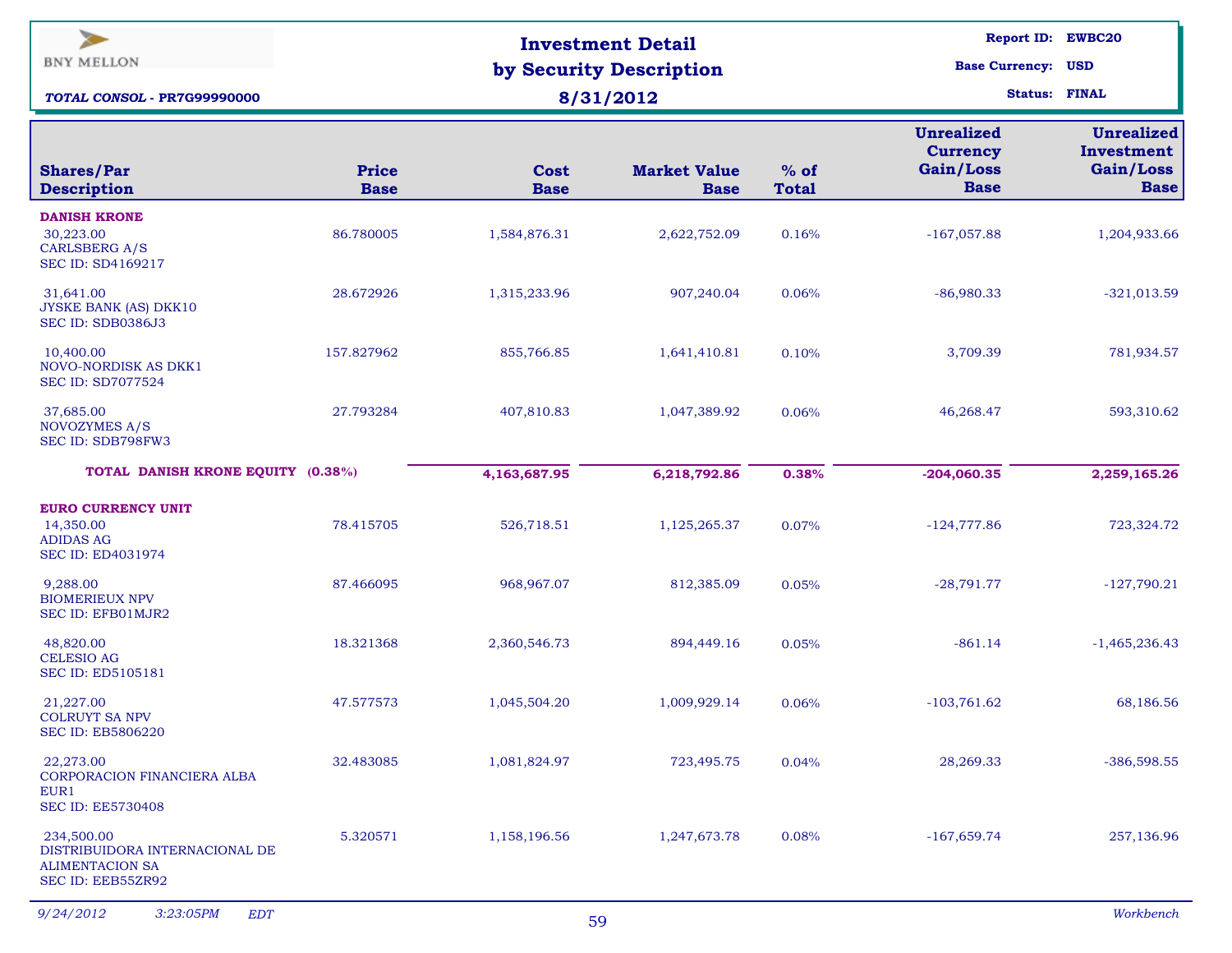| ⋗<br><b>BNY MELLON</b><br>TOTAL CONSOL - PR7G99990000                                     |                      | <b>Investment Detail</b><br>by Security Description<br>8/31/2012 | <b>Report ID: EWBC20</b><br><b>Base Currency: USD</b><br><b>Status: FINAL</b> |                        |                                                                  |                                                             |
|-------------------------------------------------------------------------------------------|----------------------|------------------------------------------------------------------|-------------------------------------------------------------------------------|------------------------|------------------------------------------------------------------|-------------------------------------------------------------|
| <b>Shares/Par</b><br><b>Description</b>                                                   | Price<br><b>Base</b> | <b>Cost</b><br><b>Base</b>                                       | <b>Market Value</b><br><b>Base</b>                                            | $%$ of<br><b>Total</b> | <b>Unrealized</b><br><b>Currency</b><br>Gain/Loss<br><b>Base</b> | <b>Unrealized</b><br>Investment<br>Gain/Loss<br><b>Base</b> |
| 41,023.00<br><b>EXOR SPA EUR1</b><br>SEC ID: EIB06HZC7                                    | 23.936895            | 1,001,154.01                                                     | 981,963.24                                                                    | 0.06%                  | $-46,045.04$                                                     | 26,854.27                                                   |
| 104,425.00<br>FIAT INDUSTRIAL EUR1.57<br>SEC ID: EIB52B4V5                                | 10.090303            | 1,088,918.81                                                     | 1,053,679.84                                                                  | 0.06%                  | $-47,053.35$                                                     | 11,814.38                                                   |
| 13,842.00<br><b>IBERDROLA SA EURO.75 (POST</b><br><b>SUBDIVISION</b><br>SEC ID: EEB288C92 | 3.975617             | 61,079.48                                                        | 55,030.49                                                                     | 0.00%                  | 444.15                                                           | $-6,493.14$                                                 |
| 31,022.00<br>KONE CORPORATION NPV ORD B<br>SEC ID: SFB09M9D1                              | 61.323325            | 440,854.57                                                       | 1,902,372.19                                                                  | 0.12%                  | 20,232.95                                                        | 1,441,284.67                                                |
| 30,068.00<br><b>LEGRAND SA EUR4</b><br>SEC ID: EFB11ZRK7                                  | 34.632238            | 559,178.67                                                       | 1,041,322.12                                                                  | 0.06%                  | $-80,722.36$                                                     | 562,865.81                                                  |
| 51,312.00<br><b>QIAGEN NV</b><br><b>SEC ID: ED5732828</b>                                 | 18.018848            | 972,536.94                                                       | 924,583.10                                                                    | 0.06%                  | $-36,576.42$                                                     | $-11,377.42$                                                |
| 28,129.00<br><b>TOTAL SA EUR2.5</b><br>POST SUBDIVISION<br>SEC ID: EFB15C551              | 50.048153            | 1,503,568.23                                                     | 1,407,804.49                                                                  | 0.09%                  | $-114,645.88$                                                    | 18,882.14                                                   |
| TOTAL EURO CURRENCY UNIT EQUITY                                                           | $(0.80\%)$           | 12,769,048.75                                                    | 13,179,953.76                                                                 | 0.80%                  | $-701,948.75$                                                    | 1,112,853.76                                                |
| <b>HONG KONG DOLLAR</b><br>334,000.00<br>BOC HONG KONG HLDG HKD5<br>SEC ID: FH6536111     | 3.165189             | 503,028.60                                                       | 1,057,173.25                                                                  | 0.06%                  | 2,700.90                                                         | 551,443.75                                                  |
| 270,000.00<br>CAFE DE CORAL HLDG<br><b>SEC ID: FH6160953</b>                              | 2.791297             | 622,996.73                                                       | 753,650.28                                                                    | 0.05%                  | 1,761.28                                                         | 128,892.27                                                  |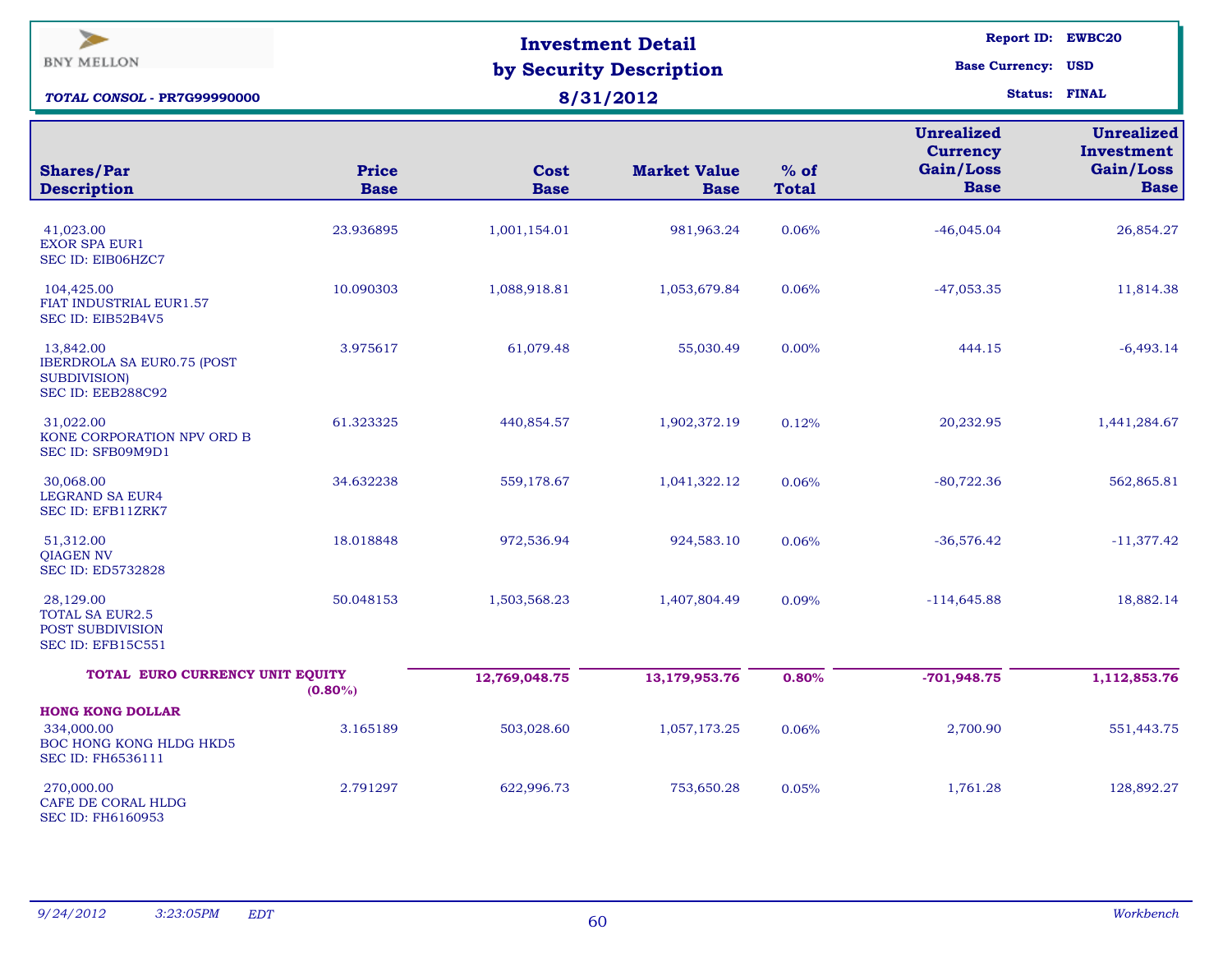| $\geq$<br><b>BNY MELLON</b><br>TOTAL CONSOL - PR7G99990000                               |                             | <b>Investment Detail</b><br>by Security Description<br>8/31/2012 | <b>Report ID: EWBC20</b><br><b>Base Currency: USD</b><br><b>Status: FINAL</b> |                        |                                                                  |                                                             |
|------------------------------------------------------------------------------------------|-----------------------------|------------------------------------------------------------------|-------------------------------------------------------------------------------|------------------------|------------------------------------------------------------------|-------------------------------------------------------------|
| <b>Shares/Par</b><br><b>Description</b>                                                  | <b>Price</b><br><b>Base</b> | Cost<br><b>Base</b>                                              | <b>Market Value</b><br><b>Base</b>                                            | $%$ of<br><b>Total</b> | <b>Unrealized</b><br><b>Currency</b><br>Gain/Loss<br><b>Base</b> | <b>Unrealized</b><br>Investment<br>Gain/Loss<br><b>Base</b> |
| 37,800.00<br>HONG KONG EXCHANGES & CLEARING<br>HKD1<br>SEC ID: FH6267352                 | 13.279613                   | 301,747.01                                                       | 501,969.38                                                                    | 0.03%                  | 1,618.25                                                         | 198,604.12                                                  |
| 866,000.00<br>LI & FUNG HKD0.025<br><b>SEC ID: FH6286253</b>                             | 1.624496                    | 1,476,318.71                                                     | 1,406,813.86                                                                  | 0.09%                  | 6,753.55                                                         | $-76,258.40$                                                |
| TOTAL HONG KONG DOLLAR EQUITY (0.23%)                                                    |                             | 2,904,091.05                                                     | 3,719,606.77                                                                  | 0.23%                  | 12,833.98                                                        | 802,681.74                                                  |
| <b>JAPANESE YEN</b><br>68,000.00<br>ASAHI GROUP HOLDINGS LTD<br><b>SEC ID: FJ6054400</b> | 24.201788                   | 1,114,850.27                                                     | 1,645,721.57                                                                  | 0.10%                  | 300,551.26                                                       | 230,320.04                                                  |
| 5,300.00<br>FAST RETAILING CO LTD Y50<br>SEC ID: FJ6332434                               | 233.333332                  | 789,284.30                                                       | 1,236,666.66                                                                  | 0.08%                  | 176, 207.83                                                      | 271,174.53                                                  |
| 145.00<br><b>INPEX CORPORATION</b><br>SEC ID: FJB10RB16                                  | 5,683.269440                | 1,075,684.90                                                     | 824,074.07                                                                    | 0.05%                  | 174,887.53                                                       | $-426,498.36$                                               |
| 60,500.00<br><b>KAO CORP</b><br>SEC ID: FJ6483807                                        | 30.191571                   | 1,455,956.87                                                     | 1,826,590.03                                                                  | 0.11%                  | 235,911.93                                                       | 134,721.23                                                  |
| 90,700.00<br>MS&AD INSURANCE GROUP HOLDINGS<br>SEC ID: FJB2Q4CS7                         | 15.759898                   | 1,773,282.47                                                     | 1,429,422.72                                                                  | 0.09%                  | 221,864.75                                                       | $-565,724.50$                                               |
| 89,900.00<br>NAMCO BANDAI HOLDINGS INC NPV<br>SEC ID: FJB0JDQD7                          | 15.836526                   | 844,150.86                                                       | 1,423,703.69                                                                  | 0.09%                  | 187,588.46                                                       | 391,964.37                                                  |
| 61,000.00<br><b>OLYMPUS CORP Y50</b><br><b>SEC ID: FJ6658804</b>                         | 19.731801                   | 1,589,892.09                                                     | 1,203,639.84                                                                  | 0.07%                  | 70,248.15                                                        | $-456,500.40$                                               |
| 102,600.00<br><b>RAKUTEN INC NPV</b><br>SEC ID: FJ6229598                                | 9.655172                    | 784,776.64                                                       | 990,620.68                                                                    | 0.06%                  | 284,307.47                                                       | $-78,463.43$                                                |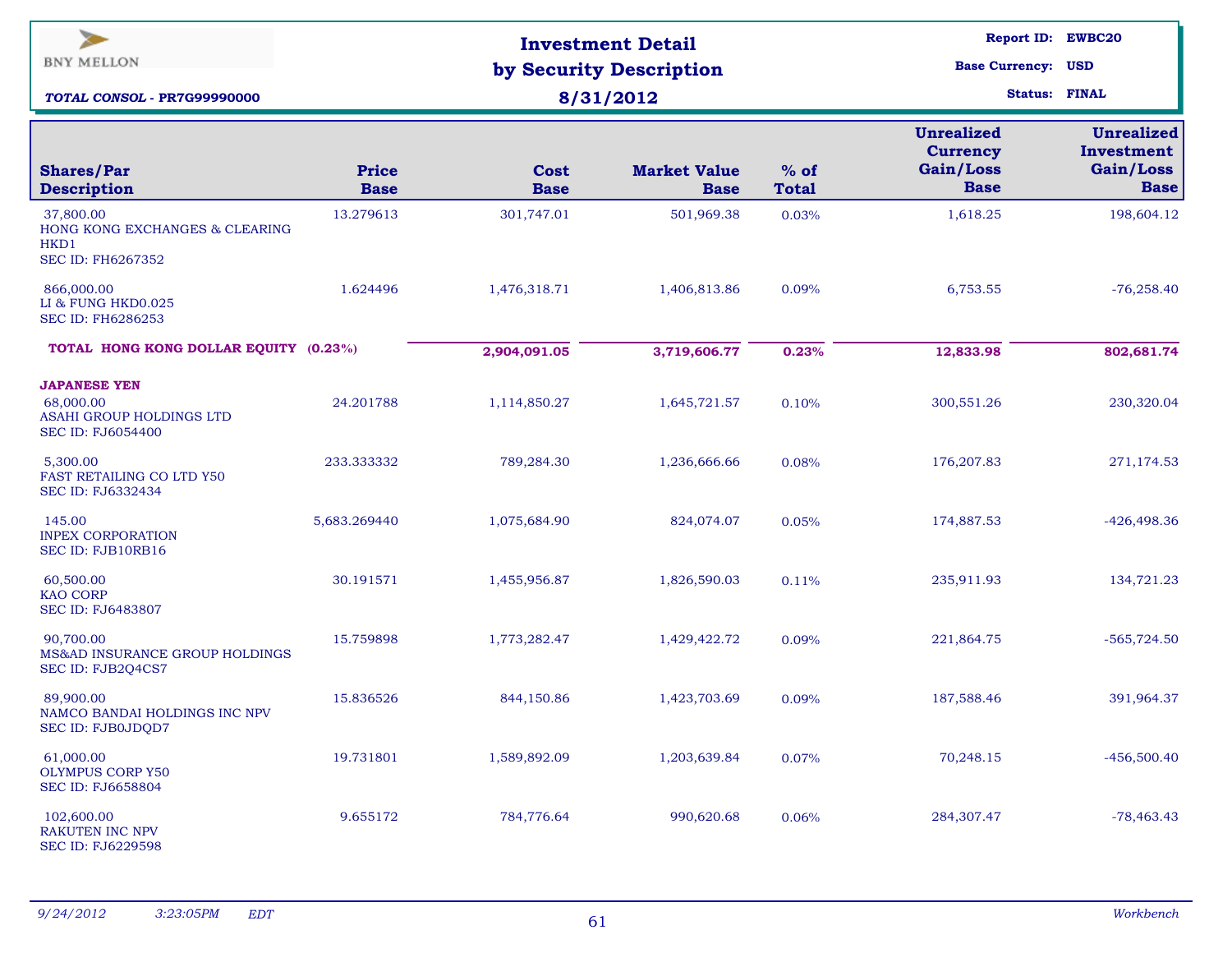| ⋗<br><b>BNY MELLON</b>                                                                |                             | <b>Investment Detail</b>             |                                                   |                        |                                                                  | <b>Report ID: EWBC20</b>                                    |
|---------------------------------------------------------------------------------------|-----------------------------|--------------------------------------|---------------------------------------------------|------------------------|------------------------------------------------------------------|-------------------------------------------------------------|
| <b>TOTAL CONSOL - PR7G99990000</b>                                                    |                             | by Security Description<br>8/31/2012 | <b>Base Currency: USD</b><br><b>Status: FINAL</b> |                        |                                                                  |                                                             |
| <b>Shares/Par</b>                                                                     | <b>Price</b><br><b>Base</b> | <b>Cost</b><br><b>Base</b>           | <b>Market Value</b>                               | $%$ of<br><b>Total</b> | <b>Unrealized</b><br><b>Currency</b><br>Gain/Loss<br><b>Base</b> | <b>Unrealized</b><br>Investment<br>Gain/Loss<br><b>Base</b> |
| <b>Description</b><br>16,600.00<br>ROHM CO Y50                                        | 32.630907                   | 869,445.05                           | <b>Base</b><br>541,673.05                         | 0.03%                  | 53,340.80                                                        | $-381, 112.80$                                              |
| <b>SEC ID: FJ6747201</b><br>22,600.00<br>SANKYO CO(OTC) NPV<br>SEC ID: FJ6775434      | 46.168582                   | 1,200,500.99                         | 1,043,409.96                                      | 0.06%                  | 30,034.60                                                        | $-187, 125.63$                                              |
| 14,800.00<br><b>SHIMANO INC NPV</b><br><b>SEC ID: FJ6804820</b>                       | 72.030651                   | 705,041.88                           | 1,066,053.63                                      | 0.06%                  | $-15,045.25$                                                     | 376,057.00                                                  |
| 6,400.00<br><b>SMC CORP NPV</b><br><b>SEC ID: FJ6763968</b>                           | 156.960408                  | 812,543.80                           | 1,004,546.61                                      | 0.06%                  | 323,079.36                                                       | $-131,076.55$                                               |
| 89,500.00<br>THK CO Y50<br>SEC ID: FJ6869138                                          | 15.606641                   | 1,646,608.87                         | 1,396,794.37                                      | 0.09%                  | 87,686.92                                                        | $-337,501.42$                                               |
| 54,600.00<br>YAMAHA MOTOR CO Y50<br>SEC ID: FJ6985264                                 | 8.659004                    | 594,794.45                           | 472,781.61                                        | 0.03%                  | 82,889.61                                                        | $-204,902.45$                                               |
| TOTAL JAPANESE YEN EQUITY (0.98%)                                                     |                             | 15,256,813.44                        | 16,105,698.49                                     | 0.98%                  | 2,213,553.42                                                     | $-1,364,668.37$                                             |
| <b>NEW TURKISH LIRA</b><br>207,582.00<br>TURKIYE GARANTI BANKASI<br>SEC ID: ETB03MYP7 | 4.290311                    | 944,883.55                           | 890,591.35                                        | 0.05%                  | $-166,702.37$                                                    | 112,410.17                                                  |
| <b>NORWEGIAN KRONE</b><br>35,220.00<br><b>SEADRILL LTD USD2</b><br>SEC ID: SNB09RMQ9  | 41.139404                   | 729,010.73                           | 1,448,929.83                                      | 0.09%                  | 42,151.69                                                        | 677,767.41                                                  |
| <b>POUND STERLING</b><br>48,172.00<br><b>AMEC ORD 50P</b><br>SEC ID: EX0028269        | 17.614802                   | 700,503.33                           | 848,540.22                                        | 0.05%                  | $-235,895.22$                                                    | 383,932.11                                                  |
| 48,933.00<br>ASSEENONSCREEN HLDGS ORD<br>GBP0.035<br>SEC ID: EX3092726                | 29.066805                   | 282,752.27                           | 1,422,325.97                                      | 0.09%                  | $-67,224.87$                                                     | 1,206,798.57                                                |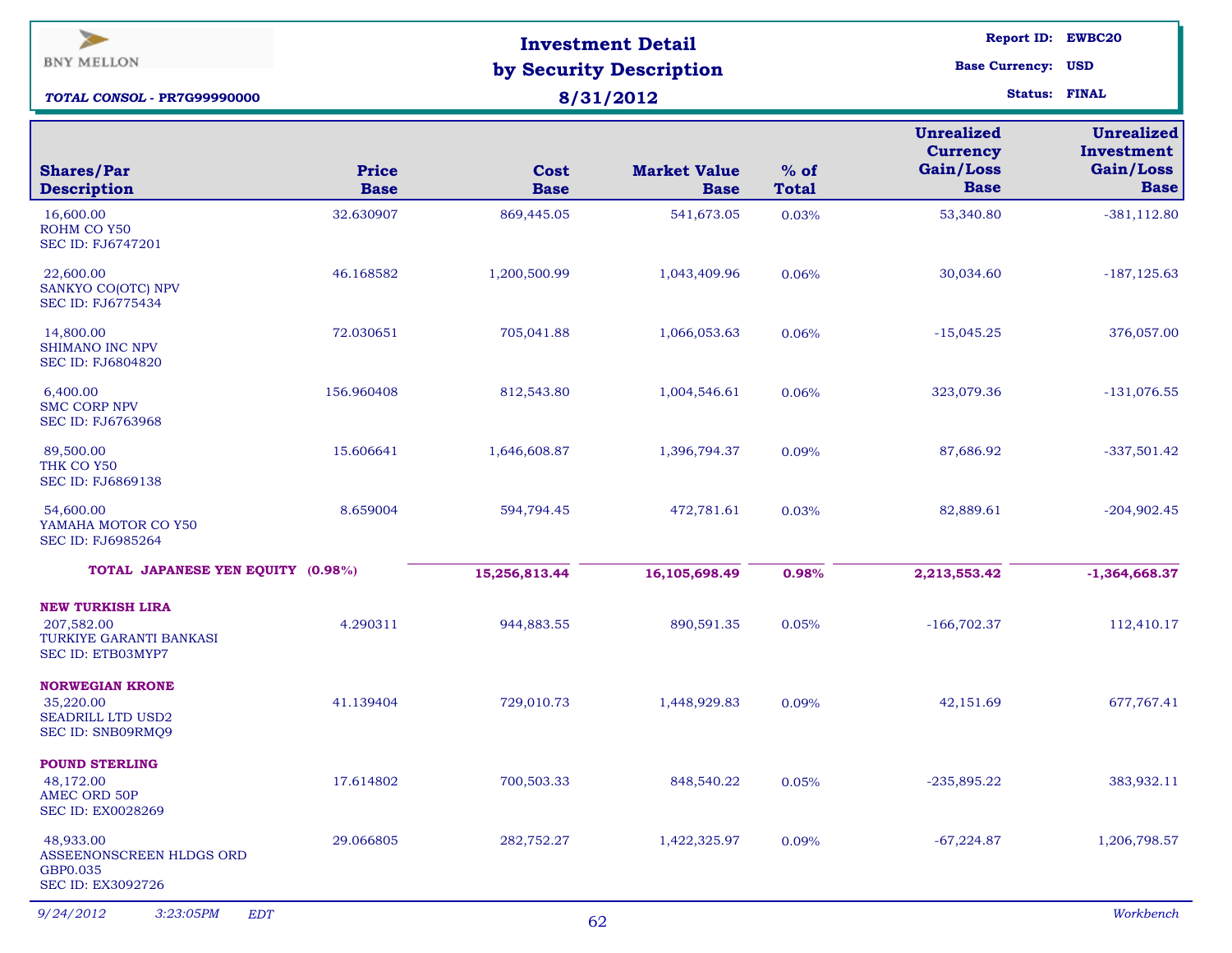| ⋗<br><b>BNY MELLON</b><br><b>TOTAL CONSOL - PR7G99990000</b>                             |                             |                            | <b>Investment Detail</b><br>by Security Description<br>8/31/2012 |                        | <b>Report ID: EWBC20</b><br><b>Base Currency: USD</b><br><b>Status: FINAL</b> |                                                             |  |
|------------------------------------------------------------------------------------------|-----------------------------|----------------------------|------------------------------------------------------------------|------------------------|-------------------------------------------------------------------------------|-------------------------------------------------------------|--|
| <b>Shares/Par</b><br><b>Description</b>                                                  | <b>Price</b><br><b>Base</b> | <b>Cost</b><br><b>Base</b> | <b>Market Value</b><br><b>Base</b>                               | $%$ of<br><b>Total</b> | <b>Unrealized</b><br><b>Currency</b><br>Gain/Loss<br><b>Base</b>              | <b>Unrealized</b><br>Investment<br>Gain/Loss<br><b>Base</b> |  |
| 66,061.00<br>BG GROUP PLC ORD GBP0.10<br><b>SEC ID: EX0876287</b>                        | 20.457948                   | 417,134.93                 | 1,351,472.50                                                     | 0.08%                  | $-97,616.00$                                                                  | 1,031,953.57                                                |  |
| 65,000.00<br>BHP BILLITON PLC USD0.50<br><b>SEC ID: EX0056658</b>                        | 29.162106                   | 2,030,039.10               | 1,895,536.89                                                     | 0.12%                  | 6,617.41                                                                      | $-141, 119.62$                                              |  |
| 129,000.00<br>HARGREAVES LANSDOWN ORD<br>GBP0.004 (WI)<br>SEC ID: EXB1VZ0M0              | 9.863654                    | 1,242,007.14               | 1,272,411.30                                                     | 0.08%                  | $-18,390.18$                                                                  | 48,794.34                                                   |  |
| 41,000.00<br><b>IMPERIAL TOBACCO GROUP ORD 10P</b><br><b>SEC ID: EX0454499</b>           | 39.009876                   | 911,868.92                 | 1,599,404.92                                                     | 0.10%                  | $-242,299.38$                                                                 | 929,835.38                                                  |  |
| 40,000.00<br><b>INTERTEK GROUP PLC ORD GBP0.01</b><br>SEC ID: EX3163832                  | 44.712053                   | 813,243.02                 | 1,788,482.10                                                     | 0.11%                  | $-60,369.30$                                                                  | 1,035,608.38                                                |  |
| 134,266.00<br>JOHN WOOD GROUP PLC<br>SEC ID: EXB5N0P81                                   | 13.032412                   | 585,005.10                 | 1,749,809.80                                                     | 0.11%                  | $-213,566.46$                                                                 | 1,378,371.16                                                |  |
| 52,606.00<br>JOHNSON MATTHEY ORD GBP1.04761<br>(POST CONSOLIDATION)<br>SEC ID: EXB70FPS5 | 38.136284                   | 1,731,388.47               | 2,006,197.33                                                     | 0.12%                  | $-190,258.41$                                                                 | 465,067.27                                                  |  |
| 71,000.00<br>KAZAKHMYS ORD GBP0.20<br>SEC ID: EXB0HZPV1                                  | 9.418916                    | 1,407,590.01               | 668,743.00                                                       | 0.04%                  | 24,545.16                                                                     | $-763,392.17$                                               |  |
| 45,058.00<br>LONMIN ORD USD1<br>SEC ID: EX3119248                                        | 9.101246                    | 1,532,092.38               | 410,083.92                                                       | 0.02%                  | $-59,572.33$                                                                  | $-1,062,436.13$                                             |  |
| 269,637.00<br>MITCHELLS & BUTLERS PLC<br>GBP0.085416<br>SEC ID: EXB1FP6H5                | 4.272662                    | 1,066,516.47               | 1,152,067.63                                                     | 0.07%                  | $-41,439.88$                                                                  | 126,991.04                                                  |  |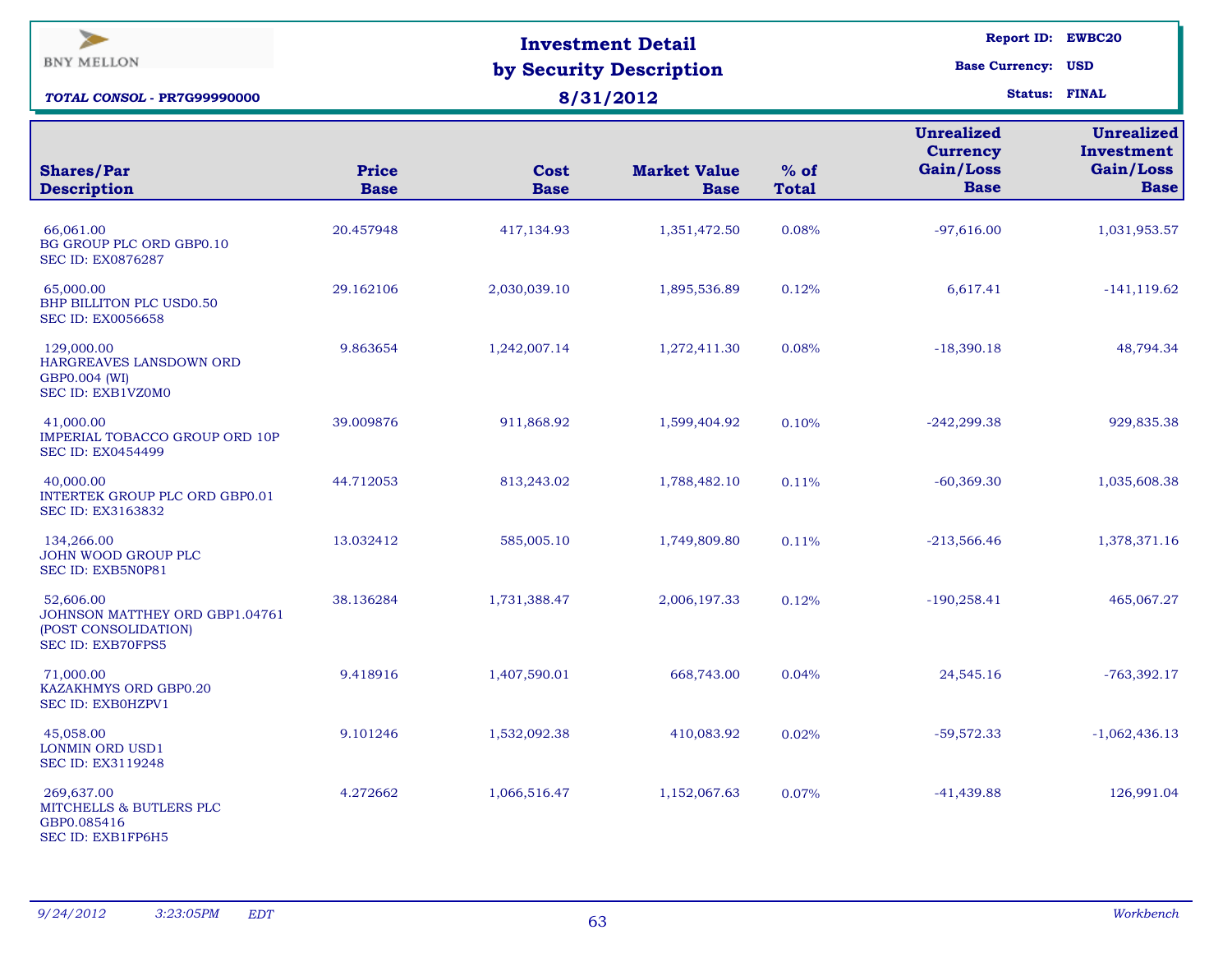| ⋗<br><b>BNY MELLON</b><br><b>TOTAL CONSOL - PR7G99990000</b>                                                                  |                             |                     | <b>Investment Detail</b><br>by Security Description<br>8/31/2012 |                        | <b>Report ID: EWBC20</b><br><b>Base Currency: USD</b><br><b>Status: FINAL</b> |                                                             |  |
|-------------------------------------------------------------------------------------------------------------------------------|-----------------------------|---------------------|------------------------------------------------------------------|------------------------|-------------------------------------------------------------------------------|-------------------------------------------------------------|--|
| <b>Shares/Par</b>                                                                                                             | <b>Price</b><br><b>Base</b> | Cost<br><b>Base</b> | <b>Market Value</b>                                              | $%$ of<br><b>Total</b> | <b>Unrealized</b><br><b>Currency</b><br>Gain/Loss<br><b>Base</b>              | <b>Unrealized</b><br>Investment<br>Gain/Loss<br><b>Base</b> |  |
| <b>Description</b><br>53,000.00<br>PEARSON ORD GBP0.25<br><b>SEC ID: EX0677602</b>                                            | 18.980783                   | 704,105.53          | <b>Base</b><br>1,005,981.47                                      | 0.06%                  | 43,945.80                                                                     | 257,930.14                                                  |  |
| 70,206.00<br><b>RIGHTMOVE PLC ORD</b><br>GBP0.01<br>SEC ID: EXB2987V6                                                         | 25.540668                   | 843,851.15          | 1,793,108.14                                                     | 0.11%                  | 3,285.89                                                                      | 945,971.10                                                  |  |
| 67,542.00<br>STANDARD CHARTERED ORD USD0.50<br><b>SEC ID: EX0408289</b>                                                       | 22.101890                   | 1,408,859.18        | 1,492,805.87                                                     | 0.09%                  | $-171,706.87$                                                                 | 255,653.56                                                  |  |
| 48.078.00<br>UNILEVER PLC ORD GBP0.031111<br>SEC ID: EXB10RZP7                                                                | 35.960244                   | 1,448,209.93        | 1,728,896.61                                                     | 0.11%                  | 3,984.90                                                                      | 276,701.78                                                  |  |
| 38,000.00<br>WEIR GROUP ORD 12.5P<br><b>SEC ID: EX0946585</b>                                                                 | 25.937756                   | 1,062,235.45        | 985,634.71                                                       | 0.06%                  | 1,348.51                                                                      | $-77,949.25$                                                |  |
| TOTAL POUND STERLING EQUITY (1.41%)                                                                                           |                             | 18, 187, 402. 38    | 23,171,502.38                                                    | 1.41%                  | $-1,314,611.23$                                                               | 6,298,711.23                                                |  |
| <b>S AFRICAN COMM RAND</b><br>178,627.00<br><b>CLICKS GROUP LTD ZAR0.01</b><br><b>POST RECONS</b><br><b>SEC ID: KS6105578</b> | 6.822092                    | 1,088,109.87        | 1,218,609.77                                                     | 0.07%                  | $-301,161.28$                                                                 | 431,661.18                                                  |  |
| <b>SINGAPORE DOLLAR</b><br>102,884.00<br>UNITED OVERSEAS BANK SG\$1<br>SEC ID: FM6916783                                      | 15.303832                   | 1,469,949.54        | 1,574,519.45                                                     | 0.10%                  | 103,055.33                                                                    | 1,514.58                                                    |  |
| <b>SOUTH KOREAN WON</b><br>1,134.00<br>SAMSUNG ELECTRONICS CO LTD<br><b>SEC ID: FK6771729</b>                                 | 1,086.702084                | 379,448.75          | 1,232,320.16                                                     | 0.08%                  | 202,630.33                                                                    | 650,241.08                                                  |  |
| <b>SWEDISH KRONA</b><br>120,451.00<br>ATLAS COPCO AB SER'B'NPV (POST<br>SPLIT)<br>SEC ID: SSB1QGR78                           | 19.813793                   | 685,385.44          | 2,386,591.14                                                     | 0.15%                  | 336,535.15                                                                    | 1,364,670.55                                                |  |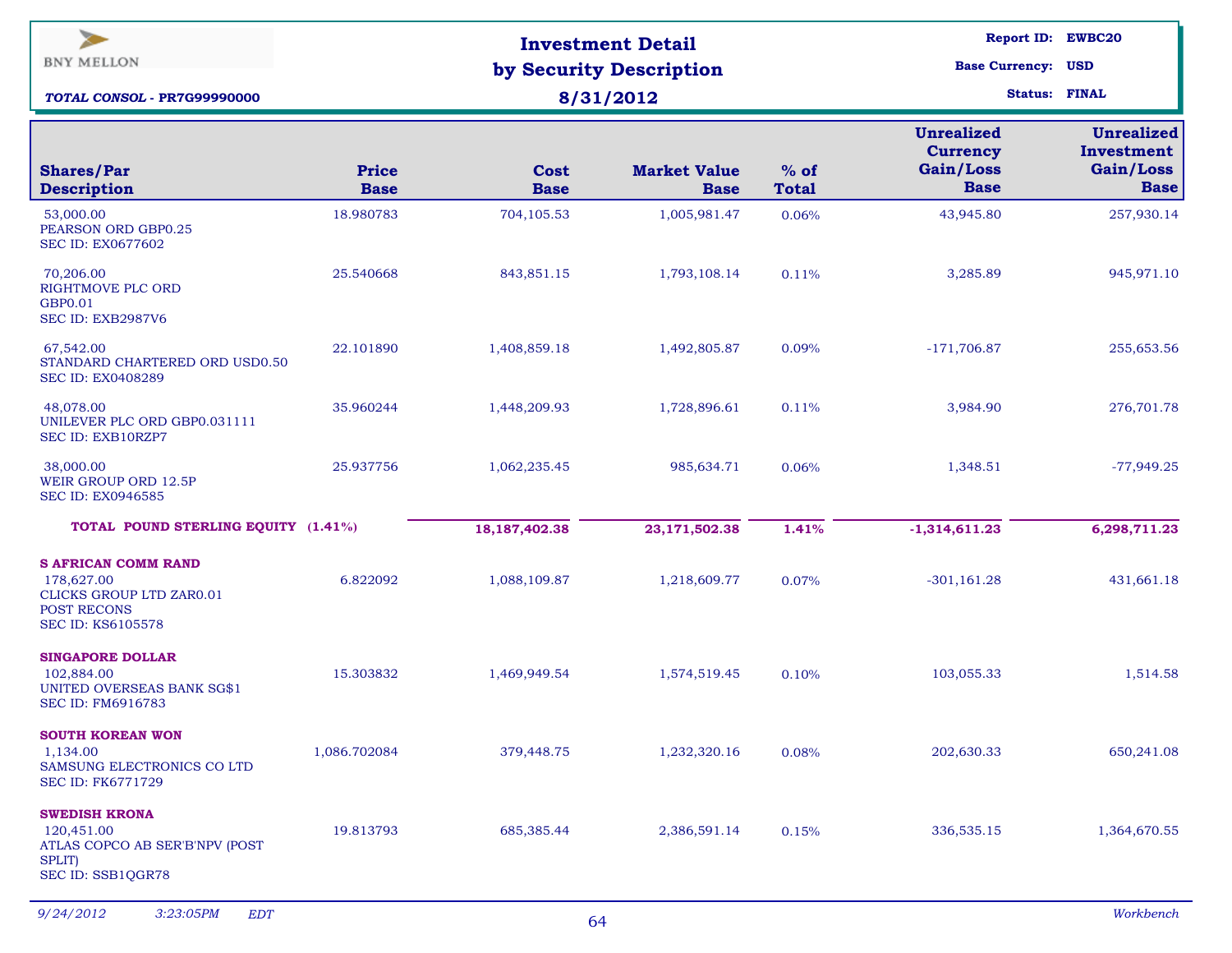| $\geq$<br><b>BNY MELLON</b><br>TOTAL CONSOL - PR7G99990000                                                |                             |                     | <b>Investment Detail</b><br>by Security Description<br>8/31/2012 |                        | <b>Report ID: EWBC20</b><br><b>Base Currency: USD</b>            | <b>Status: FINAL</b>                                        |
|-----------------------------------------------------------------------------------------------------------|-----------------------------|---------------------|------------------------------------------------------------------|------------------------|------------------------------------------------------------------|-------------------------------------------------------------|
| <b>Shares/Par</b><br><b>Description</b>                                                                   | <b>Price</b><br><b>Base</b> | Cost<br><b>Base</b> | <b>Market Value</b><br><b>Base</b>                               | $%$ of<br><b>Total</b> | <b>Unrealized</b><br><b>Currency</b><br>Gain/Loss<br><b>Base</b> | <b>Unrealized</b><br>Investment<br>Gain/Loss<br><b>Base</b> |
| 40,802.00<br><b>INVESTOR AB SEK 6.25 'B'</b><br>SEC ID: SS5679591                                         | 20.719911                   | 1,091,664.74        | 845,413.82                                                       | 0.05%                  | $-23,908.99$                                                     | $-222,341.93$                                               |
| 50,700.00<br>KINNEVIK INVESTMENT AB SEKO.1<br>SEC ID: SSB00GC17                                           | 20.221546                   | 1,017,415.84        | 1,025,232.38                                                     | 0.06%                  | 53,657.79                                                        | $-45,841.25$                                                |
| 66,872.00<br><b>SCANIA AB SER B NPV (POST</b><br><b>SPLIT</b> )<br>SEC ID: SSB1RDYG6                      | 17.216253                   | 976,878.25          | 1,151,285.25                                                     | 0.07%                  | 86,666.47                                                        | 87,740.53                                                   |
| 81,384.00<br>SVENSKA HANDELSBANKEN SER A<br><b>NPV</b><br>SEC ID: SS5703664                               | 34.870463                   | 1,846,818.87        | 2,837,897.75                                                     | 0.17%                  | 248,974.79                                                       | 742,104.09                                                  |
| TOTAL SWEDISH KRONA EQUITY (0.50%)                                                                        |                             | 5,618,163.14        | 8,246,420.34                                                     | 0.50%                  | 701,925.21                                                       | 1,926,331.99                                                |
| <b>SWISS FRANC</b><br>5,883.00<br>GEBERIT CHF0.10 (REGD) (POST<br><b>SUBDIVISION</b><br>SEC ID: ESB1WGG94 | 211.316397                  | 605,271.13          | 1,243,174.37                                                     | 0.08%                  | 266,527.80                                                       | 371,375.44                                                  |
| 47,384.00<br><b>NESTLE SA</b><br>SEC ID: ES7123874                                                        | 62.303170                   | 1,616,318.49        | 2,952,173.42                                                     | 0.18%                  | 685,948.57                                                       | 649,906.36                                                  |
| 17,727.00<br>ROCHE HLDG AG GENUSSCHEINE NPV<br><b>SEC ID: ES7110384</b>                                   | 182.448037                  | 2,468,991.37        | 3,234,256.35                                                     | 0.20%                  | 344,551.48                                                       | 420,713.50                                                  |
| 11,016.00<br>SCHINDLER HLDG AG PTG CERT<br>CHF0.10 (POST-SUBD)<br>SEC ID: ESB11TCY9                       | 118.097838                  | 490,481.81          | 1,300,965.78                                                     | 0.08%                  | 332,497.81                                                       | 477,986.16                                                  |
| 82,319.00<br><b>UBS AG CHF0.1 (POST</b><br><b>SUBDIVISION)</b><br>SEC ID: ESB18YFJ1                       | 11.211421                   | 1,928,790.44        | 922,913.00                                                       | 0.06%                  | 80,243.06                                                        | $-1,086,120.50$                                             |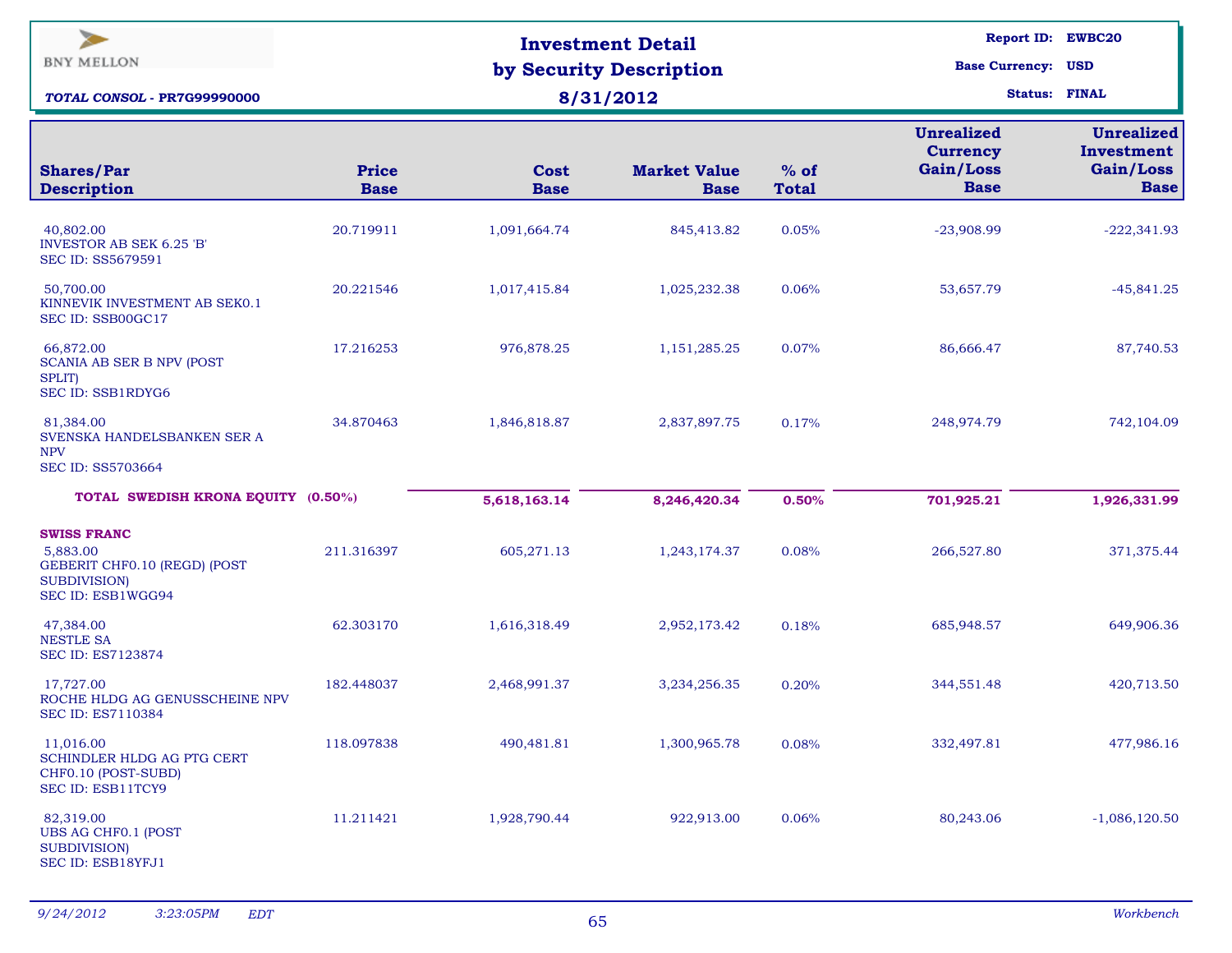| $\geq$<br><b>BNY MELLON</b><br>TOTAL CONSOL - PR7G99990000                                |                             |                            | <b>Investment Detail</b><br>by Security Description<br>8/31/2012 |                        | <b>Report ID: EWBC20</b><br><b>Base Currency: USD</b><br><b>Status: FINAL</b> |                                                             |  |  |
|-------------------------------------------------------------------------------------------|-----------------------------|----------------------------|------------------------------------------------------------------|------------------------|-------------------------------------------------------------------------------|-------------------------------------------------------------|--|--|
| <b>Shares/Par</b><br><b>Description</b>                                                   | <b>Price</b><br><b>Base</b> | <b>Cost</b><br><b>Base</b> | <b>Market Value</b><br><b>Base</b>                               | $%$ of<br><b>Total</b> | <b>Unrealized</b><br><b>Currency</b><br>Gain/Loss<br><b>Base</b>              | <b>Unrealized</b><br>Investment<br>Gain/Loss<br><b>Base</b> |  |  |
| TOTAL SWISS FRANC EQUITY (0.59%)                                                          |                             | 7,109,853.24               | 9,653,482.92                                                     | 0.59%                  | 1,709,768.72                                                                  | 833,860.96                                                  |  |  |
| <b>U.S. DOLLAR</b><br>49,553.00<br>COCA-COLA ENTERPRISES INC<br>SEC ID: 19122T109         | 29.530000                   | 1,250,978.29               | 1,463,300.09                                                     | 0.09%                  | 0.00                                                                          | 212,321.80                                                  |  |  |
| 118,185.00<br>HON HAI PRECISION GDR(REP 2<br>SHS TWD10)REG'S<br><b>SEC ID: EX5758217</b>  | 5.760000                    | 803,558.21                 | 680,745.60                                                       | 0.04%                  | 0.00                                                                          | $-122,812.61$                                               |  |  |
| 34,437.00<br>ITAU UNIBANCO HOLDING SA<br><b>ADR</b><br>SEC ID: 465562106                  | 15.810000                   | 384,097.18                 | 544,448.97                                                       | 0.03%                  | 0.00                                                                          | 160,351.79                                                  |  |  |
| 40,000.00<br>JARDINE STRATEGIC HLDGS ORD<br>US\$0.05<br><b>SEC ID: FM6472969</b>          | 33.240000                   | 1,255,620.71               | 1,329,600.00                                                     | 0.08%                  | 0.00                                                                          | 73,979.29                                                   |  |  |
| 17,496.00<br>MAGNUM HUNTER RES CORP WTS<br>EXP 10/14/2013<br>SEC ID: 55973G119            | 0.000000                    | 0.00                       | 0.00                                                             | 0.00%                  | 0.00                                                                          | 0.00                                                        |  |  |
| 63,280.00<br>MAHINDRA & MAHINDRA GDR EACH<br>REPR 1 ORD INR10 REG'S'<br>SEC ID: EXB163GT7 | 13.600000                   | 1,124,455.17               | 860,608.00                                                       | 0.05%                  | 0.00                                                                          | $-263,847.17$                                               |  |  |
| 7,761.00<br>METTLER-TOLEDO INTERNATIONAL I<br>SEC ID: 592688105                           | 165.110000                  | 1,010,475.31               | 1,281,418.71                                                     | 0.08%                  | 0.00                                                                          | 270,943.40                                                  |  |  |
| 24,963.00<br>MINDRAY MEDICAL INTERNATIONAL<br><b>ADR</b><br>SEC ID: 602675100             | 35.020000                   | 778,463.56                 | 874,204.26                                                       | 0.05%                  | 0.00                                                                          | 95,740.70                                                   |  |  |
| 137,046.00<br>PROTALIX BIOTHERAPEUTICS INC<br>SEC ID: 74365A101                           | 5.430000                    | 1,347,204.69               | 744,159.78                                                       | 0.05%                  | 0.00                                                                          | $-603,044.91$                                               |  |  |